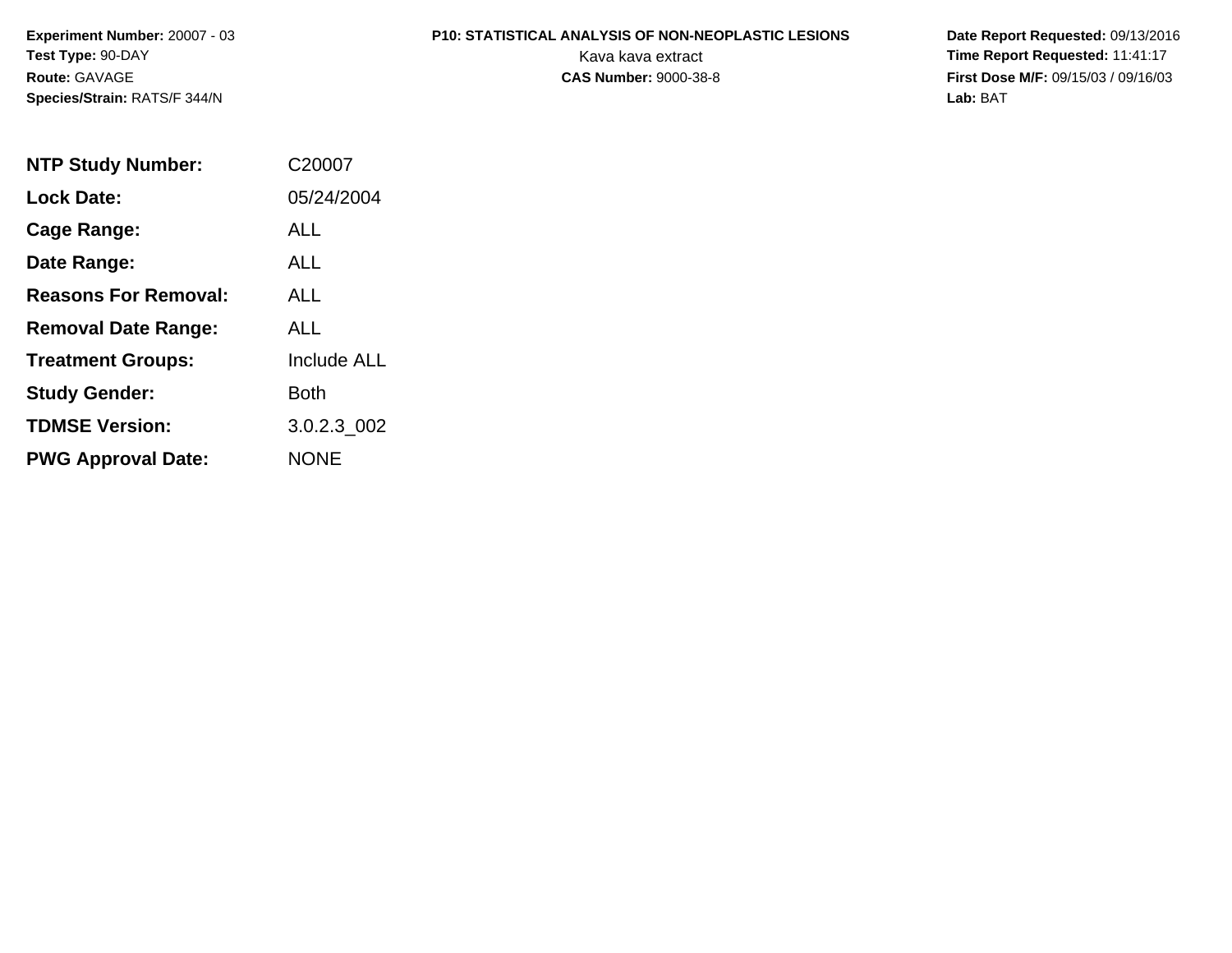**Experiment Number:** 20007 - 03**Test Type:** 90-DAY**Route:** GAVAGE**Species/Strain:** RATS/F 344/N

 **Date Report Requested:** 09/13/2016 Kava kava extract **Time Report Requested:** 11:41:17<br>**CAS Number:** 9000-38-8 **Time Report Requested:** 11:41:17 **First Dose M/F:** 09/15/03 / 09/16/03<br>**Lab:** BAT **Lab:** BAT

#### **SUMMARY OF STATISTICALLY SIGNIFICANT (P<=.05) RESULTS IN THE ANALYSIS OF KAVA KAVA EXTRACT**

#### **MALE RATS**

#### **Organ**

Liver

LungSpleenThymus

#### **FEMALE RATS**

#### **Organ**

KidneyLiverLiver: HepatocyteLung: AlveolusSpleenn and the contract of the contract of the contract of the contract of the contract of the contract of the contra<br>Attraction of the contract of the contract of the contract of the contract of the contract of the contract of ThymusNecrosis

#### **Morphology**

 Infiltration Cellular Mixed Cell Infiltration Cellular Mononuclear CellInflammation<br>Atrophy n and the contract of the contract of the contract of the contract of the contract of the contract of the contract of the contract of the contract of the contract of the contract of the contract of the contract of the cont Necrosis

#### **Morphology**

 Mineralization Infiltration Cellular Mononuclear Cell Hypertrophy Infiltration Cellular Histiocyte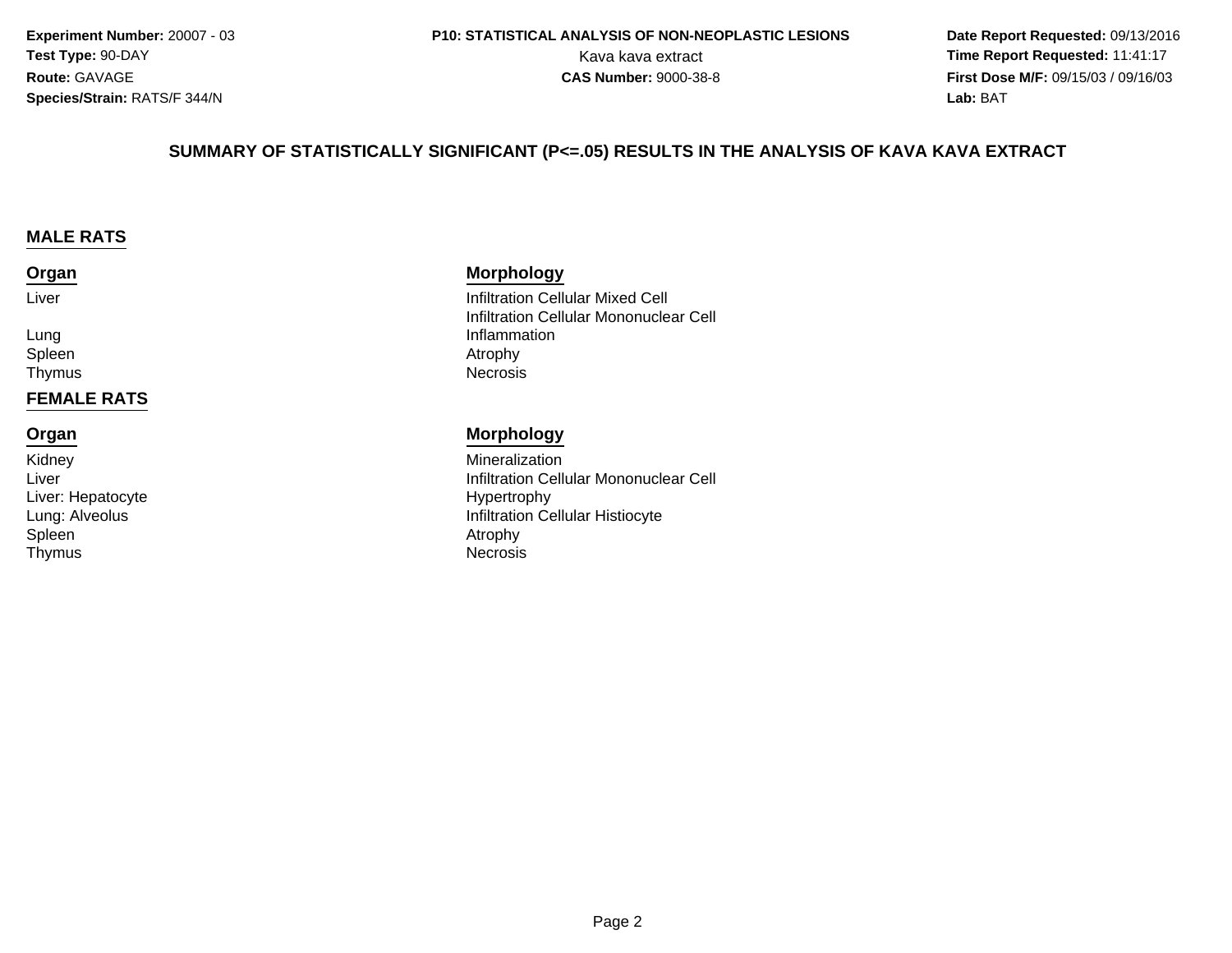| <b>Males</b>                         |             |             |              |                   |             |                     |  |  |  |
|--------------------------------------|-------------|-------------|--------------|-------------------|-------------|---------------------|--|--|--|
| <b>DOSE</b>                          | 0 G/KG      | 0.125 G/KG  | 0.25 G/KG    | 0.5 G/KG          | 1.0 G/KG    | 2.0 G/KG            |  |  |  |
|                                      |             |             |              |                   |             |                     |  |  |  |
| <b>Brain: Cerebrum</b><br>Hemorrhage |             |             |              |                   |             |                     |  |  |  |
| <b>LESION RATES</b>                  |             |             |              |                   |             |                     |  |  |  |
| <b>OVERALL</b> (a)                   | $0/10(0\%)$ | $0/0 (0\%)$ | $0/1$ $(0%)$ | $0/0 (0\%)$       | $0/0 (0\%)$ | $0/10(0\%)$         |  |  |  |
| POLY-3 RATE (b)                      | 0/10.00     | 0/0.00      | 0/0.01       | 0/0.00            | 0/0.00      | 0/8.27              |  |  |  |
| POLY-3 PERCENT (g)                   | 0%          | 0%          | 0%           | 0%                | $0\%$       | 0%                  |  |  |  |
| <b>TERMINAL (d)</b>                  | $0/10(0\%)$ | $0/0 (0\%)$ | $0/0 (0\%)$  | $0/0 (0\%)$       | $0/0 (0\%)$ | 0/7(0%)             |  |  |  |
| <b>FIRST INCIDENCE</b>               | $---$       | $---$       | ---          | $\qquad \qquad -$ | $---$       | $\qquad \qquad - -$ |  |  |  |
| <b>STATISTICAL TESTS</b>             |             |             |              |                   |             |                     |  |  |  |
| POLY <sub>3</sub>                    | (n)         | (n)         | (n)          | (n)               | (n)         | (n)                 |  |  |  |
| <b>POLY 1.5</b>                      | (n)         | (n)         | (n)          | (n)               | (n)         | (n)                 |  |  |  |
| POLY <sub>6</sub>                    | (n)         | (n)         | (n)          | (n)               | (n)         | (n)                 |  |  |  |
| <b>COCH-ARM / FISHERS</b>            | (n)         | (n)         | (n)          | (n)               | (n)         | (n)                 |  |  |  |
| <b>MAX-ISO-POLY-3</b>                | (n)         | (n)         | (n)          | (n)               | (n)         | (n)                 |  |  |  |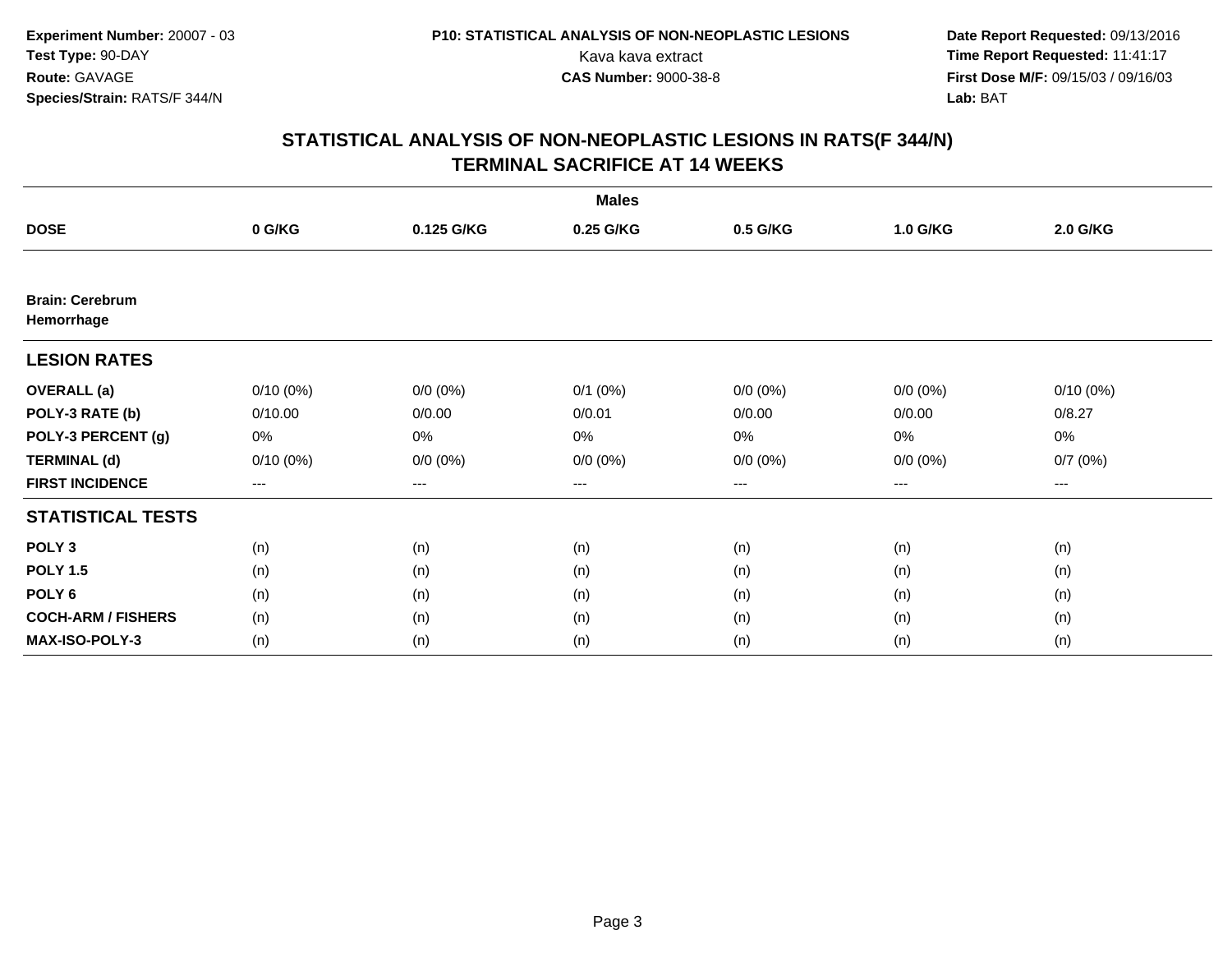| <b>Males</b>                             |              |             |              |                   |             |             |  |  |  |
|------------------------------------------|--------------|-------------|--------------|-------------------|-------------|-------------|--|--|--|
| <b>DOSE</b>                              | 0 G/KG       | 0.125 G/KG  | 0.25 G/KG    | 0.5 G/KG          | 1.0 G/KG    | 2.0 G/KG    |  |  |  |
|                                          |              |             |              |                   |             |             |  |  |  |
| <b>Epididymis</b><br><b>Inflammation</b> |              |             |              |                   |             |             |  |  |  |
| <b>LESION RATES</b>                      |              |             |              |                   |             |             |  |  |  |
| <b>OVERALL</b> (a)                       | $1/10(10\%)$ | $0/0 (0\%)$ | $0/1$ $(0%)$ | $0/0 (0\%)$       | $0/0 (0\%)$ | $0/10(0\%)$ |  |  |  |
| POLY-3 RATE (b)                          | 1/10.00      | 0/0.00      | 0/0.01       | 0/0.00            | 0/0.00      | 0/8.27      |  |  |  |
| POLY-3 PERCENT (g)                       | 10%          | 0%          | 0%           | 0%                | $0\%$       | 0%          |  |  |  |
| <b>TERMINAL (d)</b>                      | $1/10(10\%)$ | $0/0 (0\%)$ | $0/0 (0\%)$  | $0/0 (0\%)$       | $0/0 (0\%)$ | 0/7(0%)     |  |  |  |
| <b>FIRST INCIDENCE</b>                   | 93 (T)       | ---         | ---          | $\qquad \qquad -$ | ---         | ---         |  |  |  |
| <b>STATISTICAL TESTS</b>                 |              |             |              |                   |             |             |  |  |  |
| POLY <sub>3</sub>                        | (e)          | (e)         | P=0.943N     | (e)               | (e)         | P=0.537N    |  |  |  |
| <b>POLY 1.5</b>                          | (e)          | (e)         | P=0.941N     | (e)               | (e)         | P=0.530N    |  |  |  |
| POLY <sub>6</sub>                        | (e)          | (e)         | P=0.943N     | (e)               | (e)         | P=0.548N    |  |  |  |
| <b>COCH-ARM / FISHERS</b>                | P=0.315N     | (e)         | P=0.909N     | (e)               | (e)         | P=0.500N    |  |  |  |
| <b>MAX-ISO-POLY-3</b>                    | (e)          | (e)         | P=0.497N     | (e)               | (e)         | P=0.204N    |  |  |  |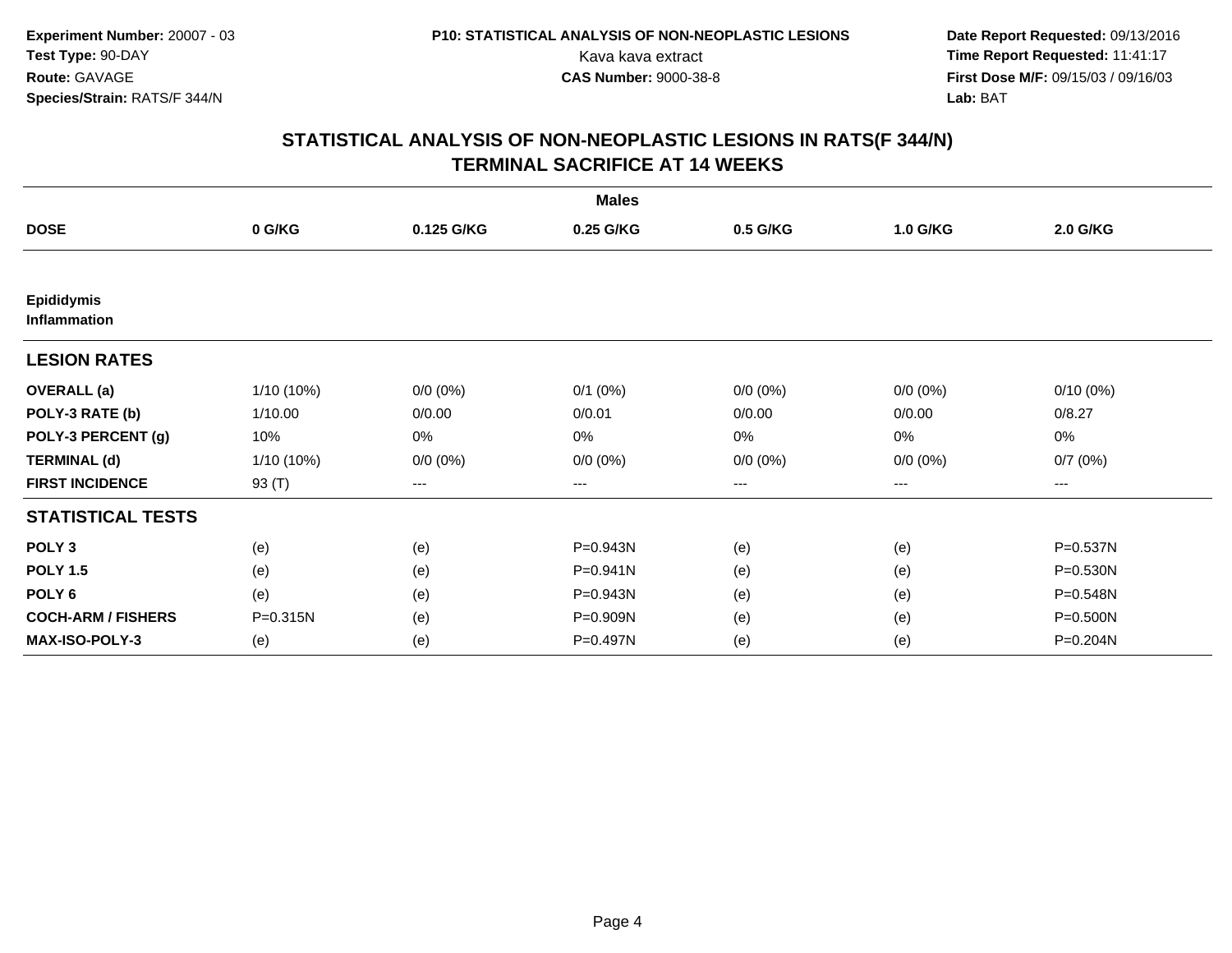| <b>Males</b>                      |             |             |              |             |             |                     |  |  |  |
|-----------------------------------|-------------|-------------|--------------|-------------|-------------|---------------------|--|--|--|
| <b>DOSE</b>                       | 0 G/KG      | 0.125 G/KG  | 0.25 G/KG    | 0.5 G/KG    | 1.0 G/KG    | 2.0 G/KG            |  |  |  |
|                                   |             |             |              |             |             |                     |  |  |  |
| Eye: Cornea<br>Neovascularization |             |             |              |             |             |                     |  |  |  |
| <b>LESION RATES</b>               |             |             |              |             |             |                     |  |  |  |
| <b>OVERALL</b> (a)                | $0/10(0\%)$ | $0/0 (0\%)$ | $0/1$ $(0%)$ | $0/0 (0\%)$ | $0/0 (0\%)$ | $0/10(0\%)$         |  |  |  |
| POLY-3 RATE (b)                   | 0/10.00     | 0/0.00      | 0/0.01       | 0/0.00      | 0/0.00      | 0/8.27              |  |  |  |
| POLY-3 PERCENT (g)                | 0%          | 0%          | 0%           | 0%          | $0\%$       | 0%                  |  |  |  |
| <b>TERMINAL (d)</b>               | $0/10(0\%)$ | $0/0 (0\%)$ | $0/0 (0\%)$  | $0/0 (0\%)$ | $0/0 (0\%)$ | 0/7(0%)             |  |  |  |
| <b>FIRST INCIDENCE</b>            | $---$       | $---$       | ---          | $\cdots$    | $---$       | $\qquad \qquad - -$ |  |  |  |
| <b>STATISTICAL TESTS</b>          |             |             |              |             |             |                     |  |  |  |
| POLY <sub>3</sub>                 | (n)         | (n)         | (n)          | (n)         | (n)         | (n)                 |  |  |  |
| <b>POLY 1.5</b>                   | (n)         | (n)         | (n)          | (n)         | (n)         | (n)                 |  |  |  |
| POLY <sub>6</sub>                 | (n)         | (n)         | (n)          | (n)         | (n)         | (n)                 |  |  |  |
| <b>COCH-ARM / FISHERS</b>         | (n)         | (n)         | (n)          | (n)         | (n)         | (n)                 |  |  |  |
| <b>MAX-ISO-POLY-3</b>             | (n)         | (n)         | (n)          | (n)         | (n)         | (n)                 |  |  |  |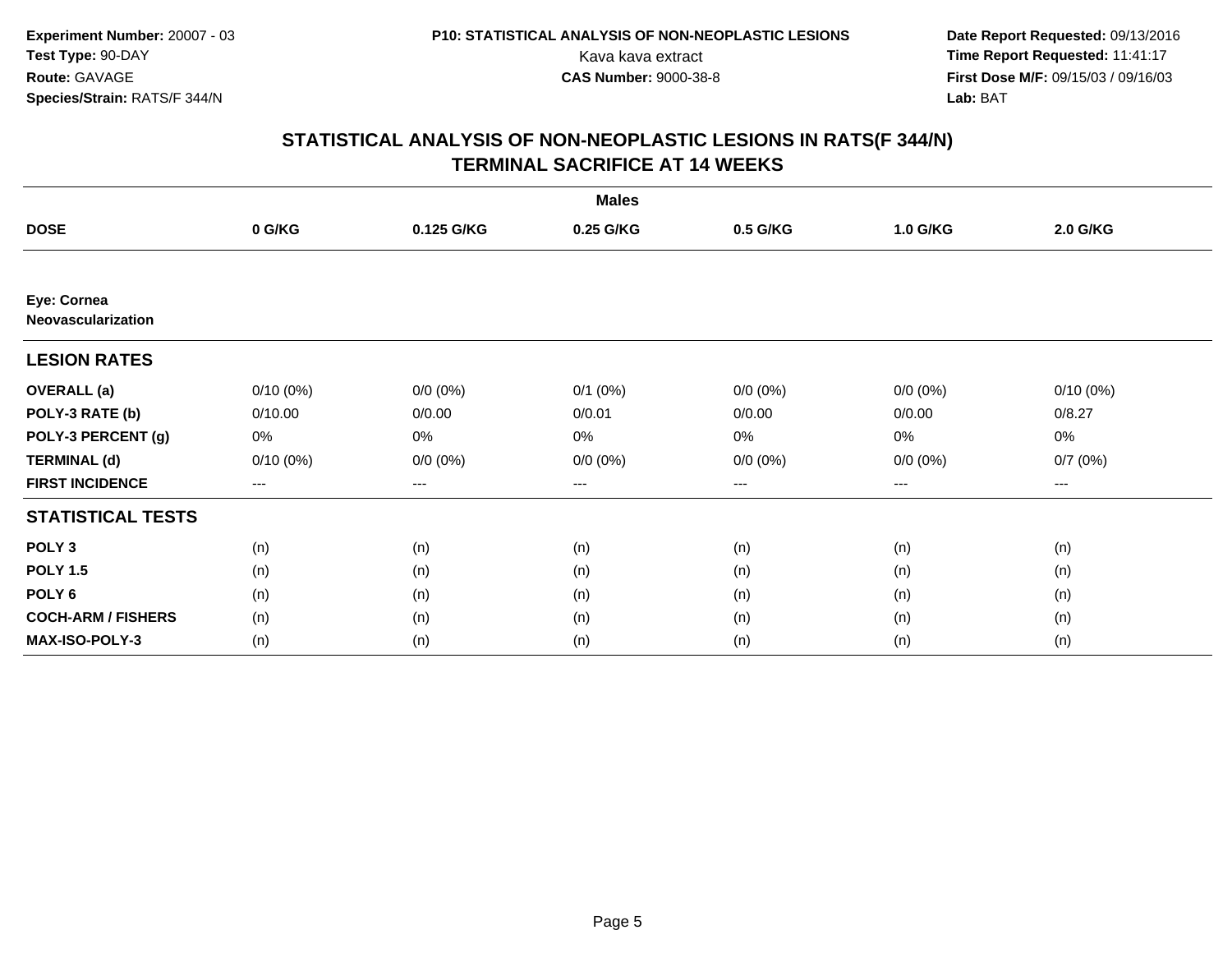**Experiment Number:** 20007 - 03**Test Type:** 90-DAY**Route:** GAVAGE**Species/Strain:** RATS/F 344/N

 **Date Report Requested:** 09/13/2016 Kava kava extract **Time Report Requested:** 11:41:17<br>**CAS Number:** 9000-38-8 **Time Report Requested:** 11:41:17 **First Dose M/F:** 09/15/03 / 09/16/03<br>Lab: BAT **Lab:** BAT

| <b>Males</b>                                                            |              |             |              |             |             |             |  |  |  |
|-------------------------------------------------------------------------|--------------|-------------|--------------|-------------|-------------|-------------|--|--|--|
| <b>DOSE</b>                                                             | 0 G/KG       | 0.125 G/KG  | 0.25 G/KG    | 0.5 G/KG    | 1.0 G/KG    | 2.0 G/KG    |  |  |  |
|                                                                         |              |             |              |             |             |             |  |  |  |
| <b>Harderian Gland</b><br><b>Infiltration Cellular Mononuclear Cell</b> |              |             |              |             |             |             |  |  |  |
| <b>LESION RATES</b>                                                     |              |             |              |             |             |             |  |  |  |
| <b>OVERALL</b> (a)                                                      | 1/10 (10%)   | $0/0 (0\%)$ | $0/1$ (0%)   | $0/0 (0\%)$ | $0/0 (0\%)$ | $0/10(0\%)$ |  |  |  |
| POLY-3 RATE (b)                                                         | 1/10.00      | 0/0.00      | 0/0.01       | 0/0.00      | 0/0.00      | 0/8.27      |  |  |  |
| POLY-3 PERCENT (g)                                                      | 10%          | 0%          | 0%           | 0%          | 0%          | 0%          |  |  |  |
| <b>TERMINAL (d)</b>                                                     | $1/10(10\%)$ | $0/0 (0\%)$ | $0/0 (0\%)$  | $0/0 (0\%)$ | $0/0 (0\%)$ | 0/7(0%)     |  |  |  |
| <b>FIRST INCIDENCE</b>                                                  | 93 (T)       | ---         | ---          | $--$        | ---         | ---         |  |  |  |
| <b>STATISTICAL TESTS</b>                                                |              |             |              |             |             |             |  |  |  |
| POLY <sub>3</sub>                                                       | (e)          | (e)         | P=0.943N     | (e)         | (e)         | P=0.537N    |  |  |  |
| <b>POLY 1.5</b>                                                         | (e)          | (e)         | $P = 0.941N$ | (e)         | (e)         | P=0.530N    |  |  |  |
| POLY 6                                                                  | (e)          | (e)         | P=0.943N     | (e)         | (e)         | P=0.548N    |  |  |  |
| <b>COCH-ARM / FISHERS</b>                                               | P=0.315N     | (e)         | P=0.909N     | (e)         | (e)         | P=0.500N    |  |  |  |
| <b>MAX-ISO-POLY-3</b>                                                   | (e)          | (e)         | P=0.497N     | (e)         | (e)         | P=0.204N    |  |  |  |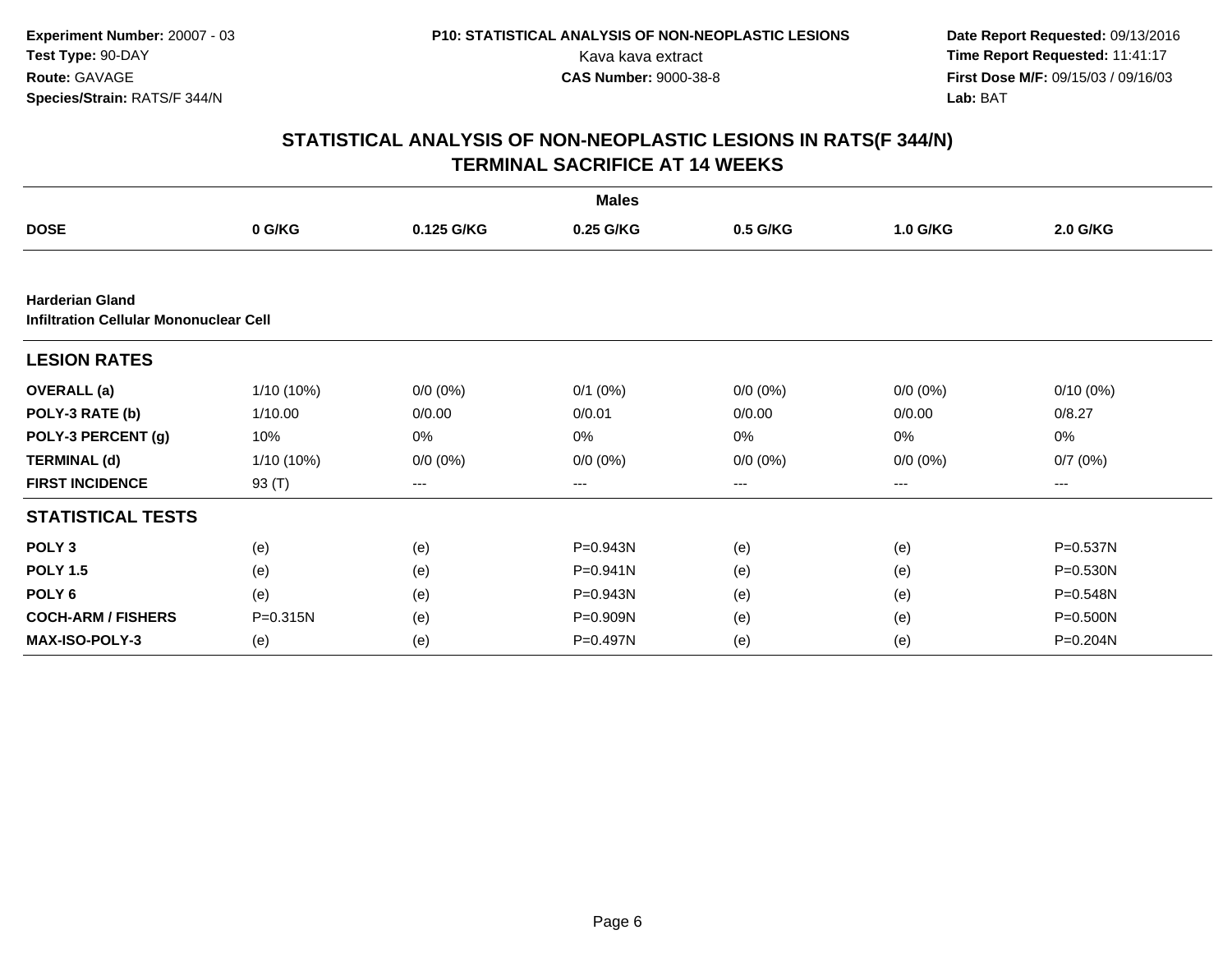| <b>Males</b>              |           |             |              |             |             |            |  |  |  |
|---------------------------|-----------|-------------|--------------|-------------|-------------|------------|--|--|--|
| <b>DOSE</b>               | 0 G/KG    | 0.125 G/KG  | 0.25 G/KG    | 0.5 G/KG    | 1.0 G/KG    | 2.0 G/KG   |  |  |  |
|                           |           |             |              |             |             |            |  |  |  |
| Heart<br>Cardiomyopathy   |           |             |              |             |             |            |  |  |  |
| <b>LESION RATES</b>       |           |             |              |             |             |            |  |  |  |
| <b>OVERALL</b> (a)        | 9/10(90%) | $0/0 (0\%)$ | $0/1$ $(0%)$ | $0/0 (0\%)$ | $0/0 (0\%)$ | 8/10 (80%) |  |  |  |
| POLY-3 RATE (b)           | 9/10.00   | 0/0.00      | 0/0.01       | 0/0.00      | 0/0.00      | 8/9.00     |  |  |  |
| POLY-3 PERCENT (g)        | 90%       | 0%          | 0%           | 0%          | $0\%$       | 88.9%      |  |  |  |
| <b>TERMINAL (d)</b>       | 9/10(90%) | $0/0 (0\%)$ | $0/0 (0\%)$  | $0/0 (0\%)$ | $0/0 (0\%)$ | 6/7 (86%)  |  |  |  |
| <b>FIRST INCIDENCE</b>    | 93 (T)    | ---         | ---          | ---         | ---         | 80         |  |  |  |
| <b>STATISTICAL TESTS</b>  |           |             |              |             |             |            |  |  |  |
| POLY <sub>3</sub>         | (e)       | (e)         | P=0.939N     | (e)         | (e)         | P=0.737N   |  |  |  |
| <b>POLY 1.5</b>           | (e)       | (e)         | P=0.898N     | (e)         | (e)         | P=0.734N   |  |  |  |
| POLY <sub>6</sub>         | (e)       | (e)         | P=0.943N     | (e)         | (e)         | P=0.737N   |  |  |  |
| <b>COCH-ARM / FISHERS</b> | P=0.524N  | (e)         | P=0.182N     | (e)         | (e)         | P=0.500N   |  |  |  |
| <b>MAX-ISO-POLY-3</b>     | (e)       | (e)         | P=0.488N     | (e)         | (e)         | P=0.469N   |  |  |  |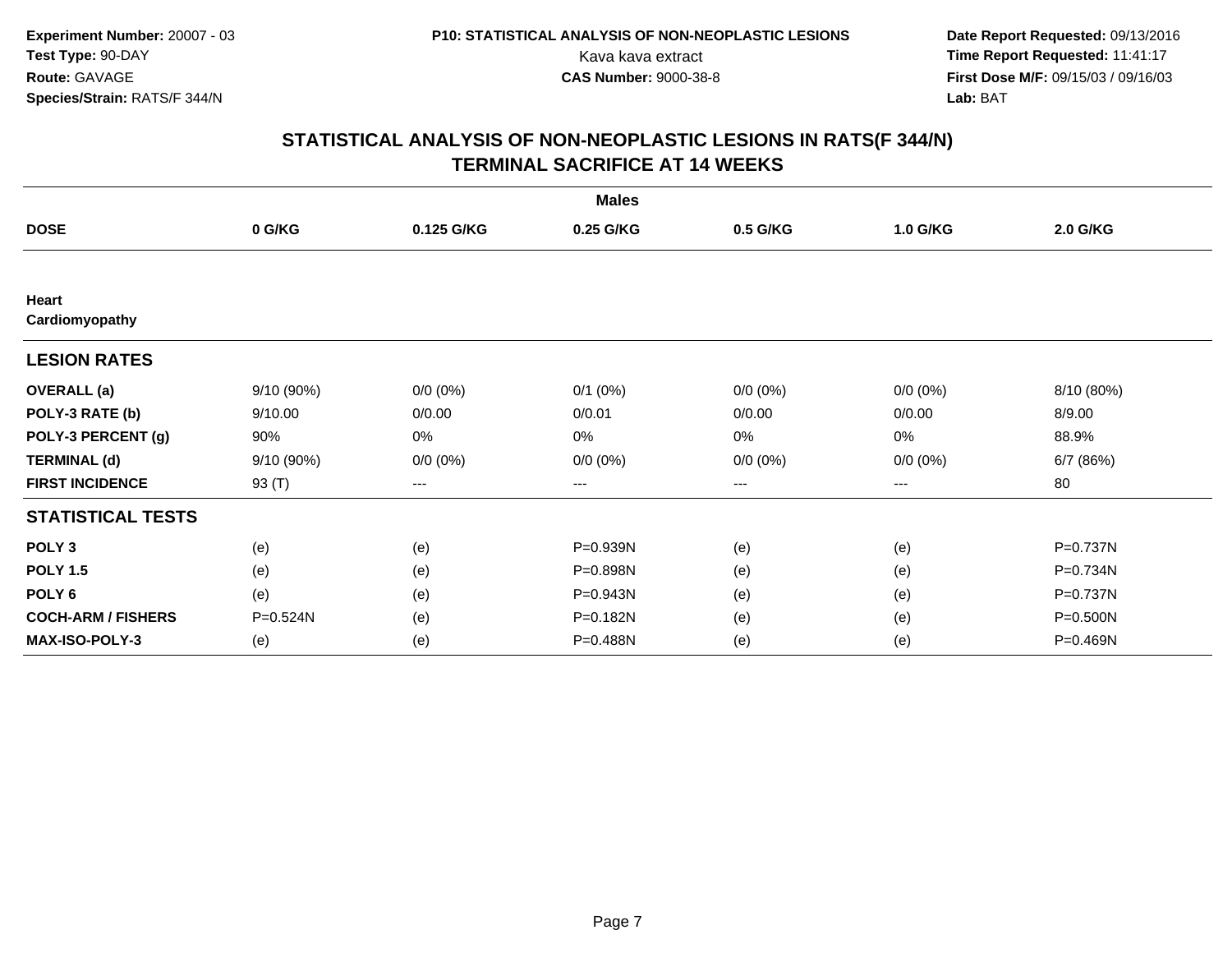| <b>Males</b>                                   |            |             |              |             |             |            |  |  |  |
|------------------------------------------------|------------|-------------|--------------|-------------|-------------|------------|--|--|--|
| <b>DOSE</b>                                    | 0 G/KG     | 0.125 G/KG  | 0.25 G/KG    | 0.5 G/KG    | 1.0 G/KG    | 2.0 G/KG   |  |  |  |
|                                                |            |             |              |             |             |            |  |  |  |
| Kidney<br><b>Accumulation, Hyaline Droplet</b> |            |             |              |             |             |            |  |  |  |
| <b>LESION RATES</b>                            |            |             |              |             |             |            |  |  |  |
| <b>OVERALL</b> (a)                             | 2/10 (20%) | $0/0 (0\%)$ | $0/1$ $(0%)$ | $0/0 (0\%)$ | $0/0 (0\%)$ | 1/10 (10%) |  |  |  |
| POLY-3 RATE (b)                                | 2/10.00    | 0/0.00      | 0/0.01       | 0/0.00      | 0/0.00      | 1/8.27     |  |  |  |
| POLY-3 PERCENT (g)                             | 20%        | 0%          | 0%           | 0%          | 0%          | 12.1%      |  |  |  |
| <b>TERMINAL (d)</b>                            | 2/10(20%)  | $0/0 (0\%)$ | $0/0 (0\%)$  | $0/0 (0\%)$ | $0/0 (0\%)$ | 1/7(14%)   |  |  |  |
| <b>FIRST INCIDENCE</b>                         | 93 (T)     | ---         | ---          | ---         | ---         | 93 (T)     |  |  |  |
| <b>STATISTICAL TESTS</b>                       |            |             |              |             |             |            |  |  |  |
| POLY <sub>3</sub>                              | (e)        | (e)         | P=0.881N     | (e)         | (e)         | P=0.568N   |  |  |  |
| <b>POLY 1.5</b>                                | (e)        | (e)         | P=0.874N     | (e)         | (e)         | P=0.554N   |  |  |  |
| POLY <sub>6</sub>                              | (e)        | (e)         | P=0.882N     | (e)         | (e)         | P=0.588N   |  |  |  |
| <b>COCH-ARM / FISHERS</b>                      | P=0.402N   | (e)         | P=0.818N     | (e)         | (e)         | P=0.500N   |  |  |  |
| <b>MAX-ISO-POLY-3</b>                          | (e)        | (e)         | P=0.497N     | (e)         | (e)         | P=0.344N   |  |  |  |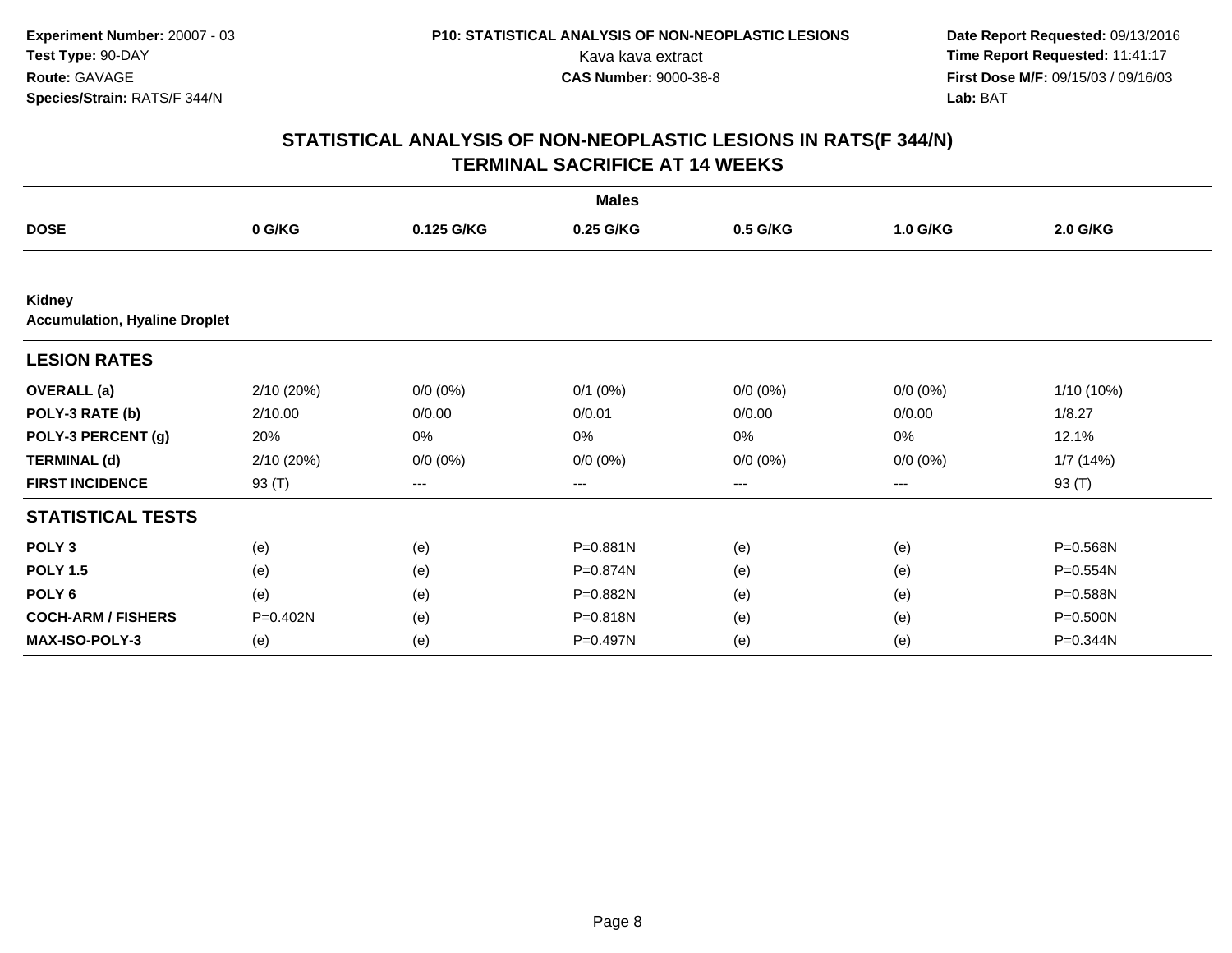| <b>Males</b>                   |              |             |              |                   |             |             |  |  |  |
|--------------------------------|--------------|-------------|--------------|-------------------|-------------|-------------|--|--|--|
| <b>DOSE</b>                    | 0 G/KG       | 0.125 G/KG  | 0.25 G/KG    | 0.5 G/KG          | 1.0 G/KG    | 2.0 G/KG    |  |  |  |
|                                |              |             |              |                   |             |             |  |  |  |
| Kidney<br><b>Casts Protein</b> |              |             |              |                   |             |             |  |  |  |
| <b>LESION RATES</b>            |              |             |              |                   |             |             |  |  |  |
| <b>OVERALL</b> (a)             | $1/10(10\%)$ | $0/0 (0\%)$ | $0/1$ $(0%)$ | $0/0 (0\%)$       | $0/0 (0\%)$ | $0/10(0\%)$ |  |  |  |
| POLY-3 RATE (b)                | 1/10.00      | 0/0.00      | 0/0.01       | 0/0.00            | 0/0.00      | 0/8.27      |  |  |  |
| POLY-3 PERCENT (g)             | 10%          | 0%          | 0%           | 0%                | $0\%$       | 0%          |  |  |  |
| <b>TERMINAL (d)</b>            | $1/10(10\%)$ | $0/0 (0\%)$ | $0/0 (0\%)$  | $0/0 (0\%)$       | $0/0 (0\%)$ | 0/7(0%)     |  |  |  |
| <b>FIRST INCIDENCE</b>         | 93 (T)       | ---         | ---          | $\qquad \qquad -$ | ---         | ---         |  |  |  |
| <b>STATISTICAL TESTS</b>       |              |             |              |                   |             |             |  |  |  |
| POLY <sub>3</sub>              | (e)          | (e)         | P=0.943N     | (e)               | (e)         | P=0.537N    |  |  |  |
| <b>POLY 1.5</b>                | (e)          | (e)         | P=0.941N     | (e)               | (e)         | P=0.530N    |  |  |  |
| POLY <sub>6</sub>              | (e)          | (e)         | P=0.943N     | (e)               | (e)         | P=0.548N    |  |  |  |
| <b>COCH-ARM / FISHERS</b>      | P=0.315N     | (e)         | P=0.909N     | (e)               | (e)         | P=0.500N    |  |  |  |
| <b>MAX-ISO-POLY-3</b>          | (e)          | (e)         | P=0.497N     | (e)               | (e)         | P=0.204N    |  |  |  |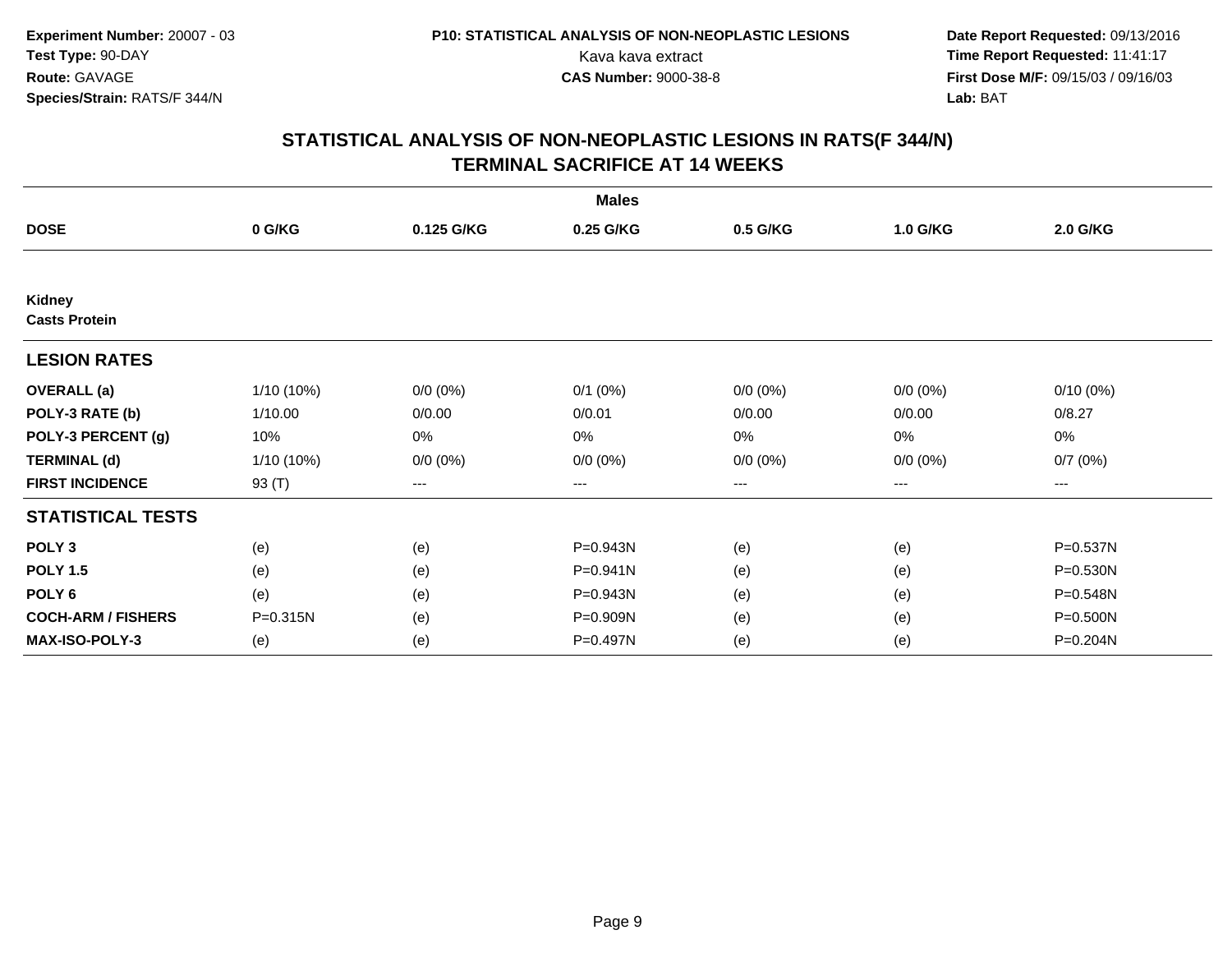| <b>Males</b>                                            |              |             |              |             |             |             |  |  |  |
|---------------------------------------------------------|--------------|-------------|--------------|-------------|-------------|-------------|--|--|--|
| <b>DOSE</b>                                             | 0 G/KG       | 0.125 G/KG  | 0.25 G/KG    | 0.5 G/KG    | 1.0 G/KG    | 2.0 G/KG    |  |  |  |
|                                                         |              |             |              |             |             |             |  |  |  |
| Kidney<br><b>Infiltration Cellular Mononuclear Cell</b> |              |             |              |             |             |             |  |  |  |
| <b>LESION RATES</b>                                     |              |             |              |             |             |             |  |  |  |
| <b>OVERALL</b> (a)                                      | $1/10(10\%)$ | $0/0 (0\%)$ | $0/1$ $(0%)$ | $0/0 (0\%)$ | $0/0 (0\%)$ | $0/10(0\%)$ |  |  |  |
| POLY-3 RATE (b)                                         | 1/10.00      | 0/0.00      | 0/0.01       | 0/0.00      | 0/0.00      | 0/8.27      |  |  |  |
| POLY-3 PERCENT (g)                                      | 10%          | 0%          | 0%           | 0%          | 0%          | 0%          |  |  |  |
| <b>TERMINAL (d)</b>                                     | 1/10 (10%)   | $0/0 (0\%)$ | $0/0 (0\%)$  | $0/0 (0\%)$ | $0/0 (0\%)$ | 0/7(0%)     |  |  |  |
| <b>FIRST INCIDENCE</b>                                  | 93 (T)       | ---         | ---          | $---$       | ---         | ---         |  |  |  |
| <b>STATISTICAL TESTS</b>                                |              |             |              |             |             |             |  |  |  |
| POLY <sub>3</sub>                                       | (e)          | (e)         | P=0.943N     | (e)         | (e)         | P=0.537N    |  |  |  |
| <b>POLY 1.5</b>                                         | (e)          | (e)         | P=0.941N     | (e)         | (e)         | P=0.530N    |  |  |  |
| POLY <sub>6</sub>                                       | (e)          | (e)         | P=0.943N     | (e)         | (e)         | P=0.548N    |  |  |  |
| <b>COCH-ARM / FISHERS</b>                               | P=0.315N     | (e)         | P=0.909N     | (e)         | (e)         | P=0.500N    |  |  |  |
| <b>MAX-ISO-POLY-3</b>                                   | (e)          | (e)         | P=0.497N     | (e)         | (e)         | P=0.204N    |  |  |  |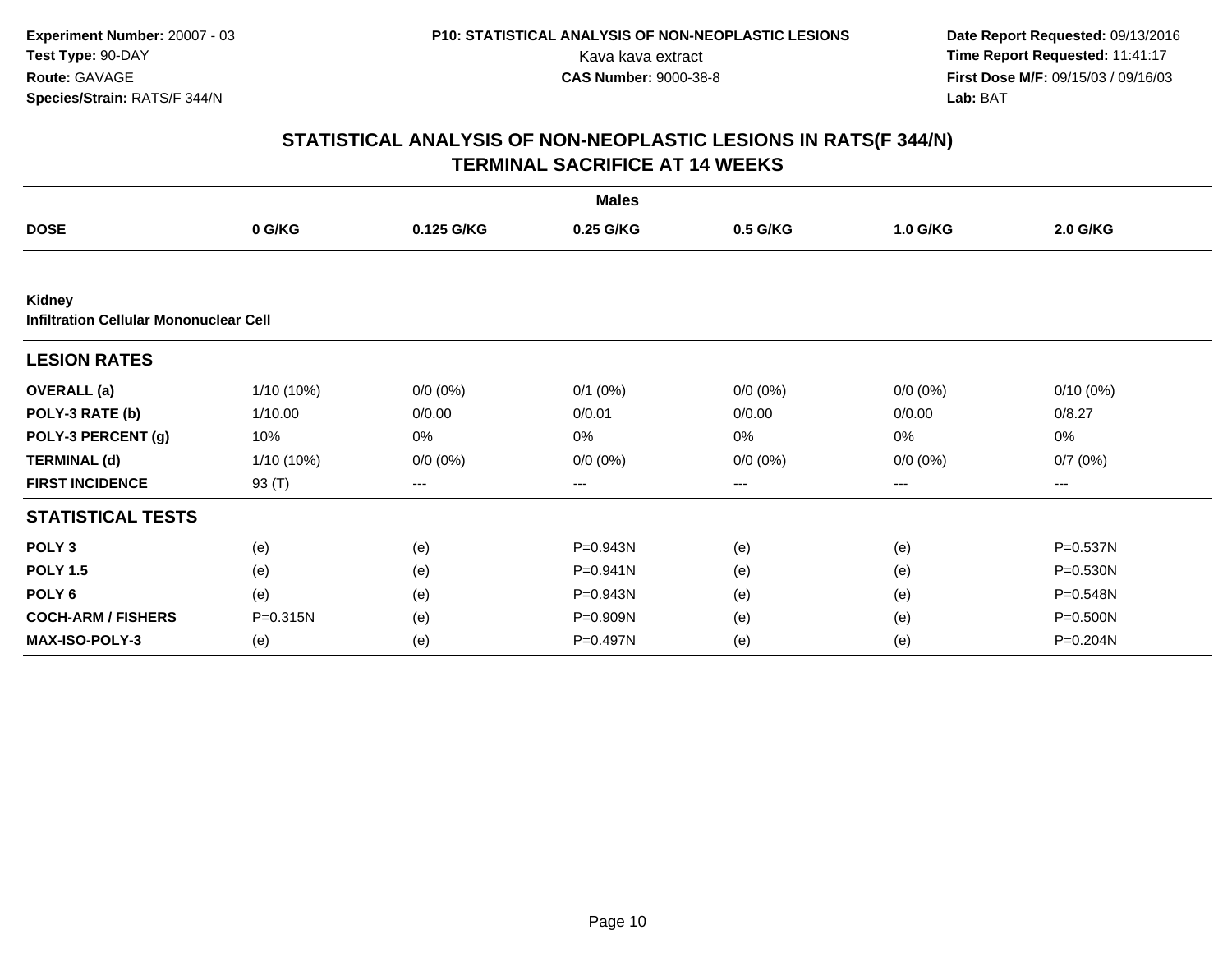| <b>Males</b>                    |            |             |              |             |             |            |  |  |  |
|---------------------------------|------------|-------------|--------------|-------------|-------------|------------|--|--|--|
| <b>DOSE</b>                     | 0 G/KG     | 0.125 G/KG  | 0.25 G/KG    | 0.5 G/KG    | 1.0 G/KG    | 2.0 G/KG   |  |  |  |
|                                 |            |             |              |             |             |            |  |  |  |
| Kidney<br><b>Mineralization</b> |            |             |              |             |             |            |  |  |  |
| <b>LESION RATES</b>             |            |             |              |             |             |            |  |  |  |
| <b>OVERALL</b> (a)              | 4/10 (40%) | $0/0 (0\%)$ | $0/1$ $(0%)$ | $0/0 (0\%)$ | $0/0 (0\%)$ | 3/10 (30%) |  |  |  |
| POLY-3 RATE (b)                 | 4/10.00    | 0/0.00      | 0/0.01       | 0/0.00      | 0/0.00      | 3/8.27     |  |  |  |
| POLY-3 PERCENT (g)              | 40%        | 0%          | 0%           | 0%          | 0%          | 36.3%      |  |  |  |
| <b>TERMINAL (d)</b>             | 4/10 (40%) | $0/0 (0\%)$ | $0/0 (0\%)$  | $0/0 (0\%)$ | $0/0 (0\%)$ | 3/7(43%)   |  |  |  |
| <b>FIRST INCIDENCE</b>          | 93 $(T)$   | ---         | ---          | ---         | ---         | 93 (T)     |  |  |  |
| <b>STATISTICAL TESTS</b>        |            |             |              |             |             |            |  |  |  |
| POLY <sub>3</sub>               | (e)        | (e)         | P=0.831N     | (e)         | (e)         | P=0.619N   |  |  |  |
| <b>POLY 1.5</b>                 | (e)        | (e)         | P=0.813N     | (e)         | (e)         | P=0.594N   |  |  |  |
| POLY <sub>6</sub>               | (e)        | (e)         | P=0.834N     | (e)         | (e)         | P=0.654N   |  |  |  |
| <b>COCH-ARM / FISHERS</b>       | P=0.453N   | (e)         | P=0.636N     | (e)         | (e)         | P=0.500N   |  |  |  |
| <b>MAX-ISO-POLY-3</b>           | (e)        | (e)         | P=0.496N     | (e)         | (e)         | P=0.441N   |  |  |  |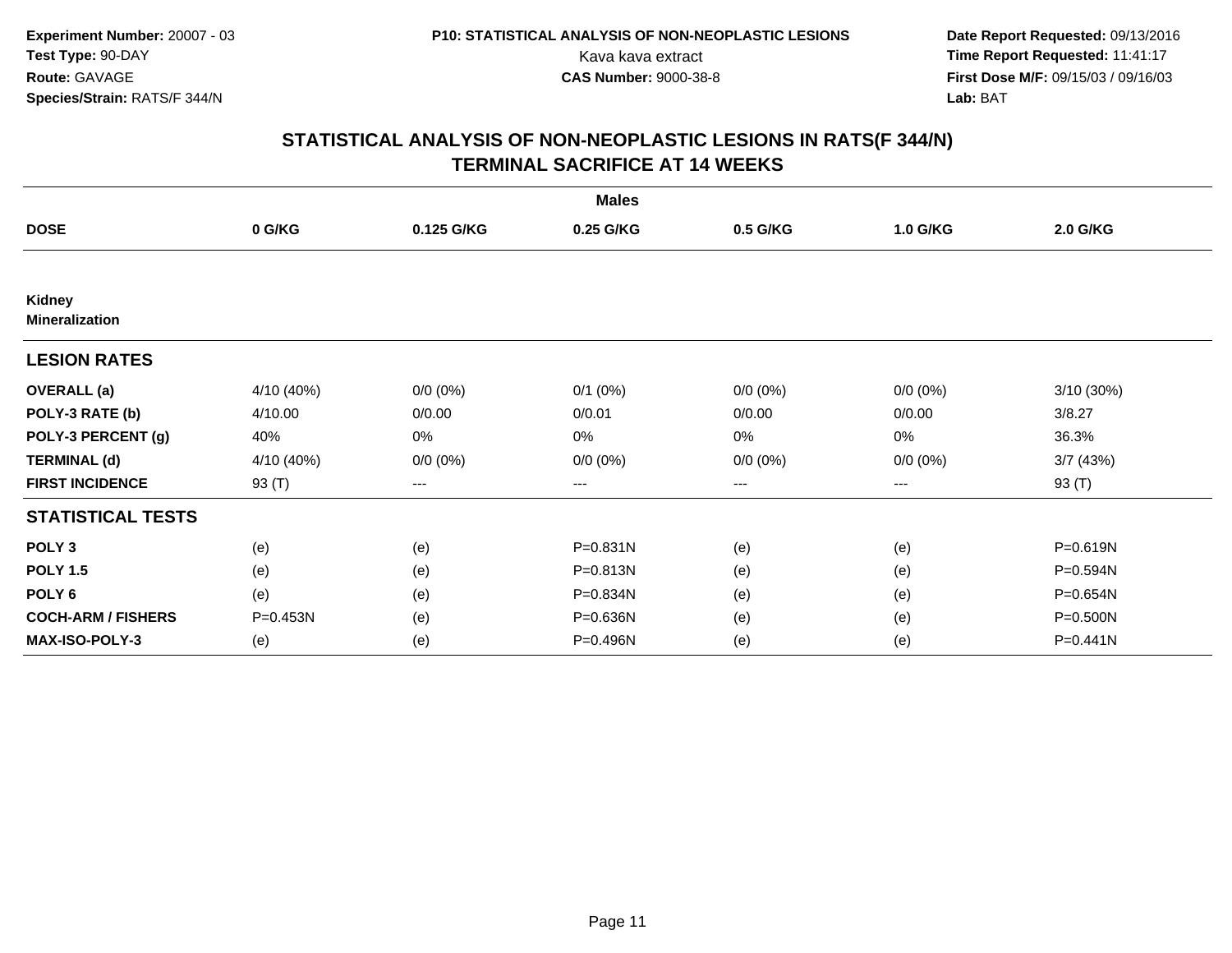| <b>Males</b>              |             |             |              |             |             |             |  |  |  |
|---------------------------|-------------|-------------|--------------|-------------|-------------|-------------|--|--|--|
| <b>DOSE</b>               | 0 G/KG      | 0.125 G/KG  | 0.25 G/KG    | 0.5 G/KG    | 1.0 G/KG    | 2.0 G/KG    |  |  |  |
|                           |             |             |              |             |             |             |  |  |  |
| Kidney<br>Nephropathy     |             |             |              |             |             |             |  |  |  |
| <b>LESION RATES</b>       |             |             |              |             |             |             |  |  |  |
| <b>OVERALL</b> (a)        | 7/10 (70%)  | $0/0 (0\%)$ | $0/1$ $(0%)$ | $0/0 (0\%)$ | $0/0 (0\%)$ | 7/10 (70%)  |  |  |  |
| POLY-3 RATE (b)           | 7/10.00     | 0/0.00      | 0/0.01       | 0/0.00      | 0/0.00      | 7/9.00      |  |  |  |
| POLY-3 PERCENT (g)        | 70%         | 0%          | 0%           | 0%          | $0\%$       | 77.8%       |  |  |  |
| <b>TERMINAL (d)</b>       | 7/10 (70%)  | $0/0 (0\%)$ | $0/0 (0\%)$  | $0/0 (0\%)$ | $0/0 (0\%)$ | 5/7 (71%)   |  |  |  |
| <b>FIRST INCIDENCE</b>    | 93 (T)      | ---         | ---          | $--$        | ---         | 80          |  |  |  |
| <b>STATISTICAL TESTS</b>  |             |             |              |             |             |             |  |  |  |
| POLY <sub>3</sub>         | (e)         | (e)         | P=0.845N     | (e)         | (e)         | $P=0.552$   |  |  |  |
| <b>POLY 1.5</b>           | (e)         | (e)         | P=0.810N     | (e)         | (e)         | $P = 0.554$ |  |  |  |
| POLY <sub>6</sub>         | (e)         | (e)         | $P = 0.850N$ | (e)         | (e)         | $P = 0.552$ |  |  |  |
| <b>COCH-ARM / FISHERS</b> | $P = 0.500$ | (e)         | P=0.364N     | (e)         | (e)         | P=0.686N    |  |  |  |
| <b>MAX-ISO-POLY-3</b>     | (e)         | (e)         | P=0.493N     | (e)         | (e)         | $P=0.362$   |  |  |  |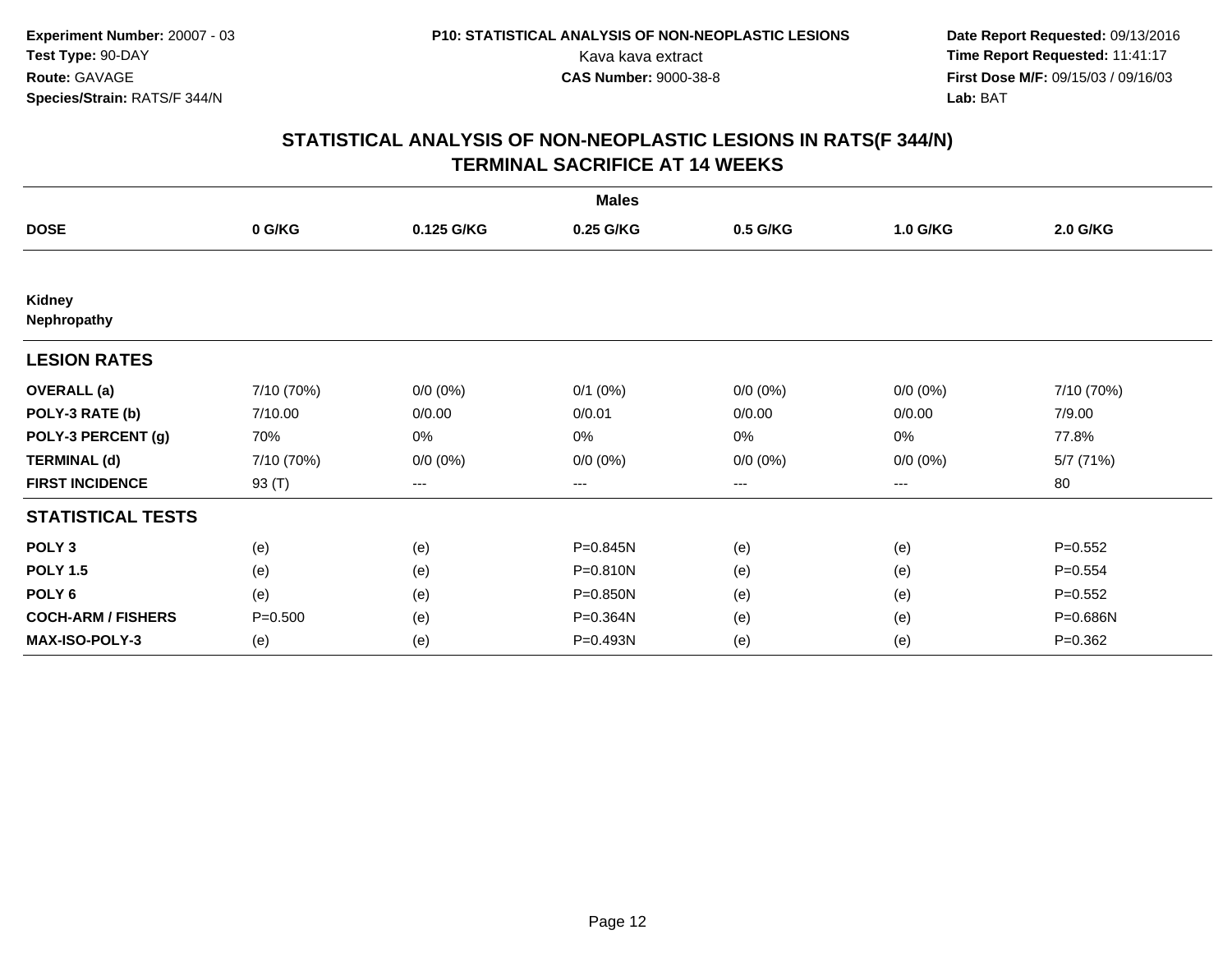| <b>Males</b>               |             |             |             |                   |             |                     |  |  |  |
|----------------------------|-------------|-------------|-------------|-------------------|-------------|---------------------|--|--|--|
| <b>DOSE</b>                | 0 G/KG      | 0.125 G/KG  | 0.25 G/KG   | 0.5 G/KG          | 1.0 G/KG    | 2.0 G/KG            |  |  |  |
|                            |             |             |             |                   |             |                     |  |  |  |
| Liver<br><b>Congestion</b> |             |             |             |                   |             |                     |  |  |  |
| <b>LESION RATES</b>        |             |             |             |                   |             |                     |  |  |  |
| <b>OVERALL</b> (a)         | $0/10(0\%)$ | $0/10(0\%)$ | $0/10(0\%)$ | $0/10(0\%)$       | $0/10(0\%)$ | $0/10(0\%)$         |  |  |  |
| POLY-3 RATE (b)            | 0/10.00     | 0/10.00     | 0/9.01      | 0/10.00           | 0/10.00     | 0/8.27              |  |  |  |
| POLY-3 PERCENT (g)         | 0%          | 0%          | 0%          | 0%                | 0%          | 0%                  |  |  |  |
| <b>TERMINAL (d)</b>        | 0/10(0%)    | $0/10(0\%)$ | $0/9(0\%)$  | 0/10(0%)          | 0/10(0%)    | 0/7(0%)             |  |  |  |
| <b>FIRST INCIDENCE</b>     | $---$       | $---$       | ---         | $\qquad \qquad -$ | $---$       | $\qquad \qquad - -$ |  |  |  |
| <b>STATISTICAL TESTS</b>   |             |             |             |                   |             |                     |  |  |  |
| POLY <sub>3</sub>          | (n)         | (n)         | (n)         | (n)               | (n)         | (n)                 |  |  |  |
| <b>POLY 1.5</b>            | (n)         | (n)         | (n)         | (n)               | (n)         | (n)                 |  |  |  |
| POLY <sub>6</sub>          | (n)         | (n)         | (n)         | (n)               | (n)         | (n)                 |  |  |  |
| <b>COCH-ARM / FISHERS</b>  | (n)         | (n)         | (n)         | (n)               | (n)         | (n)                 |  |  |  |
| <b>MAX-ISO-POLY-3</b>      | (n)         | (n)         | (n)         | (n)               | (n)         | (n)                 |  |  |  |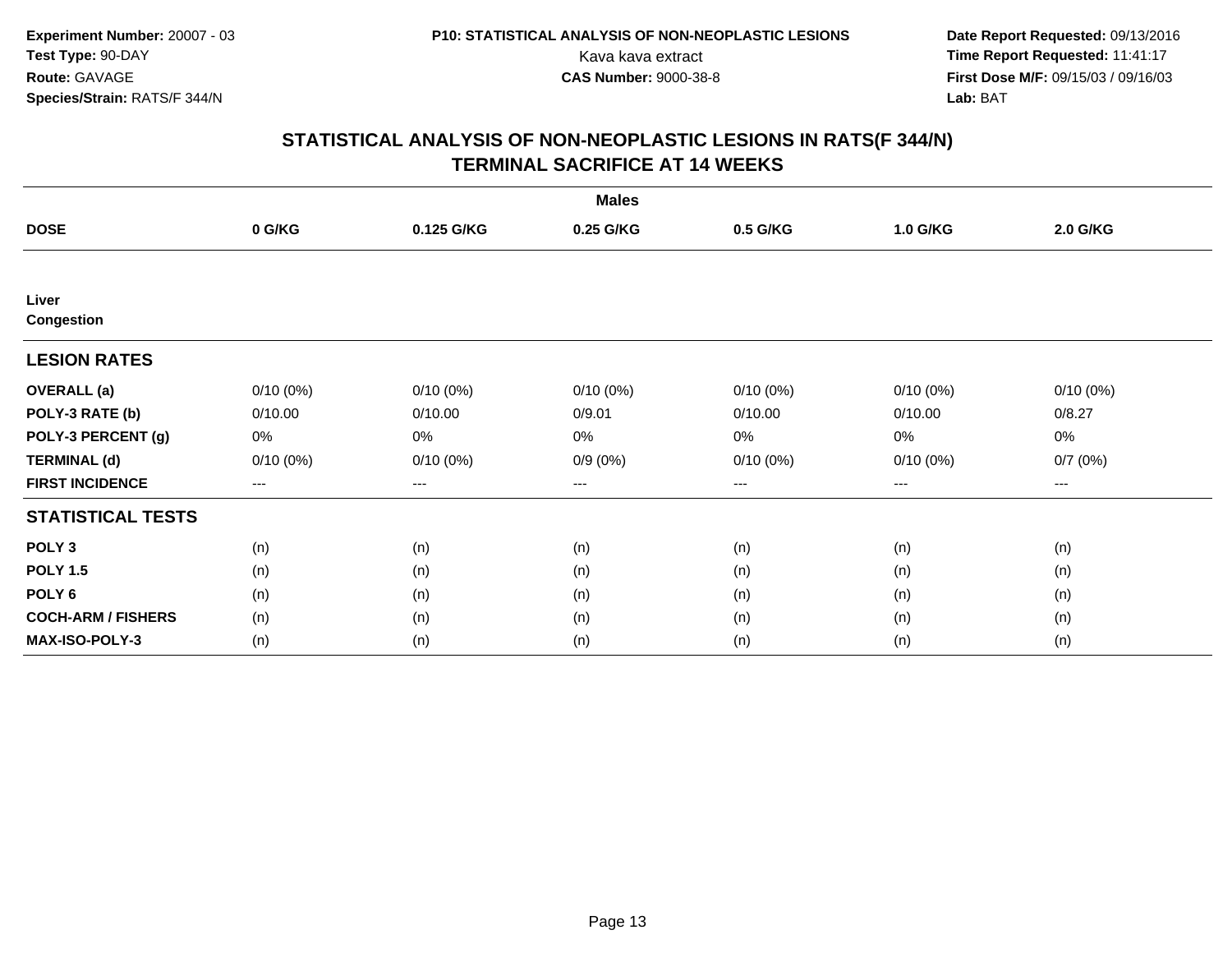|                                                  |              |             | <b>Males</b> |             |              |              |
|--------------------------------------------------|--------------|-------------|--------------|-------------|--------------|--------------|
| <b>DOSE</b>                                      | 0 G/KG       | 0.125 G/KG  | 0.25 G/KG    | 0.5 G/KG    | 1.0 G/KG     | 2.0 G/KG     |
|                                                  |              |             |              |             |              |              |
| Liver<br><b>Hematopoietic Cell Proliferation</b> |              |             |              |             |              |              |
| <b>LESION RATES</b>                              |              |             |              |             |              |              |
| <b>OVERALL</b> (a)                               | 1/10 (10%)   | 1/10 (10%)  | $0/10(0\%)$  | $0/10(0\%)$ | 0/10(0%)     | $0/10(0\%)$  |
| POLY-3 RATE (b)                                  | 1/10.00      | 1/10.00     | 0/9.01       | 0/10.00     | 0/10.00      | 0/8.27       |
| POLY-3 PERCENT (g)                               | 10%          | 10%         | 0%           | 0%          | 0%           | 0%           |
| <b>TERMINAL (d)</b>                              | $1/10(10\%)$ | 1/10 (10%)  | $0/9(0\%)$   | $0/10(0\%)$ | $0/10(0\%)$  | 0/7(0%)      |
| <b>FIRST INCIDENCE</b>                           | 93 $(T)$     | 93 (T)      | ---          | ---         | ---          | ---          |
| <b>STATISTICAL TESTS</b>                         |              |             |              |             |              |              |
| POLY <sub>3</sub>                                | P=0.220N     | $P = 0.760$ | $P = 0.521N$ | P=0.500N    | $P = 0.500N$ | P=0.537N     |
| <b>POLY 1.5</b>                                  | $P = 0.225N$ | $P=0.760$   | P=0.518N     | P=0.500N    | $P = 0.500N$ | $P = 0.530N$ |
| POLY <sub>6</sub>                                | $P = 0.213N$ | $P = 0.760$ | $P = 0.521N$ | P=0.500N    | $P = 0.500N$ | P=0.548N     |
| <b>COCH-ARM / FISHERS</b>                        | P=0.242N     | P=0.763N    | $P = 0.500N$ | P=0.500N    | P=0.500N     | P=0.500N     |
| <b>MAX-ISO-POLY-3</b>                            | P=0.155N     | $P = 1.000$ | P=0.184N     | P=0.158N    | P=0.158N     | P=0.204N     |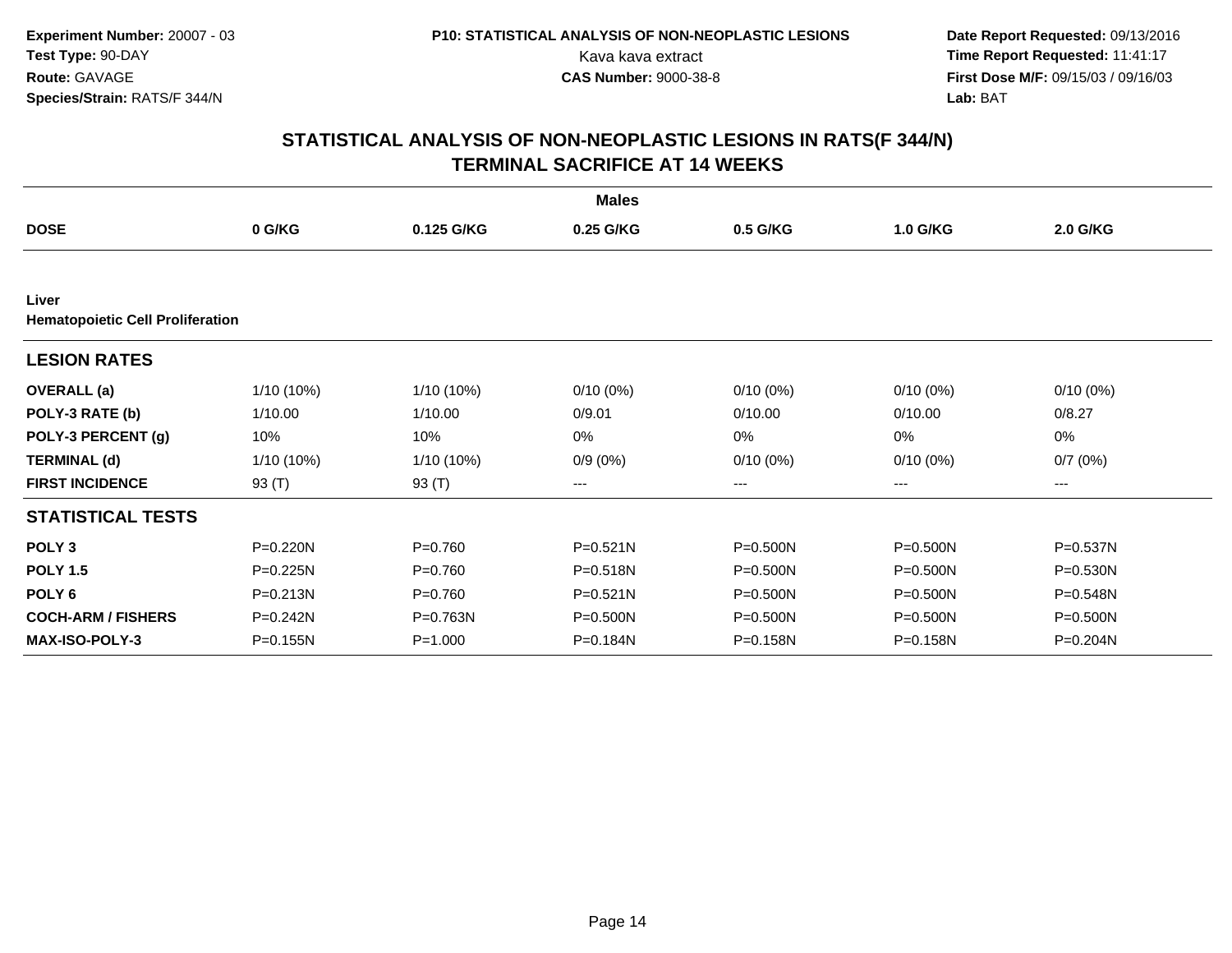|                                     |             |                   | <b>Males</b> |              |             |             |  |
|-------------------------------------|-------------|-------------------|--------------|--------------|-------------|-------------|--|
| <b>DOSE</b>                         | 0 G/KG      | 0.125 G/KG        | 0.25 G/KG    | 0.5 G/KG     | 1.0 G/KG    | 2.0 G/KG    |  |
|                                     |             |                   |              |              |             |             |  |
| Liver<br>Hepatodiaphragmatic Nodule |             |                   |              |              |             |             |  |
| <b>LESION RATES</b>                 |             |                   |              |              |             |             |  |
| <b>OVERALL</b> (a)                  | $0/10(0\%)$ | $0/10(0\%)$       | $0/10(0\%)$  | $1/10(10\%)$ | $0/10(0\%)$ | $0/10(0\%)$ |  |
| POLY-3 RATE (b)                     | 0/10.00     | 0/10.00           | 0/9.01       | 1/10.00      | 0/10.00     | 0/8.27      |  |
| POLY-3 PERCENT (g)                  | 0%          | 0%                | 0%           | 10%          | 0%          | 0%          |  |
| <b>TERMINAL (d)</b>                 | $0/10(0\%)$ | $0/10(0\%)$       | $0/9(0\%)$   | $1/10(10\%)$ | $0/10(0\%)$ | 0/7(0%)     |  |
| <b>FIRST INCIDENCE</b>              | $--$        | $\qquad \qquad -$ | ---          | 93 (T)       | ---         | ---         |  |
| <b>STATISTICAL TESTS</b>            |             |                   |              |              |             |             |  |
| POLY <sub>3</sub>                   | P=0.688N    | (e)               | (e)          | $P = 0.500$  | (e)         | (e)         |  |
| <b>POLY 1.5</b>                     | P=0.690N    | (e)               | (e)          | $P = 0.500$  | (e)         | (e)         |  |
| POLY <sub>6</sub>                   | P=0.684N    | (e)               | (e)          | $P = 0.500$  | (e)         | (e)         |  |
| <b>COCH-ARM / FISHERS</b>           | P=0.699N    | (e)               | (e)          | $P = 0.500$  | (e)         | (e)         |  |
| <b>MAX-ISO-POLY-3</b>               | $P = 0.305$ | (e)               | (e)          | $P = 0.158$  | (e)         | (e)         |  |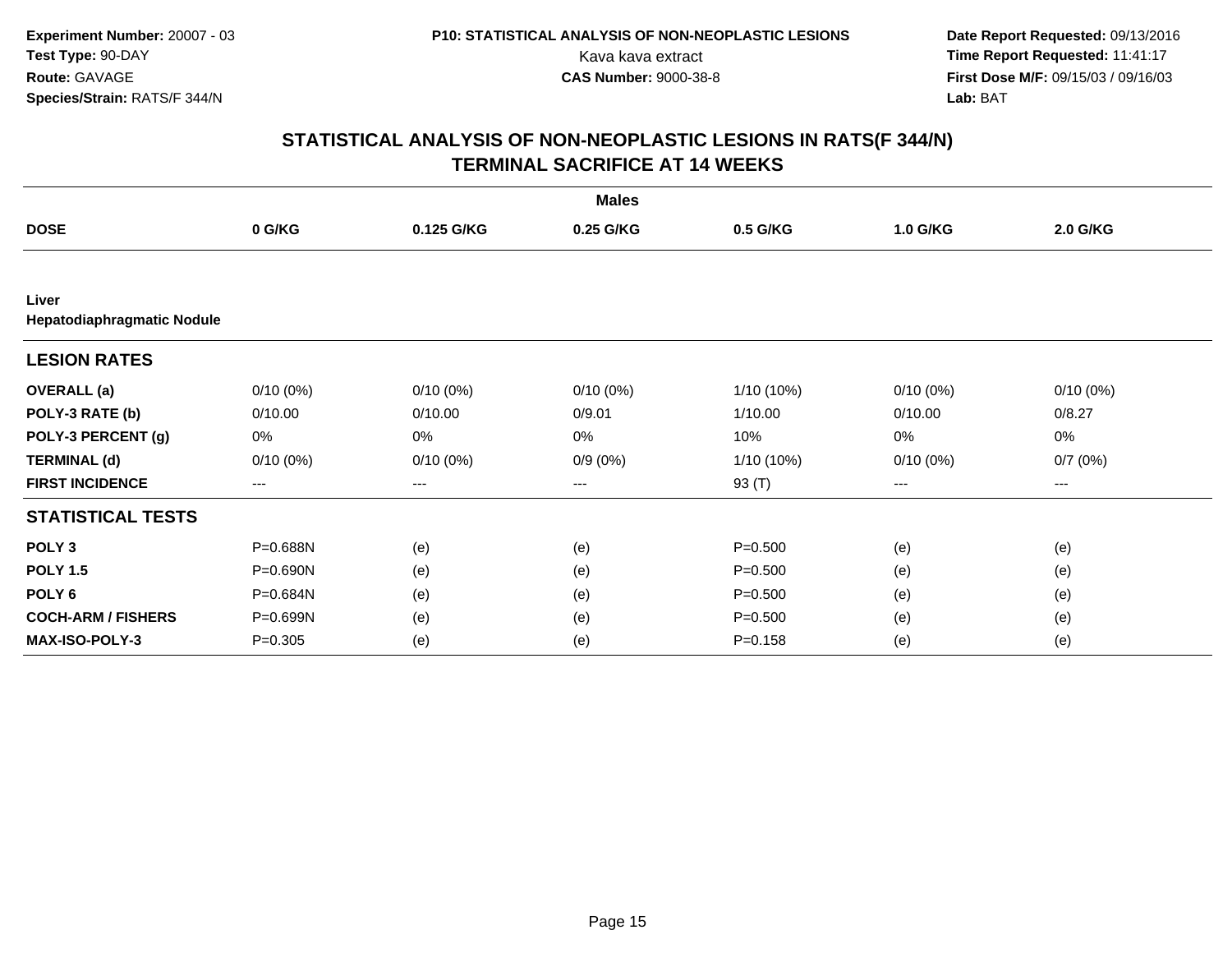|                                                  |                        |             | <b>Males</b> |             |             |             |
|--------------------------------------------------|------------------------|-------------|--------------|-------------|-------------|-------------|
| <b>DOSE</b>                                      | 0 G/KG                 | 0.125 G/KG  | 0.25 G/KG    | 0.5 G/KG    | 1.0 G/KG    | 2.0 G/KG    |
|                                                  |                        |             |              |             |             |             |
| Liver<br><b>Infiltration Cellular Mixed Cell</b> |                        |             |              |             |             |             |
| <b>LESION RATES</b>                              |                        |             |              |             |             |             |
| <b>OVERALL</b> (a)                               | $0/10(0\%)$            | $0/10(0\%)$ | $0/10(0\%)$  | $0/10(0\%)$ | $0/10(0\%)$ | 1/10 (10%)  |
| POLY-3 RATE (b)                                  | 0/10.00                | 0/10.00     | 0/9.01       | 0/10.00     | 0/10.00     | 1/8.27      |
| POLY-3 PERCENT (g)                               | 0%                     | 0%          | 0%           | 0%          | 0%          | 12.1%       |
| <b>TERMINAL (d)</b>                              | $0/10(0\%)$            | $0/10(0\%)$ | $0/9(0\%)$   | $0/10(0\%)$ | $0/10(0\%)$ | 1/7(14%)    |
| <b>FIRST INCIDENCE</b>                           | $\qquad \qquad \cdots$ | ---         | ---          | ---         | ---         | 93 (T)      |
| <b>STATISTICAL TESTS</b>                         |                        |             |              |             |             |             |
| POLY <sub>3</sub>                                | $P = 0.093$            | (e)         | (e)          | (e)         | (e)         | $P = 0.462$ |
| <b>POLY 1.5</b>                                  | $P = 0.096$            | (e)         | (e)          | (e)         | (e)         | $P = 0.470$ |
| POLY <sub>6</sub>                                | $P = 0.090$            | (e)         | (e)          | (e)         | (e)         | $P = 0.451$ |
| <b>COCH-ARM / FISHERS</b>                        | $P = 0.105$            | (e)         | (e)          | (e)         | (e)         | $P = 0.500$ |
| <b>MAX-ISO-POLY-3</b>                            | P=0.041*               | (e)         | (e)          | (e)         | (e)         | $P = 0.156$ |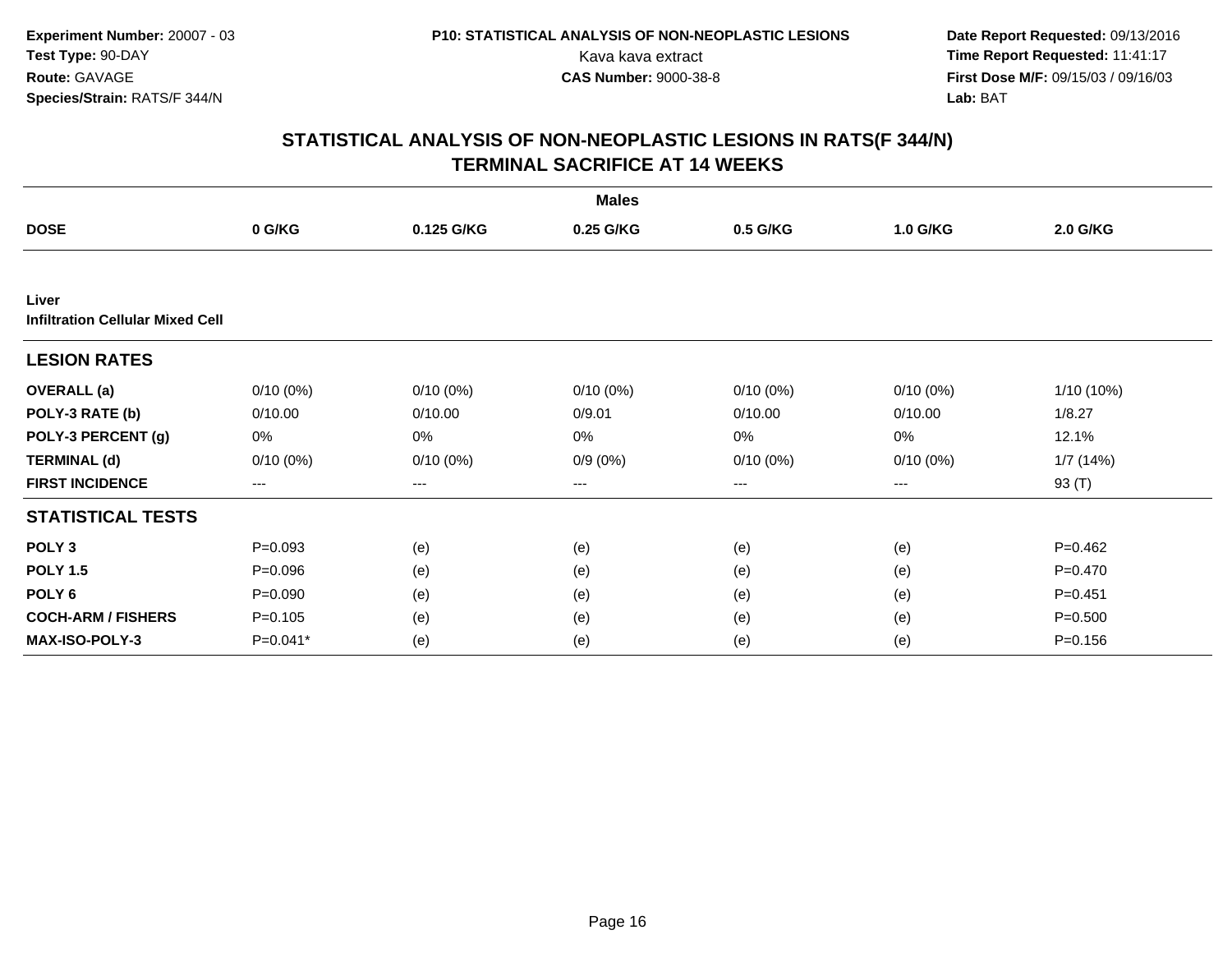|                                                 |              |              | <b>Males</b> |              |              |              |  |
|-------------------------------------------------|--------------|--------------|--------------|--------------|--------------|--------------|--|
| <b>DOSE</b>                                     | 0 G/KG       | 0.125 G/KG   | 0.25 G/KG    | 0.5 G/KG     | 1.0 G/KG     | 2.0 G/KG     |  |
|                                                 |              |              |              |              |              |              |  |
| Liver<br>Infiltration Cellular Mononuclear Cell |              |              |              |              |              |              |  |
| <b>LESION RATES</b>                             |              |              |              |              |              |              |  |
| <b>OVERALL</b> (a)                              | $9/10(90\%)$ | 7/10 (70%)   | 5/10 (50%)   | 5/10 (50%)   | 5/10 (50%)   | 5/10 (50%)   |  |
| POLY-3 RATE (b)                                 | 9/10.00      | 7/10.00      | 5/9.01       | 5/10.00      | 5/10.00      | 5/8.27       |  |
| POLY-3 PERCENT (g)                              | 90%          | 70%          | 55.5%        | 50%          | 50%          | 60.4%        |  |
| <b>TERMINAL (d)</b>                             | $9/10(90\%)$ | 7/10 (70%)   | 5/9 (56%)    | 5/10(50%)    | 5/10 (50%)   | 5/7(71%)     |  |
| <b>FIRST INCIDENCE</b>                          | 93 $(T)$     | 93 (T)       | 93 (T)       | 93 $(T)$     | 93 $(T)$     | 93 $(T)$     |  |
| <b>STATISTICAL TESTS</b>                        |              |              |              |              |              |              |  |
| POLY <sub>3</sub>                               | P=0.183N     | P=0.292N     | $P = 0.112N$ | $P = 0.061N$ | $P = 0.061N$ | $P = 0.165N$ |  |
| <b>POLY 1.5</b>                                 | P=0.166N     | P=0.292N     | P=0.104N     | $P = 0.061N$ | $P = 0.061N$ | P=0.137N     |  |
| POLY <sub>6</sub>                               | $P = 0.212N$ | P=0.292N     | $P = 0.114N$ | P=0.061N     | $P = 0.061N$ | P=0.220N     |  |
| <b>COCH-ARM / FISHERS</b>                       | $P = 0.115N$ | $P = 0.291N$ | P=0.070N     | P=0.070N     | P=0.070N     | P=0.070N     |  |
| <b>MAX-ISO-POLY-3</b>                           | P=0.073N     | P=0.136N     | $P=0.048N^*$ | $P=0.020N^*$ | P=0.020N*    | $P=0.076N$   |  |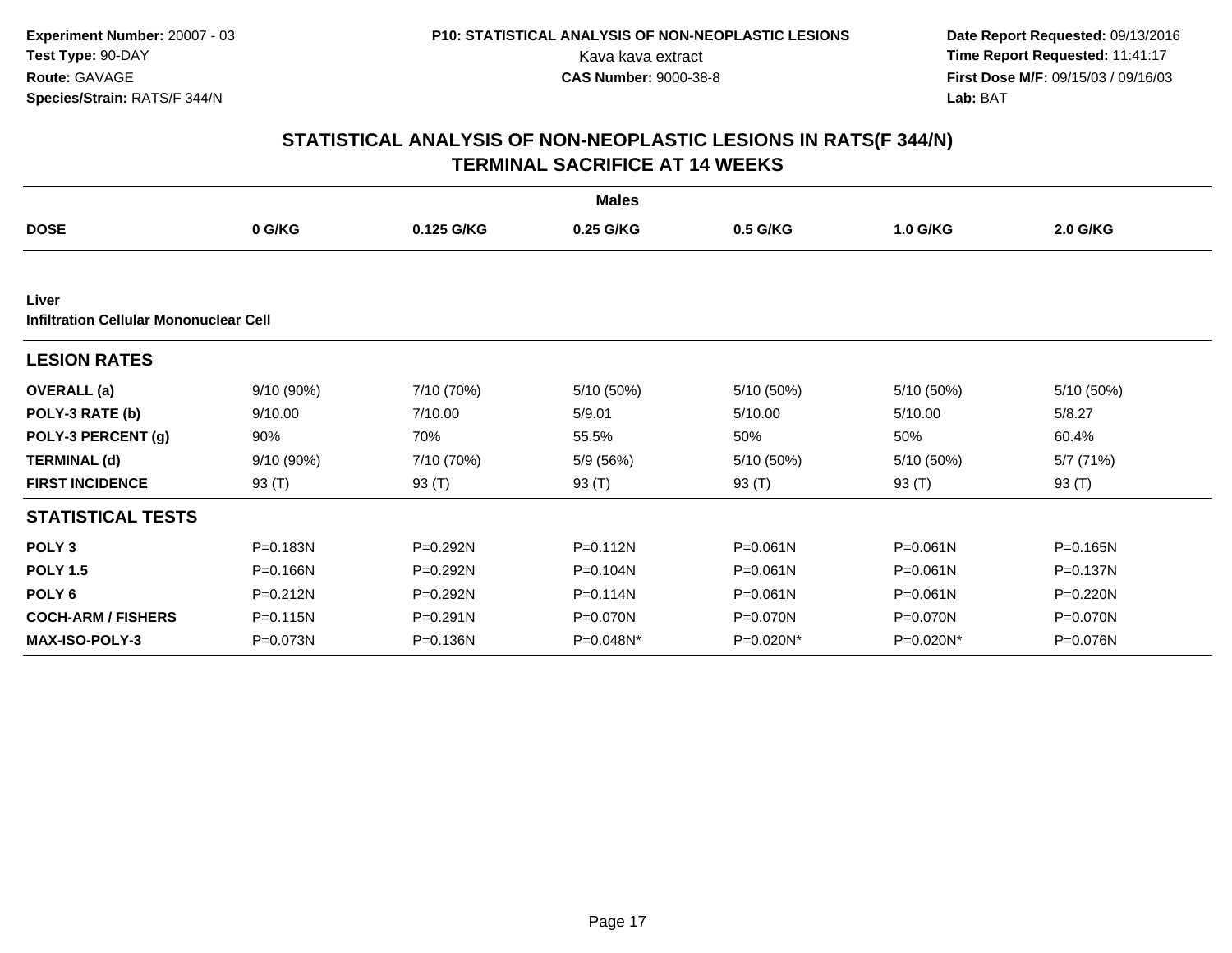|                           |             |             | <b>Males</b> |                        |             |             |  |
|---------------------------|-------------|-------------|--------------|------------------------|-------------|-------------|--|
| <b>DOSE</b>               | 0 G/KG      | 0.125 G/KG  | 0.25 G/KG    | 0.5 G/KG               | 1.0 G/KG    | 2.0 G/KG    |  |
|                           |             |             |              |                        |             |             |  |
| Liver<br>Inflammation     |             |             |              |                        |             |             |  |
| <b>LESION RATES</b>       |             |             |              |                        |             |             |  |
| <b>OVERALL</b> (a)        | $0/10(0\%)$ | $0/10(0\%)$ | $0/10(0\%)$  | $0/10(0\%)$            | $0/10(0\%)$ | $0/10(0\%)$ |  |
| POLY-3 RATE (b)           | 0/10.00     | 0/10.00     | 0/9.01       | 0/10.00                | 0/10.00     | 0/8.27      |  |
| POLY-3 PERCENT (g)        | 0%          | 0%          | 0%           | 0%                     | 0%          | 0%          |  |
| <b>TERMINAL (d)</b>       | $0/10(0\%)$ | $0/10(0\%)$ | $0/9(0\%)$   | $0/10(0\%)$            | 0/10(0%)    | 0/7(0%)     |  |
| <b>FIRST INCIDENCE</b>    | $--$        | ---         | ---          | $\qquad \qquad \cdots$ | ---         | ---         |  |
| <b>STATISTICAL TESTS</b>  |             |             |              |                        |             |             |  |
| POLY <sub>3</sub>         | (n)         | (n)         | (n)          | (n)                    | (n)         | (n)         |  |
| <b>POLY 1.5</b>           | (n)         | (n)         | (n)          | (n)                    | (n)         | (n)         |  |
| POLY <sub>6</sub>         | (n)         | (n)         | (n)          | (n)                    | (n)         | (n)         |  |
| <b>COCH-ARM / FISHERS</b> | (n)         | (n)         | (n)          | (n)                    | (n)         | (n)         |  |
| <b>MAX-ISO-POLY-3</b>     | (n)         | (n)         | (n)          | (n)                    | (n)         | (n)         |  |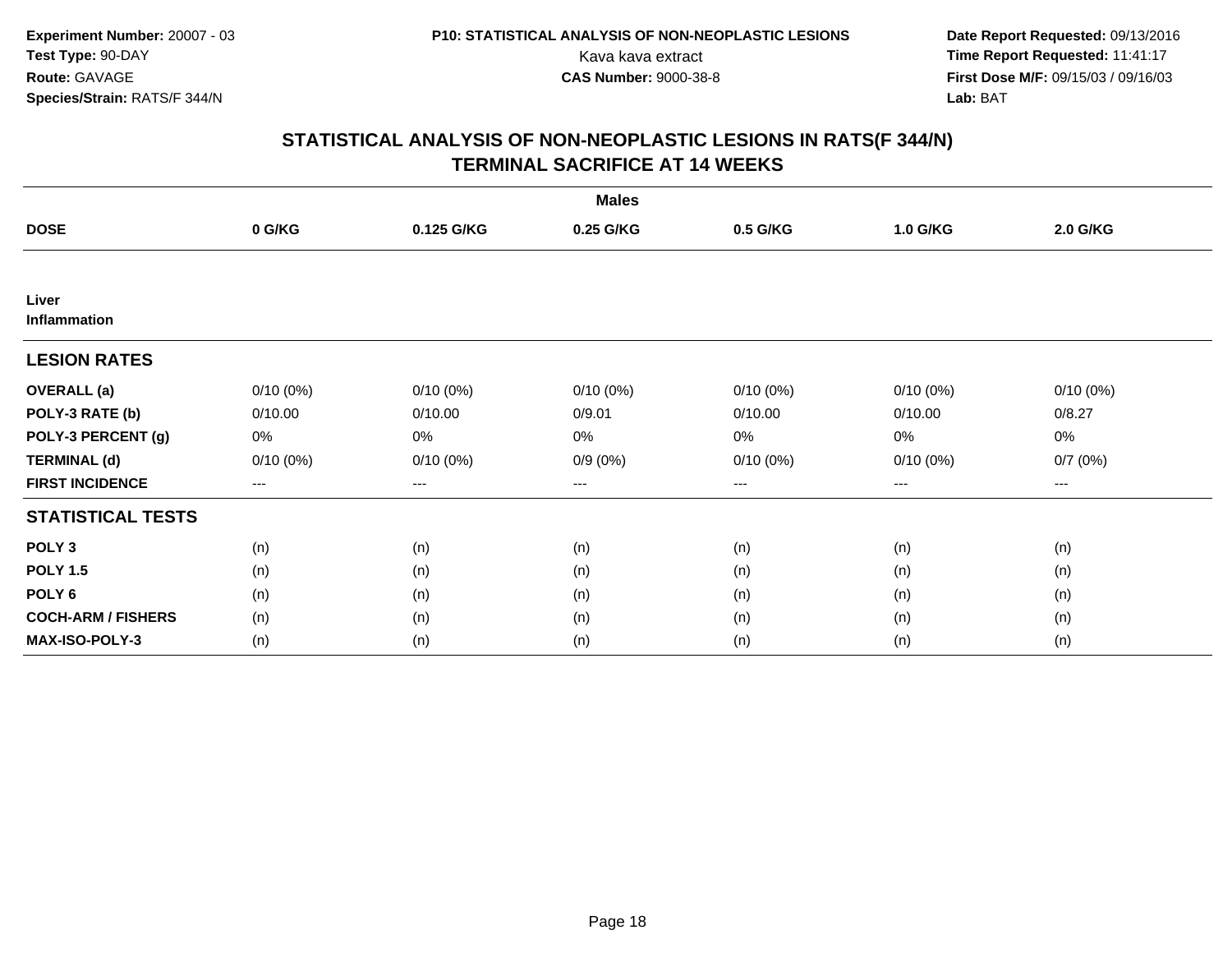|                                           |              |              | <b>Males</b> |              |              |              |  |
|-------------------------------------------|--------------|--------------|--------------|--------------|--------------|--------------|--|
| <b>DOSE</b>                               | 0 G/KG       | 0.125 G/KG   | 0.25 G/KG    | 0.5 G/KG     | 1.0 G/KG     | 2.0 G/KG     |  |
|                                           |              |              |              |              |              |              |  |
| Liver<br><b>Vacuolization Cytoplasmic</b> |              |              |              |              |              |              |  |
| <b>LESION RATES</b>                       |              |              |              |              |              |              |  |
| <b>OVERALL</b> (a)                        | 1/10 (10%)   | $0/10(0\%)$  | $0/10(0\%)$  | 1/10 (10%)   | $0/10(0\%)$  | $0/10(0\%)$  |  |
| POLY-3 RATE (b)                           | 1/10.00      | 0/10.00      | 0/9.01       | 1/10.00      | 0/10.00      | 0/8.27       |  |
| POLY-3 PERCENT (g)                        | 10%          | 0%           | 0%           | 10%          | 0%           | 0%           |  |
| <b>TERMINAL (d)</b>                       | $1/10(10\%)$ | $0/10(0\%)$  | $0/9(0\%)$   | $1/10(10\%)$ | $0/10(0\%)$  | 0/7(0%)      |  |
| <b>FIRST INCIDENCE</b>                    | 93 $(T)$     | ---          | ---          | 93 (T)       | ---          | ---          |  |
| <b>STATISTICAL TESTS</b>                  |              |              |              |              |              |              |  |
| POLY <sub>3</sub>                         | P=0.369N     | $P = 0.500N$ | $P = 0.521N$ | $P = 0.760$  | $P = 0.500N$ | P=0.537N     |  |
| <b>POLY 1.5</b>                           | P=0.372N     | $P = 0.500N$ | P=0.518N     | $P = 0.760$  | $P = 0.500N$ | $P = 0.530N$ |  |
| POLY <sub>6</sub>                         | P=0.366N     | $P = 0.500N$ | $P = 0.521N$ | $P = 0.760$  | $P = 0.500N$ | P=0.548N     |  |
| <b>COCH-ARM / FISHERS</b>                 | P=0.380N     | P=0.500N     | $P = 0.500N$ | P=0.763N     | P=0.500N     | P=0.500N     |  |
| <b>MAX-ISO-POLY-3</b>                     | P=0.155N     | P=0.158N     | P=0.184N     | $P = 1.000$  | P=0.158N     | P=0.204N     |  |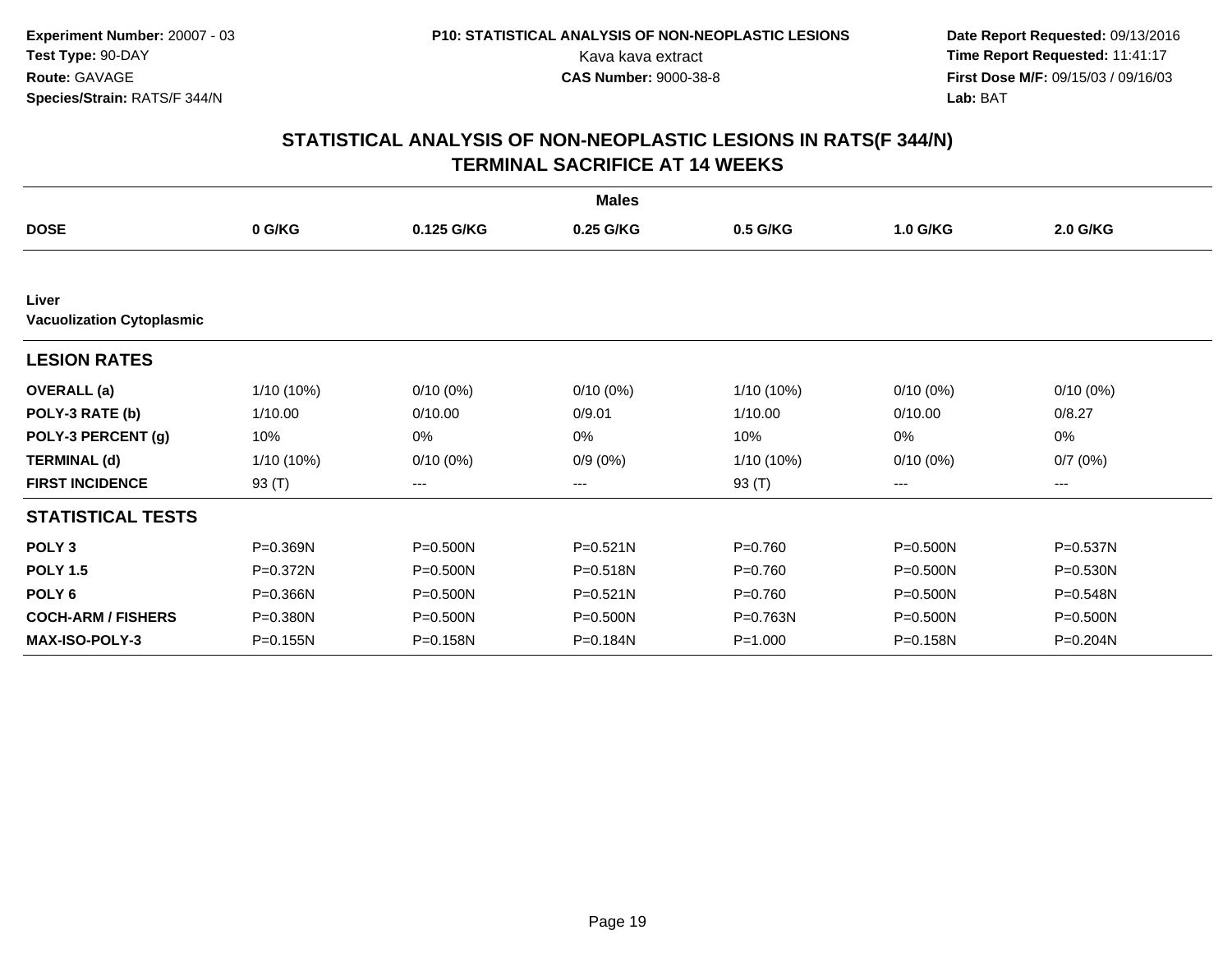|                                 |             |             | <b>Males</b> |              |             |             |
|---------------------------------|-------------|-------------|--------------|--------------|-------------|-------------|
| <b>DOSE</b>                     | 0 G/KG      | 0.125 G/KG  | 0.25 G/KG    | 0.5 G/KG     | 1.0 G/KG    | 2.0 G/KG    |
|                                 |             |             |              |              |             |             |
| Liver: Bile Duct<br>Hyperplasia |             |             |              |              |             |             |
| <b>LESION RATES</b>             |             |             |              |              |             |             |
| <b>OVERALL</b> (a)              | $0/10(0\%)$ | $0/10(0\%)$ | $0/10(0\%)$  | 1/10 (10%)   | $0/10(0\%)$ | $0/10(0\%)$ |
| POLY-3 RATE (b)                 | 0/10.00     | 0/10.00     | 0/9.01       | 1/10.00      | 0/10.00     | 0/8.27      |
| POLY-3 PERCENT (g)              | 0%          | 0%          | 0%           | 10%          | 0%          | 0%          |
| <b>TERMINAL (d)</b>             | $0/10(0\%)$ | $0/10(0\%)$ | $0/9(0\%)$   | $1/10(10\%)$ | $0/10(0\%)$ | 0/7(0%)     |
| <b>FIRST INCIDENCE</b>          | $--$        | ---         | ---          | 93 (T)       | ---         | ---         |
| <b>STATISTICAL TESTS</b>        |             |             |              |              |             |             |
| POLY <sub>3</sub>               | P=0.688N    | (e)         | (e)          | $P = 0.500$  | (e)         | (e)         |
| <b>POLY 1.5</b>                 | P=0.690N    | (e)         | (e)          | $P = 0.500$  | (e)         | (e)         |
| POLY <sub>6</sub>               | P=0.684N    | (e)         | (e)          | $P = 0.500$  | (e)         | (e)         |
| <b>COCH-ARM / FISHERS</b>       | P=0.699N    | (e)         | (e)          | $P = 0.500$  | (e)         | (e)         |
| <b>MAX-ISO-POLY-3</b>           | $P = 0.305$ | (e)         | (e)          | $P = 0.158$  | (e)         | (e)         |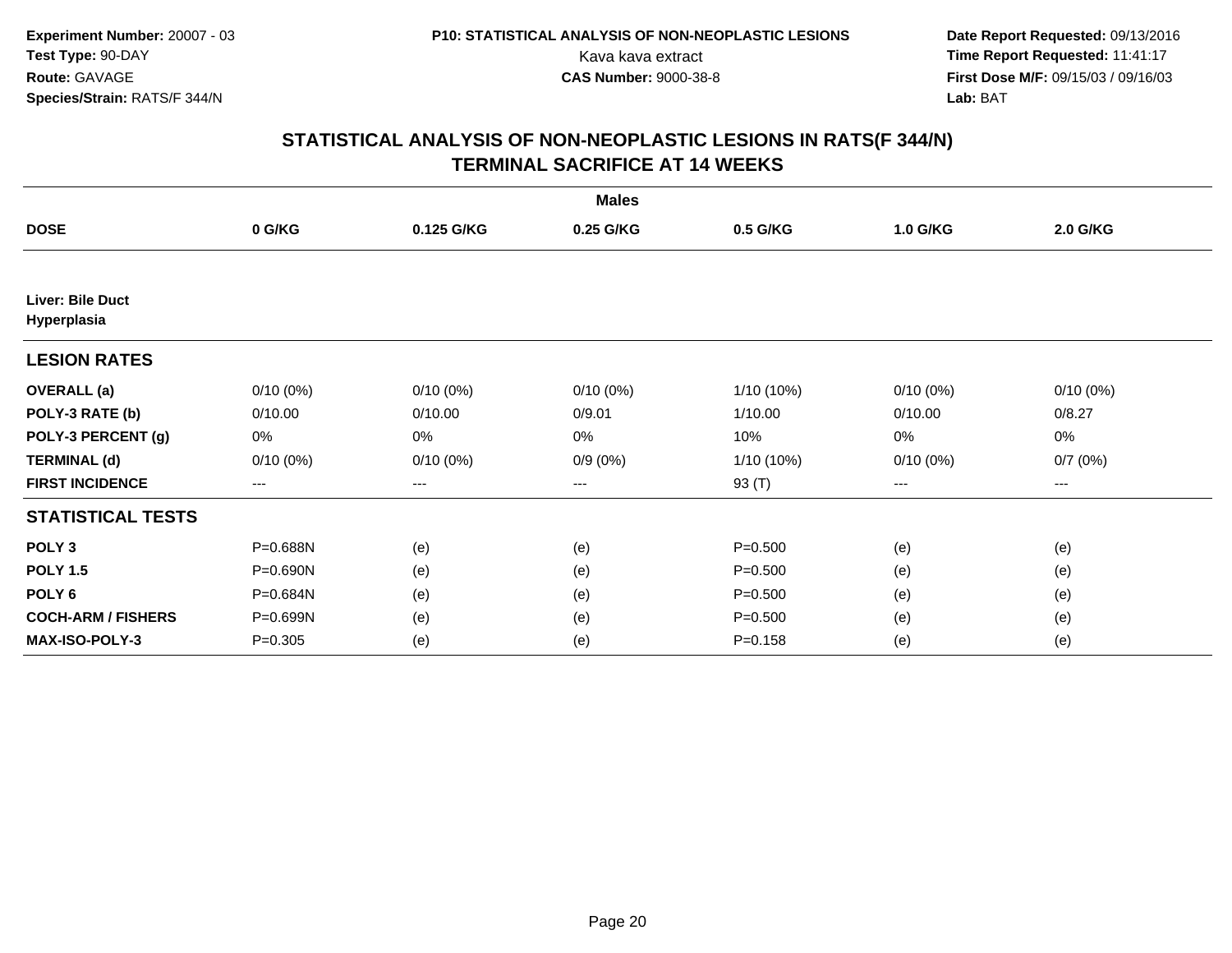|                                         |             |             | <b>Males</b> |                        |             |             |  |
|-----------------------------------------|-------------|-------------|--------------|------------------------|-------------|-------------|--|
| <b>DOSE</b>                             | 0 G/KG      | 0.125 G/KG  | 0.25 G/KG    | 0.5 G/KG               | 1.0 G/KG    | 2.0 G/KG    |  |
|                                         |             |             |              |                        |             |             |  |
| Liver: Hepatocyte<br><b>Hypertrophy</b> |             |             |              |                        |             |             |  |
| <b>LESION RATES</b>                     |             |             |              |                        |             |             |  |
| <b>OVERALL</b> (a)                      | $0/10(0\%)$ | $0/10(0\%)$ | $0/10(0\%)$  | $0/10(0\%)$            | 1/10 (10%)  | $0/10(0\%)$ |  |
| POLY-3 RATE (b)                         | 0/10.00     | 0/10.00     | 0/9.01       | 0/10.00                | 1/10.00     | 0/8.27      |  |
| POLY-3 PERCENT (g)                      | 0%          | 0%          | 0%           | 0%                     | 10%         | 0%          |  |
| <b>TERMINAL (d)</b>                     | $0/10(0\%)$ | $0/10(0\%)$ | $0/9(0\%)$   | $0/10(0\%)$            | 1/10 (10%)  | 0/7(0%)     |  |
| <b>FIRST INCIDENCE</b>                  | $---$       | ---         | ---          | $\qquad \qquad \cdots$ | 93 (T)      | ---         |  |
| <b>STATISTICAL TESTS</b>                |             |             |              |                        |             |             |  |
| POLY <sub>3</sub>                       | $P = 0.473$ | (e)         | (e)          | (e)                    | $P = 0.500$ | (e)         |  |
| <b>POLY 1.5</b>                         | $P = 0.498$ | (e)         | (e)          | (e)                    | $P = 0.500$ | (e)         |  |
| POLY <sub>6</sub>                       | $P=0.435$   | (e)         | (e)          | (e)                    | $P = 0.500$ | (e)         |  |
| <b>COCH-ARM / FISHERS</b>               | $P = 0.585$ | (e)         | (e)          | (e)                    | $P = 0.500$ | (e)         |  |
| <b>MAX-ISO-POLY-3</b>                   | $P = 0.216$ | (e)         | (e)          | (e)                    | $P = 0.158$ | (e)         |  |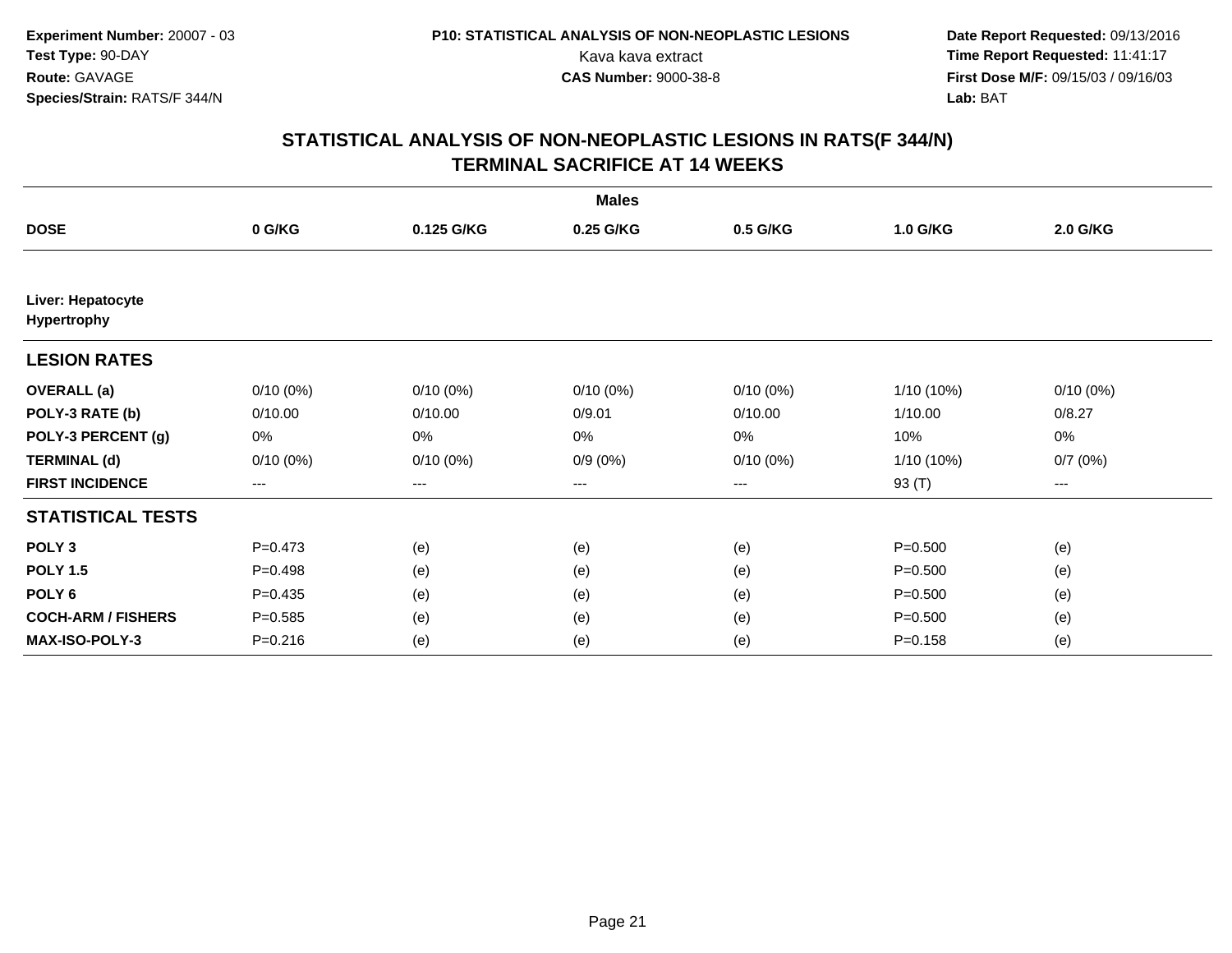|                                         |             |             | <b>Males</b> |             |             |             |  |
|-----------------------------------------|-------------|-------------|--------------|-------------|-------------|-------------|--|
| <b>DOSE</b>                             | 0 G/KG      | 0.125 G/KG  | 0.25 G/KG    | 0.5 G/KG    | 1.0 G/KG    | 2.0 G/KG    |  |
|                                         |             |             |              |             |             |             |  |
| Lung<br><b>Congestion Acute Diffuse</b> |             |             |              |             |             |             |  |
| <b>LESION RATES</b>                     |             |             |              |             |             |             |  |
| <b>OVERALL</b> (a)                      | $0/10(0\%)$ | $0/0 (0\%)$ | $0/1$ $(0%)$ | $0/0 (0\%)$ | $0/0 (0\%)$ | $0/10(0\%)$ |  |
| POLY-3 RATE (b)                         | 0/10.00     | 0/0.00      | 0/0.01       | 0/0.00      | 0/0.00      | 0/8.27      |  |
| POLY-3 PERCENT (g)                      | 0%          | 0%          | 0%           | 0%          | $0\%$       | 0%          |  |
| <b>TERMINAL (d)</b>                     | $0/10(0\%)$ | $0/0 (0\%)$ | $0/0 (0\%)$  | $0/0 (0\%)$ | $0/0 (0\%)$ | 0/7(0%)     |  |
| <b>FIRST INCIDENCE</b>                  | $---$       | ---         | ---          | $--$        | ---         | ---         |  |
| <b>STATISTICAL TESTS</b>                |             |             |              |             |             |             |  |
| POLY <sub>3</sub>                       | (n)         | (n)         | (n)          | (n)         | (n)         | (n)         |  |
| <b>POLY 1.5</b>                         | (n)         | (n)         | (n)          | (n)         | (n)         | (n)         |  |
| POLY <sub>6</sub>                       | (n)         | (n)         | (n)          | (n)         | (n)         | (n)         |  |
| <b>COCH-ARM / FISHERS</b>               | (n)         | (n)         | (n)          | (n)         | (n)         | (n)         |  |
| MAX-ISO-POLY-3                          | (n)         | (n)         | (n)          | (n)         | (n)         | (n)         |  |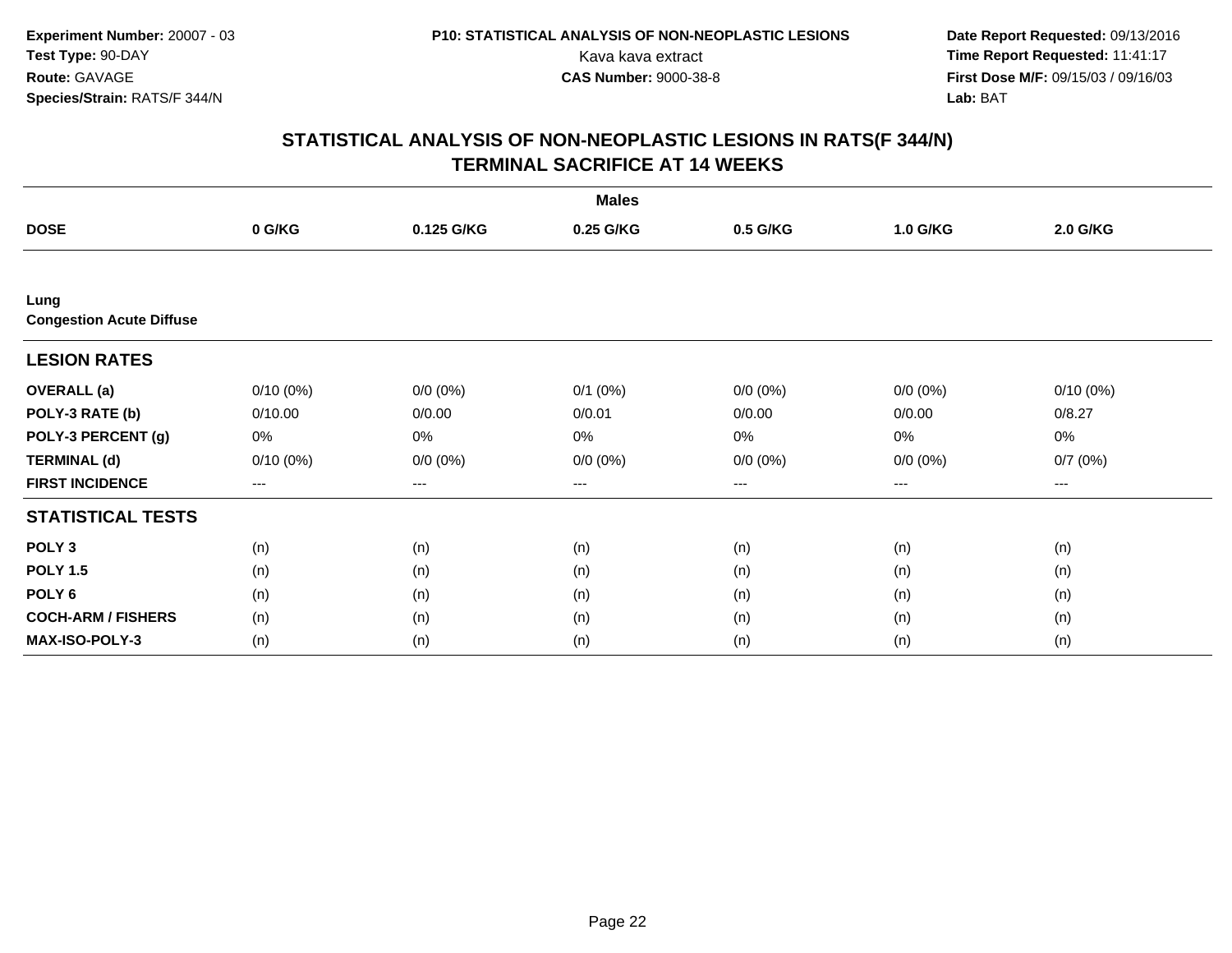|                           |             |             | <b>Males</b> |             |             |             |
|---------------------------|-------------|-------------|--------------|-------------|-------------|-------------|
| <b>DOSE</b>               | 0 G/KG      | 0.125 G/KG  | 0.25 G/KG    | 0.5 G/KG    | 1.0 G/KG    | 2.0 G/KG    |
|                           |             |             |              |             |             |             |
| Lung<br>Inflammation      |             |             |              |             |             |             |
| <b>LESION RATES</b>       |             |             |              |             |             |             |
| <b>OVERALL</b> (a)        | $0/10(0\%)$ | $0/0 (0\%)$ | $0/1$ $(0%)$ | $0/0 (0\%)$ | $0/0 (0\%)$ | 3/10 (30%)  |
| POLY-3 RATE (b)           | 0/10.00     | 0/0.00      | 0/0.01       | 0/0.00      | 0/0.00      | 3/8.64      |
| POLY-3 PERCENT (g)        | 0%          | 0%          | 0%           | 0%          | $0\%$       | 34.7%       |
| <b>TERMINAL (d)</b>       | $0/10(0\%)$ | $0/0 (0\%)$ | $0/0 (0\%)$  | $0/0 (0\%)$ | $0/0 (0\%)$ | 2/7 (29%)   |
| <b>FIRST INCIDENCE</b>    | $--$        | ---         | ---          | $--$        | ---         | 80          |
| <b>STATISTICAL TESTS</b>  |             |             |              |             |             |             |
| POLY <sub>3</sub>         | (e)         | (e)         | (e)          | (e)         | (e)         | $P = 0.068$ |
| <b>POLY 1.5</b>           | (e)         | (e)         | (e)          | (e)         | (e)         | $P=0.072$   |
| POLY <sub>6</sub>         | (e)         | (e)         | (e)          | (e)         | (e)         | $P = 0.064$ |
| <b>COCH-ARM / FISHERS</b> | $P=0.050*$  | (e)         | (e)          | (e)         | (e)         | $P = 0.105$ |
| <b>MAX-ISO-POLY-3</b>     | (e)         | (e)         | (e)          | (e)         | (e)         | P=0.022*    |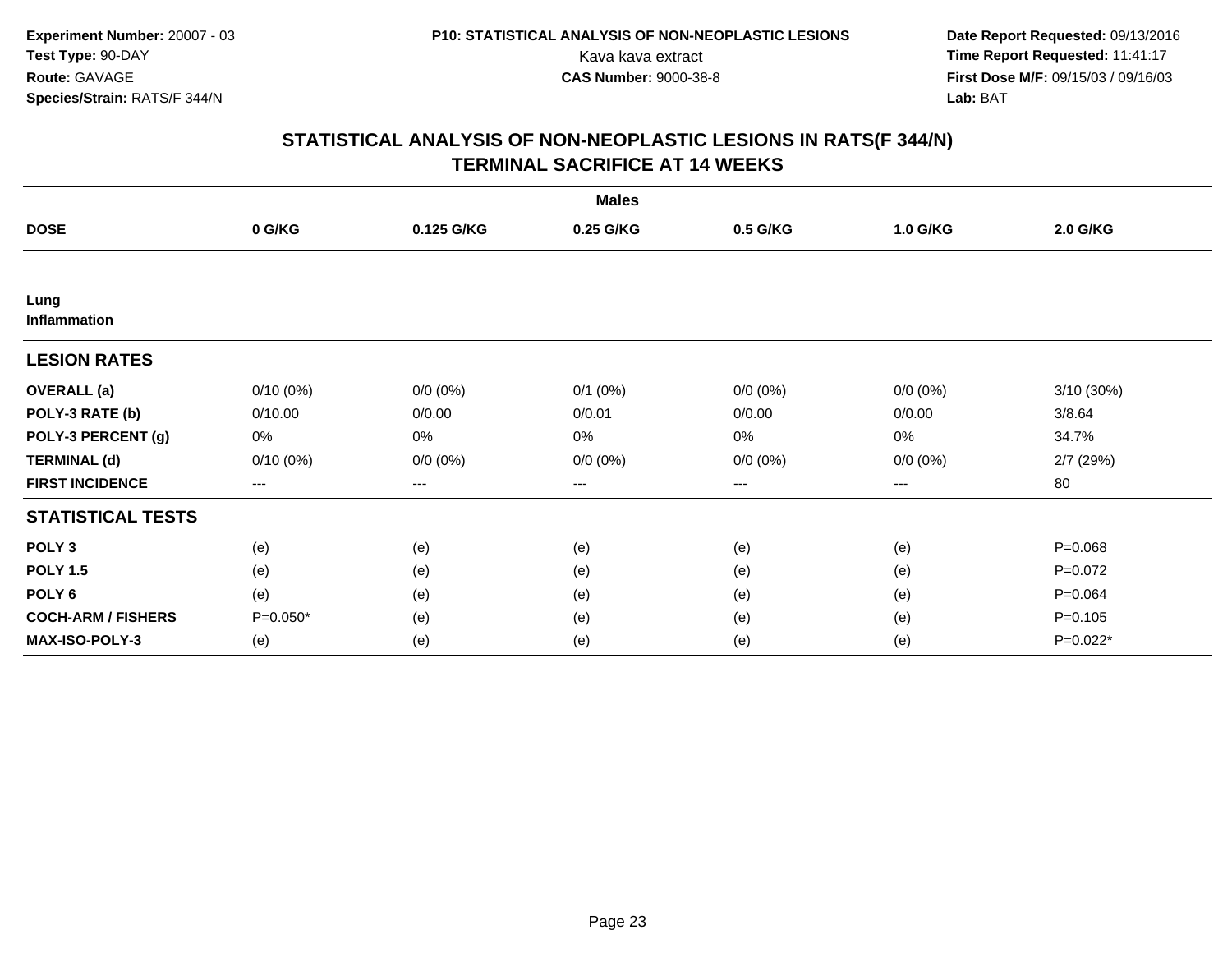|                                     |             |             | <b>Males</b> |                        |             |             |  |
|-------------------------------------|-------------|-------------|--------------|------------------------|-------------|-------------|--|
| <b>DOSE</b>                         | 0 G/KG      | 0.125 G/KG  | 0.25 G/KG    | 0.5 G/KG               | 1.0 G/KG    | 2.0 G/KG    |  |
|                                     |             |             |              |                        |             |             |  |
| Lung<br><b>Inflammation Chronic</b> |             |             |              |                        |             |             |  |
| <b>LESION RATES</b>                 |             |             |              |                        |             |             |  |
| <b>OVERALL</b> (a)                  | $0/10(0\%)$ | $0/0 (0\%)$ | $0/1$ $(0%)$ | $0/0 (0\%)$            | $0/0 (0\%)$ | $0/10(0\%)$ |  |
| POLY-3 RATE (b)                     | 0/10.00     | 0/0.00      | 0/0.01       | 0/0.00                 | 0/0.00      | 0/8.27      |  |
| POLY-3 PERCENT (g)                  | 0%          | 0%          | 0%           | 0%                     | 0%          | 0%          |  |
| <b>TERMINAL (d)</b>                 | $0/10(0\%)$ | $0/0 (0\%)$ | $0/0 (0\%)$  | $0/0 (0\%)$            | $0/0 (0\%)$ | 0/7(0%)     |  |
| <b>FIRST INCIDENCE</b>              | $---$       | ---         | ---          | $\qquad \qquad \cdots$ | ---         | ---         |  |
| <b>STATISTICAL TESTS</b>            |             |             |              |                        |             |             |  |
| POLY <sub>3</sub>                   | (n)         | (n)         | (n)          | (n)                    | (n)         | (n)         |  |
| <b>POLY 1.5</b>                     | (n)         | (n)         | (n)          | (n)                    | (n)         | (n)         |  |
| POLY <sub>6</sub>                   | (n)         | (n)         | (n)          | (n)                    | (n)         | (n)         |  |
| <b>COCH-ARM / FISHERS</b>           | (n)         | (n)         | (n)          | (n)                    | (n)         | (n)         |  |
| MAX-ISO-POLY-3                      | (n)         | (n)         | (n)          | (n)                    | (n)         | (n)         |  |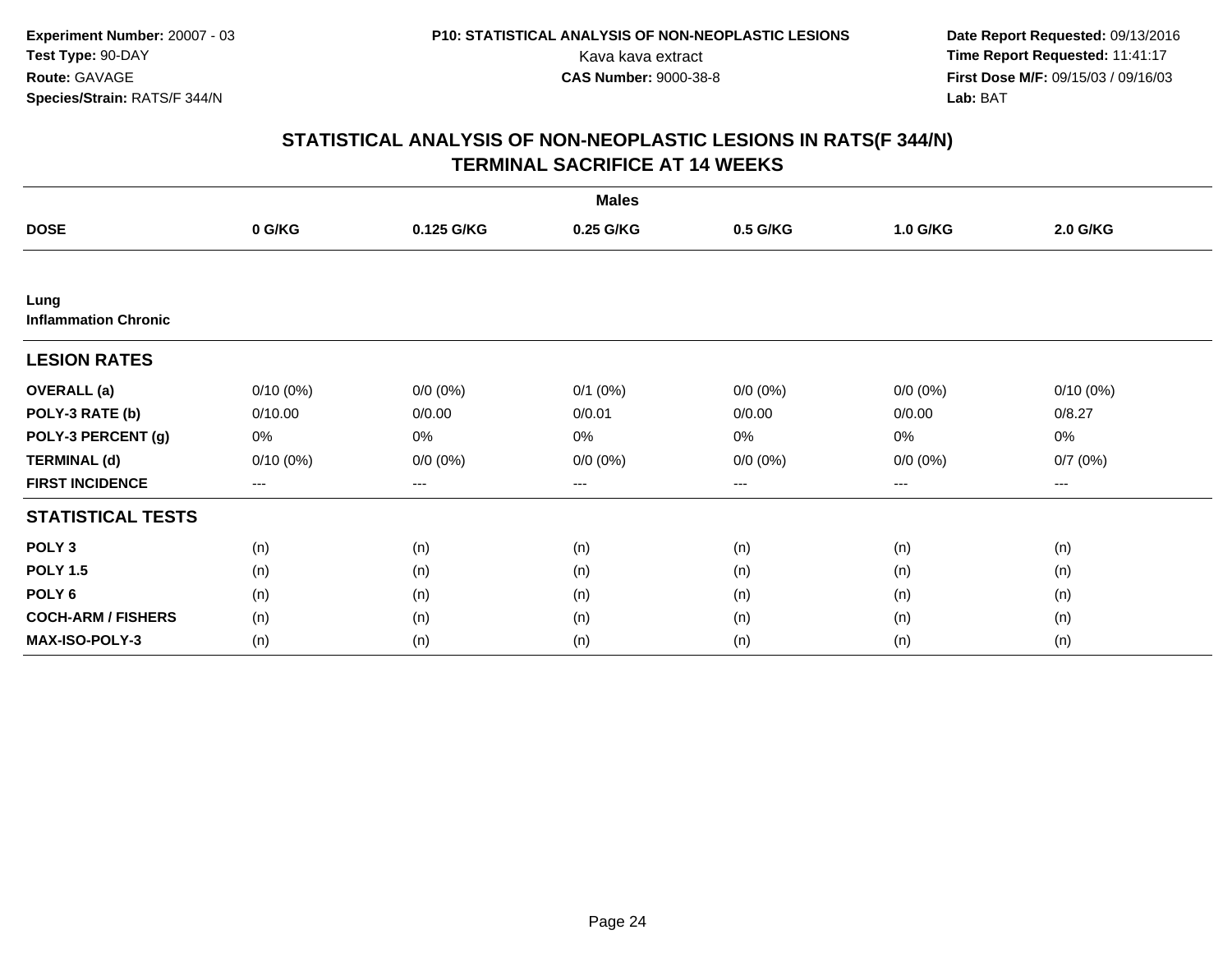|                                           |                        |             | <b>Males</b> |                        |             |             |
|-------------------------------------------|------------------------|-------------|--------------|------------------------|-------------|-------------|
| <b>DOSE</b>                               | 0 G/KG                 | 0.125 G/KG  | 0.25 G/KG    | 0.5 G/KG               | 1.0 G/KG    | 2.0 G/KG    |
|                                           |                        |             |              |                        |             |             |
| Lung<br><b>Inflammation Granulomatous</b> |                        |             |              |                        |             |             |
| <b>LESION RATES</b>                       |                        |             |              |                        |             |             |
| <b>OVERALL</b> (a)                        | $0/10(0\%)$            | $0/0 (0\%)$ | $0/1$ $(0%)$ | $0/0 (0\%)$            | $0/0 (0\%)$ | 2/10 (20%)  |
| POLY-3 RATE (b)                           | 0/10.00                | 0/0.00      | 0/0.01       | 0/0.00                 | 0/0.00      | 2/8.64      |
| POLY-3 PERCENT (g)                        | 0%                     | 0%          | 0%           | 0%                     | 0%          | 23.2%       |
| <b>TERMINAL (d)</b>                       | $0/10(0\%)$            | $0/0 (0\%)$ | $0/0 (0\%)$  | $0/0 (0\%)$            | $0/0 (0\%)$ | 1/7(14%)    |
| <b>FIRST INCIDENCE</b>                    | $\qquad \qquad \cdots$ | ---         | ---          | $\qquad \qquad \cdots$ | ---         | 80          |
| <b>STATISTICAL TESTS</b>                  |                        |             |              |                        |             |             |
| POLY <sub>3</sub>                         | (e)                    | (e)         | (e)          | (e)                    | (e)         | $P = 0.192$ |
| <b>POLY 1.5</b>                           | (e)                    | (e)         | (e)          | (e)                    | (e)         | $P = 0.197$ |
| POLY <sub>6</sub>                         | (e)                    | (e)         | (e)          | (e)                    | (e)         | $P = 0.186$ |
| <b>COCH-ARM / FISHERS</b>                 | $P = 0.119$            | (e)         | (e)          | (e)                    | (e)         | $P = 0.237$ |
| <b>MAX-ISO-POLY-3</b>                     | (e)                    | (e)         | (e)          | (e)                    | (e)         | $P=0.063$   |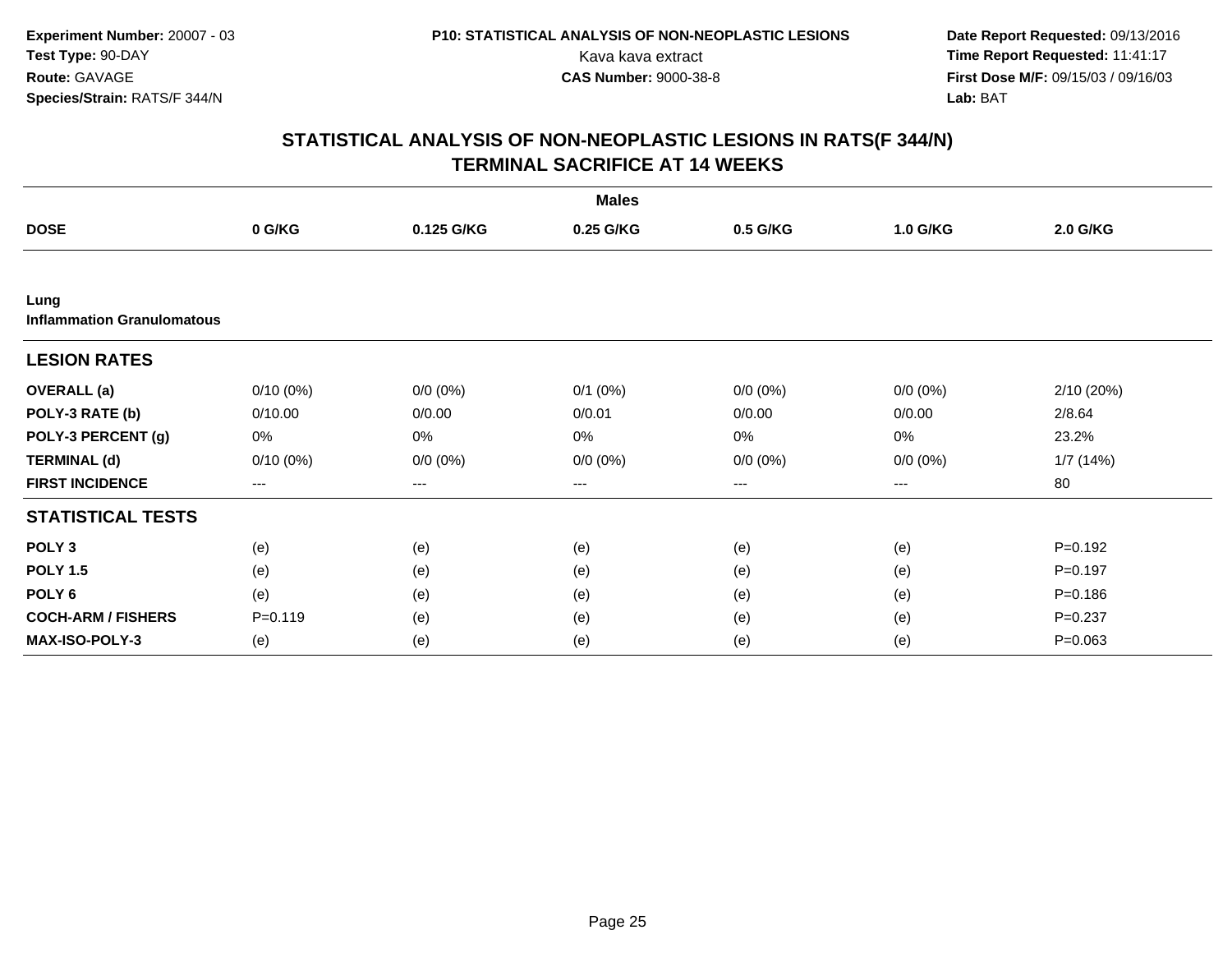|                                         |              |             | <b>Males</b> |             |             |             |
|-----------------------------------------|--------------|-------------|--------------|-------------|-------------|-------------|
| <b>DOSE</b>                             | 0 G/KG       | 0.125 G/KG  | 0.25 G/KG    | 0.5 G/KG    | 1.0 G/KG    | 2.0 G/KG    |
|                                         |              |             |              |             |             |             |
| Lung<br><b>Metaplasia Focal Osseous</b> |              |             |              |             |             |             |
| <b>LESION RATES</b>                     |              |             |              |             |             |             |
| <b>OVERALL</b> (a)                      | $1/10(10\%)$ | $0/0 (0\%)$ | $0/1$ $(0%)$ | $0/0 (0\%)$ | $0/0 (0\%)$ | $0/10(0\%)$ |
| POLY-3 RATE (b)                         | 1/10.00      | 0/0.00      | 0/0.01       | 0/0.00      | 0/0.00      | 0/8.27      |
| POLY-3 PERCENT (g)                      | 10%          | 0%          | 0%           | 0%          | 0%          | 0%          |
| <b>TERMINAL (d)</b>                     | $1/10(10\%)$ | $0/0 (0\%)$ | $0/0 (0\%)$  | $0/0 (0\%)$ | $0/0 (0\%)$ | 0/7(0%)     |
| <b>FIRST INCIDENCE</b>                  | 93 $(T)$     | ---         | ---          | ---         | ---         | ---         |
| <b>STATISTICAL TESTS</b>                |              |             |              |             |             |             |
| POLY <sub>3</sub>                       | (e)          | (e)         | P=0.943N     | (e)         | (e)         | P=0.537N    |
| <b>POLY 1.5</b>                         | (e)          | (e)         | P=0.941N     | (e)         | (e)         | P=0.530N    |
| POLY <sub>6</sub>                       | (e)          | (e)         | P=0.943N     | (e)         | (e)         | P=0.548N    |
| <b>COCH-ARM / FISHERS</b>               | P=0.315N     | (e)         | P=0.909N     | (e)         | (e)         | P=0.500N    |
| <b>MAX-ISO-POLY-3</b>                   | (e)          | (e)         | P=0.497N     | (e)         | (e)         | P=0.204N    |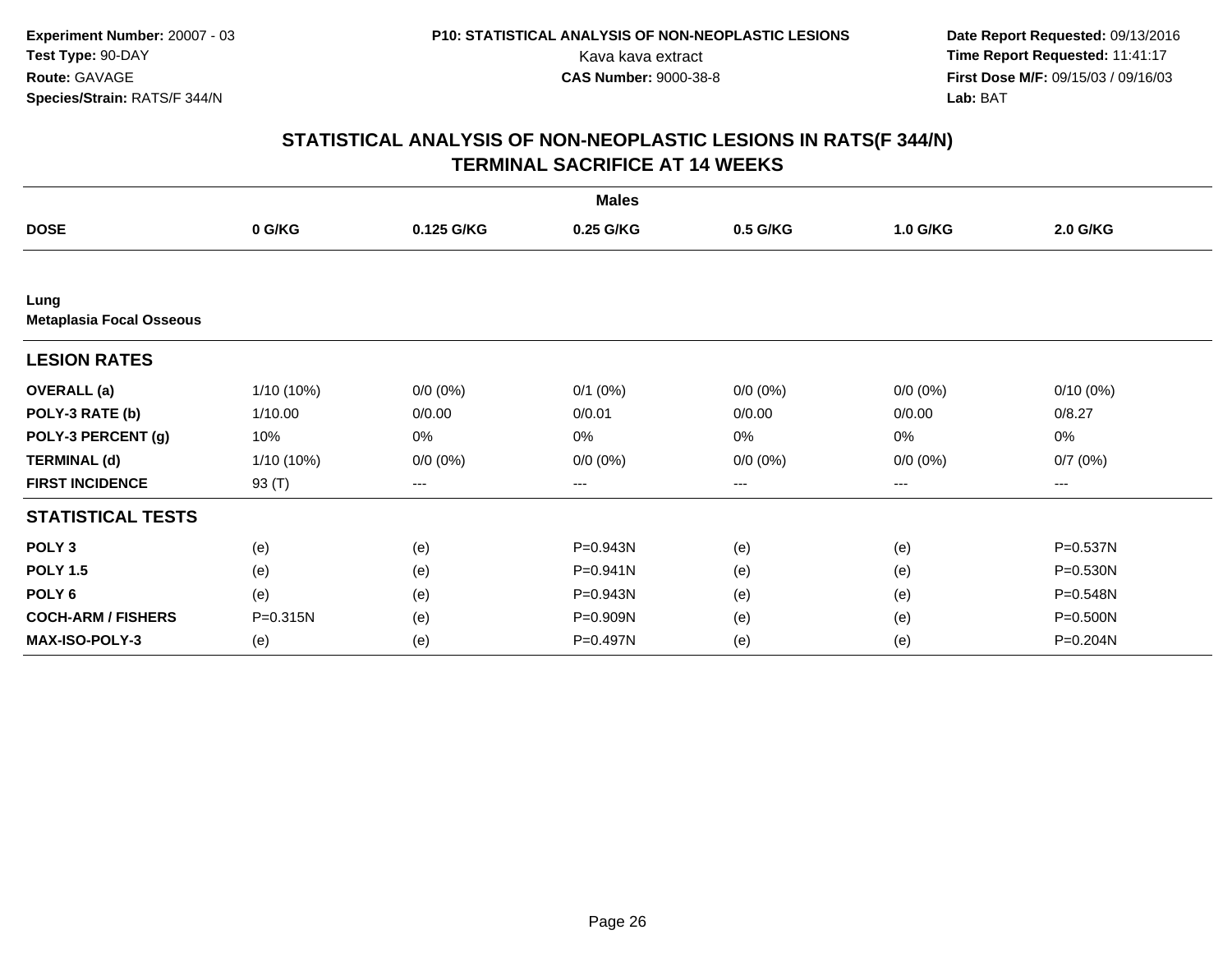|                                   |              |             | <b>Males</b> |             |             |              |
|-----------------------------------|--------------|-------------|--------------|-------------|-------------|--------------|
| <b>DOSE</b>                       | 0 G/KG       | 0.125 G/KG  | 0.25 G/KG    | 0.5 G/KG    | 1.0 G/KG    | 2.0 G/KG     |
|                                   |              |             |              |             |             |              |
| Lung<br><b>Metaplasia Osseous</b> |              |             |              |             |             |              |
| <b>LESION RATES</b>               |              |             |              |             |             |              |
| <b>OVERALL</b> (a)                | $1/10(10\%)$ | $0/0 (0\%)$ | $0/1$ $(0%)$ | $0/0 (0\%)$ | $0/0 (0\%)$ | $1/10(10\%)$ |
| POLY-3 RATE (b)                   | 1/10.00      | 0/0.00      | 0/0.01       | 0/0.00      | 0/0.00      | 1/8.27       |
| POLY-3 PERCENT (g)                | 10%          | 0%          | 0%           | 0%          | 0%          | 12.1%        |
| <b>TERMINAL (d)</b>               | $1/10(10\%)$ | $0/0 (0\%)$ | $0/0 (0\%)$  | $0/0 (0\%)$ | $0/0 (0\%)$ | 1/7(14%)     |
| <b>FIRST INCIDENCE</b>            | 93 $(T)$     | ---         | ---          | ---         | ---         | 93 (T)       |
| <b>STATISTICAL TESTS</b>          |              |             |              |             |             |              |
| POLY <sub>3</sub>                 | (e)          | (e)         | P=0.943N     | (e)         | (e)         | $P=0.717$    |
| <b>POLY 1.5</b>                   | (e)          | (e)         | P=0.941N     | (e)         | (e)         | $P=0.727$    |
| POLY <sub>6</sub>                 | (e)          | (e)         | P=0.943N     | (e)         | (e)         | $P = 0.703$  |
| <b>COCH-ARM / FISHERS</b>         | $P = 0.626$  | (e)         | P=0.909N     | (e)         | (e)         | P=0.763N     |
| <b>MAX-ISO-POLY-3</b>             | (e)          | (e)         | P=0.497N     | (e)         | (e)         | $P=0.449$    |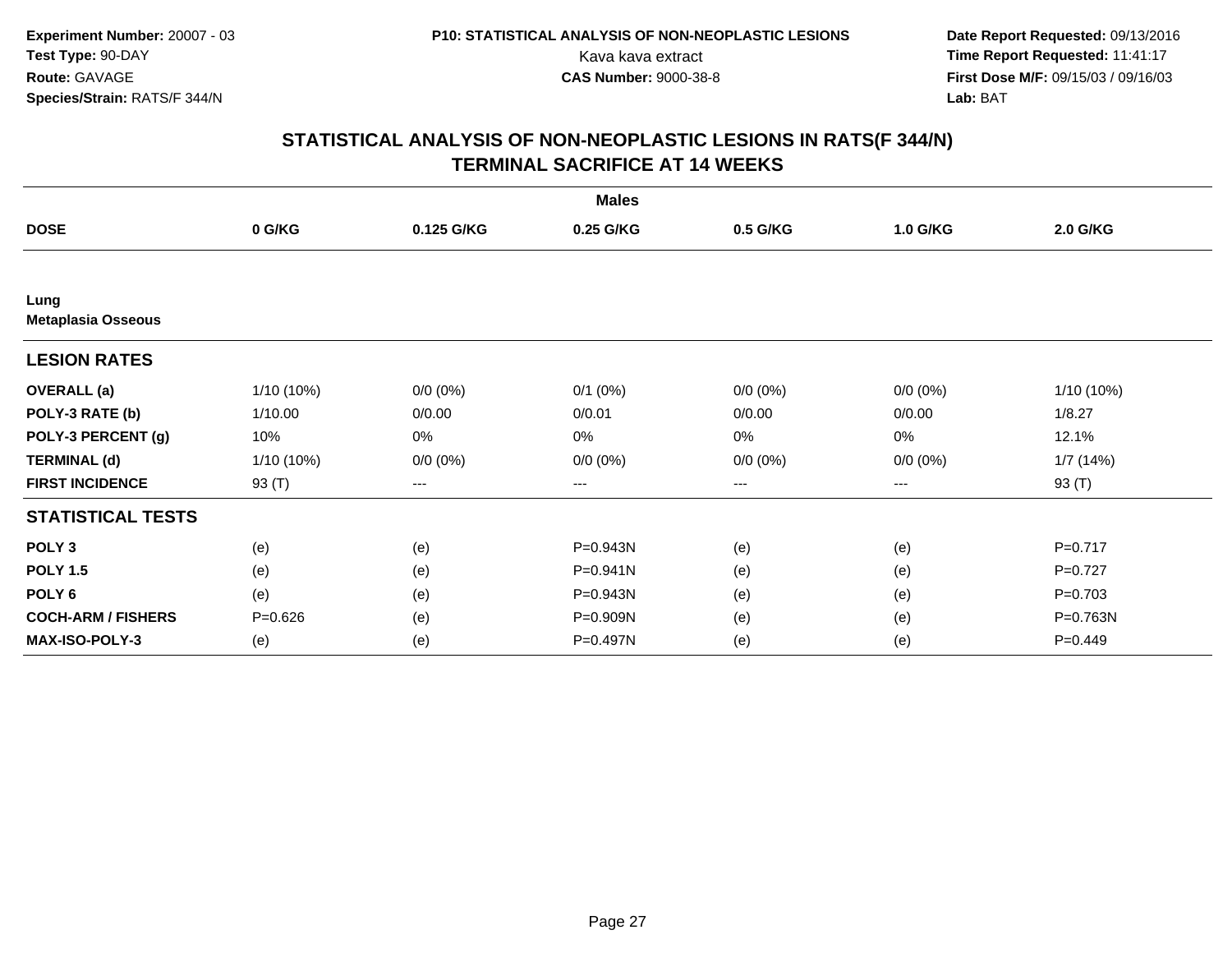|                                                                  |              |             | <b>Males</b> |             |             |             |
|------------------------------------------------------------------|--------------|-------------|--------------|-------------|-------------|-------------|
| <b>DOSE</b>                                                      | 0 G/KG       | 0.125 G/KG  | 0.25 G/KG    | 0.5 G/KG    | 1.0 G/KG    | 2.0 G/KG    |
|                                                                  |              |             |              |             |             |             |
| <b>Lung: Alveolus</b><br><b>Infiltration Cellular Histiocyte</b> |              |             |              |             |             |             |
| <b>LESION RATES</b>                                              |              |             |              |             |             |             |
| <b>OVERALL</b> (a)                                               | 2/10(20%)    | $0/0 (0\%)$ | $0/1$ $(0%)$ | $0/0 (0\%)$ | $0/0 (0\%)$ | $0/10(0\%)$ |
| POLY-3 RATE (b)                                                  | 2/10.00      | 0/0.00      | 0/0.01       | 0/0.00      | 0/0.00      | 0/8.27      |
| POLY-3 PERCENT (g)                                               | 20%          | 0%          | 0%           | 0%          | 0%          | 0%          |
| <b>TERMINAL (d)</b>                                              | 2/10(20%)    | $0/0 (0\%)$ | $0/0 (0\%)$  | $0/0 (0\%)$ | $0/0 (0\%)$ | 0/7(0%)     |
| <b>FIRST INCIDENCE</b>                                           | 93 (T)       | $---$       | $---$        | $--$        | ---         | ---         |
| <b>STATISTICAL TESTS</b>                                         |              |             |              |             |             |             |
| POLY <sub>3</sub>                                                | (e)          | (e)         | P=0.881N     | (e)         | (e)         | P=0.273N    |
| <b>POLY 1.5</b>                                                  | (e)          | (e)         | P=0.874N     | (e)         | (e)         | P=0.263N    |
| POLY <sub>6</sub>                                                | (e)          | (e)         | P=0.882N     | (e)         | (e)         | P=0.288N    |
| <b>COCH-ARM / FISHERS</b>                                        | $P = 0.141N$ | (e)         | P=0.818N     | (e)         | (e)         | P=0.237N    |
| MAX-ISO-POLY-3                                                   | (e)          | (e)         | P=0.497N     | (e)         | (e)         | P=0.107N    |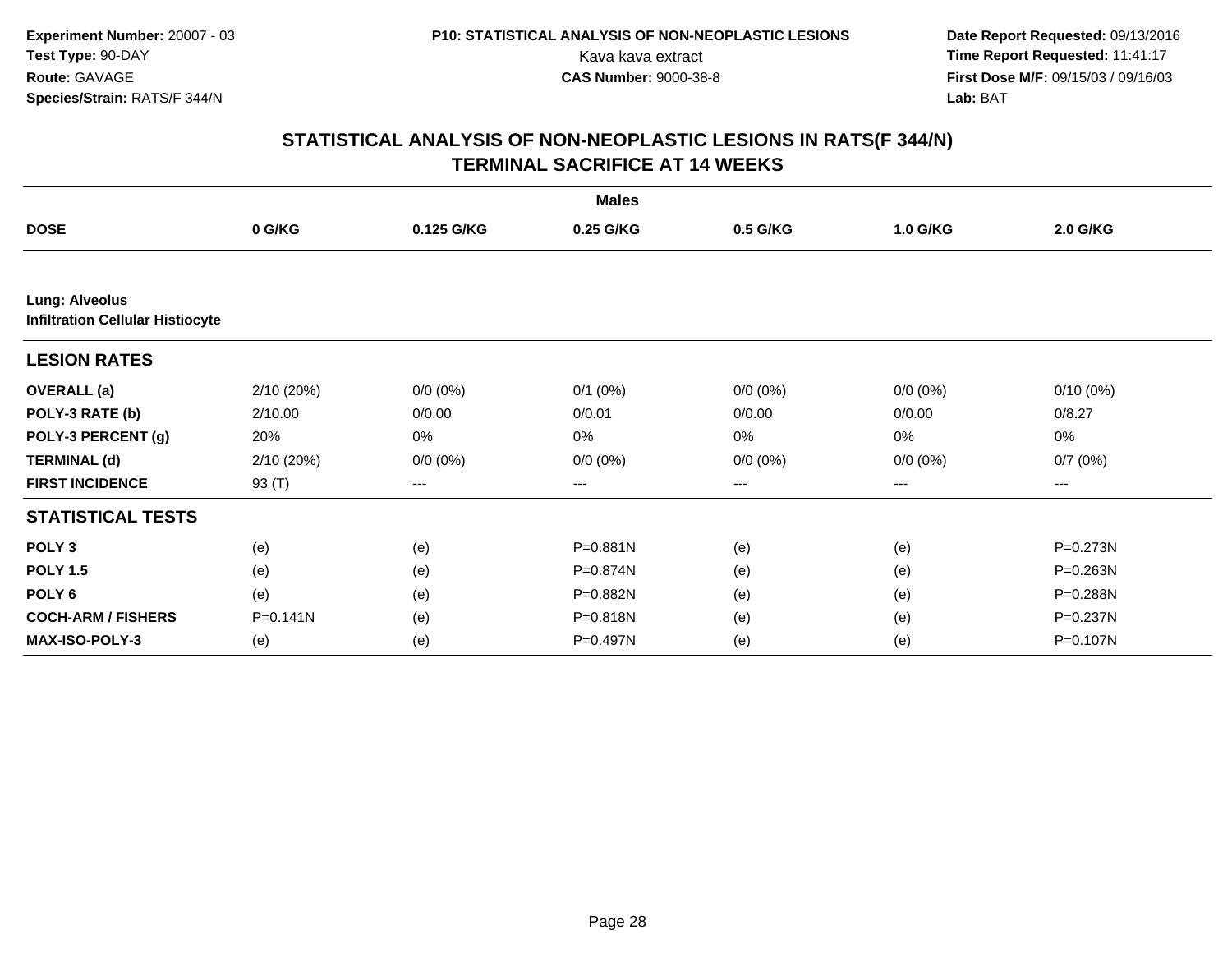|                                                              |              |             | <b>Males</b> |                   |             |                 |
|--------------------------------------------------------------|--------------|-------------|--------------|-------------------|-------------|-----------------|
| <b>DOSE</b>                                                  | 0 G/KG       | 0.125 G/KG  | 0.25 G/KG    | 0.5 G/KG          | 1.0 G/KG    | <b>2.0 G/KG</b> |
|                                                              |              |             |              |                   |             |                 |
| Lung: Interstitium<br>Infiltration Cellular Mononuclear Cell |              |             |              |                   |             |                 |
| <b>LESION RATES</b>                                          |              |             |              |                   |             |                 |
| <b>OVERALL</b> (a)                                           | $3/10(30\%)$ | $0/0 (0\%)$ | $0/1$ $(0%)$ | $0/0 (0\%)$       | $0/0 (0\%)$ | 4/10 (40%)      |
| POLY-3 RATE (b)                                              | 3/10.00      | 0/0.00      | 0/0.01       | 0/0.00            | 0/0.00      | 4/8.27          |
| POLY-3 PERCENT (g)                                           | 30%          | 0%          | 0%           | 0%                | 0%          | 48.4%           |
| <b>TERMINAL (d)</b>                                          | $3/10(30\%)$ | $0/0 (0\%)$ | $0/0 (0\%)$  | $0/0 (0\%)$       | $0/0 (0\%)$ | 4/7 (57%)       |
| <b>FIRST INCIDENCE</b>                                       | 93 (T)       | $---$       | ---          | $\qquad \qquad -$ | ---         | 93 (T)          |
| <b>STATISTICAL TESTS</b>                                     |              |             |              |                   |             |                 |
| POLY <sub>3</sub>                                            | (e)          | (e)         | P=0.848N     | (e)               | (e)         | $P=0.379$       |
| <b>POLY 1.5</b>                                              | (e)          | (e)         | P=0.835N     | (e)               | (e)         | $P=0.405$       |
| POLY <sub>6</sub>                                            | (e)          | (e)         | P=0.850N     | (e)               | (e)         | $P = 0.343$     |
| <b>COCH-ARM / FISHERS</b>                                    | $P = 0.363$  | (e)         | P=0.727N     | (e)               | (e)         | $P = 0.500$     |
| <b>MAX-ISO-POLY-3</b>                                        | (e)          | (e)         | P=0.496N     | (e)               | (e)         | $P = 0.238$     |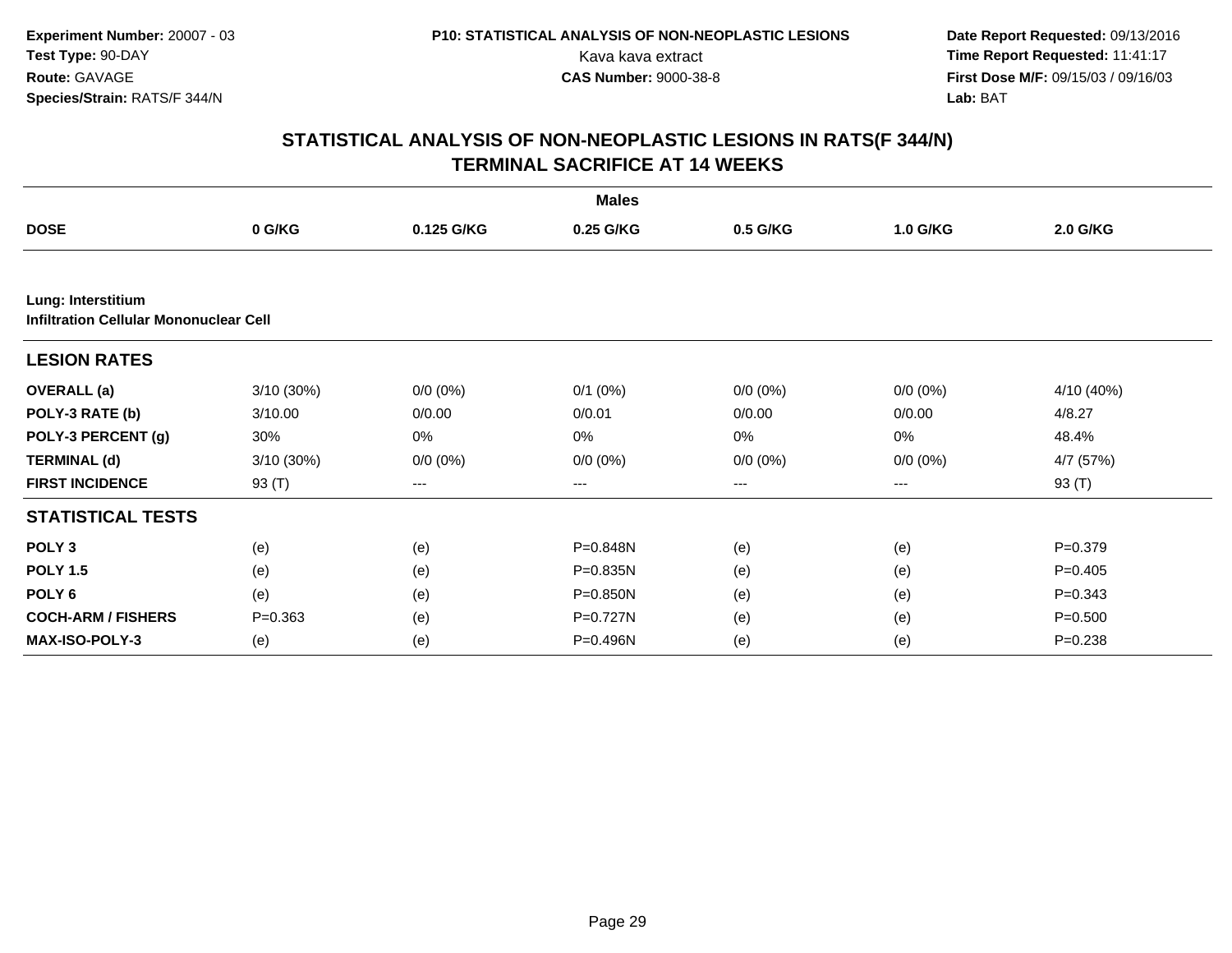|                                                   |              |             | <b>Males</b> |                        |             |              |
|---------------------------------------------------|--------------|-------------|--------------|------------------------|-------------|--------------|
| <b>DOSE</b>                                       | 0 G/KG       | 0.125 G/KG  | 0.25 G/KG    | 0.5 G/KG               | 1.0 G/KG    | 2.0 G/KG     |
|                                                   |              |             |              |                        |             |              |
| Lung: Interstitium<br><b>Inflammation Chronic</b> |              |             |              |                        |             |              |
| <b>LESION RATES</b>                               |              |             |              |                        |             |              |
| <b>OVERALL</b> (a)                                | $1/10(10\%)$ | $0/0 (0\%)$ | $0/1$ $(0%)$ | $0/0 (0\%)$            | $0/0 (0\%)$ | $1/10(10\%)$ |
| POLY-3 RATE (b)                                   | 1/10.00      | 0/0.00      | 0/0.01       | 0/0.00                 | 0/0.00      | 1/8.27       |
| POLY-3 PERCENT (g)                                | 10%          | 0%          | 0%           | 0%                     | 0%          | 12.1%        |
| <b>TERMINAL (d)</b>                               | $1/10(10\%)$ | $0/0 (0\%)$ | $0/0 (0\%)$  | $0/0 (0\%)$            | $0/0 (0\%)$ | 1/7(14%)     |
| <b>FIRST INCIDENCE</b>                            | 93 (T)       | ---         | ---          | $\qquad \qquad \cdots$ | ---         | 93 (T)       |
| <b>STATISTICAL TESTS</b>                          |              |             |              |                        |             |              |
| POLY <sub>3</sub>                                 | (e)          | (e)         | P=0.943N     | (e)                    | (e)         | $P=0.717$    |
| <b>POLY 1.5</b>                                   | (e)          | (e)         | $P = 0.941N$ | (e)                    | (e)         | $P=0.727$    |
| POLY <sub>6</sub>                                 | (e)          | (e)         | P=0.943N     | (e)                    | (e)         | $P = 0.703$  |
| <b>COCH-ARM / FISHERS</b>                         | $P = 0.626$  | (e)         | P=0.909N     | (e)                    | (e)         | P=0.763N     |
| MAX-ISO-POLY-3                                    | (e)          | (e)         | P=0.497N     | (e)                    | (e)         | $P=0.449$    |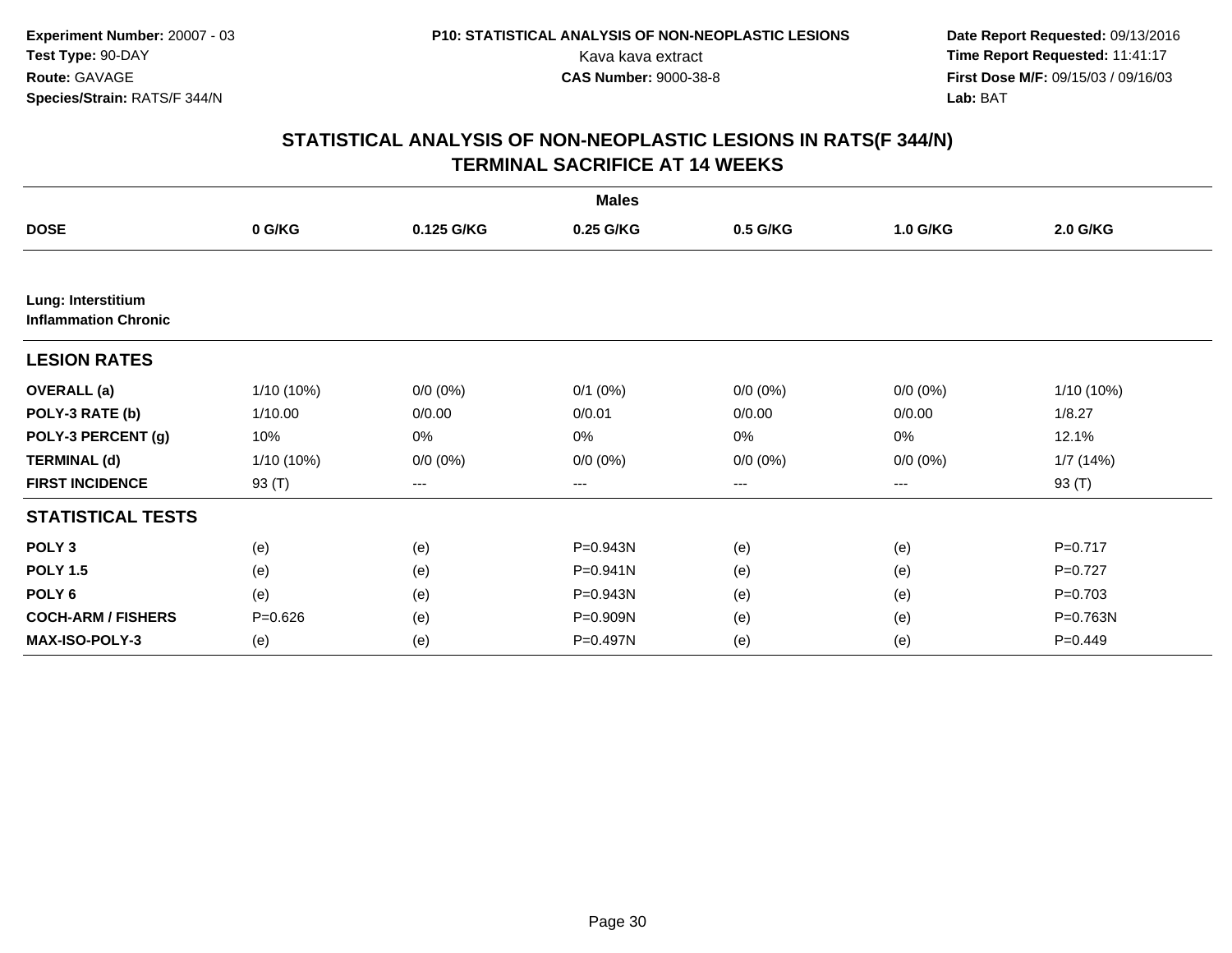|                                           |             |             | <b>Males</b> |             |             |             |  |
|-------------------------------------------|-------------|-------------|--------------|-------------|-------------|-------------|--|
| <b>DOSE</b>                               | 0 G/KG      | 0.125 G/KG  | 0.25 G/KG    | 0.5 G/KG    | 1.0 G/KG    | 2.0 G/KG    |  |
|                                           |             |             |              |             |             |             |  |
| <b>Mesentery</b><br><b>Necrosis Fatty</b> |             |             |              |             |             |             |  |
| <b>LESION RATES</b>                       |             |             |              |             |             |             |  |
| <b>OVERALL</b> (a)                        | $0/0 (0\%)$ | $0/0 (0\%)$ | $0/0 (0\%)$  | $0/0 (0\%)$ | $0/0 (0\%)$ | $0/0 (0\%)$ |  |
| POLY-3 RATE (b)                           | 0/0.00      | 0/0.00      | 0/0.00       | 0/0.00      | 0/0.00      | 0/0.00      |  |
| POLY-3 PERCENT (g)                        | 0%          | 0%          | 0%           | 0%          | $0\%$       | 0%          |  |
| <b>TERMINAL (d)</b>                       | $0/0 (0\%)$ | $0/0 (0\%)$ | $0/0 (0\%)$  | $0/0 (0\%)$ | $0/0 (0\%)$ | $0/0 (0\%)$ |  |
| <b>FIRST INCIDENCE</b>                    | $---$       | ---         | ---          | $--$        | ---         | ---         |  |
| <b>STATISTICAL TESTS</b>                  |             |             |              |             |             |             |  |
| POLY <sub>3</sub>                         | (n)         | (n)         | (n)          | (n)         | (n)         | (n)         |  |
| <b>POLY 1.5</b>                           | (n)         | (n)         | (n)          | (n)         | (n)         | (n)         |  |
| POLY <sub>6</sub>                         | (n)         | (n)         | (n)          | (n)         | (n)         | (n)         |  |
| <b>COCH-ARM / FISHERS</b>                 | (n)         | (n)         | (n)          | (n)         | (n)         | (n)         |  |
| MAX-ISO-POLY-3                            | (n)         | (n)         | (n)          | (n)         | (n)         | (n)         |  |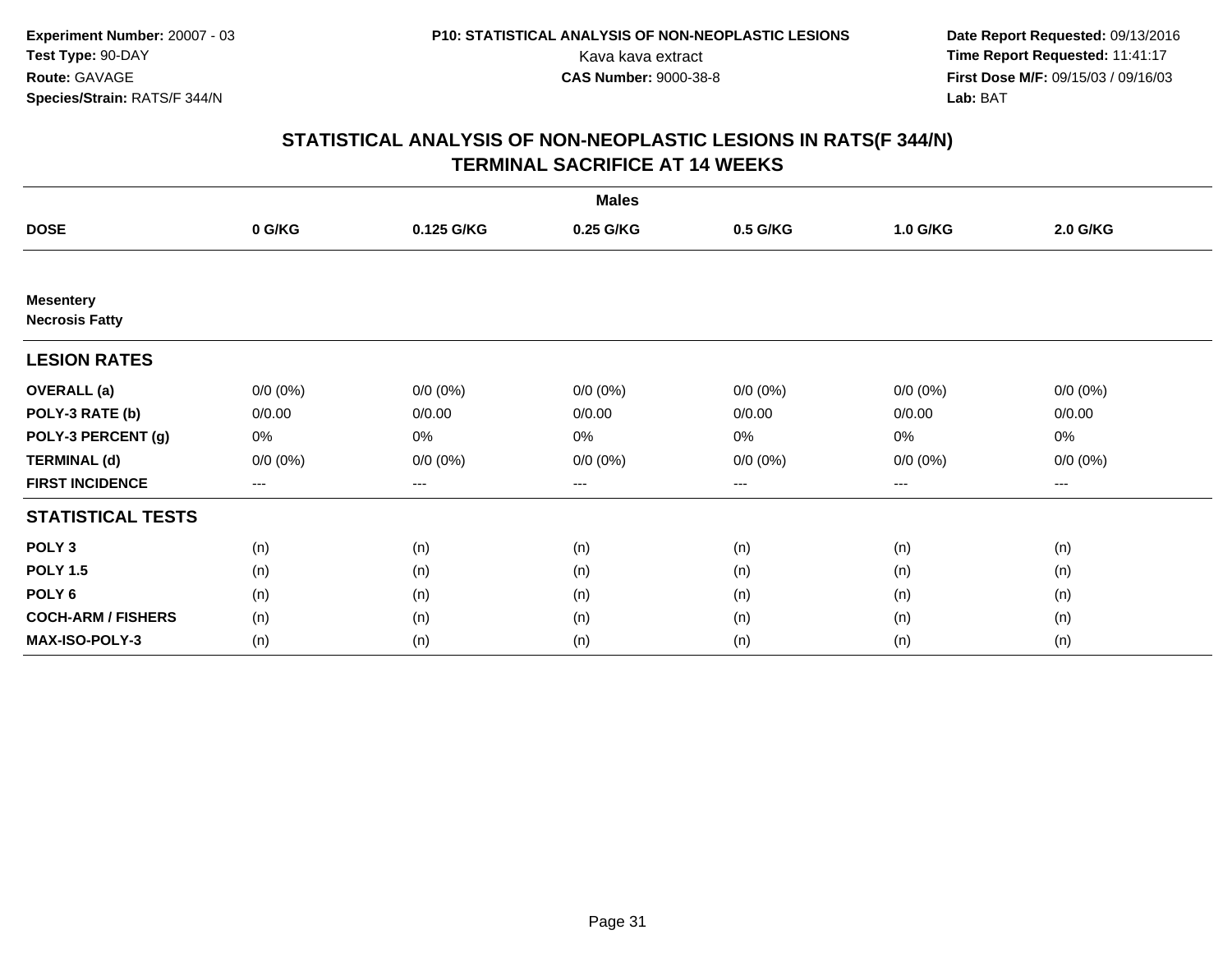|                                           |             |             | <b>Males</b> |             |             |             |  |
|-------------------------------------------|-------------|-------------|--------------|-------------|-------------|-------------|--|
| <b>DOSE</b>                               | 0 G/KG      | 0.125 G/KG  | 0.25 G/KG    | 0.5 G/KG    | 1.0 G/KG    | 2.0 G/KG    |  |
|                                           |             |             |              |             |             |             |  |
| <b>Mesentery</b><br><b>Necrosis Focal</b> |             |             |              |             |             |             |  |
| <b>LESION RATES</b>                       |             |             |              |             |             |             |  |
| <b>OVERALL</b> (a)                        | $0/0 (0\%)$ | $0/0 (0\%)$ | $0/0 (0\%)$  | $0/0 (0\%)$ | $0/0 (0\%)$ | $0/0 (0\%)$ |  |
| POLY-3 RATE (b)                           | 0/0.00      | 0/0.00      | 0/0.00       | 0/0.00      | 0/0.00      | 0/0.00      |  |
| POLY-3 PERCENT (g)                        | 0%          | 0%          | 0%           | 0%          | $0\%$       | 0%          |  |
| <b>TERMINAL (d)</b>                       | $0/0 (0\%)$ | $0/0 (0\%)$ | $0/0 (0\%)$  | $0/0 (0\%)$ | $0/0 (0\%)$ | $0/0 (0\%)$ |  |
| <b>FIRST INCIDENCE</b>                    | $--$        | ---         | ---          | $--$        | ---         | ---         |  |
| <b>STATISTICAL TESTS</b>                  |             |             |              |             |             |             |  |
| POLY <sub>3</sub>                         | (n)         | (n)         | (n)          | (n)         | (n)         | (n)         |  |
| <b>POLY 1.5</b>                           | (n)         | (n)         | (n)          | (n)         | (n)         | (n)         |  |
| POLY <sub>6</sub>                         | (n)         | (n)         | (n)          | (n)         | (n)         | (n)         |  |
| <b>COCH-ARM / FISHERS</b>                 | (n)         | (n)         | (n)          | (n)         | (n)         | (n)         |  |
| <b>MAX-ISO-POLY-3</b>                     | (n)         | (n)         | (n)          | (n)         | (n)         | (n)         |  |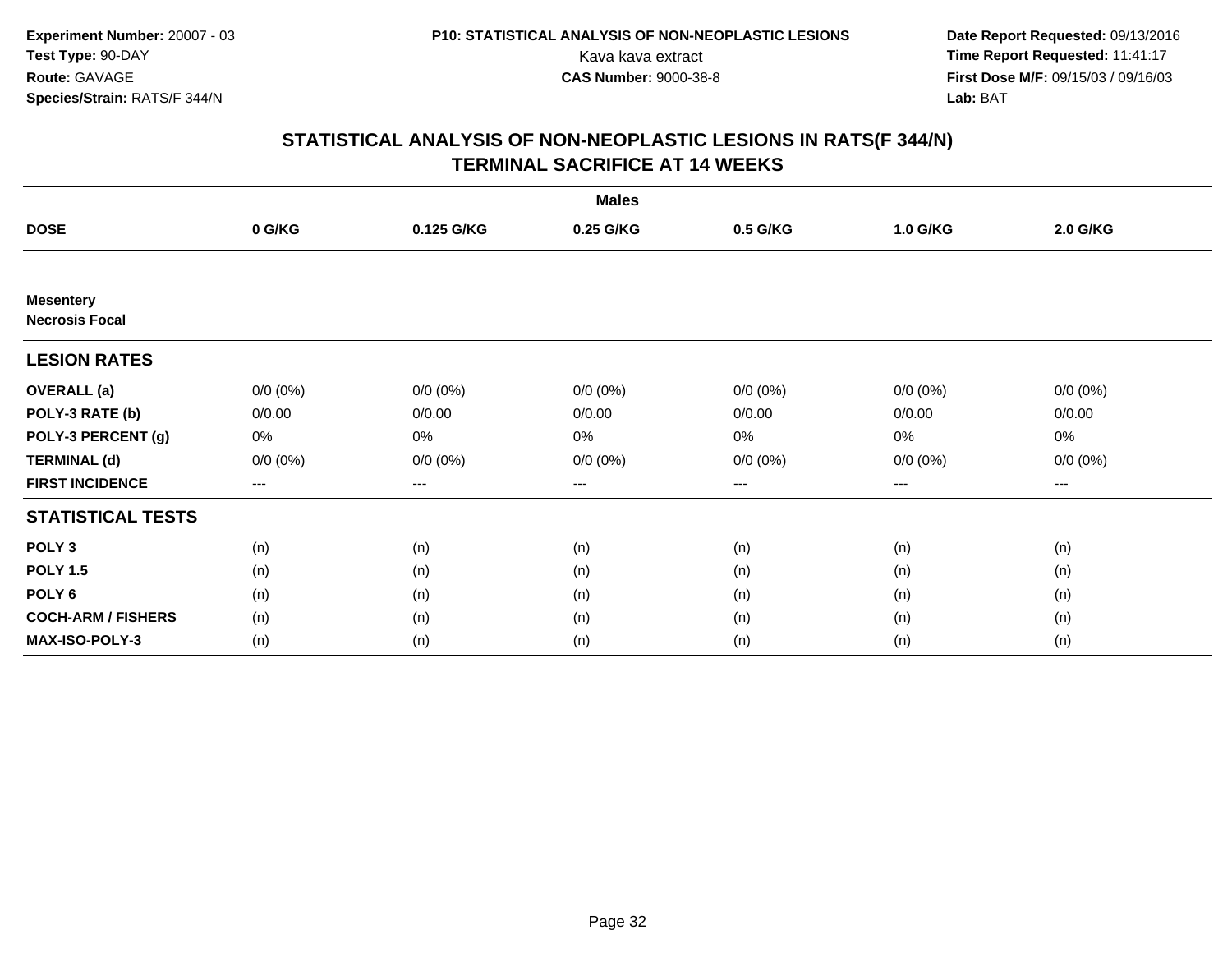|                                    |              |             | <b>Males</b> |                        |             |              |
|------------------------------------|--------------|-------------|--------------|------------------------|-------------|--------------|
| <b>DOSE</b>                        | 0 G/KG       | 0.125 G/KG  | 0.25 G/KG    | 0.5 G/KG               | 1.0 G/KG    | 2.0 G/KG     |
|                                    |              |             |              |                        |             |              |
| <b>Nose</b><br><b>Inflammation</b> |              |             |              |                        |             |              |
| <b>LESION RATES</b>                |              |             |              |                        |             |              |
| <b>OVERALL</b> (a)                 | $1/10(10\%)$ | $0/0 (0\%)$ | $0/1$ $(0%)$ | $0/0 (0\%)$            | $0/0 (0\%)$ | $1/10(10\%)$ |
| POLY-3 RATE (b)                    | 1/10.00      | 0/0.00      | 0/0.01       | 0/0.00                 | 0/0.00      | 1/8.27       |
| POLY-3 PERCENT (g)                 | 10%          | 0%          | 0%           | 0%                     | 0%          | 12.1%        |
| <b>TERMINAL (d)</b>                | $1/10(10\%)$ | $0/0 (0\%)$ | $0/0 (0\%)$  | $0/0 (0\%)$            | $0/0 (0\%)$ | 1/7(14%)     |
| <b>FIRST INCIDENCE</b>             | 93 $(T)$     | ---         | ---          | $\qquad \qquad \cdots$ | ---         | 93 (T)       |
| <b>STATISTICAL TESTS</b>           |              |             |              |                        |             |              |
| POLY <sub>3</sub>                  | (e)          | (e)         | P=0.943N     | (e)                    | (e)         | $P=0.717$    |
| <b>POLY 1.5</b>                    | (e)          | (e)         | P=0.941N     | (e)                    | (e)         | $P=0.727$    |
| POLY <sub>6</sub>                  | (e)          | (e)         | P=0.943N     | (e)                    | (e)         | $P = 0.703$  |
| <b>COCH-ARM / FISHERS</b>          | $P = 0.626$  | (e)         | P=0.909N     | (e)                    | (e)         | P=0.763N     |
| <b>MAX-ISO-POLY-3</b>              | (e)          | (e)         | P=0.497N     | (e)                    | (e)         | $P=0.449$    |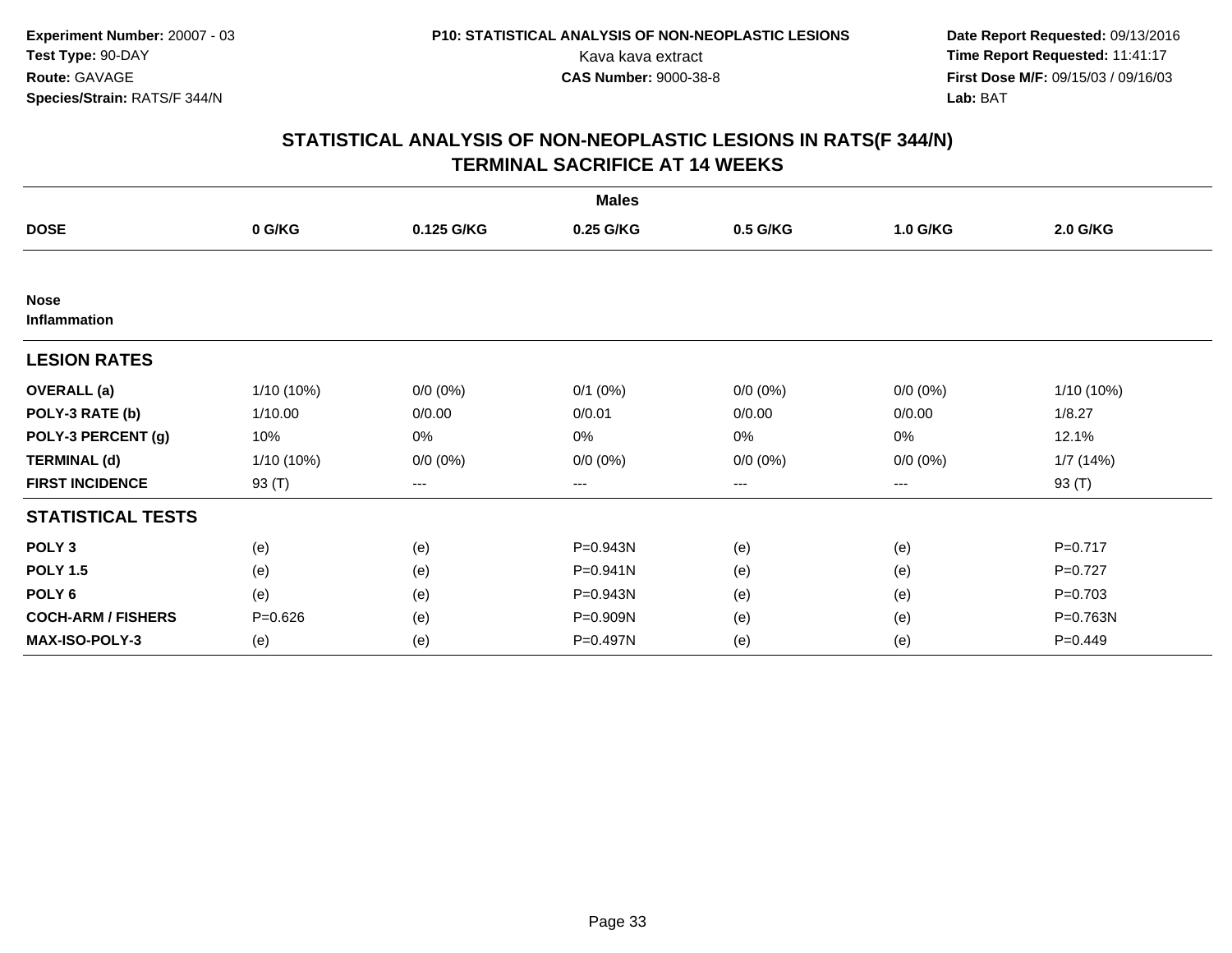|                                          |                        |             | <b>Males</b> |                        |             |             |
|------------------------------------------|------------------------|-------------|--------------|------------------------|-------------|-------------|
| <b>DOSE</b>                              | 0 G/KG                 | 0.125 G/KG  | 0.25 G/KG    | 0.5 G/KG               | 1.0 G/KG    | 2.0 G/KG    |
|                                          |                        |             |              |                        |             |             |
| <b>Nose</b><br><b>Inflammation Acute</b> |                        |             |              |                        |             |             |
| <b>LESION RATES</b>                      |                        |             |              |                        |             |             |
| <b>OVERALL</b> (a)                       | $0/10(0\%)$            | $0/0 (0\%)$ | $0/1$ $(0%)$ | $0/0 (0\%)$            | $0/0 (0\%)$ | 1/10 (10%)  |
| POLY-3 RATE (b)                          | 0/10.00                | 0/0.00      | 0/0.01       | 0/0.00                 | 0/0.00      | 1/8.27      |
| POLY-3 PERCENT (g)                       | 0%                     | 0%          | 0%           | 0%                     | 0%          | 12.1%       |
| <b>TERMINAL (d)</b>                      | $0/10(0\%)$            | $0/0 (0\%)$ | $0/0 (0\%)$  | $0/0 (0\%)$            | $0/0 (0\%)$ | 1/7(14%)    |
| <b>FIRST INCIDENCE</b>                   | $\qquad \qquad \cdots$ | ---         | ---          | $\qquad \qquad \cdots$ | ---         | 93 (T)      |
| <b>STATISTICAL TESTS</b>                 |                        |             |              |                        |             |             |
| POLY <sub>3</sub>                        | (e)                    | (e)         | (e)          | (e)                    | (e)         | $P = 0.462$ |
| <b>POLY 1.5</b>                          | (e)                    | (e)         | (e)          | (e)                    | (e)         | $P = 0.470$ |
| POLY <sub>6</sub>                        | (e)                    | (e)         | (e)          | (e)                    | (e)         | $P = 0.451$ |
| <b>COCH-ARM / FISHERS</b>                | $P = 0.289$            | (e)         | (e)          | (e)                    | (e)         | $P = 0.500$ |
| <b>MAX-ISO-POLY-3</b>                    | (e)                    | (e)         | (e)          | (e)                    | (e)         | $P = 0.156$ |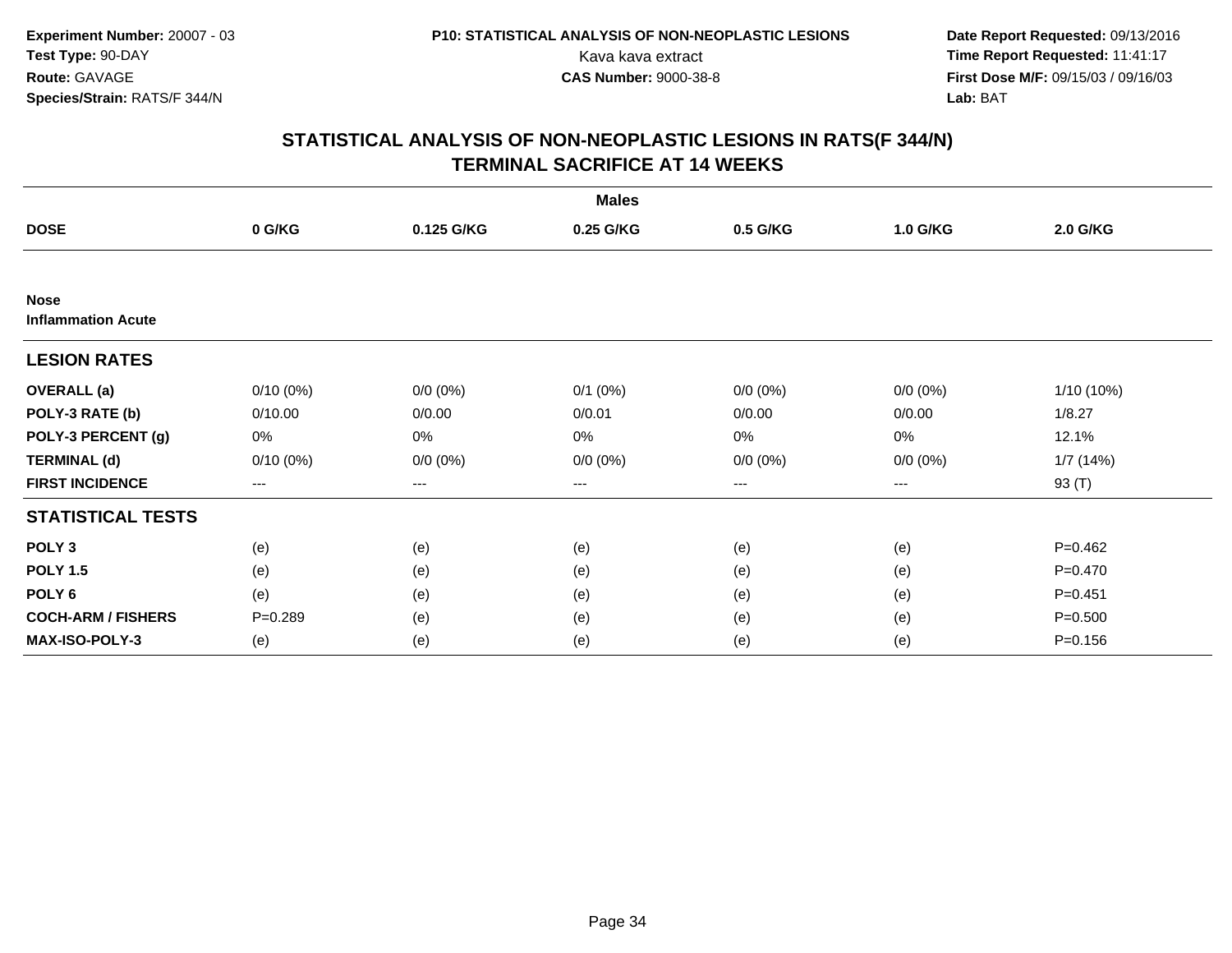|                                                 |            |             | <b>Males</b> |             |             |                 |
|-------------------------------------------------|------------|-------------|--------------|-------------|-------------|-----------------|
| <b>DOSE</b>                                     | 0 G/KG     | 0.125 G/KG  | 0.25 G/KG    | 0.5 G/KG    | 1.0 G/KG    | <b>2.0 G/KG</b> |
|                                                 |            |             |              |             |             |                 |
| <b>Nose: Squamous Epithelium</b><br>Hyperplasia |            |             |              |             |             |                 |
| <b>LESION RATES</b>                             |            |             |              |             |             |                 |
| <b>OVERALL</b> (a)                              | 1/10 (10%) | $0/0 (0\%)$ | $0/1$ (0%)   | $0/0 (0\%)$ | $0/0 (0\%)$ | $0/10(0\%)$     |
| POLY-3 RATE (b)                                 | 1/10.00    | 0/0.00      | 0/0.01       | 0/0.00      | 0/0.00      | 0/8.27          |
| POLY-3 PERCENT (g)                              | 10%        | 0%          | 0%           | 0%          | 0%          | 0%              |
| <b>TERMINAL (d)</b>                             | 1/10 (10%) | $0/0 (0\%)$ | $0/0 (0\%)$  | $0/0 (0\%)$ | $0/0 (0\%)$ | 0/7(0%)         |
| <b>FIRST INCIDENCE</b>                          | 93 $(T)$   | ---         | ---          | ---         | ---         | ---             |
| <b>STATISTICAL TESTS</b>                        |            |             |              |             |             |                 |
| POLY <sub>3</sub>                               | (e)        | (e)         | P=0.943N     | (e)         | (e)         | P=0.537N        |
| <b>POLY 1.5</b>                                 | (e)        | (e)         | P=0.941N     | (e)         | (e)         | P=0.530N        |
| POLY 6                                          | (e)        | (e)         | P=0.943N     | (e)         | (e)         | P=0.548N        |
| <b>COCH-ARM / FISHERS</b>                       | P=0.315N   | (e)         | P=0.909N     | (e)         | (e)         | P=0.500N        |
| MAX-ISO-POLY-3                                  | (e)        | (e)         | P=0.497N     | (e)         | (e)         | P=0.204N        |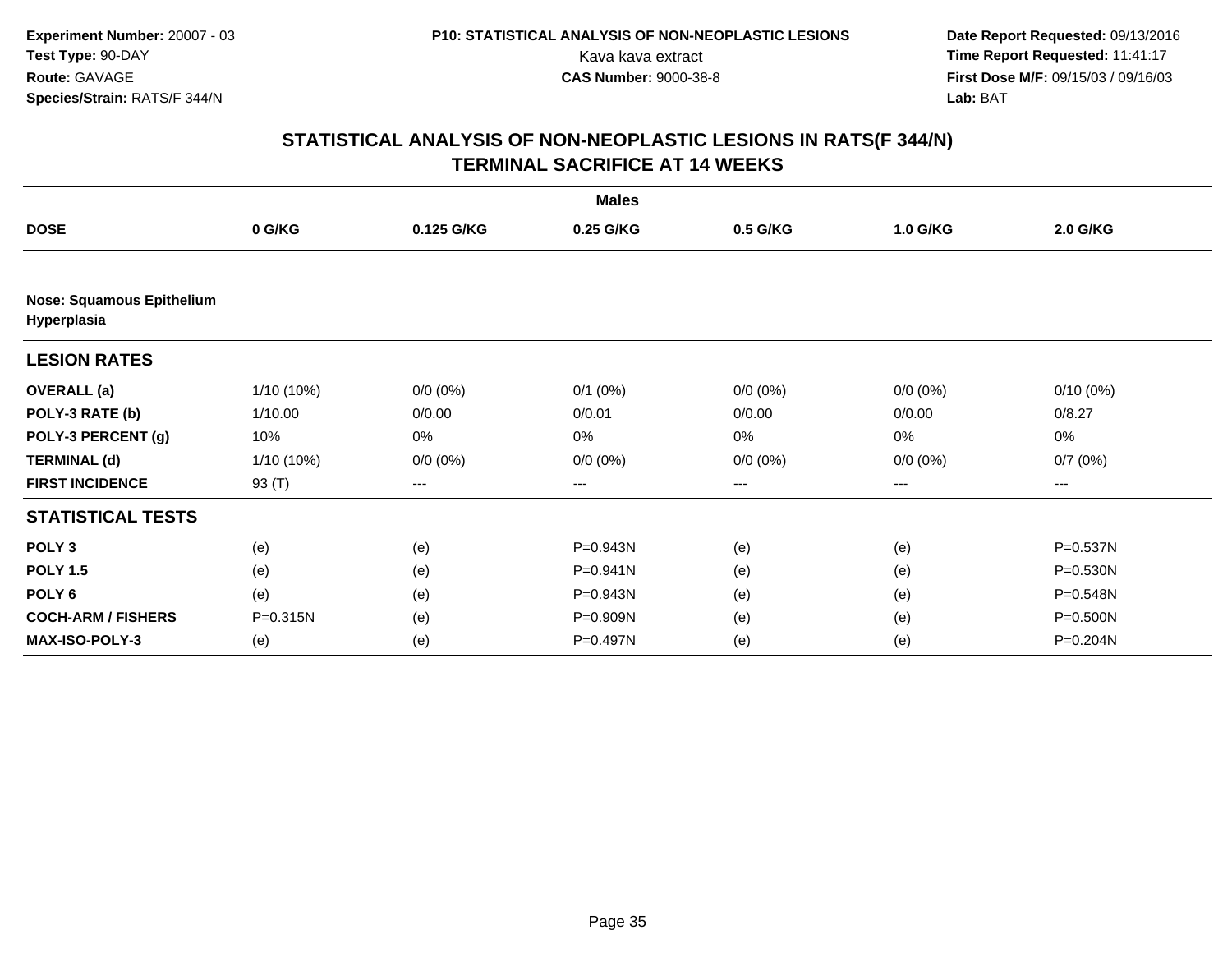|                                           |              |             | <b>Males</b> |             |             |             |
|-------------------------------------------|--------------|-------------|--------------|-------------|-------------|-------------|
| <b>DOSE</b>                               | 0 G/KG       | 0.125 G/KG  | 0.25 G/KG    | 0.5 G/KG    | 1.0 G/KG    | 2.0 G/KG    |
|                                           |              |             |              |             |             |             |
| <b>Pancreas: Acinus</b><br><b>Atrophy</b> |              |             |              |             |             |             |
| <b>LESION RATES</b>                       |              |             |              |             |             |             |
| <b>OVERALL</b> (a)                        | $1/10(10\%)$ | $0/0 (0\%)$ | $0/1$ $(0%)$ | $0/0 (0\%)$ | $0/0 (0\%)$ | $0/10(0\%)$ |
| POLY-3 RATE (b)                           | 1/10.00      | 0/0.00      | 0/0.01       | 0/0.00      | 0/0.00      | 0/8.27      |
| POLY-3 PERCENT (g)                        | 10%          | 0%          | 0%           | 0%          | 0%          | 0%          |
| <b>TERMINAL (d)</b>                       | $1/10(10\%)$ | $0/0 (0\%)$ | $0/0 (0\%)$  | $0/0 (0\%)$ | $0/0 (0\%)$ | 0/7(0%)     |
| <b>FIRST INCIDENCE</b>                    | 93 $(T)$     | ---         | ---          | ---         | ---         | ---         |
| <b>STATISTICAL TESTS</b>                  |              |             |              |             |             |             |
| POLY <sub>3</sub>                         | (e)          | (e)         | P=0.943N     | (e)         | (e)         | P=0.537N    |
| <b>POLY 1.5</b>                           | (e)          | (e)         | P=0.941N     | (e)         | (e)         | P=0.530N    |
| POLY <sub>6</sub>                         | (e)          | (e)         | P=0.943N     | (e)         | (e)         | P=0.548N    |
| <b>COCH-ARM / FISHERS</b>                 | P=0.315N     | (e)         | P=0.909N     | (e)         | (e)         | P=0.500N    |
| <b>MAX-ISO-POLY-3</b>                     | (e)          | (e)         | P=0.497N     | (e)         | (e)         | P=0.204N    |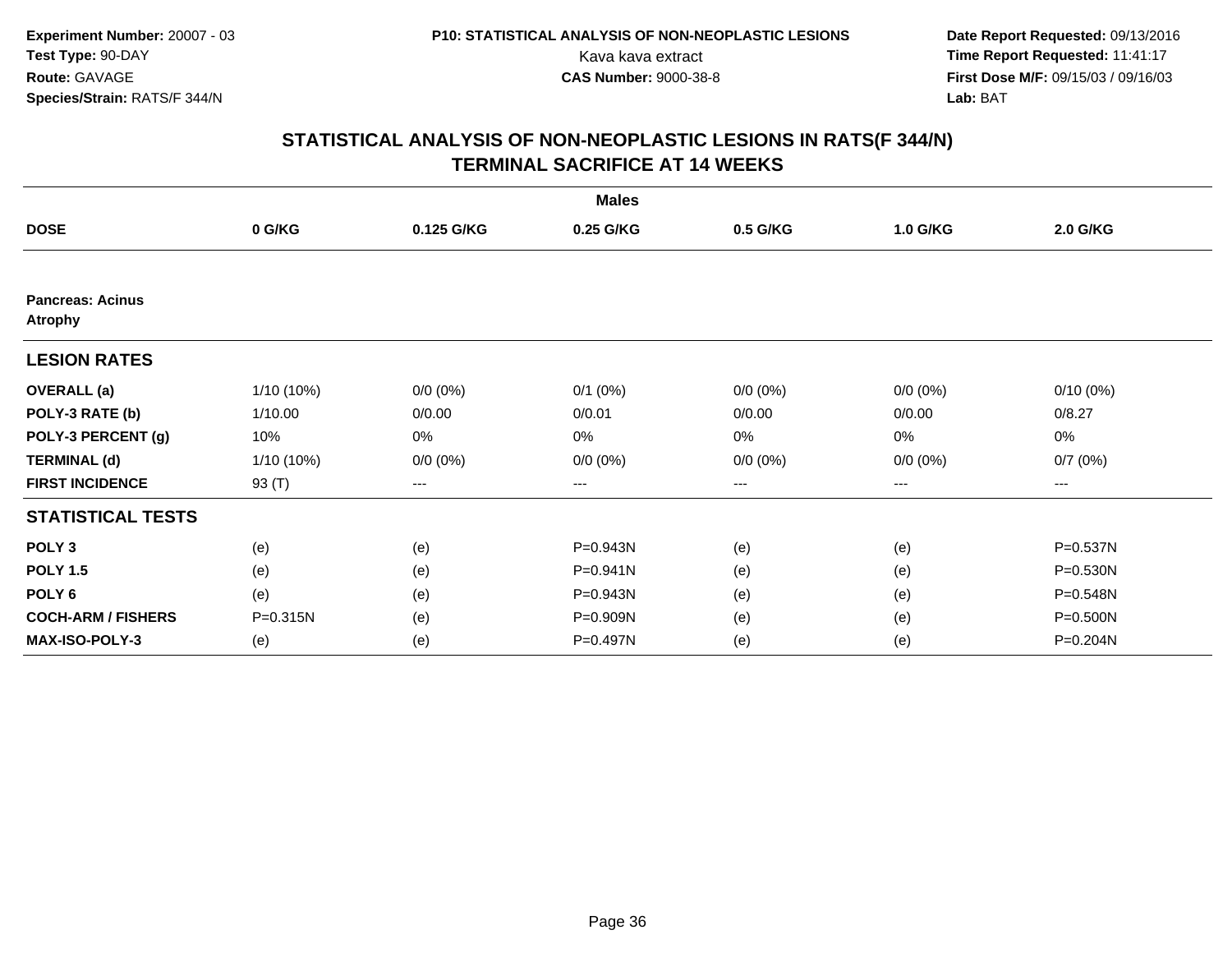|                                                      |              |             | <b>Males</b> |             |             |                 |
|------------------------------------------------------|--------------|-------------|--------------|-------------|-------------|-----------------|
| <b>DOSE</b>                                          | 0 G/KG       | 0.125 G/KG  | 0.25 G/KG    | 0.5 G/KG    | 1.0 G/KG    | <b>2.0 G/KG</b> |
|                                                      |              |             |              |             |             |                 |
| <b>Pituitary Gland: Pars Distalis</b><br>Hypertrophy |              |             |              |             |             |                 |
| <b>LESION RATES</b>                                  |              |             |              |             |             |                 |
| <b>OVERALL</b> (a)                                   | $1/10(10\%)$ | $0/0 (0\%)$ | $0/1$ (0%)   | $0/0 (0\%)$ | $0/0 (0\%)$ | $0/10(0\%)$     |
| POLY-3 RATE (b)                                      | 1/10.00      | 0/0.00      | 0/0.01       | 0/0.00      | 0/0.00      | 0/8.27          |
| POLY-3 PERCENT (g)                                   | 10%          | 0%          | 0%           | 0%          | 0%          | 0%              |
| <b>TERMINAL (d)</b>                                  | $1/10(10\%)$ | $0/0 (0\%)$ | $0/0 (0\%)$  | $0/0 (0\%)$ | $0/0 (0\%)$ | 0/7(0%)         |
| <b>FIRST INCIDENCE</b>                               | 93 (T)       | $\cdots$    | $\cdots$     | $\cdots$    | ---         | ---             |
| <b>STATISTICAL TESTS</b>                             |              |             |              |             |             |                 |
| POLY <sub>3</sub>                                    | (e)          | (e)         | P=0.943N     | (e)         | (e)         | P=0.537N        |
| <b>POLY 1.5</b>                                      | (e)          | (e)         | P=0.941N     | (e)         | (e)         | P=0.530N        |
| POLY <sub>6</sub>                                    | (e)          | (e)         | P=0.943N     | (e)         | (e)         | P=0.548N        |
| <b>COCH-ARM / FISHERS</b>                            | P=0.315N     | (e)         | P=0.909N     | (e)         | (e)         | P=0.500N        |
| <b>MAX-ISO-POLY-3</b>                                | (e)          | (e)         | P=0.497N     | (e)         | (e)         | P=0.204N        |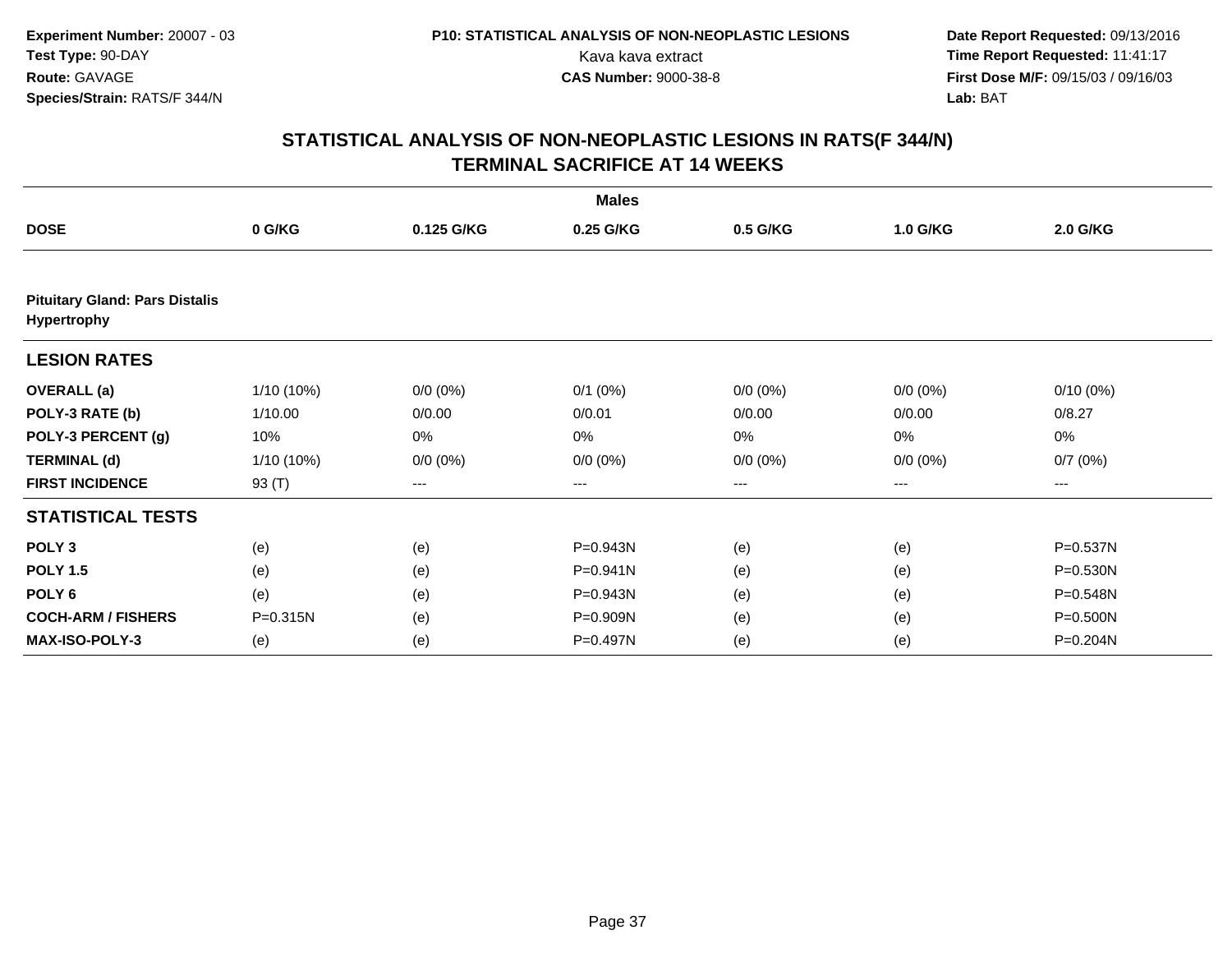|                                        |             |             | <b>Males</b> |             |             |             |
|----------------------------------------|-------------|-------------|--------------|-------------|-------------|-------------|
| <b>DOSE</b>                            | 0 G/KG      | 0.125 G/KG  | 0.25 G/KG    | 0.5 G/KG    | 1.0 G/KG    | 2.0 G/KG    |
|                                        |             |             |              |             |             |             |
| <b>Preputial Gland</b><br>Inflammation |             |             |              |             |             |             |
| <b>LESION RATES</b>                    |             |             |              |             |             |             |
| <b>OVERALL</b> (a)                     | $0/10(0\%)$ | $0/0 (0\%)$ | $0/1$ $(0%)$ | $0/0 (0\%)$ | $0/0 (0\%)$ | 1/10 (10%)  |
| POLY-3 RATE (b)                        | 0/10.00     | 0/0.00      | 0/0.01       | 0/0.00      | 0/0.00      | 1/8.27      |
| POLY-3 PERCENT (g)                     | 0%          | 0%          | 0%           | $0\%$       | $0\%$       | 12.1%       |
| <b>TERMINAL (d)</b>                    | $0/10(0\%)$ | $0/0 (0\%)$ | $0/0 (0\%)$  | $0/0 (0\%)$ | $0/0 (0\%)$ | 1/7(14%)    |
| <b>FIRST INCIDENCE</b>                 | $---$       | ---         | ---          | $--$        | ---         | 93 (T)      |
| <b>STATISTICAL TESTS</b>               |             |             |              |             |             |             |
| POLY <sub>3</sub>                      | (e)         | (e)         | (e)          | (e)         | (e)         | $P=0.462$   |
| <b>POLY 1.5</b>                        | (e)         | (e)         | (e)          | (e)         | (e)         | $P = 0.470$ |
| POLY <sub>6</sub>                      | (e)         | (e)         | (e)          | (e)         | (e)         | $P = 0.451$ |
| <b>COCH-ARM / FISHERS</b>              | $P = 0.289$ | (e)         | (e)          | (e)         | (e)         | $P = 0.500$ |
| <b>MAX-ISO-POLY-3</b>                  | (e)         | (e)         | (e)          | (e)         | (e)         | $P = 0.156$ |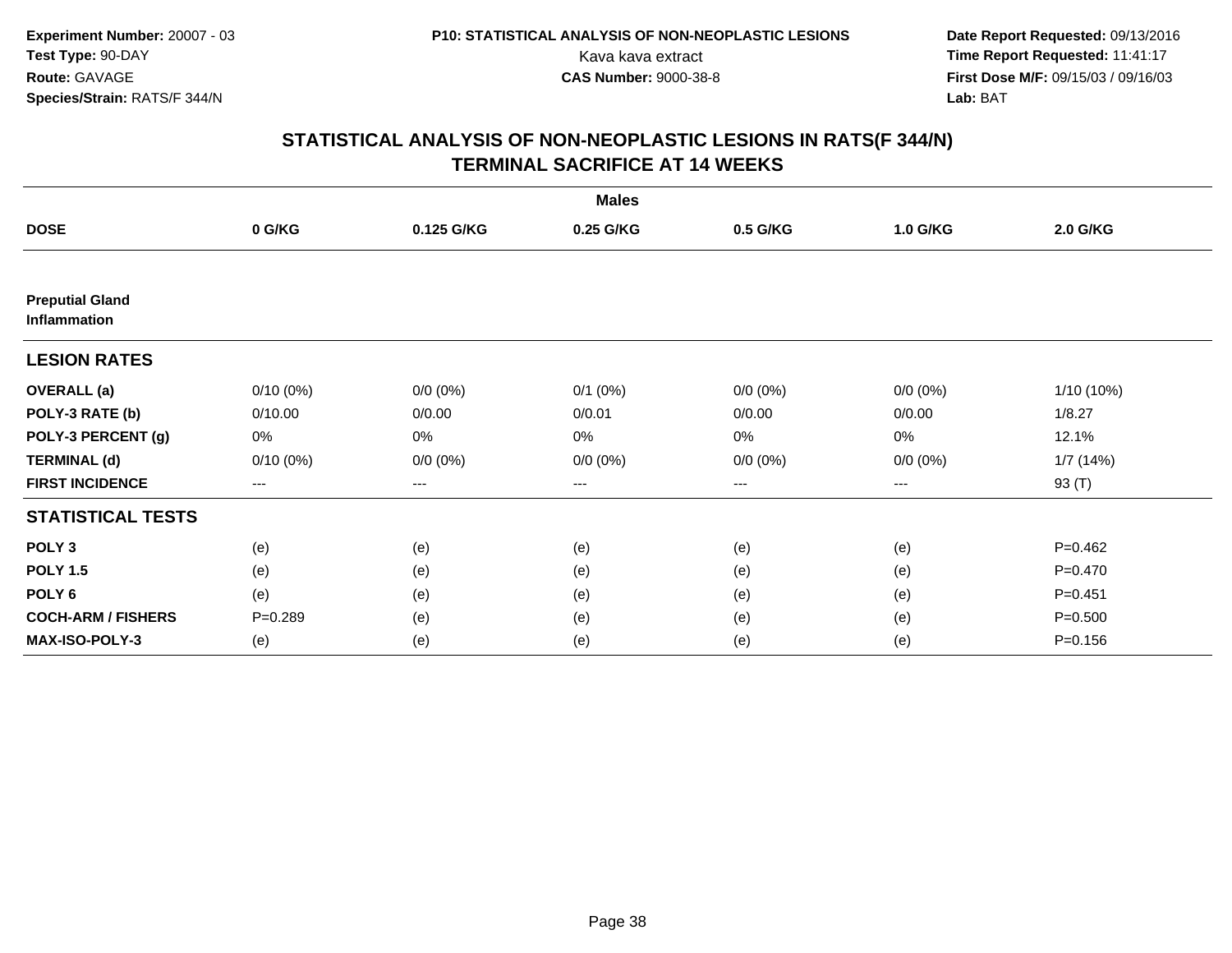|                                          |             |             | <b>Males</b> |             |             |             |
|------------------------------------------|-------------|-------------|--------------|-------------|-------------|-------------|
| <b>DOSE</b>                              | 0 G/KG      | 0.125 G/KG  | 0.25 G/KG    | 0.5 G/KG    | 1.0 G/KG    | 2.0 G/KG    |
|                                          |             |             |              |             |             |             |
| <b>Seminal Vesicle</b><br><b>Atrophy</b> |             |             |              |             |             |             |
| <b>LESION RATES</b>                      |             |             |              |             |             |             |
| <b>OVERALL</b> (a)                       | $0/10(0\%)$ | $0/0 (0\%)$ | $0/1$ $(0%)$ | $0/0 (0\%)$ | $0/0 (0\%)$ | 1/10 (10%)  |
| POLY-3 RATE (b)                          | 0/10.00     | 0/0.00      | 0/0.01       | 0/0.00      | 0/0.00      | 1/9.27      |
| POLY-3 PERCENT (g)                       | 0%          | 0%          | 0%           | 0%          | $0\%$       | 10.8%       |
| <b>TERMINAL (d)</b>                      | $0/10(0\%)$ | $0/0 (0\%)$ | $0/0 (0\%)$  | $0/0 (0\%)$ | $0/0 (0\%)$ | 0/7(0%)     |
| <b>FIRST INCIDENCE</b>                   | $--$        | ---         | ---          | $--$        | ---         | 5           |
| <b>STATISTICAL TESTS</b>                 |             |             |              |             |             |             |
| POLY <sub>3</sub>                        | (e)         | (e)         | (e)          | (e)         | (e)         | $P=0.485$   |
| <b>POLY 1.5</b>                          | (e)         | (e)         | (e)          | (e)         | (e)         | $P=0.492$   |
| POLY <sub>6</sub>                        | (e)         | (e)         | (e)          | (e)         | (e)         | $P=0.475$   |
| <b>COCH-ARM / FISHERS</b>                | $P = 0.289$ | (e)         | (e)          | (e)         | (e)         | $P = 0.500$ |
| <b>MAX-ISO-POLY-3</b>                    | (e)         | (e)         | (e)          | (e)         | (e)         | $P=0.157$   |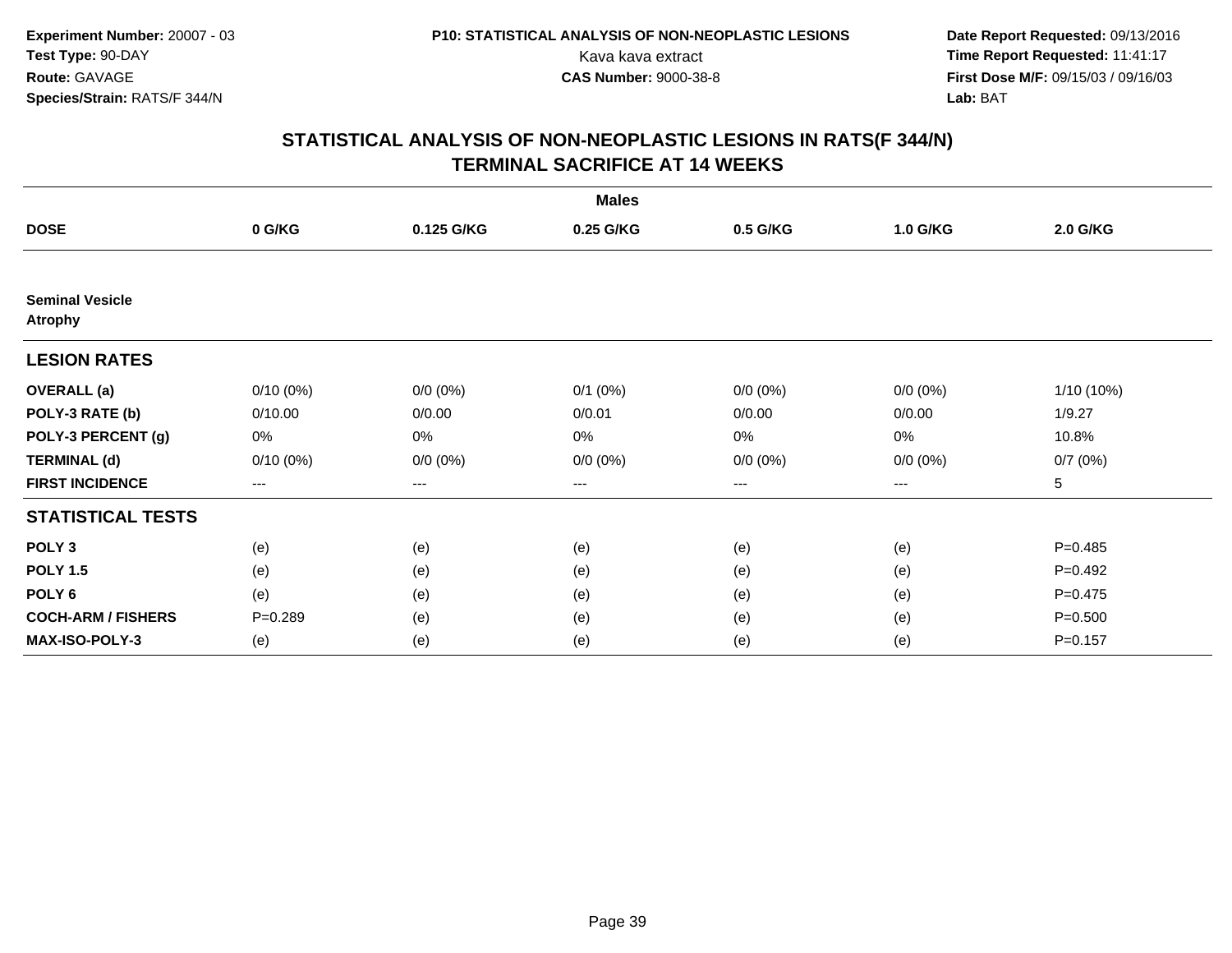|                                 |                   |             | <b>Males</b> |             |             |             |
|---------------------------------|-------------------|-------------|--------------|-------------|-------------|-------------|
| <b>DOSE</b>                     | 0 G/KG            | 0.125 G/KG  | 0.25 G/KG    | 0.5 G/KG    | 1.0 G/KG    | 2.0 G/KG    |
|                                 |                   |             |              |             |             |             |
| <b>Spleen</b><br><b>Atrophy</b> |                   |             |              |             |             |             |
| <b>LESION RATES</b>             |                   |             |              |             |             |             |
| <b>OVERALL</b> (a)              | $0/10(0\%)$       | $0/10(0\%)$ | $0/10(0\%)$  | $0/10(0\%)$ | $0/10(0\%)$ | 3/10 (30%)  |
| POLY-3 RATE (b)                 | 0/10.00           | 0/10.00     | 0/9.01       | 0/10.00     | 0/10.00     | 3/10.00     |
| POLY-3 PERCENT (g)              | 0%                | $0\%$       | 0%           | 0%          | 0%          | 30%         |
| <b>TERMINAL (d)</b>             | $0/10(0\%)$       | $0/10(0\%)$ | $0/9(0\%)$   | $0/10(0\%)$ | 0/10(0%)    | 0/7(0%)     |
| <b>FIRST INCIDENCE</b>          | $\qquad \qquad -$ | ---         | ---          | $---$       | ---         | 5           |
| <b>STATISTICAL TESTS</b>        |                   |             |              |             |             |             |
| POLY <sub>3</sub>               | P<0.001**         | (e)         | (e)          | (e)         | (e)         | $P=0.095$   |
| <b>POLY 1.5</b>                 | P<0.001**         | (e)         | (e)          | (e)         | (e)         | $P=0.095$   |
| POLY <sub>6</sub>               | P<0.001**         | (e)         | (e)          | (e)         | (e)         | $P = 0.095$ |
| <b>COCH-ARM / FISHERS</b>       | P<0.001**         | (e)         | (e)          | (e)         | (e)         | $P = 0.105$ |
| MAX-ISO-POLY-3                  | P<0.001**         | (e)         | (e)          | (e)         | (e)         | P=0.025*    |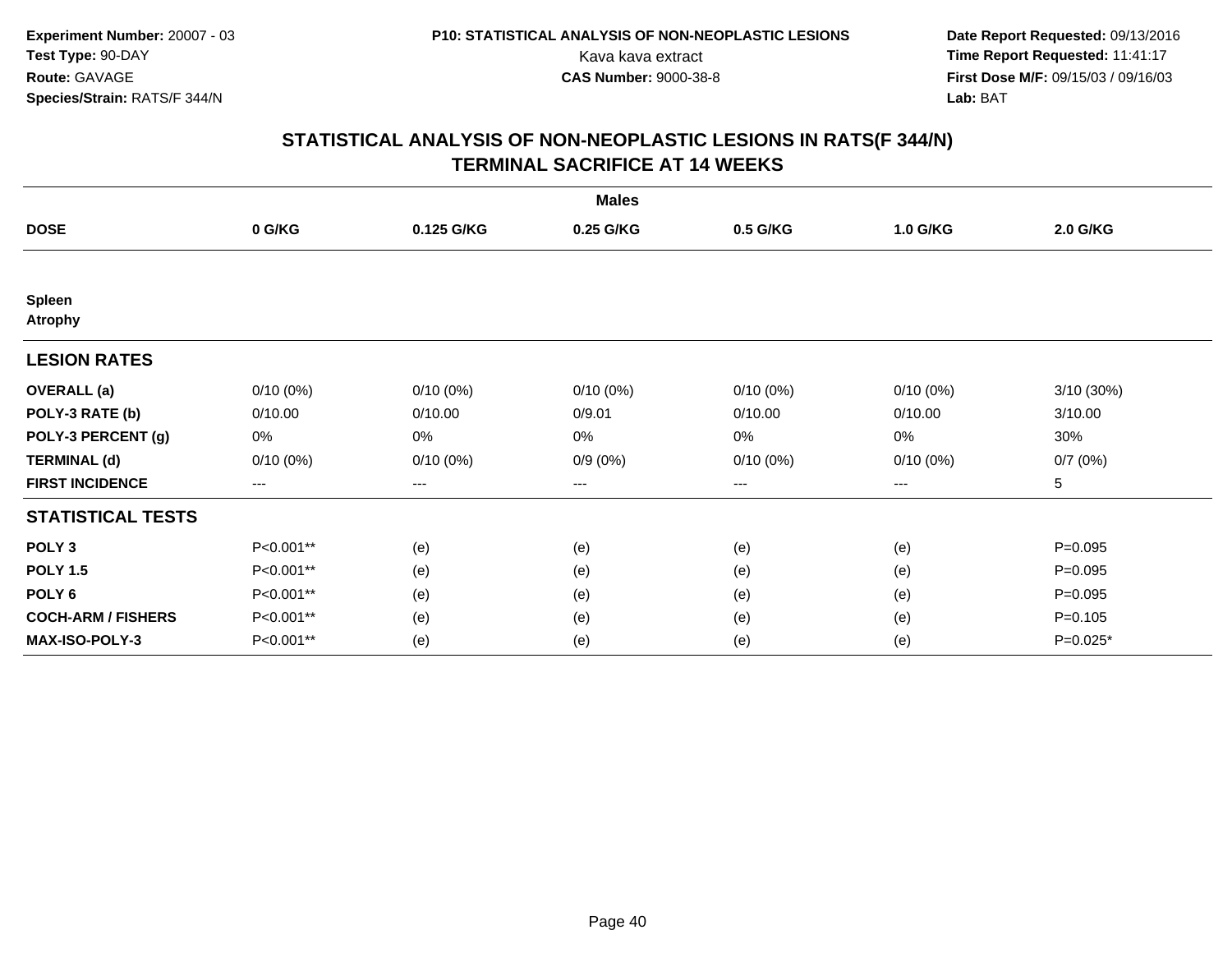|                                                          |             |             | <b>Males</b> |             |             |             |  |
|----------------------------------------------------------|-------------|-------------|--------------|-------------|-------------|-------------|--|
| <b>DOSE</b>                                              | 0 G/KG      | 0.125 G/KG  | 0.25 G/KG    | 0.5 G/KG    | 1.0 G/KG    | 2.0 G/KG    |  |
|                                                          |             |             |              |             |             |             |  |
| <b>Spleen</b><br><b>Hematopoietic Cell Proliferation</b> |             |             |              |             |             |             |  |
| <b>LESION RATES</b>                                      |             |             |              |             |             |             |  |
| <b>OVERALL</b> (a)                                       | $0/10(0\%)$ | $0/10(0\%)$ | $0/10(0\%)$  | $0/10(0\%)$ | 1/10 (10%)  | $0/10(0\%)$ |  |
| POLY-3 RATE (b)                                          | 0/10.00     | 0/10.00     | 0/9.01       | 0/10.00     | 1/10.00     | 0/8.27      |  |
| POLY-3 PERCENT (g)                                       | 0%          | 0%          | 0%           | 0%          | 10%         | 0%          |  |
| <b>TERMINAL (d)</b>                                      | $0/10(0\%)$ | $0/10(0\%)$ | $0/9(0\%)$   | $0/10(0\%)$ | 1/10 (10%)  | 0/7(0%)     |  |
| <b>FIRST INCIDENCE</b>                                   | $---$       | ---         | ---          | ---         | 93 (T)      | ---         |  |
| <b>STATISTICAL TESTS</b>                                 |             |             |              |             |             |             |  |
| POLY <sub>3</sub>                                        | $P = 0.473$ | (e)         | (e)          | (e)         | $P = 0.500$ | (e)         |  |
| <b>POLY 1.5</b>                                          | $P=0.498$   | (e)         | (e)          | (e)         | $P = 0.500$ | (e)         |  |
| POLY <sub>6</sub>                                        | $P=0.435$   | (e)         | (e)          | (e)         | $P = 0.500$ | (e)         |  |
| <b>COCH-ARM / FISHERS</b>                                | $P = 0.585$ | (e)         | (e)          | (e)         | $P = 0.500$ | (e)         |  |
| <b>MAX-ISO-POLY-3</b>                                    | $P = 0.216$ | (e)         | (e)          | (e)         | $P = 0.158$ | (e)         |  |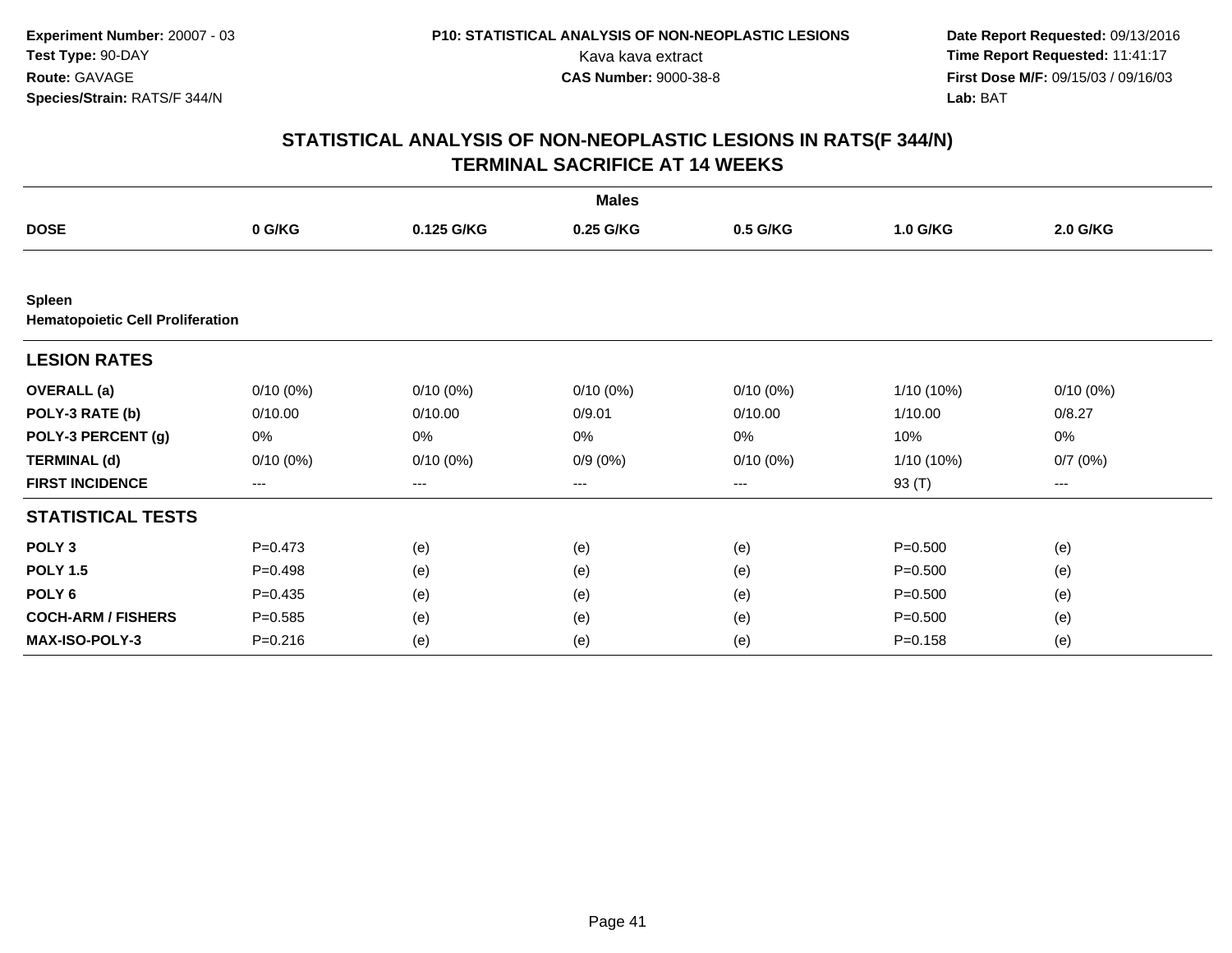|                                             | <b>Males</b> |             |              |                   |             |                 |  |  |  |
|---------------------------------------------|--------------|-------------|--------------|-------------------|-------------|-----------------|--|--|--|
| <b>DOSE</b>                                 | 0 G/KG       | 0.125 G/KG  | 0.25 G/KG    | 0.5 G/KG          | 1.0 G/KG    | <b>2.0 G/KG</b> |  |  |  |
|                                             |              |             |              |                   |             |                 |  |  |  |
| Stomach, Forestomach<br><b>Inflammation</b> |              |             |              |                   |             |                 |  |  |  |
| <b>LESION RATES</b>                         |              |             |              |                   |             |                 |  |  |  |
| <b>OVERALL</b> (a)                          | $0/10(0\%)$  | $0/0 (0\%)$ | $0/1$ $(0%)$ | $0/0 (0\%)$       | $0/0 (0\%)$ | 1/10 (10%)      |  |  |  |
| POLY-3 RATE (b)                             | 0/10.00      | 0/0.00      | 0/0.01       | 0/0.00            | 0/0.00      | 1/8.64          |  |  |  |
| POLY-3 PERCENT (g)                          | 0%           | 0%          | 0%           | 0%                | 0%          | 11.6%           |  |  |  |
| <b>TERMINAL (d)</b>                         | $0/10(0\%)$  | $0/0 (0\%)$ | $0/0 (0\%)$  | $0/0 (0\%)$       | $0/0 (0\%)$ | 0/7(0%)         |  |  |  |
| <b>FIRST INCIDENCE</b>                      | $---$        | $---$       | ---          | $\qquad \qquad -$ | ---         | 80              |  |  |  |
| <b>STATISTICAL TESTS</b>                    |              |             |              |                   |             |                 |  |  |  |
| POLY <sub>3</sub>                           | (e)          | (e)         | (e)          | (e)               | (e)         | $P=0.471$       |  |  |  |
| <b>POLY 1.5</b>                             | (e)          | (e)         | (e)          | (e)               | (e)         | $P = 0.475$     |  |  |  |
| POLY <sub>6</sub>                           | (e)          | (e)         | (e)          | (e)               | (e)         | $P=0.465$       |  |  |  |
| <b>COCH-ARM / FISHERS</b>                   | $P = 0.289$  | (e)         | (e)          | (e)               | (e)         | $P = 0.500$     |  |  |  |
| MAX-ISO-POLY-3                              | (e)          | (e)         | (e)          | (e)               | (e)         | $P = 0.157$     |  |  |  |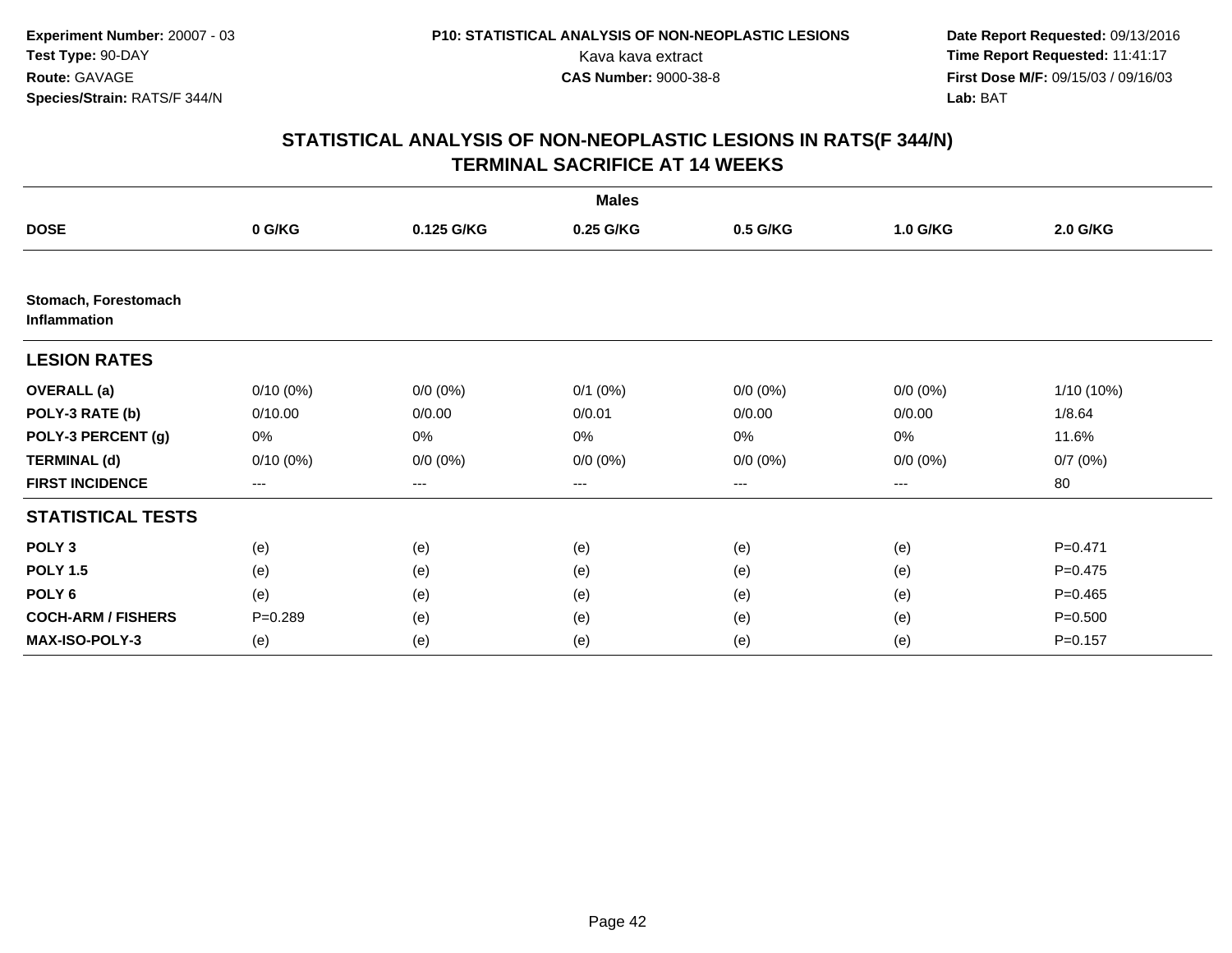|                                               | <b>Males</b> |             |              |                   |             |                 |  |  |  |
|-----------------------------------------------|--------------|-------------|--------------|-------------------|-------------|-----------------|--|--|--|
| <b>DOSE</b>                                   | 0 G/KG       | 0.125 G/KG  | 0.25 G/KG    | 0.5 G/KG          | 1.0 G/KG    | <b>2.0 G/KG</b> |  |  |  |
|                                               |              |             |              |                   |             |                 |  |  |  |
| Stomach, Forestomach<br><b>Mineralization</b> |              |             |              |                   |             |                 |  |  |  |
| <b>LESION RATES</b>                           |              |             |              |                   |             |                 |  |  |  |
| <b>OVERALL</b> (a)                            | $0/10(0\%)$  | $0/0 (0\%)$ | $0/1$ $(0%)$ | $0/0 (0\%)$       | $0/0 (0\%)$ | 1/10 (10%)      |  |  |  |
| POLY-3 RATE (b)                               | 0/10.00      | 0/0.00      | 0/0.01       | 0/0.00            | 0/0.00      | 1/8.64          |  |  |  |
| POLY-3 PERCENT (g)                            | 0%           | 0%          | 0%           | 0%                | 0%          | 11.6%           |  |  |  |
| <b>TERMINAL (d)</b>                           | $0/10(0\%)$  | $0/0 (0\%)$ | $0/0 (0\%)$  | $0/0 (0\%)$       | $0/0 (0\%)$ | 0/7(0%)         |  |  |  |
| <b>FIRST INCIDENCE</b>                        | $---$        | $---$       | ---          | $\qquad \qquad -$ | ---         | 80              |  |  |  |
| <b>STATISTICAL TESTS</b>                      |              |             |              |                   |             |                 |  |  |  |
| POLY <sub>3</sub>                             | (e)          | (e)         | (e)          | (e)               | (e)         | $P=0.471$       |  |  |  |
| <b>POLY 1.5</b>                               | (e)          | (e)         | (e)          | (e)               | (e)         | $P = 0.475$     |  |  |  |
| POLY <sub>6</sub>                             | (e)          | (e)         | (e)          | (e)               | (e)         | $P=0.465$       |  |  |  |
| <b>COCH-ARM / FISHERS</b>                     | $P = 0.289$  | (e)         | (e)          | (e)               | (e)         | $P = 0.500$     |  |  |  |
| MAX-ISO-POLY-3                                | (e)          | (e)         | (e)          | (e)               | (e)         | $P = 0.157$     |  |  |  |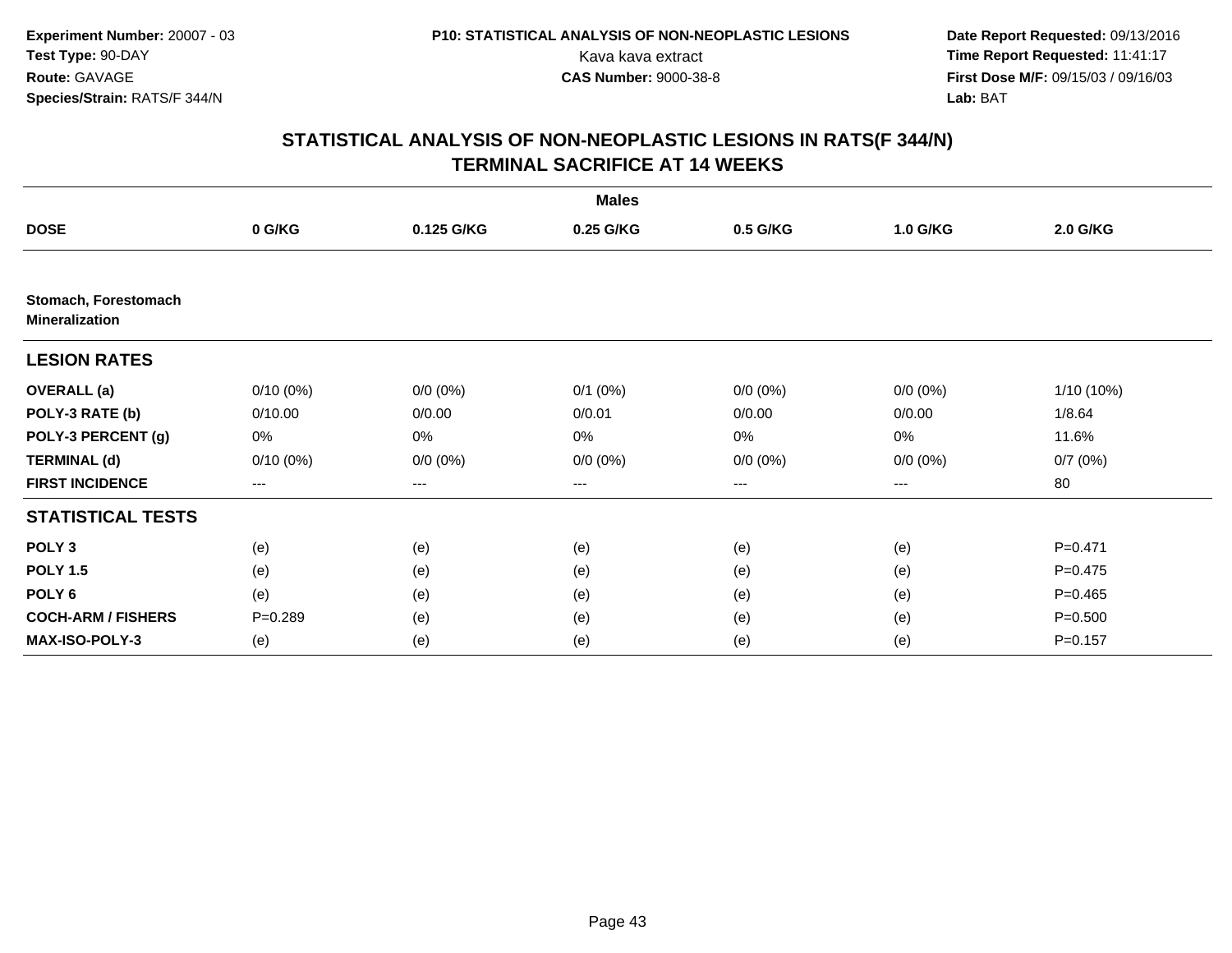|                               |                        |             | <b>Males</b> |                   |             |             |
|-------------------------------|------------------------|-------------|--------------|-------------------|-------------|-------------|
| <b>DOSE</b>                   | 0 G/KG                 | 0.125 G/KG  | 0.25 G/KG    | 0.5 G/KG          | 1.0 G/KG    | 2.0 G/KG    |
|                               |                        |             |              |                   |             |             |
| Stomach, Forestomach<br>Ulcer |                        |             |              |                   |             |             |
| <b>LESION RATES</b>           |                        |             |              |                   |             |             |
| <b>OVERALL</b> (a)            | $0/10(0\%)$            | $0/0 (0\%)$ | $0/1$ $(0%)$ | $0/0 (0\%)$       | $0/0 (0\%)$ | 1/10 (10%)  |
| POLY-3 RATE (b)               | 0/10.00                | 0/0.00      | 0/0.01       | 0/0.00            | 0/0.00      | 1/9.27      |
| POLY-3 PERCENT (g)            | 0%                     | 0%          | 0%           | $0\%$             | $0\%$       | 10.8%       |
| <b>TERMINAL (d)</b>           | $0/10(0\%)$            | $0/0 (0\%)$ | $0/0 (0\%)$  | $0/0 (0\%)$       | $0/0 (0\%)$ | 0/7(0%)     |
| <b>FIRST INCIDENCE</b>        | $\qquad \qquad \cdots$ | ---         | ---          | $\qquad \qquad -$ | ---         | 5           |
| <b>STATISTICAL TESTS</b>      |                        |             |              |                   |             |             |
| POLY <sub>3</sub>             | (e)                    | (e)         | (e)          | (e)               | (e)         | $P=0.485$   |
| <b>POLY 1.5</b>               | (e)                    | (e)         | (e)          | (e)               | (e)         | $P=0.492$   |
| POLY <sub>6</sub>             | (e)                    | (e)         | (e)          | (e)               | (e)         | $P=0.475$   |
| <b>COCH-ARM / FISHERS</b>     | $P = 0.289$            | (e)         | (e)          | (e)               | (e)         | $P = 0.500$ |
| <b>MAX-ISO-POLY-3</b>         | (e)                    | (e)         | (e)          | (e)               | (e)         | $P = 0.157$ |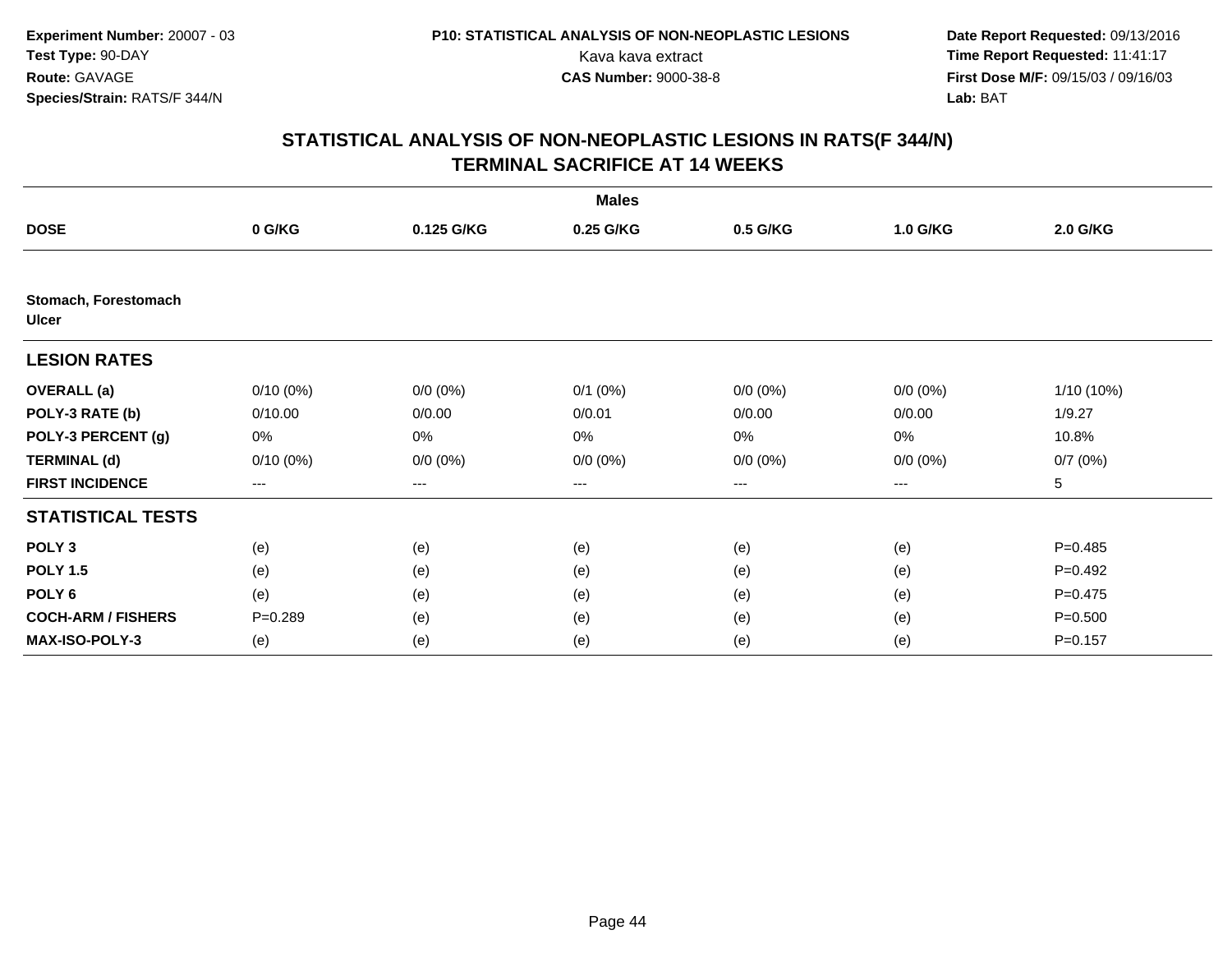|                                  |             |             | <b>Males</b> |             |             |             |
|----------------------------------|-------------|-------------|--------------|-------------|-------------|-------------|
| <b>DOSE</b>                      | 0 G/KG      | 0.125 G/KG  | 0.25 G/KG    | 0.5 G/KG    | 1.0 G/KG    | 2.0 G/KG    |
|                                  |             |             |              |             |             |             |
| <b>Thymus</b><br><b>Necrosis</b> |             |             |              |             |             |             |
| <b>LESION RATES</b>              |             |             |              |             |             |             |
| <b>OVERALL</b> (a)               | $0/10(0\%)$ | $0/10(0\%)$ | $0/10(0\%)$  | $0/10(0\%)$ | $0/10(0\%)$ | 1/10 (10%)  |
| POLY-3 RATE (b)                  | 0/10.00     | 0/10.00     | 0/9.01       | 0/10.00     | 0/10.00     | 1/9.27      |
| POLY-3 PERCENT (g)               | 0%          | 0%          | 0%           | 0%          | 0%          | 10.8%       |
| <b>TERMINAL (d)</b>              | $0/10(0\%)$ | $0/10(0\%)$ | $0/9(0\%)$   | $0/10(0\%)$ | 0/10(0%)    | 0/7(0%)     |
| <b>FIRST INCIDENCE</b>           | ---         | $\cdots$    | ---          | $--$        | $---$       | 5           |
| <b>STATISTICAL TESTS</b>         |             |             |              |             |             |             |
| POLY <sub>3</sub>                | $P = 0.102$ | (e)         | (e)          | (e)         | (e)         | $P=0.485$   |
| <b>POLY 1.5</b>                  | $P = 0.105$ | (e)         | (e)          | (e)         | (e)         | $P=0.492$   |
| POLY <sub>6</sub>                | $P = 0.098$ | (e)         | (e)          | (e)         | (e)         | $P=0.475$   |
| <b>COCH-ARM / FISHERS</b>        | $P = 0.105$ | (e)         | (e)          | (e)         | (e)         | $P = 0.500$ |
| <b>MAX-ISO-POLY-3</b>            | P=0.041*    | (e)         | (e)          | (e)         | (e)         | $P = 0.157$ |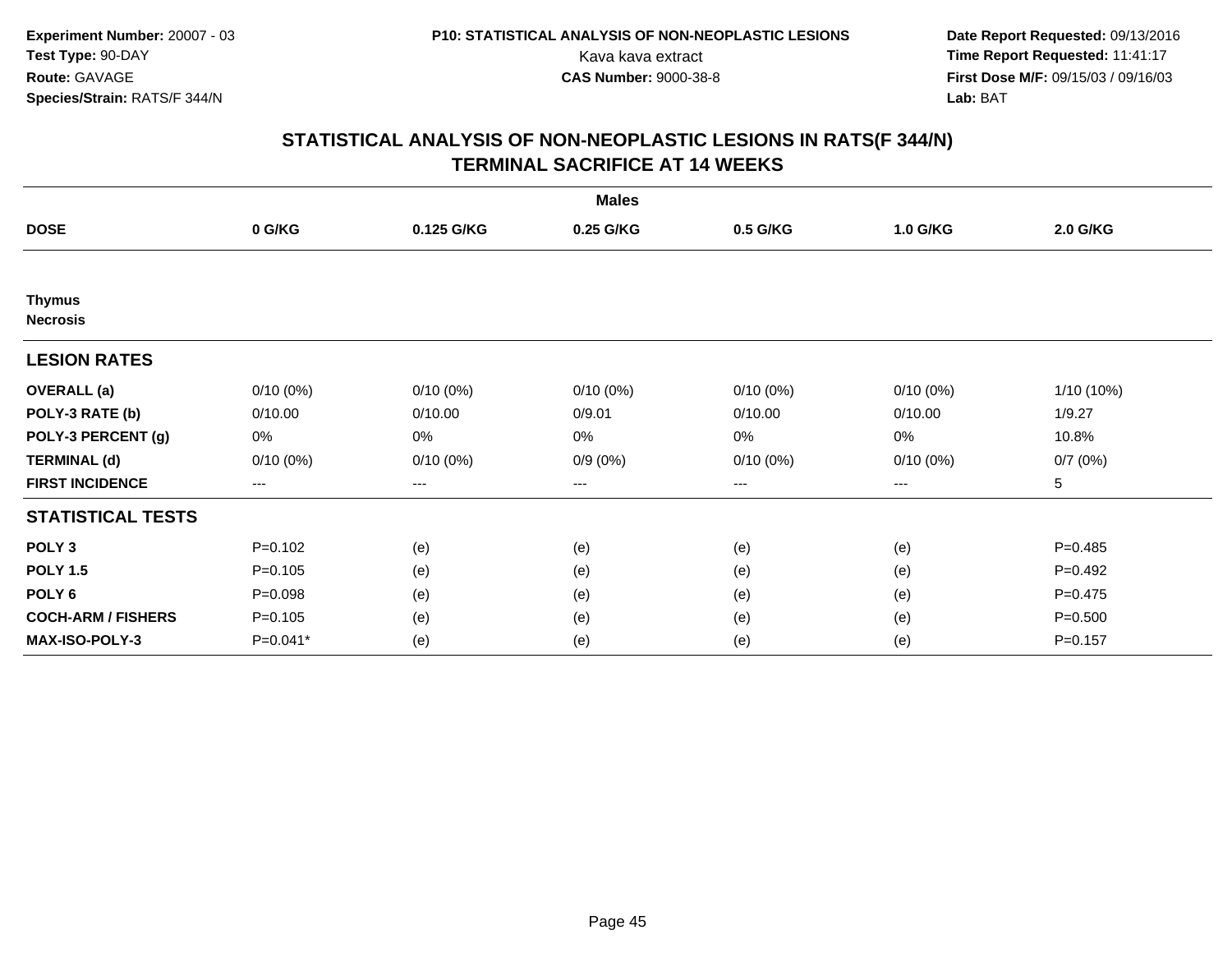|                              |            |             | <b>Males</b> |             |             |              |
|------------------------------|------------|-------------|--------------|-------------|-------------|--------------|
| <b>DOSE</b>                  | 0 G/KG     | 0.125 G/KG  | 0.25 G/KG    | 0.5 G/KG    | 1.0 G/KG    | 2.0 G/KG     |
|                              |            |             |              |             |             |              |
| <b>Thyroid Gland</b><br>Cyst |            |             |              |             |             |              |
| <b>LESION RATES</b>          |            |             |              |             |             |              |
| <b>OVERALL</b> (a)           | 2/10 (20%) | $0/0 (0\%)$ | $0/1$ (0%)   | $0/0 (0\%)$ | $0/0 (0\%)$ | $1/10(10\%)$ |
| POLY-3 RATE (b)              | 2/10.00    | 0/0.00      | 0/0.01       | 0/0.00      | 0/0.00      | 1/8.27       |
| POLY-3 PERCENT (g)           | 20%        | $0\%$       | 0%           | 0%          | 0%          | 12.1%        |
| <b>TERMINAL (d)</b>          | 2/10 (20%) | $0/0 (0\%)$ | $0/0 (0\%)$  | $0/0 (0\%)$ | $0/0 (0\%)$ | 1/7(14%)     |
| <b>FIRST INCIDENCE</b>       | 93 (T)     | $--$        | ---          | ---         | ---         | 93 (T)       |
| <b>STATISTICAL TESTS</b>     |            |             |              |             |             |              |
| POLY <sub>3</sub>            | (e)        | (e)         | P=0.881N     | (e)         | (e)         | P=0.568N     |
| <b>POLY 1.5</b>              | (e)        | (e)         | P=0.874N     | (e)         | (e)         | P=0.554N     |
| POLY <sub>6</sub>            | (e)        | (e)         | P=0.882N     | (e)         | (e)         | P=0.588N     |
| <b>COCH-ARM / FISHERS</b>    | P=0.402N   | (e)         | P=0.818N     | (e)         | (e)         | P=0.500N     |
| <b>MAX-ISO-POLY-3</b>        | (e)        | (e)         | P=0.497N     | (e)         | (e)         | P=0.344N     |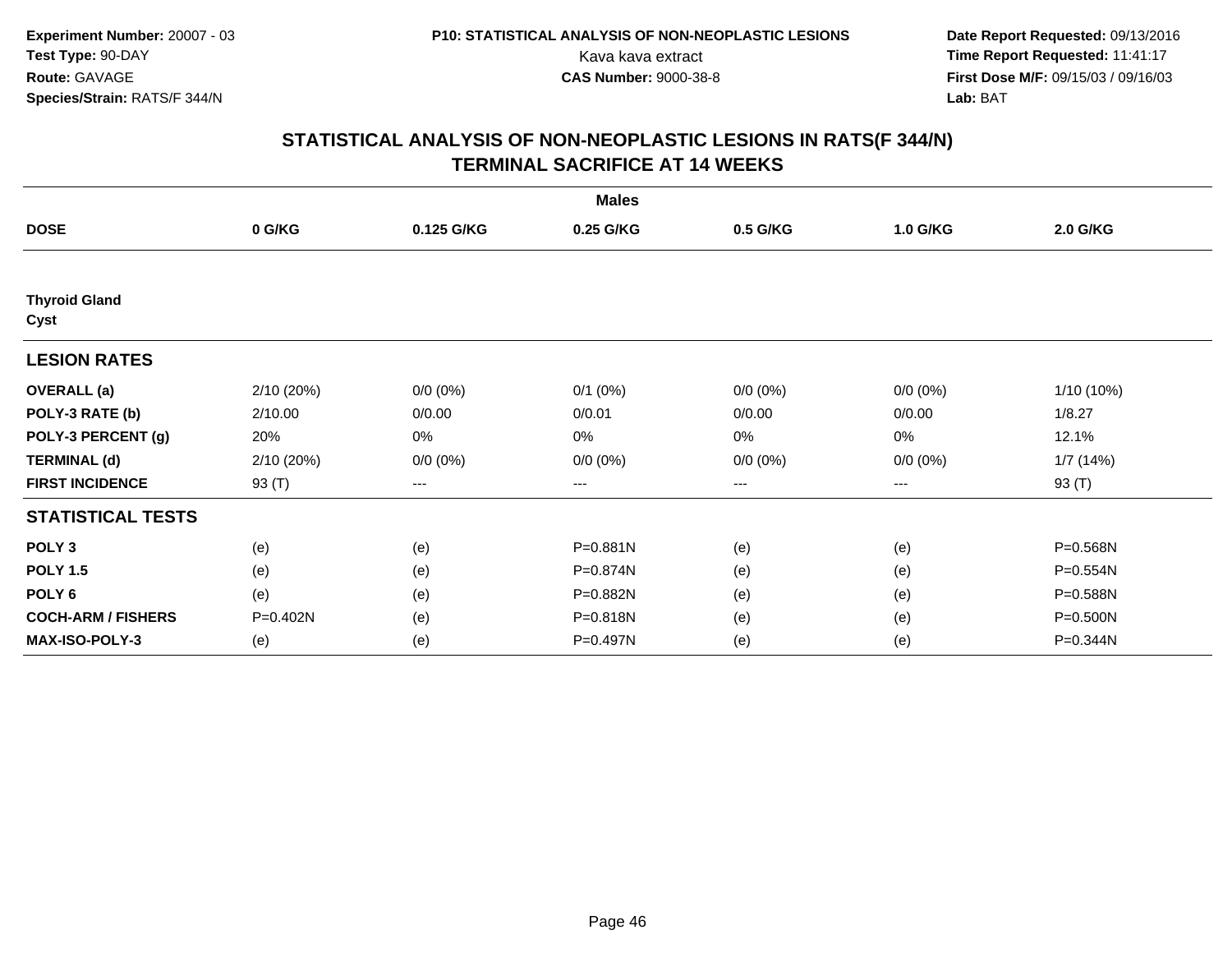|                                      | <b>Females</b> |             |             |                        |              |                |  |  |  |
|--------------------------------------|----------------|-------------|-------------|------------------------|--------------|----------------|--|--|--|
| <b>DOSE</b>                          | 0 G/KG         | 0.125 G/KG  | 0.25 G/KG   | 0.5 G/KG               | 1.0 G/KG     | 2.0 G/KG       |  |  |  |
|                                      |                |             |             |                        |              |                |  |  |  |
| <b>Brain: Cerebrum</b><br>Hemorrhage |                |             |             |                        |              |                |  |  |  |
| <b>LESION RATES</b>                  |                |             |             |                        |              |                |  |  |  |
| <b>OVERALL</b> (a)                   | $0/10(0\%)$    | $0/0 (0\%)$ | $0/0 (0\%)$ | $0/0 (0\%)$            | $0/1$ $(0%)$ | $1/10(10\%)$   |  |  |  |
| POLY-3 RATE (b)                      | 0/9.01         | 0/0.00      | 0/0.00      | 0/0.00                 | 0/0.04       | 1/7.11         |  |  |  |
| POLY-3 PERCENT (g)                   | 0%             | 0%          | 0%          | $0\%$                  | $0\%$        | 14.1%          |  |  |  |
| <b>TERMINAL (d)</b>                  | $0/9(0\%)$     | $0/0 (0\%)$ | $0/0 (0\%)$ | $0/0 (0\%)$            | $0/0 (0\%)$  | 0/6(0%)        |  |  |  |
| <b>FIRST INCIDENCE</b>               | $---$          | ---         | ---         | $\qquad \qquad \cdots$ | ---          | $\overline{a}$ |  |  |  |
| <b>STATISTICAL TESTS</b>             |                |             |             |                        |              |                |  |  |  |
| POLY <sub>3</sub>                    | (e)            | (e)         | (e)         | (e)                    | (e)          | $P=0.453$      |  |  |  |
| <b>POLY 1.5</b>                      | (e)            | (e)         | (e)         | (e)                    | (e)          | $P=0.457$      |  |  |  |
| POLY <sub>6</sub>                    | (e)            | (e)         | (e)         | (e)                    | (e)          | $P=0.450$      |  |  |  |
| <b>COCH-ARM / FISHERS</b>            | $P = 0.300$    | (e)         | (e)         | (e)                    | (e)          | $P = 0.500$    |  |  |  |
| <b>MAX-ISO-POLY-3</b>                | (e)            | (e)         | (e)         | (e)                    | (e)          | $P = 0.155$    |  |  |  |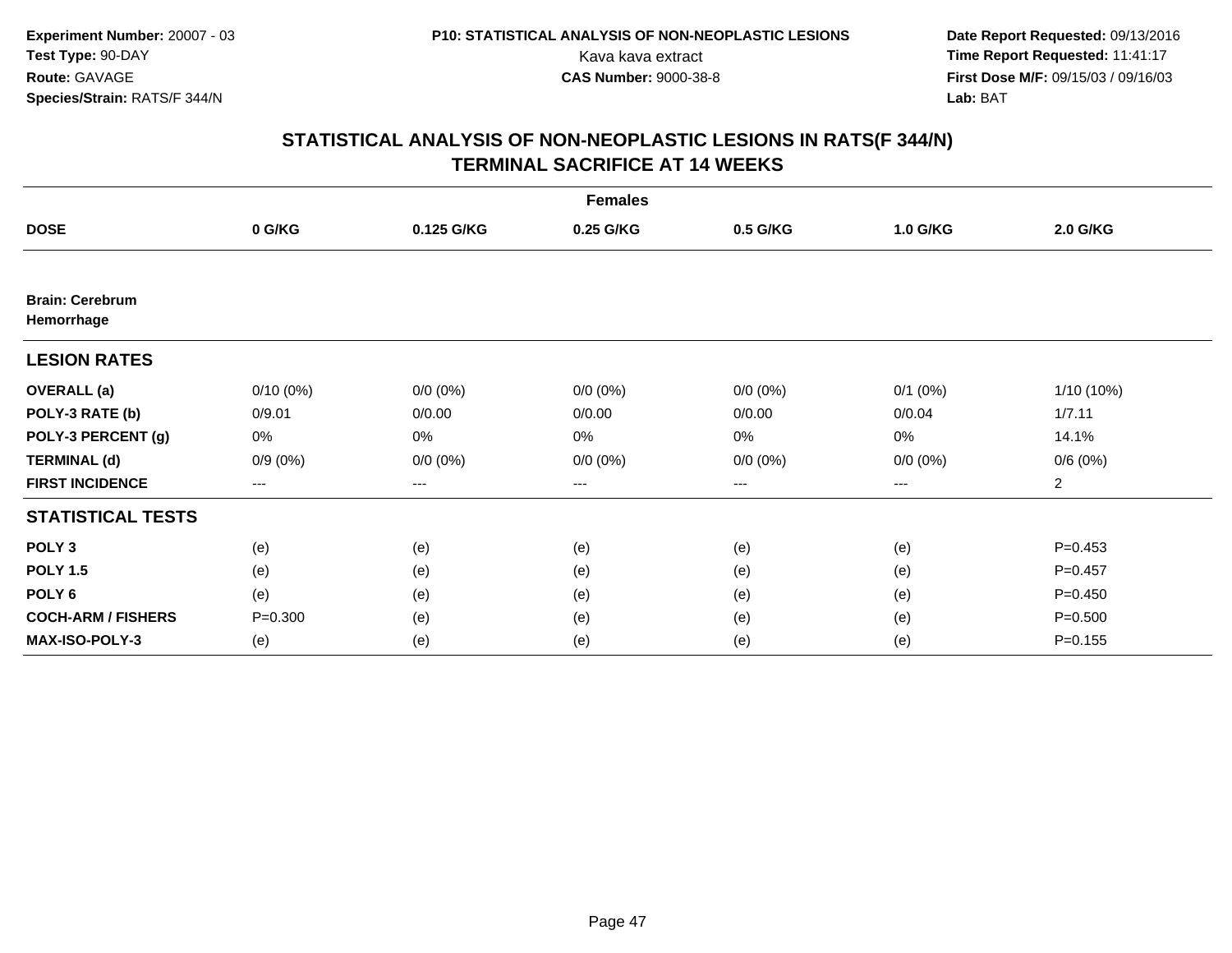|                                          | <b>Females</b>         |             |             |                   |              |             |  |  |  |
|------------------------------------------|------------------------|-------------|-------------|-------------------|--------------|-------------|--|--|--|
| <b>DOSE</b>                              | 0 G/KG                 | 0.125 G/KG  | 0.25 G/KG   | 0.5 G/KG          | 1.0 G/KG     | 2.0 G/KG    |  |  |  |
|                                          |                        |             |             |                   |              |             |  |  |  |
| Eye: Cornea<br><b>Neovascularization</b> |                        |             |             |                   |              |             |  |  |  |
| <b>LESION RATES</b>                      |                        |             |             |                   |              |             |  |  |  |
| <b>OVERALL</b> (a)                       | $0/10(0\%)$            | $0/0 (0\%)$ | $0/0 (0\%)$ | $0/0 (0\%)$       | $0/1$ $(0%)$ | 2/10 (20%)  |  |  |  |
| POLY-3 RATE (b)                          | 0/9.01                 | 0/0.00      | 0/0.00      | 0/0.00            | 0/0.04       | 2/6.11      |  |  |  |
| POLY-3 PERCENT (g)                       | 0%                     | 0%          | 0%          | $0\%$             | $0\%$        | 32.8%       |  |  |  |
| <b>TERMINAL (d)</b>                      | $0/9(0\%)$             | $0/0 (0\%)$ | $0/0 (0\%)$ | $0/0 (0\%)$       | $0/0 (0\%)$  | $2/6$ (33%) |  |  |  |
| <b>FIRST INCIDENCE</b>                   | $\qquad \qquad \cdots$ | ---         | ---         | $\qquad \qquad -$ | ---          | 93 (T)      |  |  |  |
| <b>STATISTICAL TESTS</b>                 |                        |             |             |                   |              |             |  |  |  |
| POLY <sub>3</sub>                        | (e)                    | (e)         | (e)         | (e)               | (e)          | $P = 0.142$ |  |  |  |
| <b>POLY 1.5</b>                          | (e)                    | (e)         | (e)         | (e)               | (e)          | $P=0.147$   |  |  |  |
| POLY <sub>6</sub>                        | (e)                    | (e)         | (e)         | (e)               | (e)          | $P = 0.140$ |  |  |  |
| <b>COCH-ARM / FISHERS</b>                | $P = 0.127$            | (e)         | (e)         | (e)               | (e)          | $P=0.237$   |  |  |  |
| MAX-ISO-POLY-3                           | (e)                    | (e)         | (e)         | (e)               | (e)          | $P = 0.057$ |  |  |  |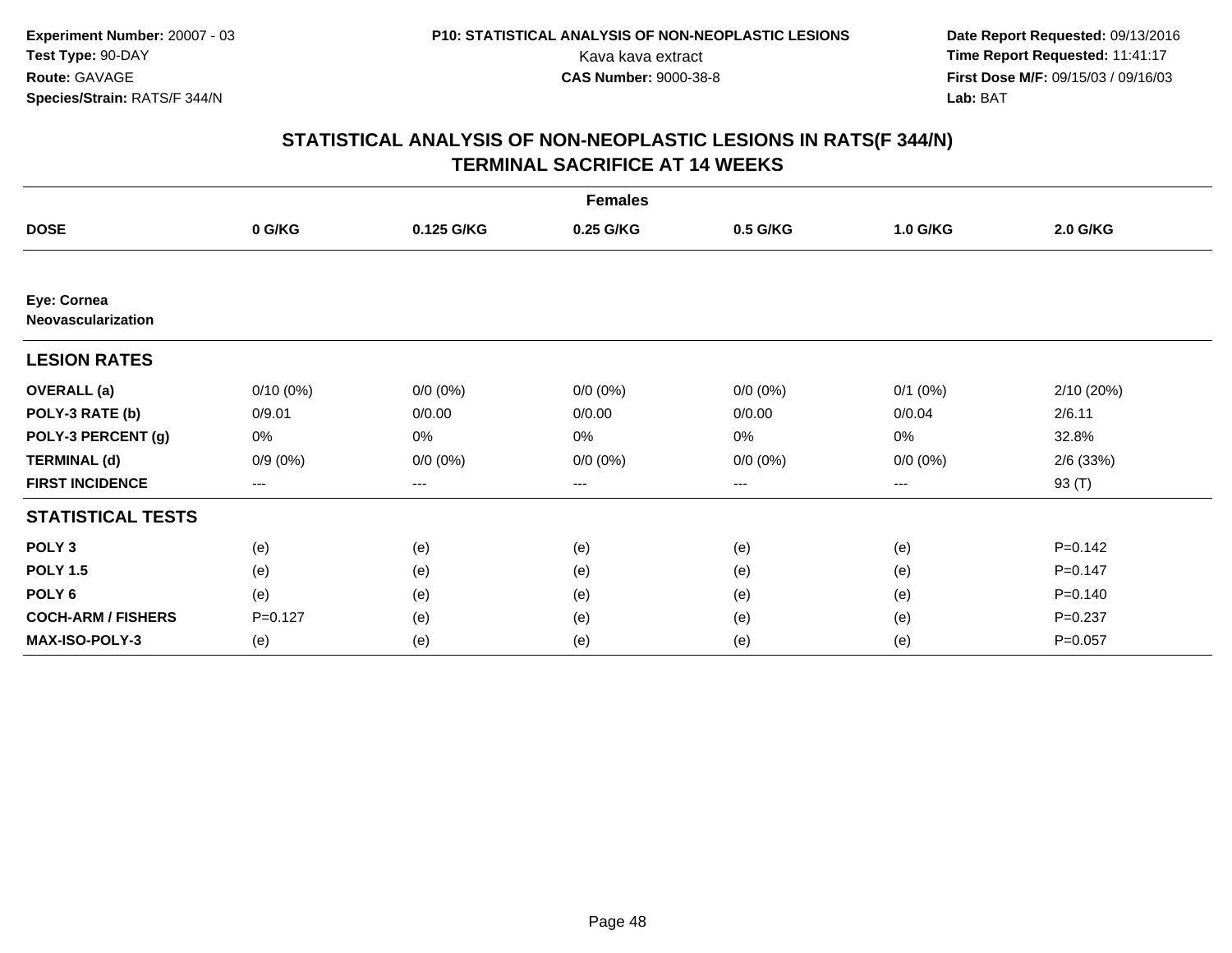|                                                                         |             |             | <b>Females</b> |                   |              |                 |
|-------------------------------------------------------------------------|-------------|-------------|----------------|-------------------|--------------|-----------------|
| <b>DOSE</b>                                                             | 0 G/KG      | 0.125 G/KG  | 0.25 G/KG      | 0.5 G/KG          | 1.0 G/KG     | <b>2.0 G/KG</b> |
|                                                                         |             |             |                |                   |              |                 |
| <b>Harderian Gland</b><br><b>Infiltration Cellular Mononuclear Cell</b> |             |             |                |                   |              |                 |
| <b>LESION RATES</b>                                                     |             |             |                |                   |              |                 |
| <b>OVERALL</b> (a)                                                      | $0/10(0\%)$ | $0/0 (0\%)$ | $0/0 (0\%)$    | $0/0 (0\%)$       | $0/1$ $(0%)$ | 1/10 (10%)      |
| POLY-3 RATE (b)                                                         | 0/9.01      | 0/0.00      | 0/0.00         | 0/0.00            | 0/0.04       | 1/7.11          |
| POLY-3 PERCENT (g)                                                      | 0%          | 0%          | 0%             | 0%                | 0%           | 14.1%           |
| <b>TERMINAL (d)</b>                                                     | $0/9(0\%)$  | $0/0 (0\%)$ | $0/0 (0\%)$    | $0/0 (0\%)$       | $0/0 (0\%)$  | 0/6(0%)         |
| <b>FIRST INCIDENCE</b>                                                  | $---$       | ---         | $---$          | $\qquad \qquad -$ | ---          | 4               |
| <b>STATISTICAL TESTS</b>                                                |             |             |                |                   |              |                 |
| POLY <sub>3</sub>                                                       | (e)         | (e)         | (e)            | (e)               | (e)          | $P=0.453$       |
| <b>POLY 1.5</b>                                                         | (e)         | (e)         | (e)            | (e)               | (e)          | $P=0.457$       |
| POLY <sub>6</sub>                                                       | (e)         | (e)         | (e)            | (e)               | (e)          | $P=0.450$       |
| <b>COCH-ARM / FISHERS</b>                                               | $P = 0.300$ | (e)         | (e)            | (e)               | (e)          | $P = 0.500$     |
| MAX-ISO-POLY-3                                                          | (e)         | (e)         | (e)            | (e)               | (e)          | $P = 0.155$     |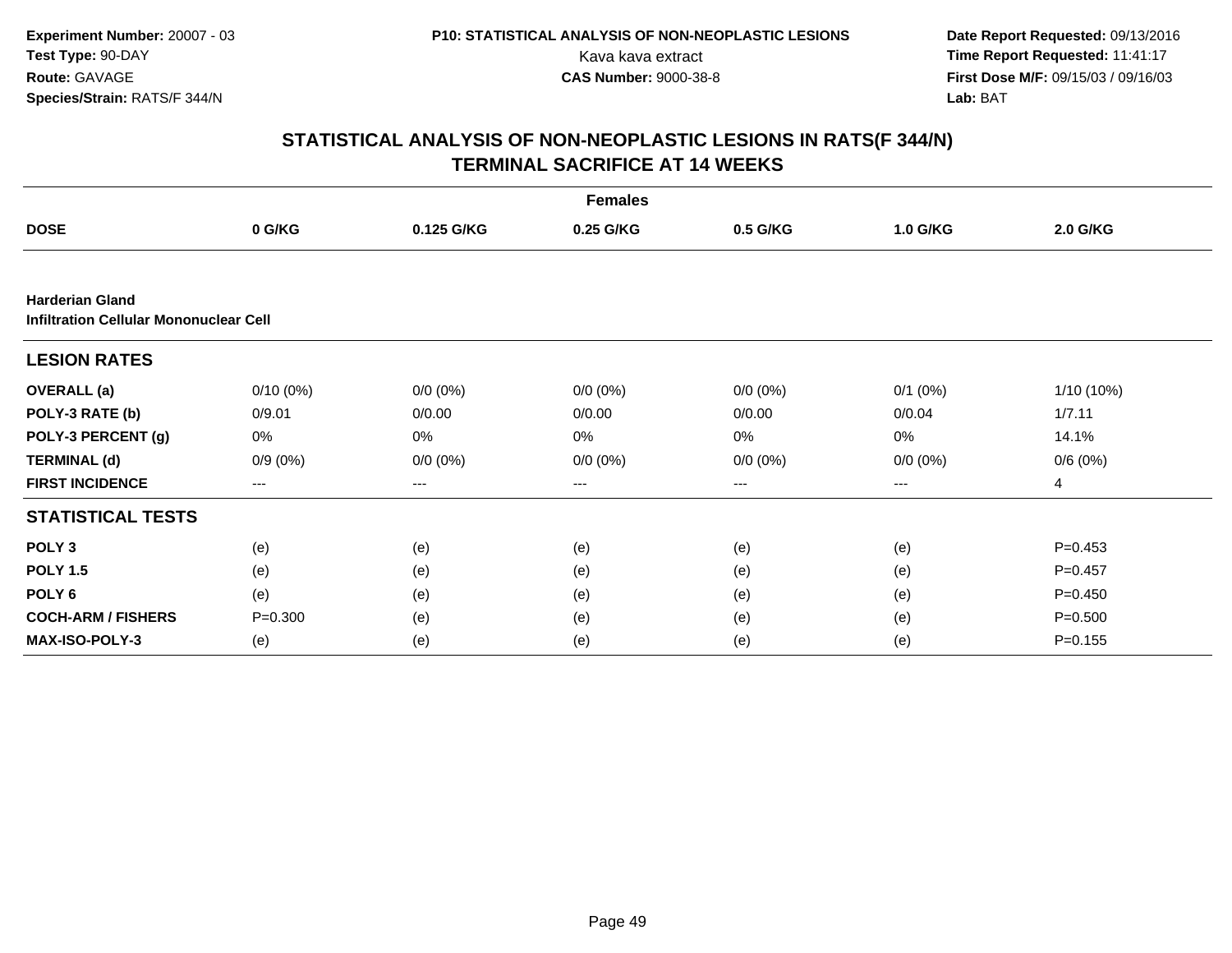|                           |            |             | <b>Females</b> |             |              |           |
|---------------------------|------------|-------------|----------------|-------------|--------------|-----------|
| <b>DOSE</b>               | 0 G/KG     | 0.125 G/KG  | 0.25 G/KG      | 0.5 G/KG    | 1.0 G/KG     | 2.0 G/KG  |
|                           |            |             |                |             |              |           |
| Heart<br>Cardiomyopathy   |            |             |                |             |              |           |
| <b>LESION RATES</b>       |            |             |                |             |              |           |
| <b>OVERALL</b> (a)        | 5/10 (50%) | $0/0 (0\%)$ | $0/0 (0\%)$    | $0/0 (0\%)$ | $0/1$ $(0%)$ | 2/10(20%) |
| POLY-3 RATE (b)           | 5/9.01     | 0/0.00      | 0/0.00         | 0/0.00      | 0/0.04       | 2/7.00    |
| POLY-3 PERCENT (g)        | 55.5%      | 0%          | 0%             | 0%          | 0%           | 28.6%     |
| <b>TERMINAL (d)</b>       | 5/9 (56%)  | $0/0 (0\%)$ | $0/0 (0\%)$    | $0/0 (0\%)$ | $0/0 (0\%)$  | 1/6 (17%) |
| <b>FIRST INCIDENCE</b>    | 93 (T)     | $--$        | ---            | ---         | ---          | 44        |
| <b>STATISTICAL TESTS</b>  |            |             |                |             |              |           |
| POLY <sub>3</sub>         | (e)        | (e)         | (e)            | (e)         | P=0.833N     | P=0.292N  |
| <b>POLY 1.5</b>           | (e)        | (e)         | (e)            | (e)         | P=0.789N     | P=0.295N  |
| POLY <sub>6</sub>         | (e)        | (e)         | (e)            | (e)         | P=0.842N     | P=0.291N  |
| <b>COCH-ARM / FISHERS</b> | P=0.118N   | (e)         | (e)            | (e)         | P=0.545N     | P=0.175N  |
| <b>MAX-ISO-POLY-3</b>     | (e)        | (e)         | (e)            | (e)         | P=0.485N     | P=0.177N  |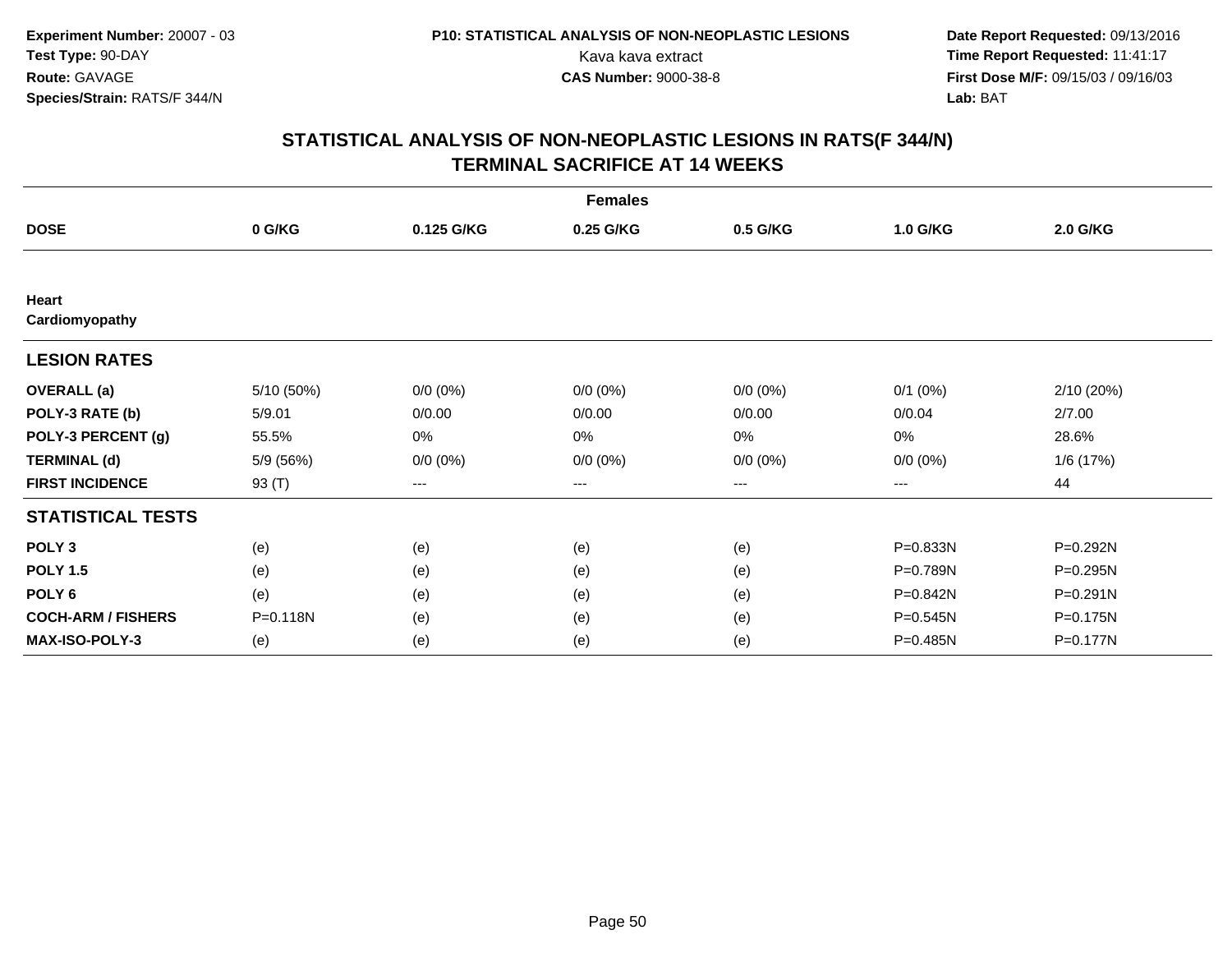|                                                       |                     |             | <b>Females</b> |                        |              |                 |  |
|-------------------------------------------------------|---------------------|-------------|----------------|------------------------|--------------|-----------------|--|
| <b>DOSE</b>                                           | 0 G/KG              | 0.125 G/KG  | 0.25 G/KG      | 0.5 G/KG               | 1.0 G/KG     | <b>2.0 G/KG</b> |  |
|                                                       |                     |             |                |                        |              |                 |  |
| <b>Kidney</b><br><b>Accumulation, Hyaline Droplet</b> |                     |             |                |                        |              |                 |  |
| <b>LESION RATES</b>                                   |                     |             |                |                        |              |                 |  |
| <b>OVERALL</b> (a)                                    | $0/10(0\%)$         | $0/0 (0\%)$ | $0/0 (0\%)$    | $0/0 (0\%)$            | $0/1$ $(0%)$ | $0/10(0\%)$     |  |
| POLY-3 RATE (b)                                       | 0/9.01              | 0/0.00      | 0/0.00         | 0/0.00                 | 0/0.04       | 0/6.11          |  |
| POLY-3 PERCENT (g)                                    | 0%                  | 0%          | 0%             | 0%                     | 0%           | 0%              |  |
| <b>TERMINAL (d)</b>                                   | $0/9(0\%)$          | $0/0 (0\%)$ | $0/0 (0\%)$    | $0/0 (0\%)$            | $0/0 (0\%)$  | 0/6(0%)         |  |
| <b>FIRST INCIDENCE</b>                                | $\qquad \qquad - -$ | ---         | ---            | $\qquad \qquad \cdots$ | ---          | $---$           |  |
| <b>STATISTICAL TESTS</b>                              |                     |             |                |                        |              |                 |  |
| POLY <sub>3</sub>                                     | (n)                 | (n)         | (n)            | (n)                    | (n)          | (n)             |  |
| <b>POLY 1.5</b>                                       | (n)                 | (n)         | (n)            | (n)                    | (n)          | (n)             |  |
| POLY <sub>6</sub>                                     | (n)                 | (n)         | (n)            | (n)                    | (n)          | (n)             |  |
| <b>COCH-ARM / FISHERS</b>                             | (n)                 | (n)         | (n)            | (n)                    | (n)          | (n)             |  |
| MAX-ISO-POLY-3                                        | (n)                 | (n)         | (n)            | (n)                    | (n)          | (n)             |  |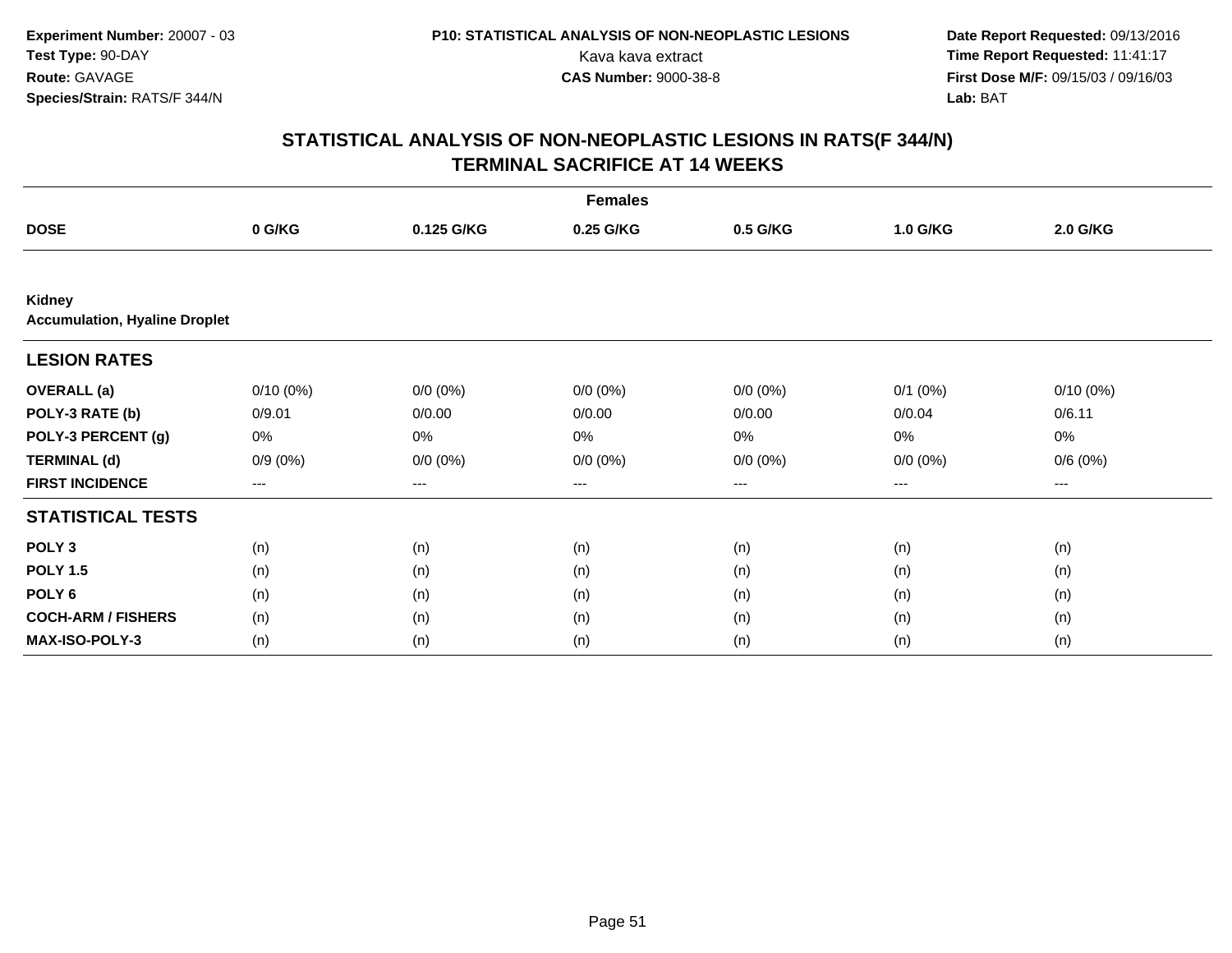|                                       |             |             | <b>Females</b> |                        |              |             |  |
|---------------------------------------|-------------|-------------|----------------|------------------------|--------------|-------------|--|
| <b>DOSE</b>                           | 0 G/KG      | 0.125 G/KG  | 0.25 G/KG      | 0.5 G/KG               | 1.0 G/KG     | 2.0 G/KG    |  |
|                                       |             |             |                |                        |              |             |  |
| <b>Kidney</b><br><b>Casts Protein</b> |             |             |                |                        |              |             |  |
| <b>LESION RATES</b>                   |             |             |                |                        |              |             |  |
| <b>OVERALL</b> (a)                    | $0/10(0\%)$ | $0/0 (0\%)$ | $0/0 (0\%)$    | $0/0 (0\%)$            | $0/1$ $(0%)$ | $0/10(0\%)$ |  |
| POLY-3 RATE (b)                       | 0/9.01      | 0/0.00      | 0/0.00         | 0/0.00                 | 0/0.04       | 0/6.11      |  |
| POLY-3 PERCENT (g)                    | 0%          | 0%          | 0%             | 0%                     | $0\%$        | 0%          |  |
| <b>TERMINAL (d)</b>                   | $0/9(0\%)$  | $0/0 (0\%)$ | $0/0 (0\%)$    | $0/0 (0\%)$            | $0/0 (0\%)$  | 0/6(0%)     |  |
| <b>FIRST INCIDENCE</b>                | $---$       | ---         | ---            | $\qquad \qquad \cdots$ | ---          | ---         |  |
| <b>STATISTICAL TESTS</b>              |             |             |                |                        |              |             |  |
| POLY <sub>3</sub>                     | (n)         | (n)         | (n)            | (n)                    | (n)          | (n)         |  |
| <b>POLY 1.5</b>                       | (n)         | (n)         | (n)            | (n)                    | (n)          | (n)         |  |
| POLY <sub>6</sub>                     | (n)         | (n)         | (n)            | (n)                    | (n)          | (n)         |  |
| <b>COCH-ARM / FISHERS</b>             | (n)         | (n)         | (n)            | (n)                    | (n)          | (n)         |  |
| MAX-ISO-POLY-3                        | (n)         | (n)         | (n)            | (n)                    | (n)          | (n)         |  |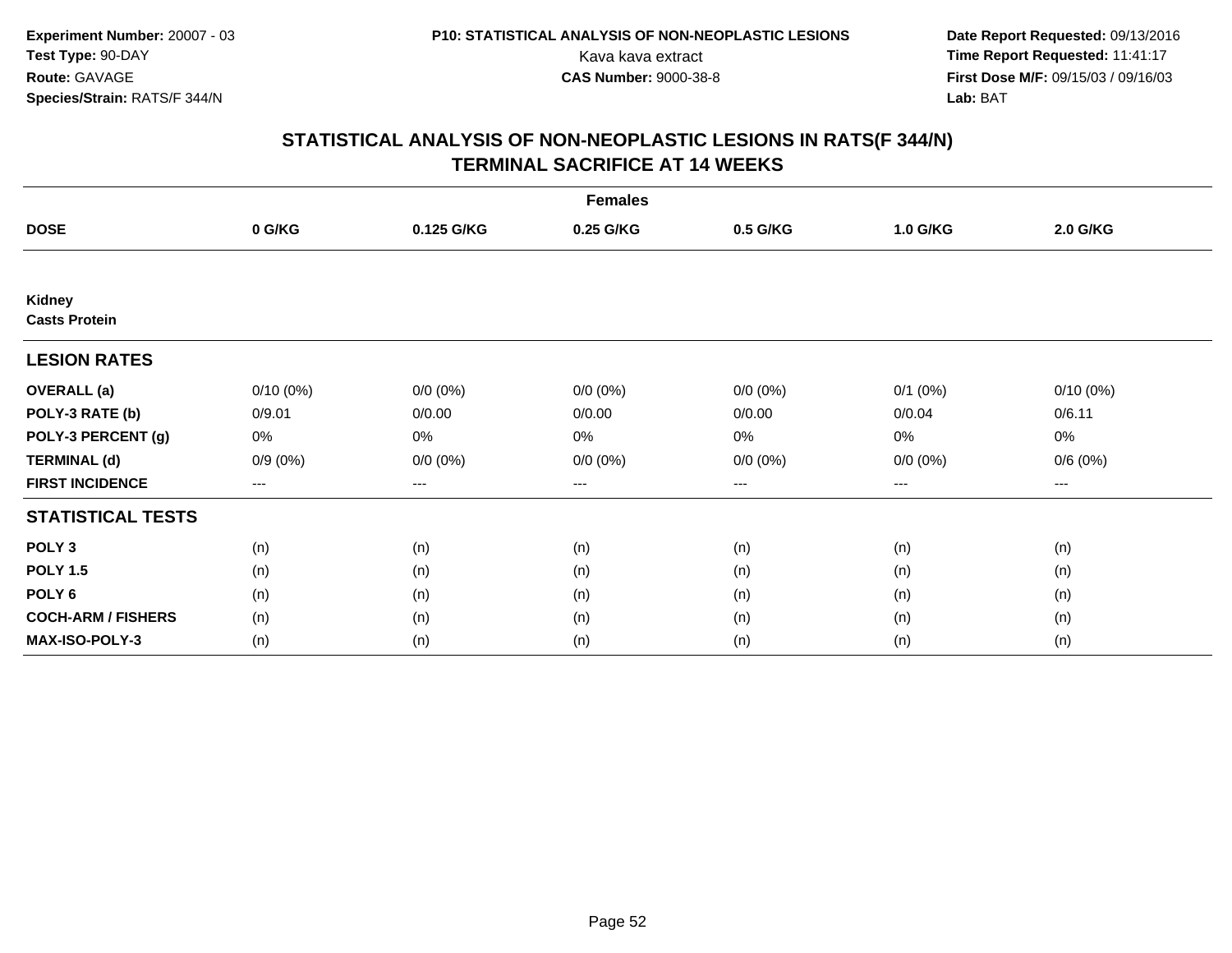|                                                                |             |             | <b>Females</b> |             |              |                 |  |
|----------------------------------------------------------------|-------------|-------------|----------------|-------------|--------------|-----------------|--|
| <b>DOSE</b>                                                    | 0 G/KG      | 0.125 G/KG  | 0.25 G/KG      | 0.5 G/KG    | 1.0 G/KG     | <b>2.0 G/KG</b> |  |
|                                                                |             |             |                |             |              |                 |  |
| <b>Kidney</b><br><b>Infiltration Cellular Mononuclear Cell</b> |             |             |                |             |              |                 |  |
| <b>LESION RATES</b>                                            |             |             |                |             |              |                 |  |
| <b>OVERALL</b> (a)                                             | $0/10(0\%)$ | $0/0 (0\%)$ | $0/0 (0\%)$    | $0/0 (0\%)$ | $0/1$ $(0%)$ | $0/10(0\%)$     |  |
| POLY-3 RATE (b)                                                | 0/9.01      | 0/0.00      | 0/0.00         | 0/0.00      | 0/0.04       | 0/6.11          |  |
| POLY-3 PERCENT (g)                                             | 0%          | 0%          | 0%             | 0%          | 0%           | 0%              |  |
| <b>TERMINAL (d)</b>                                            | $0/9(0\%)$  | $0/0 (0\%)$ | $0/0 (0\%)$    | $0/0 (0\%)$ | $0/0 (0\%)$  | 0/6(0%)         |  |
| <b>FIRST INCIDENCE</b>                                         | $---$       | ---         | ---            | $---$       | ---          | $---$           |  |
| <b>STATISTICAL TESTS</b>                                       |             |             |                |             |              |                 |  |
| POLY <sub>3</sub>                                              | (n)         | (n)         | (n)            | (n)         | (n)          | (n)             |  |
| <b>POLY 1.5</b>                                                | (n)         | (n)         | (n)            | (n)         | (n)          | (n)             |  |
| POLY <sub>6</sub>                                              | (n)         | (n)         | (n)            | (n)         | (n)          | (n)             |  |
| <b>COCH-ARM / FISHERS</b>                                      | (n)         | (n)         | (n)            | (n)         | (n)          | (n)             |  |
| <b>MAX-ISO-POLY-3</b>                                          | (n)         | (n)         | (n)            | (n)         | (n)          | (n)             |  |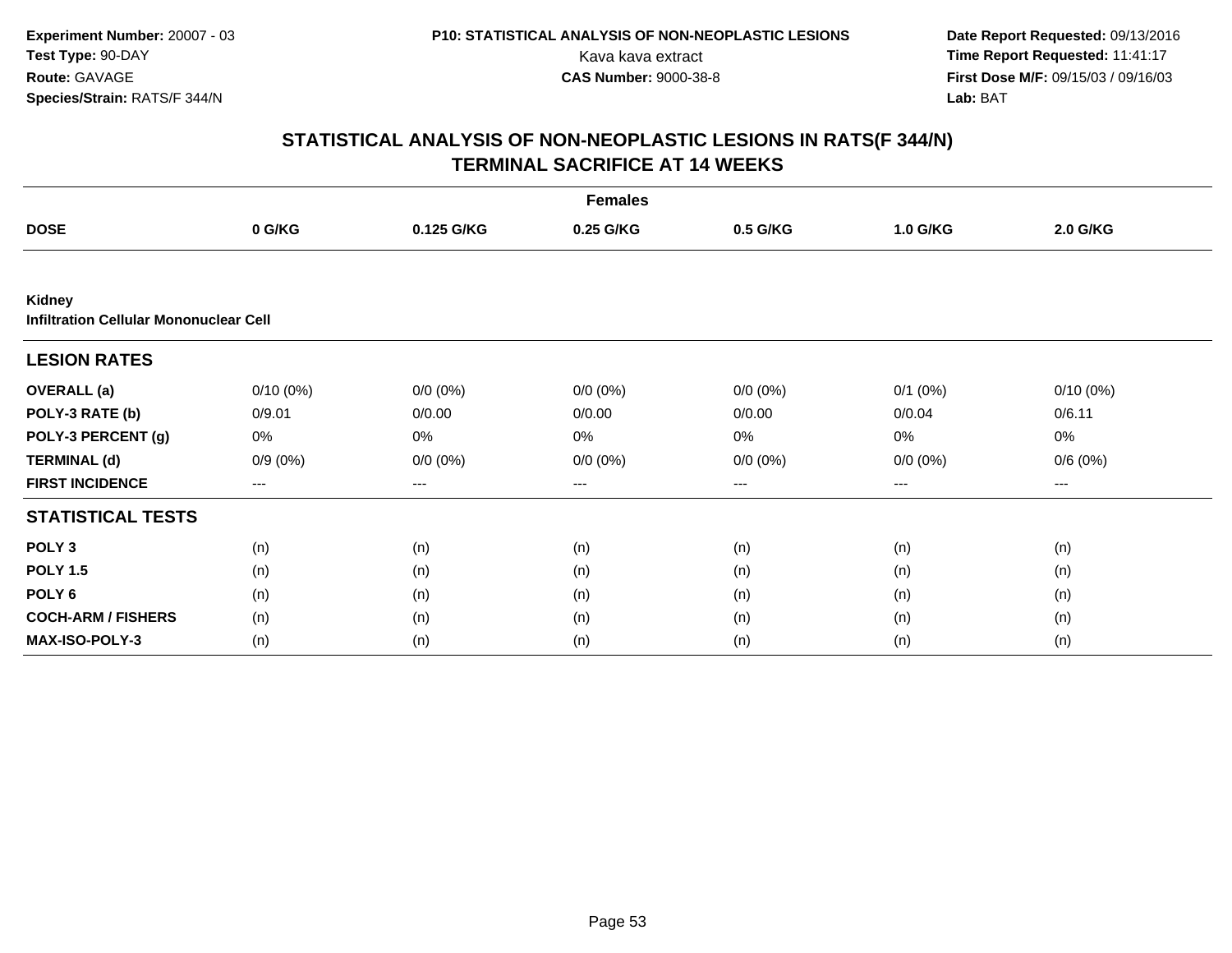|                                        |            |             | <b>Females</b> |                        |             |            |
|----------------------------------------|------------|-------------|----------------|------------------------|-------------|------------|
| <b>DOSE</b>                            | 0 G/KG     | 0.125 G/KG  | 0.25 G/KG      | 0.5 G/KG               | 1.0 G/KG    | 2.0 G/KG   |
|                                        |            |             |                |                        |             |            |
| <b>Kidney</b><br><b>Mineralization</b> |            |             |                |                        |             |            |
| <b>LESION RATES</b>                    |            |             |                |                        |             |            |
| <b>OVERALL</b> (a)                     | 8/10 (80%) | $0/0 (0\%)$ | $0/0 (0\%)$    | $0/0 (0\%)$            | 1/1 (100%)  | 3/10 (30%) |
| POLY-3 RATE (b)                        | 8/9.01     | 0/0.00      | 0/0.00         | 0/0.00                 | 1/1.00      | 3/6.11     |
| POLY-3 PERCENT (g)                     | 88.8%      | 0%          | 0%             | 0%                     | 100%        | 49.1%      |
| <b>TERMINAL (d)</b>                    | 8/9 (89%)  | $0/0 (0\%)$ | $0/0 (0\%)$    | $0/0 (0\%)$            | $0/0 (0\%)$ | 3/6(50%)   |
| <b>FIRST INCIDENCE</b>                 | 93 (T)     | ---         | ---            | $\qquad \qquad \cdots$ | 32          | 93 (T)     |
| <b>STATISTICAL TESTS</b>               |            |             |                |                        |             |            |
| POLY <sub>3</sub>                      | (e)        | (e)         | (e)            | (e)                    | $P=0.909$   | P=0.134N   |
| <b>POLY 1.5</b>                        | (e)        | (e)         | (e)            | (e)                    | $P = 0.904$ | P=0.115N   |
| POLY <sub>6</sub>                      | (e)        | (e)         | (e)            | (e)                    | $P=0.909$   | P=0.145N   |
| <b>COCH-ARM / FISHERS</b>              | P=0.021N*  | (e)         | (e)            | (e)                    | $P = 0.818$ | P=0.035N*  |
| <b>MAX-ISO-POLY-3</b>                  | (e)        | (e)         | (e)            | (e)                    | $P = 0.398$ | P=0.073N   |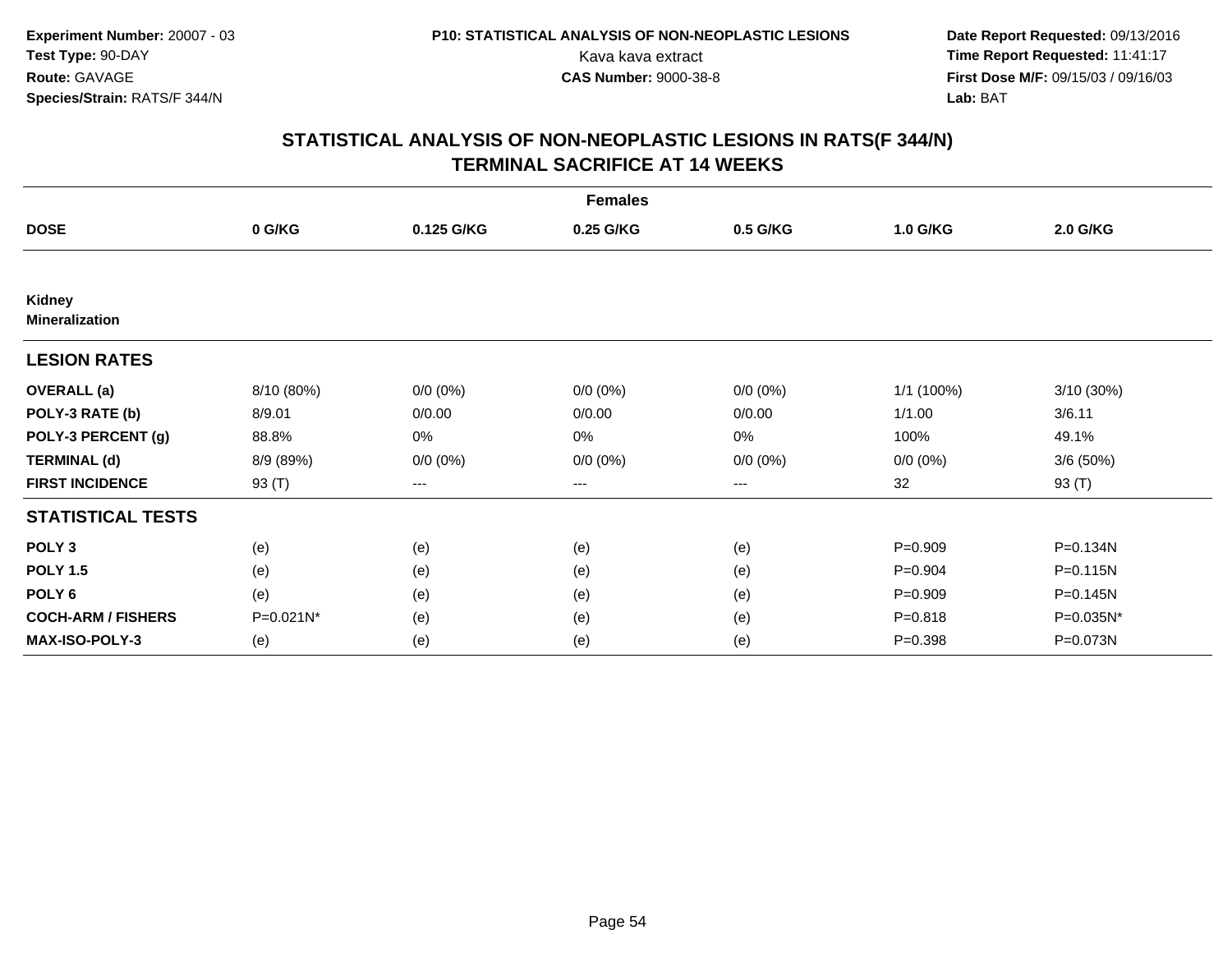|                           |                        |             | <b>Females</b> |                   |                   |                     |  |
|---------------------------|------------------------|-------------|----------------|-------------------|-------------------|---------------------|--|
| <b>DOSE</b>               | 0 G/KG                 | 0.125 G/KG  | 0.25 G/KG      | 0.5 G/KG          | 1.0 G/KG          | 2.0 G/KG            |  |
|                           |                        |             |                |                   |                   |                     |  |
| Kidney<br>Nephropathy     |                        |             |                |                   |                   |                     |  |
| <b>LESION RATES</b>       |                        |             |                |                   |                   |                     |  |
| <b>OVERALL</b> (a)        | $0/10(0\%)$            | $0/0 (0\%)$ | $0/0 (0\%)$    | $0/0 (0\%)$       | $0/1$ $(0%)$      | $0/10(0\%)$         |  |
| POLY-3 RATE (b)           | 0/9.01                 | 0/0.00      | 0/0.00         | 0/0.00            | 0/0.04            | 0/6.11              |  |
| POLY-3 PERCENT (g)        | 0%                     | 0%          | 0%             | $0\%$             | $0\%$             | 0%                  |  |
| <b>TERMINAL (d)</b>       | $0/9(0\%)$             | $0/0 (0\%)$ | $0/0 (0\%)$    | $0/0 (0\%)$       | $0/0 (0\%)$       | 0/6(0%)             |  |
| <b>FIRST INCIDENCE</b>    | $\qquad \qquad \cdots$ | $---$       | ---            | $\qquad \qquad -$ | $\qquad \qquad -$ | $\qquad \qquad - -$ |  |
| <b>STATISTICAL TESTS</b>  |                        |             |                |                   |                   |                     |  |
| POLY <sub>3</sub>         | (n)                    | (n)         | (n)            | (n)               | (n)               | (n)                 |  |
| <b>POLY 1.5</b>           | (n)                    | (n)         | (n)            | (n)               | (n)               | (n)                 |  |
| POLY <sub>6</sub>         | (n)                    | (n)         | (n)            | (n)               | (n)               | (n)                 |  |
| <b>COCH-ARM / FISHERS</b> | (n)                    | (n)         | (n)            | (n)               | (n)               | (n)                 |  |
| MAX-ISO-POLY-3            | (n)                    | (n)         | (n)            | (n)               | (n)               | (n)                 |  |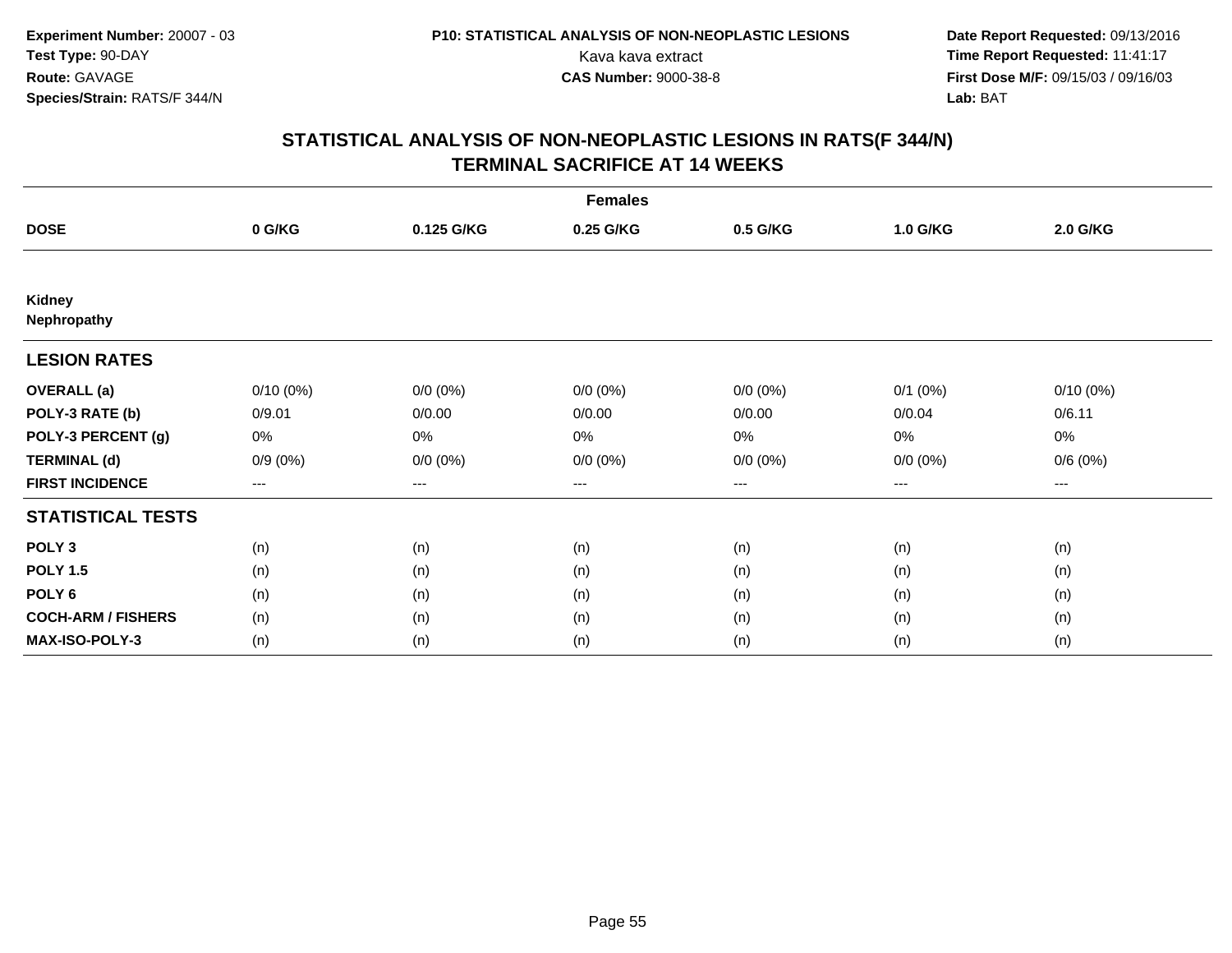|                           |                        |             | <b>Females</b> |                   |             |             |  |
|---------------------------|------------------------|-------------|----------------|-------------------|-------------|-------------|--|
| <b>DOSE</b>               | 0 G/KG                 | 0.125 G/KG  | 0.25 G/KG      | 0.5 G/KG          | 1.0 G/KG    | 2.0 G/KG    |  |
|                           |                        |             |                |                   |             |             |  |
| Liver                     |                        |             |                |                   |             |             |  |
| <b>Congestion</b>         |                        |             |                |                   |             |             |  |
| <b>LESION RATES</b>       |                        |             |                |                   |             |             |  |
| <b>OVERALL</b> (a)        | $0/10(0\%)$            | $0/10(0\%)$ | $0/10(0\%)$    | $0/10(0\%)$       | 1/10 (10%)  | $0/10(0\%)$ |  |
| POLY-3 RATE (b)           | 0/9.01                 | 0/10.00     | 0/10.00        | 0/10.00           | 1/10.00     | 0/6.11      |  |
| POLY-3 PERCENT (g)        | 0%                     | 0%          | 0%             | 0%                | 10%         | 0%          |  |
| <b>TERMINAL (d)</b>       | $0/9(0\%)$             | $0/10(0\%)$ | $0/10(0\%)$    | $0/10(0\%)$       | $0/9(0\%)$  | 0/6(0%)     |  |
| <b>FIRST INCIDENCE</b>    | $\qquad \qquad \cdots$ | $---$       | ---            | $\qquad \qquad -$ | 32          | $---$       |  |
| <b>STATISTICAL TESTS</b>  |                        |             |                |                   |             |             |  |
| POLY <sub>3</sub>         | $P = 0.312$            | (e)         | (e)            | (e)               | $P = 0.521$ | (e)         |  |
| <b>POLY 1.5</b>           | $P = 0.321$            | (e)         | (e)            | (e)               | $P = 0.519$ | (e)         |  |
| POLY <sub>6</sub>         | $P = 0.308$            | (e)         | (e)            | (e)               | $P = 0.521$ | (e)         |  |
| <b>COCH-ARM / FISHERS</b> | $P = 0.585$            | (e)         | (e)            | (e)               | $P = 0.500$ | (e)         |  |
| <b>MAX-ISO-POLY-3</b>     | $P = 0.255$            | (e)         | (e)            | (e)               | $P = 0.184$ | (e)         |  |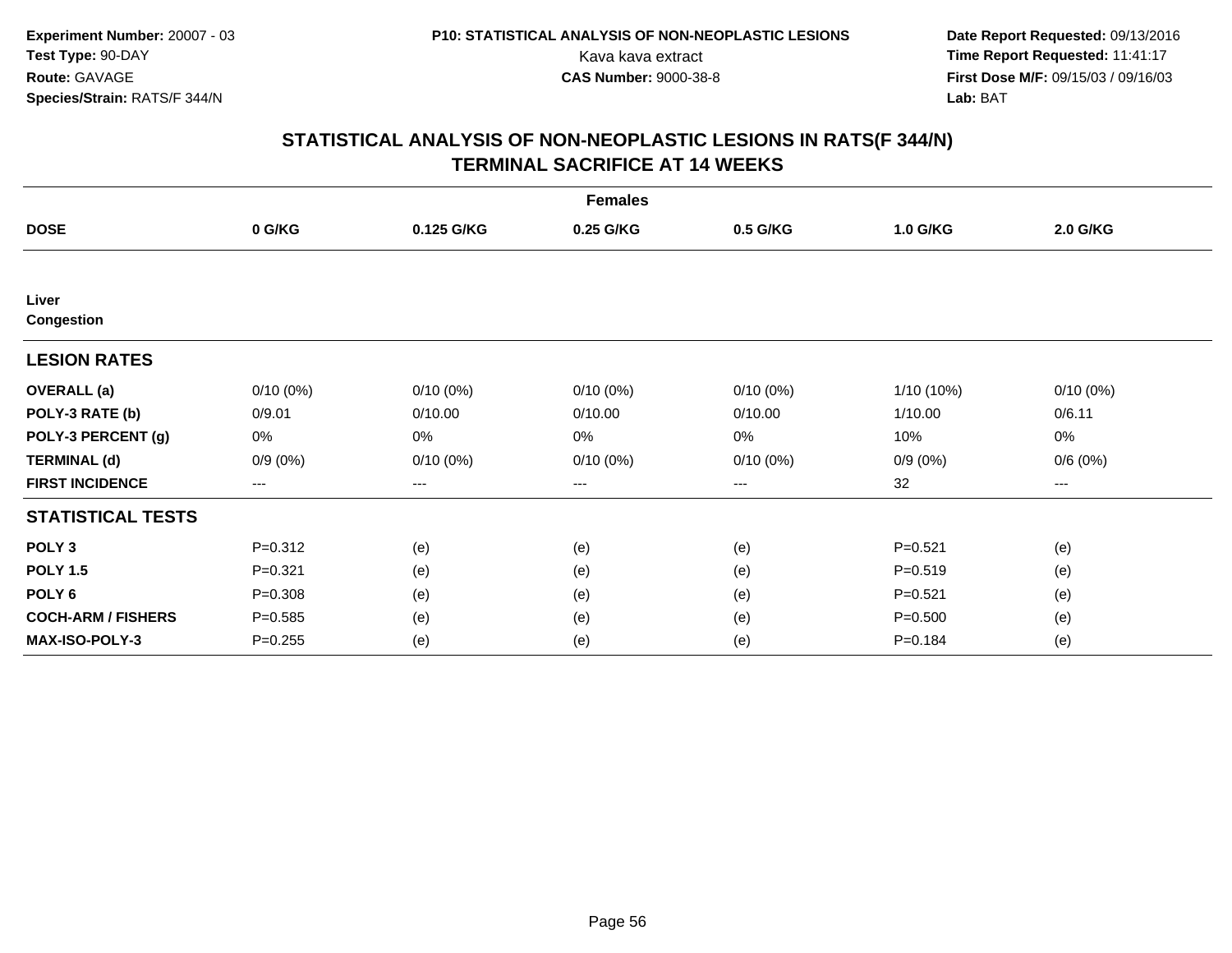|                                                  |                        |             | <b>Females</b> |                   |             |             |  |
|--------------------------------------------------|------------------------|-------------|----------------|-------------------|-------------|-------------|--|
| <b>DOSE</b>                                      | 0 G/KG                 | 0.125 G/KG  | 0.25 G/KG      | 0.5 G/KG          | 1.0 G/KG    | 2.0 G/KG    |  |
|                                                  |                        |             |                |                   |             |             |  |
| Liver<br><b>Hematopoietic Cell Proliferation</b> |                        |             |                |                   |             |             |  |
| <b>LESION RATES</b>                              |                        |             |                |                   |             |             |  |
| <b>OVERALL</b> (a)                               | $0/10(0\%)$            | $0/10(0\%)$ | $0/10(0\%)$    | $0/10(0\%)$       | $0/10(0\%)$ | $0/10(0\%)$ |  |
| POLY-3 RATE (b)                                  | 0/9.01                 | 0/10.00     | 0/10.00        | 0/10.00           | 0/9.04      | 0/6.11      |  |
| POLY-3 PERCENT (g)                               | 0%                     | 0%          | 0%             | 0%                | $0\%$       | 0%          |  |
| <b>TERMINAL (d)</b>                              | $0/9(0\%)$             | $0/10(0\%)$ | $0/10(0\%)$    | $0/10(0\%)$       | $0/9(0\%)$  | 0/6(0%)     |  |
| <b>FIRST INCIDENCE</b>                           | $\qquad \qquad \cdots$ | $---$       | ---            | $\qquad \qquad -$ | $---$       | $---$       |  |
| <b>STATISTICAL TESTS</b>                         |                        |             |                |                   |             |             |  |
| POLY <sub>3</sub>                                | (n)                    | (n)         | (n)            | (n)               | (n)         | (n)         |  |
| <b>POLY 1.5</b>                                  | (n)                    | (n)         | (n)            | (n)               | (n)         | (n)         |  |
| POLY <sub>6</sub>                                | (n)                    | (n)         | (n)            | (n)               | (n)         | (n)         |  |
| <b>COCH-ARM / FISHERS</b>                        | (n)                    | (n)         | (n)            | (n)               | (n)         | (n)         |  |
| <b>MAX-ISO-POLY-3</b>                            | (n)                    | (n)         | (n)            | (n)               | (n)         | (n)         |  |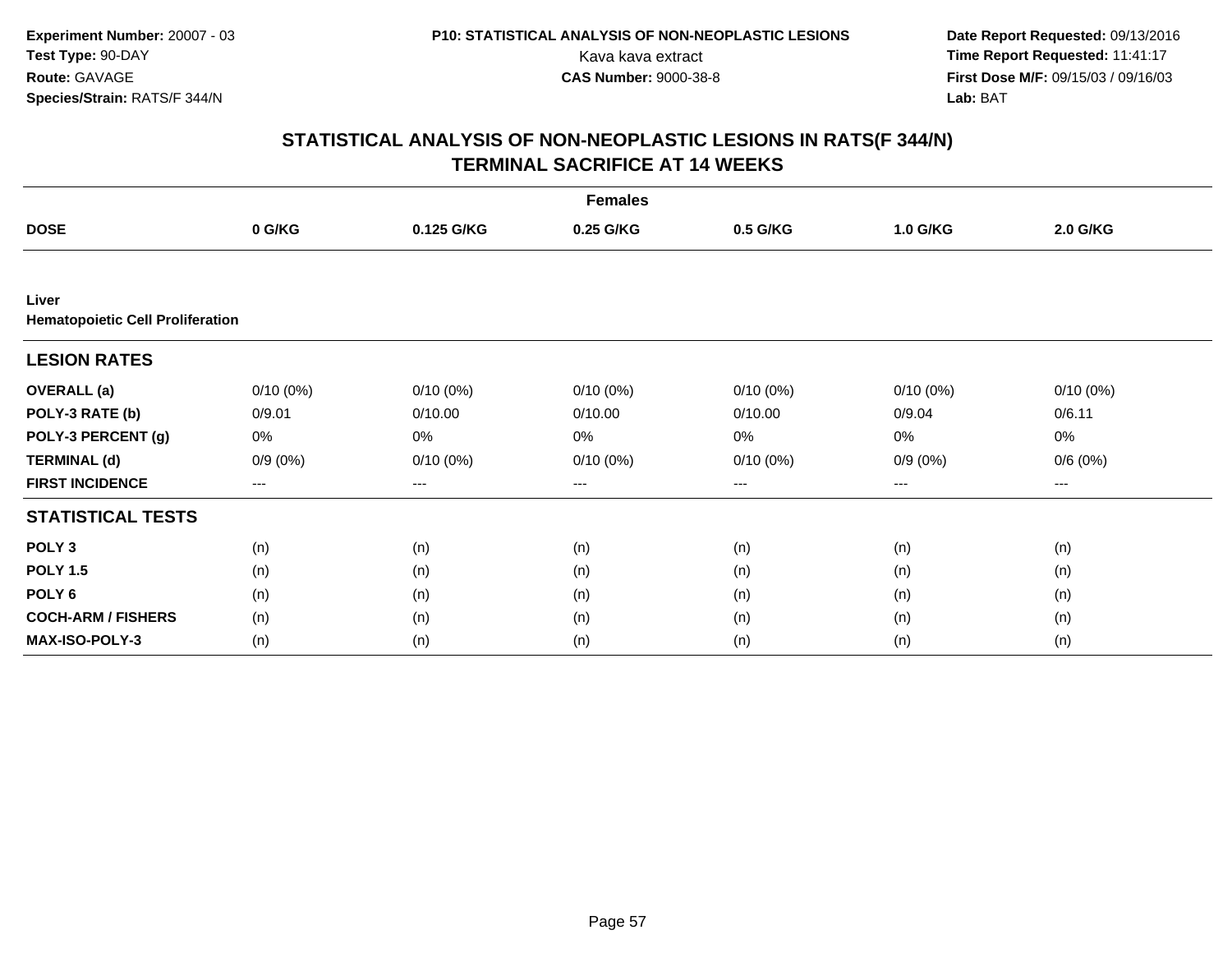|                                     |              |              | <b>Females</b> |              |              |              |  |
|-------------------------------------|--------------|--------------|----------------|--------------|--------------|--------------|--|
| <b>DOSE</b>                         | 0 G/KG       | 0.125 G/KG   | 0.25 G/KG      | 0.5 G/KG     | 1.0 G/KG     | 2.0 G/KG     |  |
|                                     |              |              |                |              |              |              |  |
| Liver<br>Hepatodiaphragmatic Nodule |              |              |                |              |              |              |  |
| <b>LESION RATES</b>                 |              |              |                |              |              |              |  |
| <b>OVERALL</b> (a)                  | 2/10 (20%)   | 1/10 (10%)   | $0/10(0\%)$    | 1/10 (10%)   | $0/10(0\%)$  | $0/10(0\%)$  |  |
| POLY-3 RATE (b)                     | 2/9.01       | 1/10.00      | 0/10.00        | 1/10.00      | 0/9.04       | 0/6.11       |  |
| POLY-3 PERCENT (g)                  | 22.2%        | 10%          | 0%             | 10%          | 0%           | $0\%$        |  |
| <b>TERMINAL (d)</b>                 | 2/9(22%)     | 1/10 (10%)   | $0/10(0\%)$    | $1/10(10\%)$ | $0/9(0\%)$   | 0/6(0%)      |  |
| <b>FIRST INCIDENCE</b>              | 93 $(T)$     | 93 (T)       | ---            | 93 $(T)$     | ---          | ---          |  |
| <b>STATISTICAL TESTS</b>            |              |              |                |              |              |              |  |
| POLY <sub>3</sub>                   | P=0.148N     | P=0.462N     | P=0.202N       | P=0.462N     | $P = 0.224N$ | $P = 0.325N$ |  |
| <b>POLY 1.5</b>                     | $P = 0.146N$ | $P = 0.465N$ | P=0.204N       | $P = 0.465N$ | $P = 0.222N$ | $P = 0.317N$ |  |
| POLY <sub>6</sub>                   | P=0.148N     | $P = 0.462N$ | P=0.202N       | P=0.462N     | $P = 0.225N$ | P=0.329N     |  |
| <b>COCH-ARM / FISHERS</b>           | P=0.136N     | P=0.500N     | P=0.237N       | P=0.500N     | P=0.237N     | P=0.237N     |  |
| <b>MAX-ISO-POLY-3</b>               | P=0.112N     | $P = 0.253N$ | P=0.064N       | P=0.253N     | P=0.065N     | P=0.154N     |  |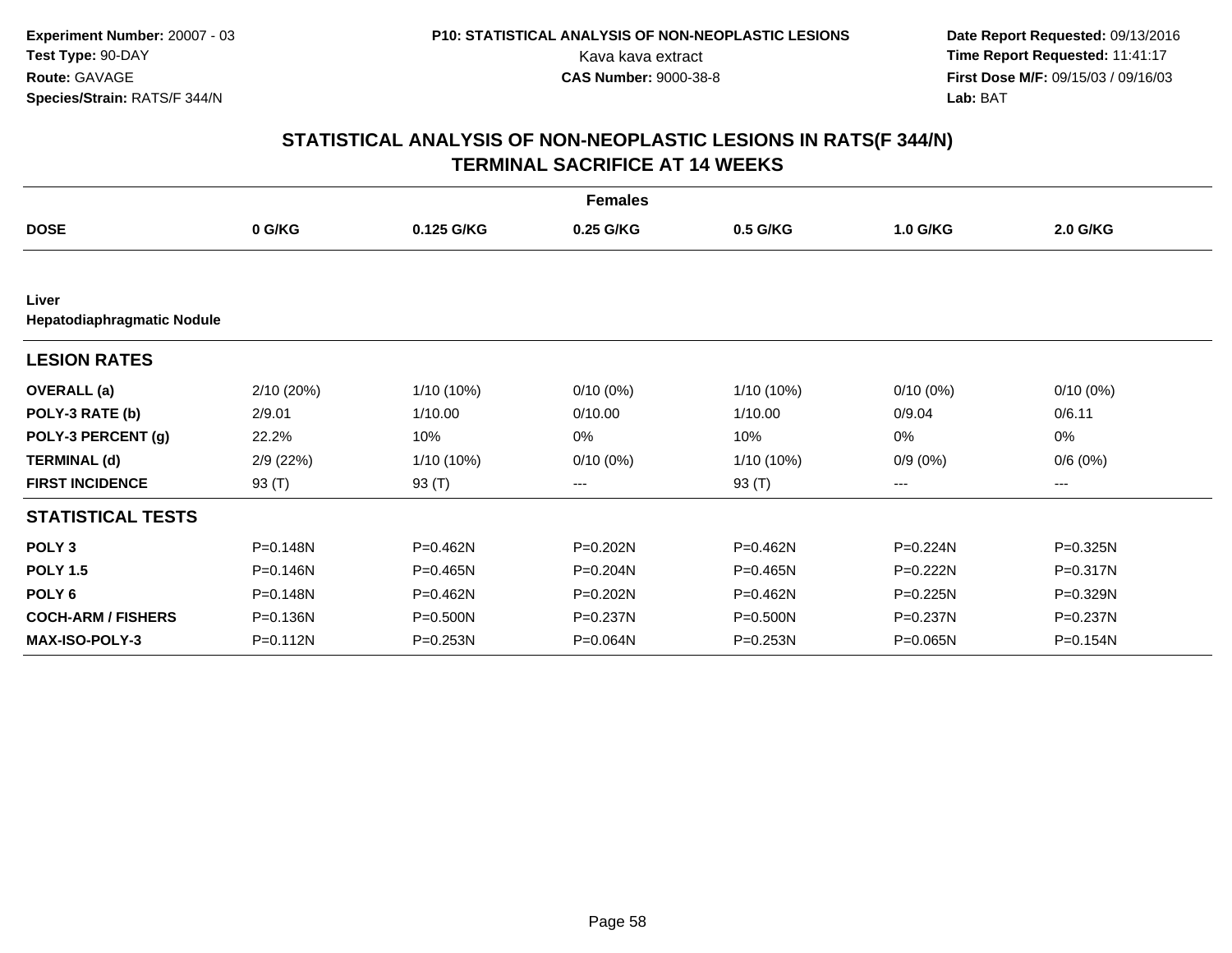|                                                  |             |             | <b>Females</b> |             |             |                     |  |
|--------------------------------------------------|-------------|-------------|----------------|-------------|-------------|---------------------|--|
| <b>DOSE</b>                                      | 0 G/KG      | 0.125 G/KG  | 0.25 G/KG      | 0.5 G/KG    | 1.0 G/KG    | 2.0 G/KG            |  |
|                                                  |             |             |                |             |             |                     |  |
| Liver<br><b>Infiltration Cellular Mixed Cell</b> |             |             |                |             |             |                     |  |
| <b>LESION RATES</b>                              |             |             |                |             |             |                     |  |
| <b>OVERALL</b> (a)                               | $0/10(0\%)$ | $0/10(0\%)$ | $0/10(0\%)$    | $0/10(0\%)$ | $0/10(0\%)$ | $0/10(0\%)$         |  |
| POLY-3 RATE (b)                                  | 0/9.01      | 0/10.00     | 0/10.00        | 0/10.00     | 0/9.04      | 0/6.11              |  |
| POLY-3 PERCENT (g)                               | 0%          | 0%          | 0%             | 0%          | 0%          | 0%                  |  |
| <b>TERMINAL (d)</b>                              | $0/9(0\%)$  | $0/10(0\%)$ | $0/10(0\%)$    | $0/10(0\%)$ | $0/9(0\%)$  | 0/6(0%)             |  |
| <b>FIRST INCIDENCE</b>                           | $---$       | $---$       | ---            | $\cdots$    | $---$       | $\qquad \qquad - -$ |  |
| <b>STATISTICAL TESTS</b>                         |             |             |                |             |             |                     |  |
| POLY <sub>3</sub>                                | (n)         | (n)         | (n)            | (n)         | (n)         | (n)                 |  |
| <b>POLY 1.5</b>                                  | (n)         | (n)         | (n)            | (n)         | (n)         | (n)                 |  |
| POLY <sub>6</sub>                                | (n)         | (n)         | (n)            | (n)         | (n)         | (n)                 |  |
| <b>COCH-ARM / FISHERS</b>                        | (n)         | (n)         | (n)            | (n)         | (n)         | (n)                 |  |
| <b>MAX-ISO-POLY-3</b>                            | (n)         | (n)         | (n)            | (n)         | (n)         | (n)                 |  |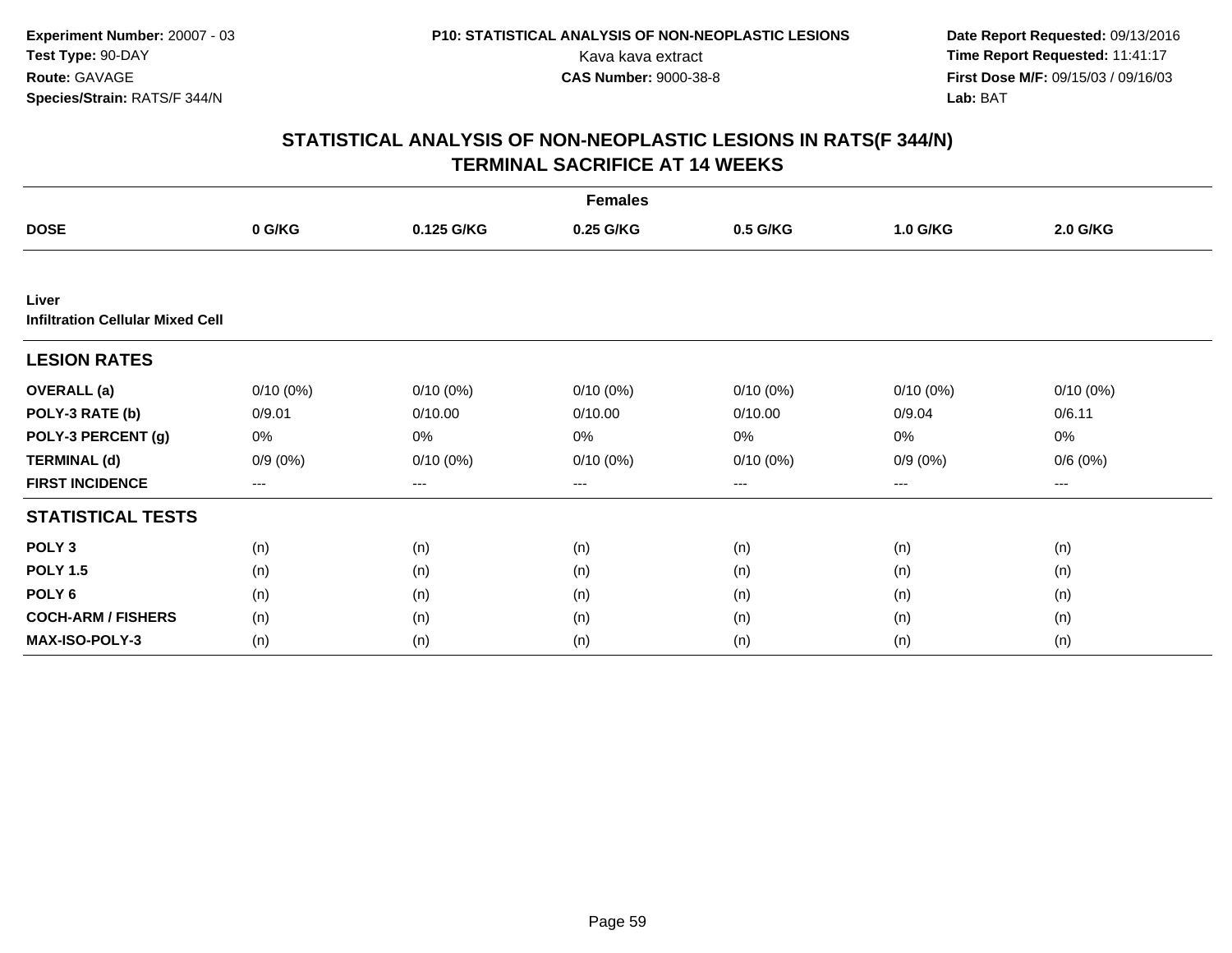|                                                 |              |              | <b>Females</b> |            |              |              |
|-------------------------------------------------|--------------|--------------|----------------|------------|--------------|--------------|
| <b>DOSE</b>                                     | 0 G/KG       | 0.125 G/KG   | 0.25 G/KG      | 0.5 G/KG   | 1.0 G/KG     | 2.0 G/KG     |
|                                                 |              |              |                |            |              |              |
| Liver<br>Infiltration Cellular Mononuclear Cell |              |              |                |            |              |              |
| <b>LESION RATES</b>                             |              |              |                |            |              |              |
| <b>OVERALL</b> (a)                              | 8/10 (80%)   | 8/10 (80%)   | 4/10 (40%)     | 7/10 (70%) | 8/10 (80%)   | 2/10(20%)    |
| POLY-3 RATE (b)                                 | 8/9.01       | 8/10.00      | 4/10.00        | 7/10.00    | 8/10.00      | 2/6.11       |
| POLY-3 PERCENT (g)                              | 88.8%        | 80%          | 40%            | 70%        | 80%          | 32.8%        |
| <b>TERMINAL (d)</b>                             | 8/9 (89%)    | 8/10 (80%)   | 4/10 (40%)     | 7/10 (70%) | 7/9 (78%)    | $2/6$ (33%)  |
| <b>FIRST INCIDENCE</b>                          | 93 $(T)$     | 93 (T)       | 93 $(T)$       | 93 $(T)$   | 32           | 93 $(T)$     |
| <b>STATISTICAL TESTS</b>                        |              |              |                |            |              |              |
| POLY <sub>3</sub>                               | P=0.154N     | $P = 0.539N$ | P=0.030N*      | P=0.334N   | $P = 0.539N$ | P=0.035N*    |
| <b>POLY 1.5</b>                                 | $P = 0.131N$ | $P = 0.556N$ | $P = 0.033N^*$ | P=0.347N   | $P = 0.556N$ | P=0.028N*    |
| POLY <sub>6</sub>                               | P=0.164N     | P=0.538N     | P=0.030N*      | P=0.333N   | P=0.538N     | P=0.039N*    |
| <b>COCH-ARM / FISHERS</b>                       | P=0.011N*    | P=0.709N     | P=0.085N       | P=0.500N   | P=0.709N     | P=0.012N*    |
| <b>MAX-ISO-POLY-3</b>                           | P=0.039N*    | $P = 0.315N$ | P=0.011N*      | P=0.177N   | P=0.315N     | $P=0.020N^*$ |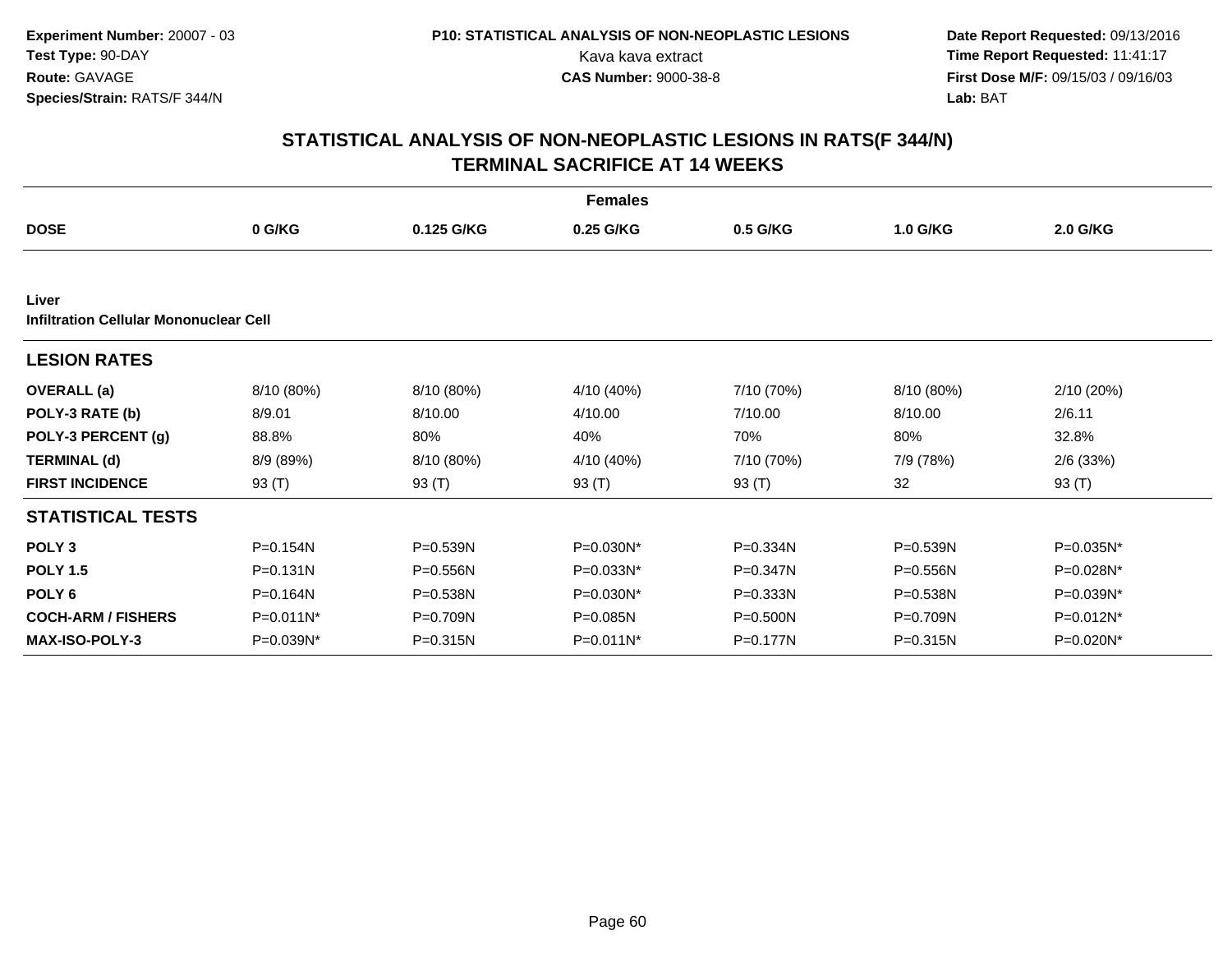|                           |             |                        | <b>Females</b> |              |              |              |  |
|---------------------------|-------------|------------------------|----------------|--------------|--------------|--------------|--|
| <b>DOSE</b>               | 0 G/KG      | 0.125 G/KG             | 0.25 G/KG      | 0.5 G/KG     | 1.0 G/KG     | 2.0 G/KG     |  |
|                           |             |                        |                |              |              |              |  |
| Liver<br>Inflammation     |             |                        |                |              |              |              |  |
| <b>LESION RATES</b>       |             |                        |                |              |              |              |  |
| <b>OVERALL</b> (a)        | 1/10 (10%)  | $0/10(0\%)$            | $0/10(0\%)$    | $0/10(0\%)$  | 1/10 (10%)   | $0/10(0\%)$  |  |
| POLY-3 RATE (b)           | 1/9.01      | 0/10.00                | 0/10.00        | 0/10.00      | 1/9.04       | 0/6.11       |  |
| POLY-3 PERCENT (g)        | 11.1%       | 0%                     | 0%             | 0%           | 11.1%        | 0%           |  |
| <b>TERMINAL (d)</b>       | 1/9 (11%)   | $0/10(0\%)$            | $0/10(0\%)$    | $0/10(0\%)$  | 1/9 (11%)    | 0/6(0%)      |  |
| <b>FIRST INCIDENCE</b>    | 93 (T)      | $\qquad \qquad \cdots$ | ---            | ---          | 93 (T)       | ---          |  |
| <b>STATISTICAL TESTS</b>  |             |                        |                |              |              |              |  |
| POLY <sub>3</sub>         | $P = 0.617$ | P=0.479N               | P=0.479N       | P=0.479N     | $P = 0.761N$ | $P = 0.575N$ |  |
| <b>POLY 1.5</b>           | $P = 0.630$ | $P = 0.481N$           | P=0.481N       | $P = 0.481N$ | P=0.759N     | $P = 0.569N$ |  |
| POLY <sub>6</sub>         | $P = 0.611$ | P=0.479N               | P=0.479N       | $P = 0.479N$ | P=0.762N     | $P=0.577N$   |  |
| <b>COCH-ARM / FISHERS</b> | P=0.586N    | $P = 0.500N$           | P=0.500N       | P=0.500N     | P=0.763N     | P=0.500N     |  |
| <b>MAX-ISO-POLY-3</b>     | P=0.202N    | P=0.157N               | P=0.157N       | P=0.157N     | P=0.498N     | P=0.248N     |  |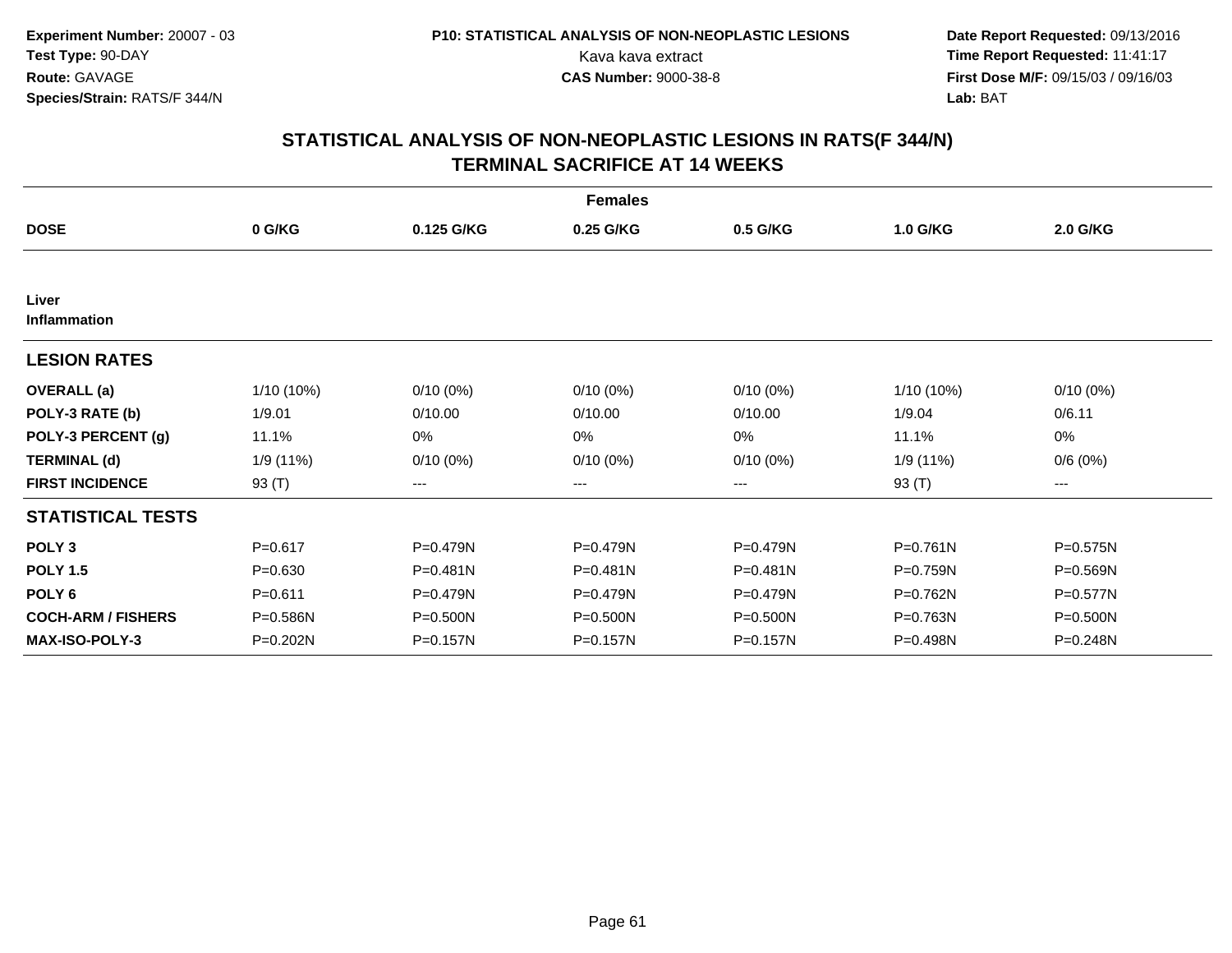|                                           |                        |             | <b>Females</b> |                   |             |             |  |
|-------------------------------------------|------------------------|-------------|----------------|-------------------|-------------|-------------|--|
| <b>DOSE</b>                               | 0 G/KG                 | 0.125 G/KG  | 0.25 G/KG      | 0.5 G/KG          | 1.0 G/KG    | 2.0 G/KG    |  |
|                                           |                        |             |                |                   |             |             |  |
| Liver<br><b>Vacuolization Cytoplasmic</b> |                        |             |                |                   |             |             |  |
| <b>LESION RATES</b>                       |                        |             |                |                   |             |             |  |
| <b>OVERALL</b> (a)                        | $0/10(0\%)$            | $0/10(0\%)$ | $0/10(0\%)$    | $0/10(0\%)$       | $0/10(0\%)$ | $0/10(0\%)$ |  |
| POLY-3 RATE (b)                           | 0/9.01                 | 0/10.00     | 0/10.00        | 0/10.00           | 0/9.04      | 0/6.11      |  |
| POLY-3 PERCENT (g)                        | 0%                     | 0%          | 0%             | 0%                | $0\%$       | 0%          |  |
| <b>TERMINAL (d)</b>                       | $0/9(0\%)$             | $0/10(0\%)$ | $0/10(0\%)$    | $0/10(0\%)$       | $0/9(0\%)$  | 0/6(0%)     |  |
| <b>FIRST INCIDENCE</b>                    | $\qquad \qquad \cdots$ | $---$       | ---            | $\qquad \qquad -$ | $---$       | $---$       |  |
| <b>STATISTICAL TESTS</b>                  |                        |             |                |                   |             |             |  |
| POLY <sub>3</sub>                         | (n)                    | (n)         | (n)            | (n)               | (n)         | (n)         |  |
| <b>POLY 1.5</b>                           | (n)                    | (n)         | (n)            | (n)               | (n)         | (n)         |  |
| POLY <sub>6</sub>                         | (n)                    | (n)         | (n)            | (n)               | (n)         | (n)         |  |
| <b>COCH-ARM / FISHERS</b>                 | (n)                    | (n)         | (n)            | (n)               | (n)         | (n)         |  |
| <b>MAX-ISO-POLY-3</b>                     | (n)                    | (n)         | (n)            | (n)               | (n)         | (n)         |  |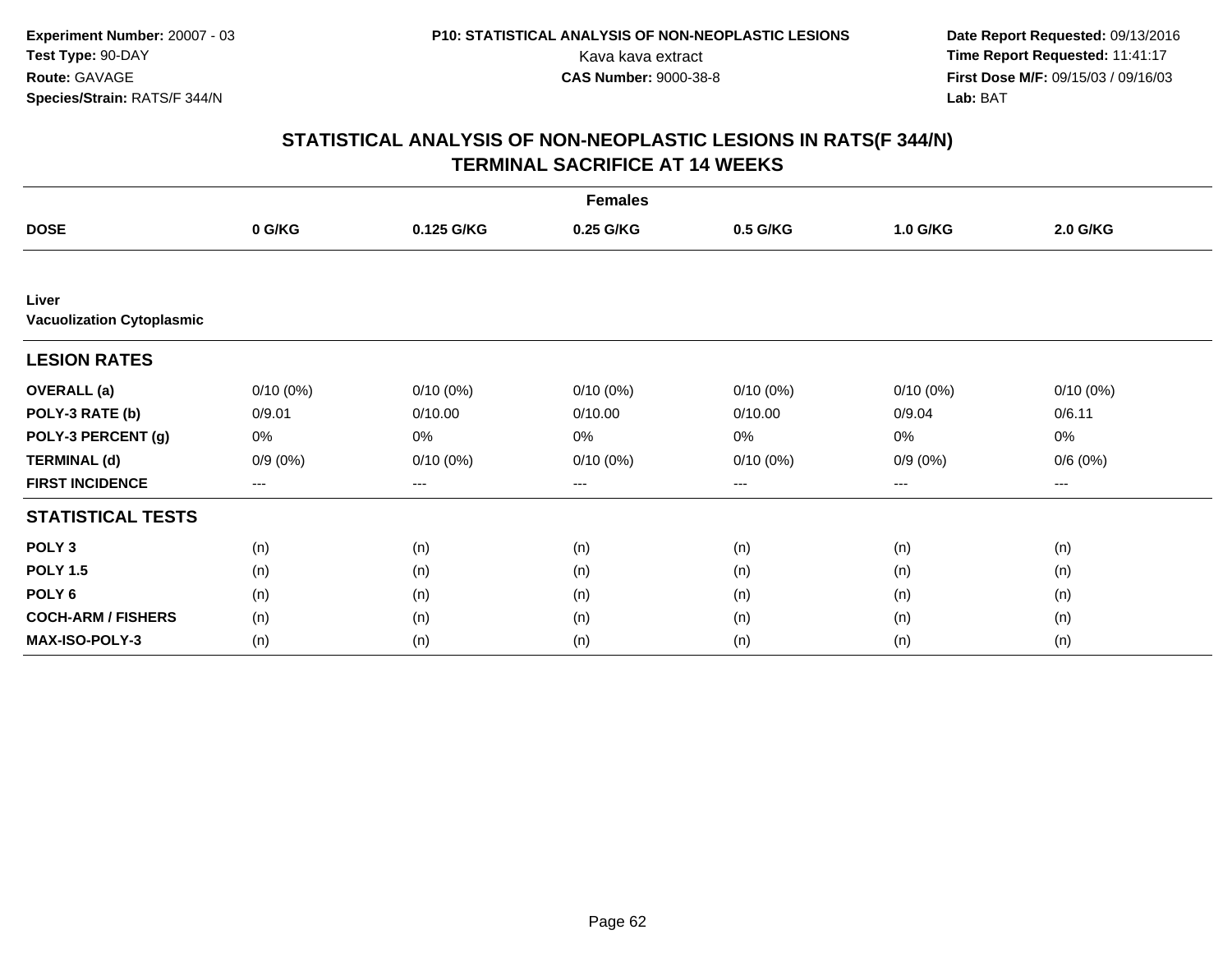|                                        |             |             | <b>Females</b> |             |             |             |  |
|----------------------------------------|-------------|-------------|----------------|-------------|-------------|-------------|--|
| <b>DOSE</b>                            | 0 G/KG      | 0.125 G/KG  | 0.25 G/KG      | 0.5 G/KG    | 1.0 G/KG    | 2.0 G/KG    |  |
|                                        |             |             |                |             |             |             |  |
| <b>Liver: Bile Duct</b><br>Hyperplasia |             |             |                |             |             |             |  |
| <b>LESION RATES</b>                    |             |             |                |             |             |             |  |
| <b>OVERALL</b> (a)                     | $0/10(0\%)$ | $0/10(0\%)$ | $0/10(0\%)$    | $0/10(0\%)$ | $0/10(0\%)$ | $0/10(0\%)$ |  |
| POLY-3 RATE (b)                        | 0/9.01      | 0/10.00     | 0/10.00        | 0/10.00     | 0/9.04      | 0/6.11      |  |
| POLY-3 PERCENT (g)                     | 0%          | 0%          | 0%             | 0%          | $0\%$       | 0%          |  |
| <b>TERMINAL (d)</b>                    | $0/9(0\%)$  | $0/10(0\%)$ | $0/10(0\%)$    | $0/10(0\%)$ | $0/9(0\%)$  | 0/6(0%)     |  |
| <b>FIRST INCIDENCE</b>                 | $--$        | ---         | ---            | $--$        | ---         | ---         |  |
| <b>STATISTICAL TESTS</b>               |             |             |                |             |             |             |  |
| POLY <sub>3</sub>                      | (n)         | (n)         | (n)            | (n)         | (n)         | (n)         |  |
| <b>POLY 1.5</b>                        | (n)         | (n)         | (n)            | (n)         | (n)         | (n)         |  |
| POLY <sub>6</sub>                      | (n)         | (n)         | (n)            | (n)         | (n)         | (n)         |  |
| <b>COCH-ARM / FISHERS</b>              | (n)         | (n)         | (n)            | (n)         | (n)         | (n)         |  |
| <b>MAX-ISO-POLY-3</b>                  | (n)         | (n)         | (n)            | (n)         | (n)         | (n)         |  |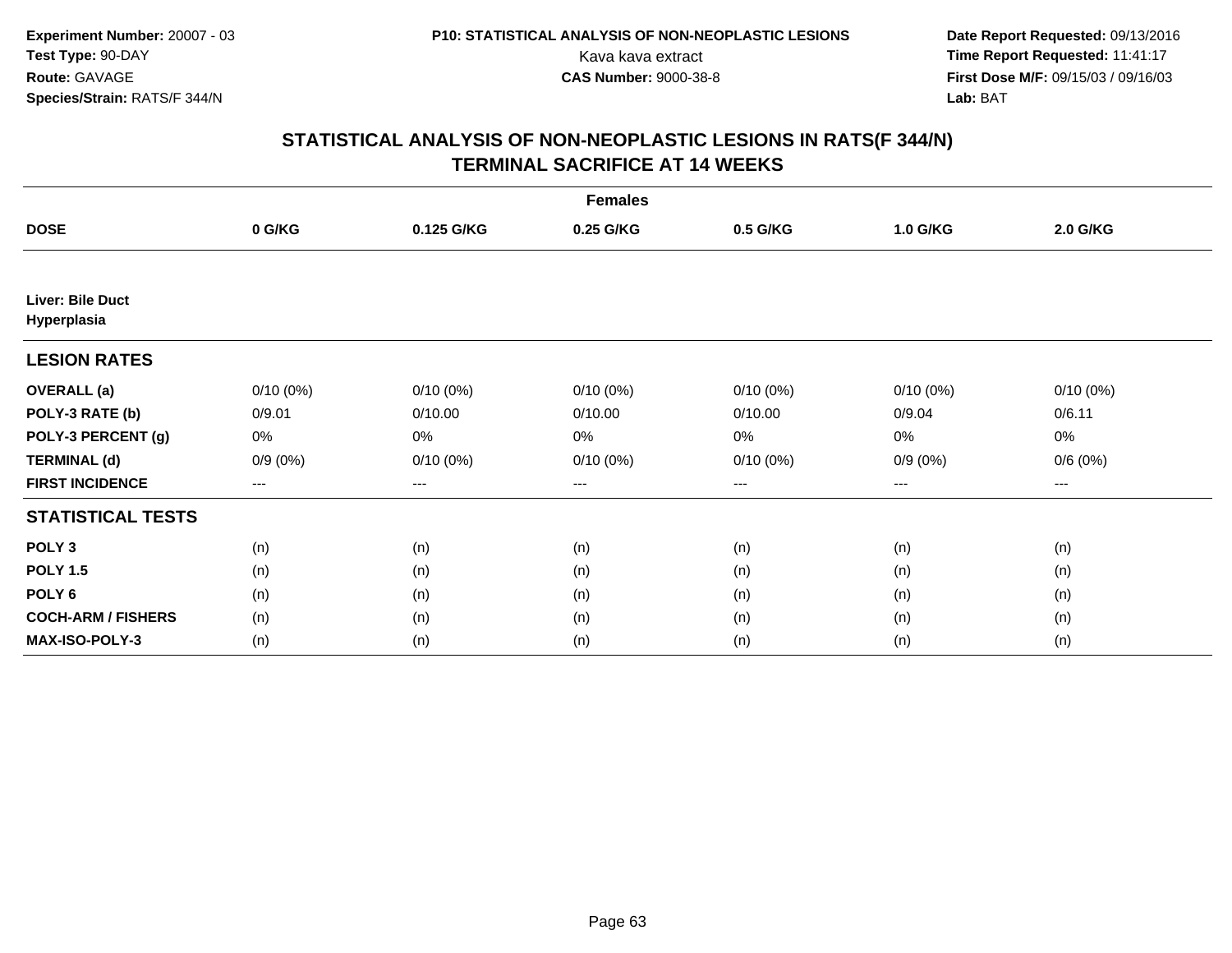|                                         |                        |             | <b>Females</b> |              |             |                |
|-----------------------------------------|------------------------|-------------|----------------|--------------|-------------|----------------|
| <b>DOSE</b>                             | 0 G/KG                 | 0.125 G/KG  | 0.25 G/KG      | 0.5 G/KG     | 1.0 G/KG    | 2.0 G/KG       |
|                                         |                        |             |                |              |             |                |
| Liver: Hepatocyte<br><b>Hypertrophy</b> |                        |             |                |              |             |                |
| <b>LESION RATES</b>                     |                        |             |                |              |             |                |
| <b>OVERALL</b> (a)                      | $0/10(0\%)$            | $0/10(0\%)$ | $0/10(0\%)$    | $3/10(30\%)$ | 3/10 (30%)  | 10/10 (100%)   |
| POLY-3 RATE (b)                         | 0/9.01                 | 0/10.00     | 0/10.00        | 3/10.00      | 3/10.00     | 10/10.00       |
| POLY-3 PERCENT (g)                      | 0%                     | 0%          | 0%             | 30%          | 30%         | 100%           |
| <b>TERMINAL (d)</b>                     | $0/9(0\%)$             | $0/10(0\%)$ | $0/10(0\%)$    | 3/10 (30%)   | 2/9(22%)    | 6/6 (100%)     |
| <b>FIRST INCIDENCE</b>                  | $\qquad \qquad \cdots$ | $---$       | ---            | 93 (T)       | 32          | $\overline{2}$ |
| <b>STATISTICAL TESTS</b>                |                        |             |                |              |             |                |
| POLY <sub>3</sub>                       | P<0.001**              | (e)         | (e)            | $P = 0.115$  | $P = 0.115$ | P<0.001**      |
| <b>POLY 1.5</b>                         | P<0.001**              | (e)         | (e)            | $P = 0.113$  | $P = 0.113$ | P<0.001**      |
| POLY <sub>6</sub>                       | P<0.001**              | (e)         | (e)            | $P=0.115$    | $P = 0.115$ | P<0.001**      |
| <b>COCH-ARM / FISHERS</b>               | P<0.001**              | (e)         | (e)            | $P = 0.105$  | $P = 0.105$ | P<0.001**      |
| MAX-ISO-POLY-3                          | P<0.001**              | (e)         | (e)            | $P=0.039*$   | $P=0.039*$  | P<0.001**      |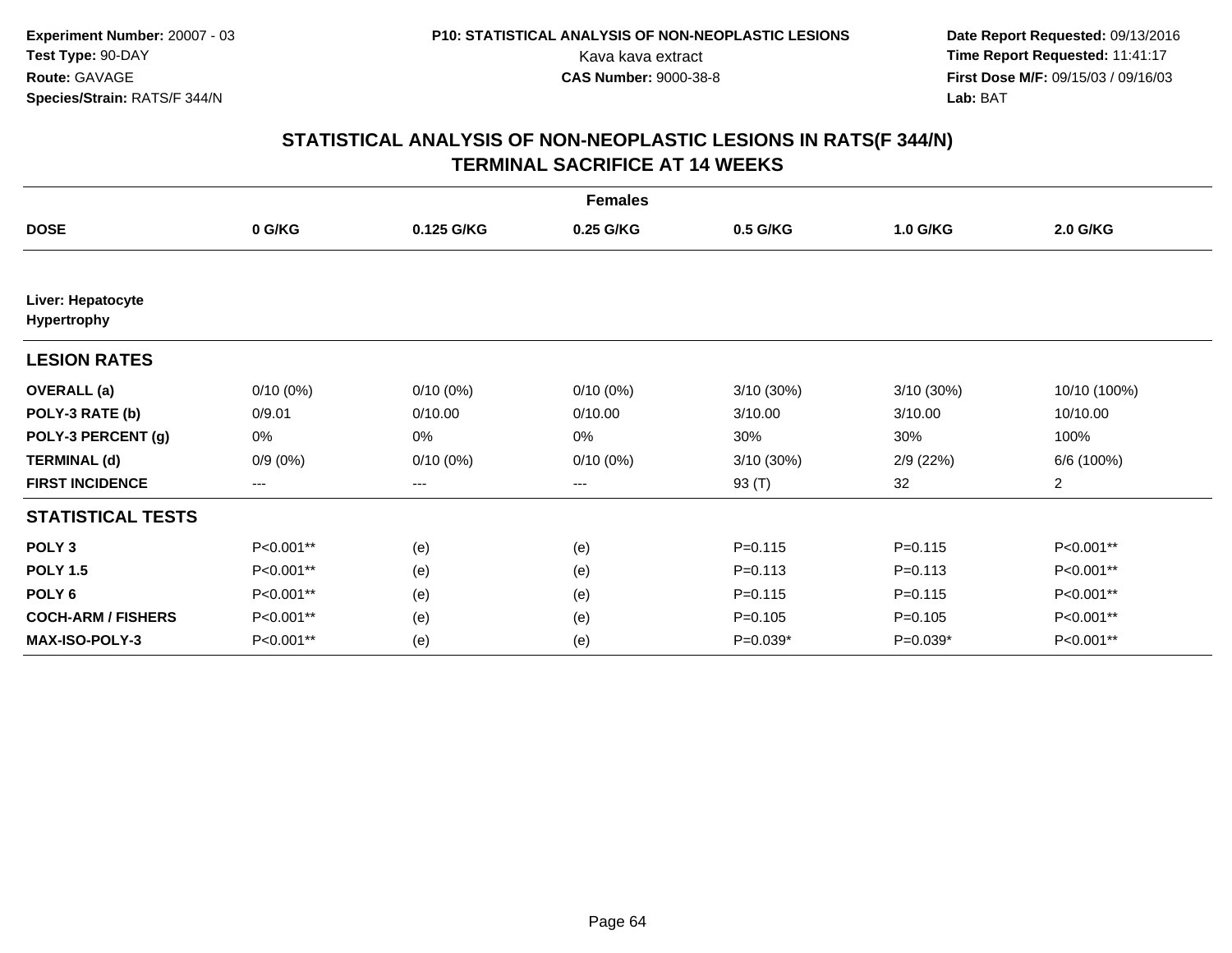|                                         |                        |             | <b>Females</b> |                   |              |             |
|-----------------------------------------|------------------------|-------------|----------------|-------------------|--------------|-------------|
| <b>DOSE</b>                             | 0 G/KG                 | 0.125 G/KG  | 0.25 G/KG      | 0.5 G/KG          | 1.0 G/KG     | 2.0 G/KG    |
|                                         |                        |             |                |                   |              |             |
| Lung<br><b>Congestion Acute Diffuse</b> |                        |             |                |                   |              |             |
| <b>LESION RATES</b>                     |                        |             |                |                   |              |             |
| <b>OVERALL</b> (a)                      | $0/10(0\%)$            | $0/0 (0\%)$ | $0/0 (0\%)$    | $0/0 (0\%)$       | $0/1$ $(0%)$ | 1/10 (10%)  |
| POLY-3 RATE (b)                         | 0/9.01                 | 0/0.00      | 0/0.00         | 0/0.00            | 0/0.04       | 1/7.11      |
| POLY-3 PERCENT (g)                      | 0%                     | 0%          | 0%             | $0\%$             | $0\%$        | 14.1%       |
| <b>TERMINAL (d)</b>                     | $0/9(0\%)$             | $0/0 (0\%)$ | $0/0 (0\%)$    | $0/0 (0\%)$       | $0/0 (0\%)$  | 0/6(0%)     |
| <b>FIRST INCIDENCE</b>                  | $\qquad \qquad \cdots$ | ---         | ---            | $\qquad \qquad -$ | ---          | 4           |
| <b>STATISTICAL TESTS</b>                |                        |             |                |                   |              |             |
| POLY <sub>3</sub>                       | (e)                    | (e)         | (e)            | (e)               | (e)          | $P=0.453$   |
| <b>POLY 1.5</b>                         | (e)                    | (e)         | (e)            | (e)               | (e)          | $P=0.457$   |
| POLY <sub>6</sub>                       | (e)                    | (e)         | (e)            | (e)               | (e)          | $P=0.450$   |
| <b>COCH-ARM / FISHERS</b>               | $P = 0.300$            | (e)         | (e)            | (e)               | (e)          | $P = 0.500$ |
| MAX-ISO-POLY-3                          | (e)                    | (e)         | (e)            | (e)               | (e)          | $P = 0.155$ |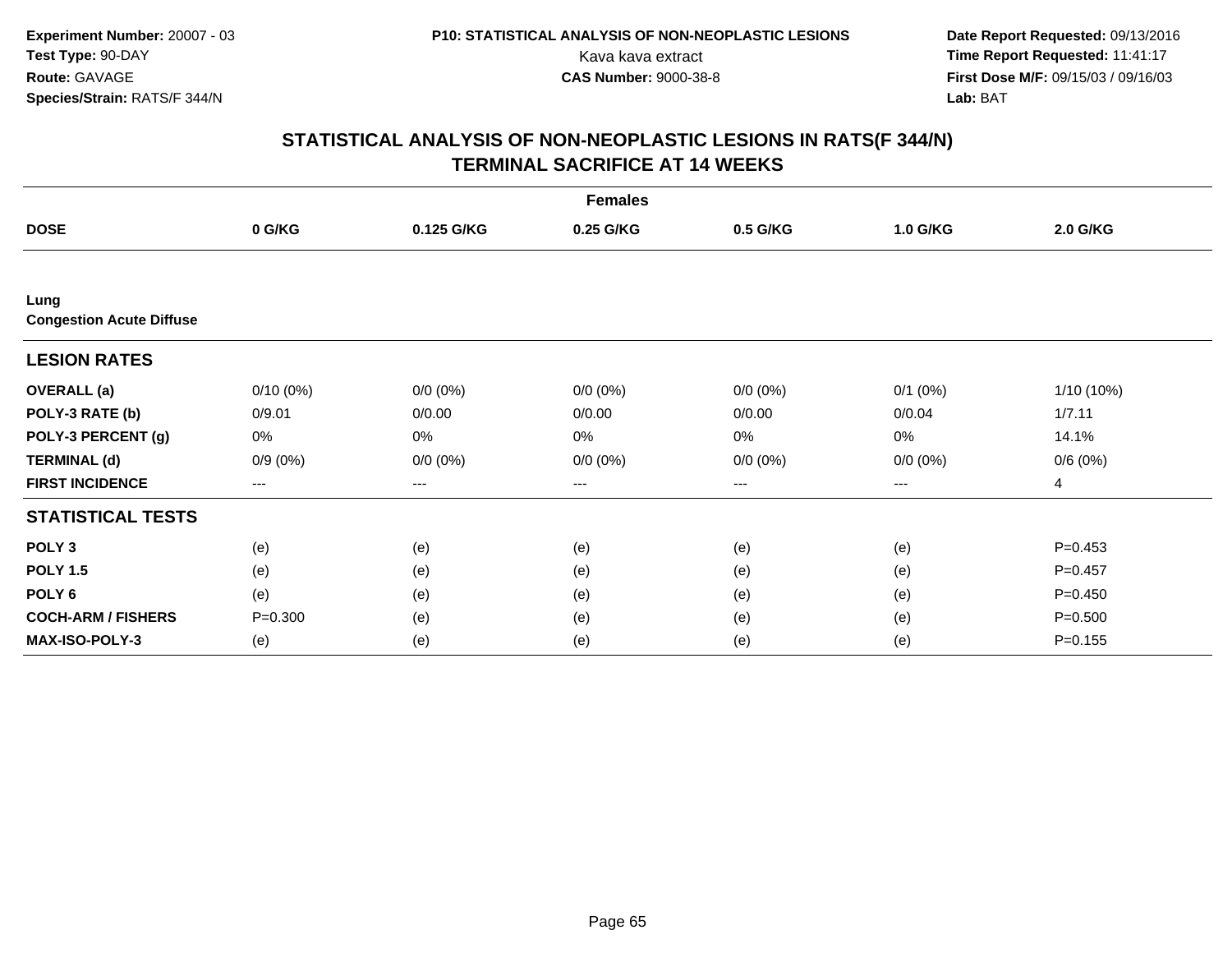|                             |                        |             | <b>Females</b> |                   |              |             |
|-----------------------------|------------------------|-------------|----------------|-------------------|--------------|-------------|
| <b>DOSE</b>                 | 0 G/KG                 | 0.125 G/KG  | 0.25 G/KG      | 0.5 G/KG          | 1.0 G/KG     | 2.0 G/KG    |
|                             |                        |             |                |                   |              |             |
| Lung<br><b>Inflammation</b> |                        |             |                |                   |              |             |
| <b>LESION RATES</b>         |                        |             |                |                   |              |             |
| <b>OVERALL</b> (a)          | $0/10(0\%)$            | $0/0 (0\%)$ | $0/0 (0\%)$    | $0/0 (0\%)$       | $0/1$ $(0%)$ | 1/10 (10%)  |
| POLY-3 RATE (b)             | 0/9.01                 | 0/0.00      | 0/0.00         | 0/0.00            | 0/0.04       | 1/6.11      |
| POLY-3 PERCENT (g)          | 0%                     | 0%          | 0%             | $0\%$             | $0\%$        | 16.4%       |
| <b>TERMINAL (d)</b>         | $0/9(0\%)$             | $0/0 (0\%)$ | $0/0 (0\%)$    | $0/0 (0\%)$       | $0/0 (0\%)$  | 1/6 (17%)   |
| <b>FIRST INCIDENCE</b>      | $\qquad \qquad \cdots$ | ---         | ---            | $\qquad \qquad -$ | ---          | 93 (T)      |
| <b>STATISTICAL TESTS</b>    |                        |             |                |                   |              |             |
| POLY <sub>3</sub>           | (e)                    | (e)         | (e)            | (e)               | (e)          | $P = 0.424$ |
| <b>POLY 1.5</b>             | (e)                    | (e)         | (e)            | (e)               | (e)          | $P=0.429$   |
| POLY <sub>6</sub>           | (e)                    | (e)         | (e)            | (e)               | (e)          | $P=0.421$   |
| <b>COCH-ARM / FISHERS</b>   | $P = 0.300$            | (e)         | (e)            | (e)               | (e)          | $P = 0.500$ |
| MAX-ISO-POLY-3              | (e)                    | (e)         | (e)            | (e)               | (e)          | $P = 0.153$ |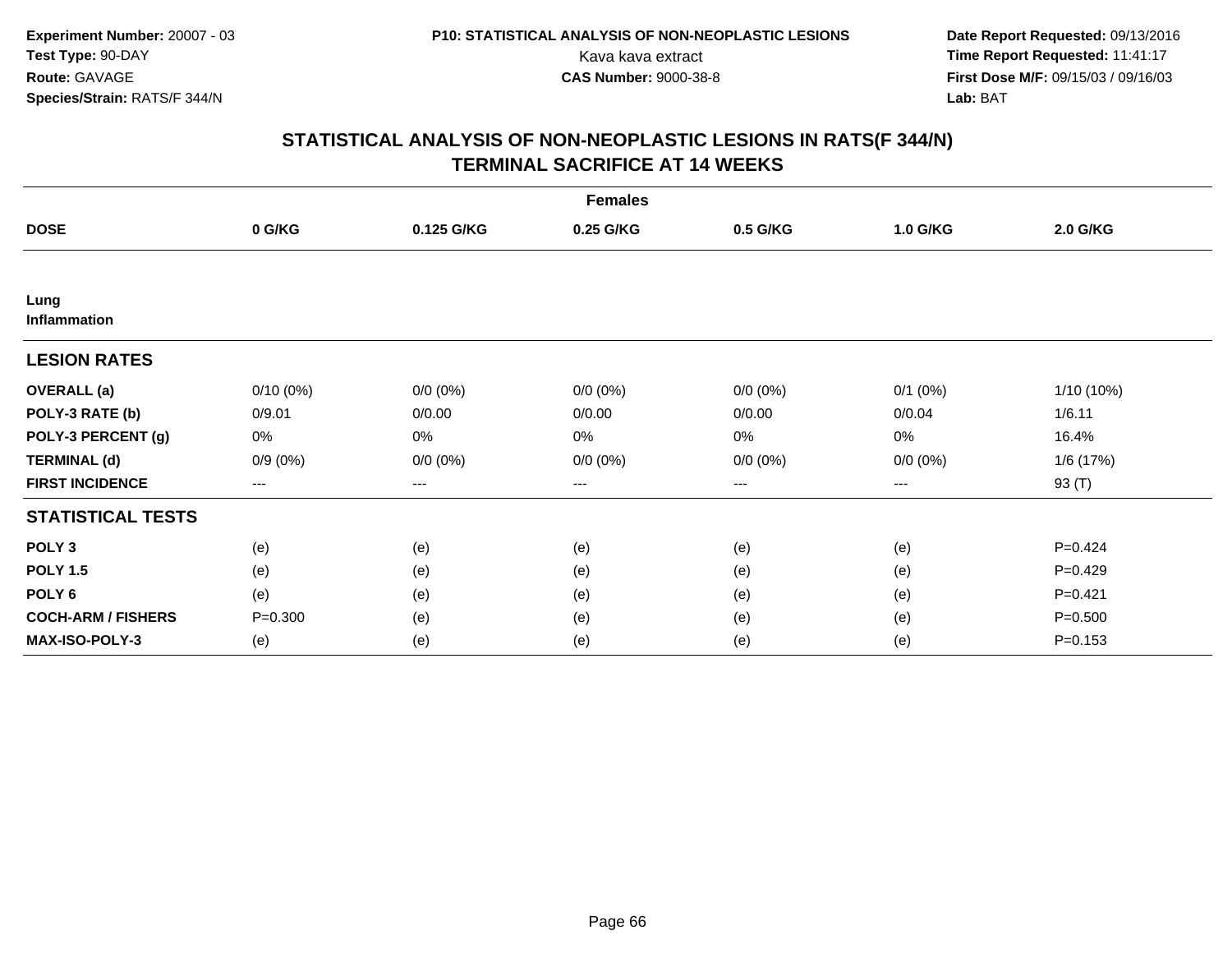|                                     |              |             | <b>Females</b> |                        |             |             |
|-------------------------------------|--------------|-------------|----------------|------------------------|-------------|-------------|
| <b>DOSE</b>                         | 0 G/KG       | 0.125 G/KG  | 0.25 G/KG      | 0.5 G/KG               | 1.0 G/KG    | 2.0 G/KG    |
|                                     |              |             |                |                        |             |             |
| Lung<br><b>Inflammation Chronic</b> |              |             |                |                        |             |             |
| <b>LESION RATES</b>                 |              |             |                |                        |             |             |
| <b>OVERALL</b> (a)                  | $1/10(10\%)$ | $0/0 (0\%)$ | $0/0 (0\%)$    | $0/0 (0\%)$            | $0/1$ (0%)  | $0/10(0\%)$ |
| POLY-3 RATE (b)                     | 1/9.01       | 0/0.00      | 0/0.00         | 0/0.00                 | 0/0.04      | 0/6.11      |
| POLY-3 PERCENT (g)                  | 11.1%        | 0%          | 0%             | 0%                     | 0%          | 0%          |
| <b>TERMINAL (d)</b>                 | 1/9 (11%)    | $0/0 (0\%)$ | $0/0 (0\%)$    | $0/0 (0\%)$            | $0/0 (0\%)$ | 0/6(0%)     |
| <b>FIRST INCIDENCE</b>              | 93 (T)       | ---         | ---            | $\qquad \qquad \cdots$ | ---         | ---         |
| <b>STATISTICAL TESTS</b>            |              |             |                |                        |             |             |
| POLY <sub>3</sub>                   | (e)          | (e)         | (e)            | (e)                    | P=0.943N    | P=0.575N    |
| <b>POLY 1.5</b>                     | (e)          | (e)         | (e)            | (e)                    | P=0.940N    | P=0.569N    |
| POLY <sub>6</sub>                   | (e)          | (e)         | (e)            | (e)                    | P=0.944N    | P=0.577N    |
| <b>COCH-ARM / FISHERS</b>           | P=0.300N     | (e)         | (e)            | (e)                    | P=0.909N    | P=0.500N    |
| <b>MAX-ISO-POLY-3</b>               | (e)          | (e)         | (e)            | (e)                    | P=0.494N    | P=0.248N    |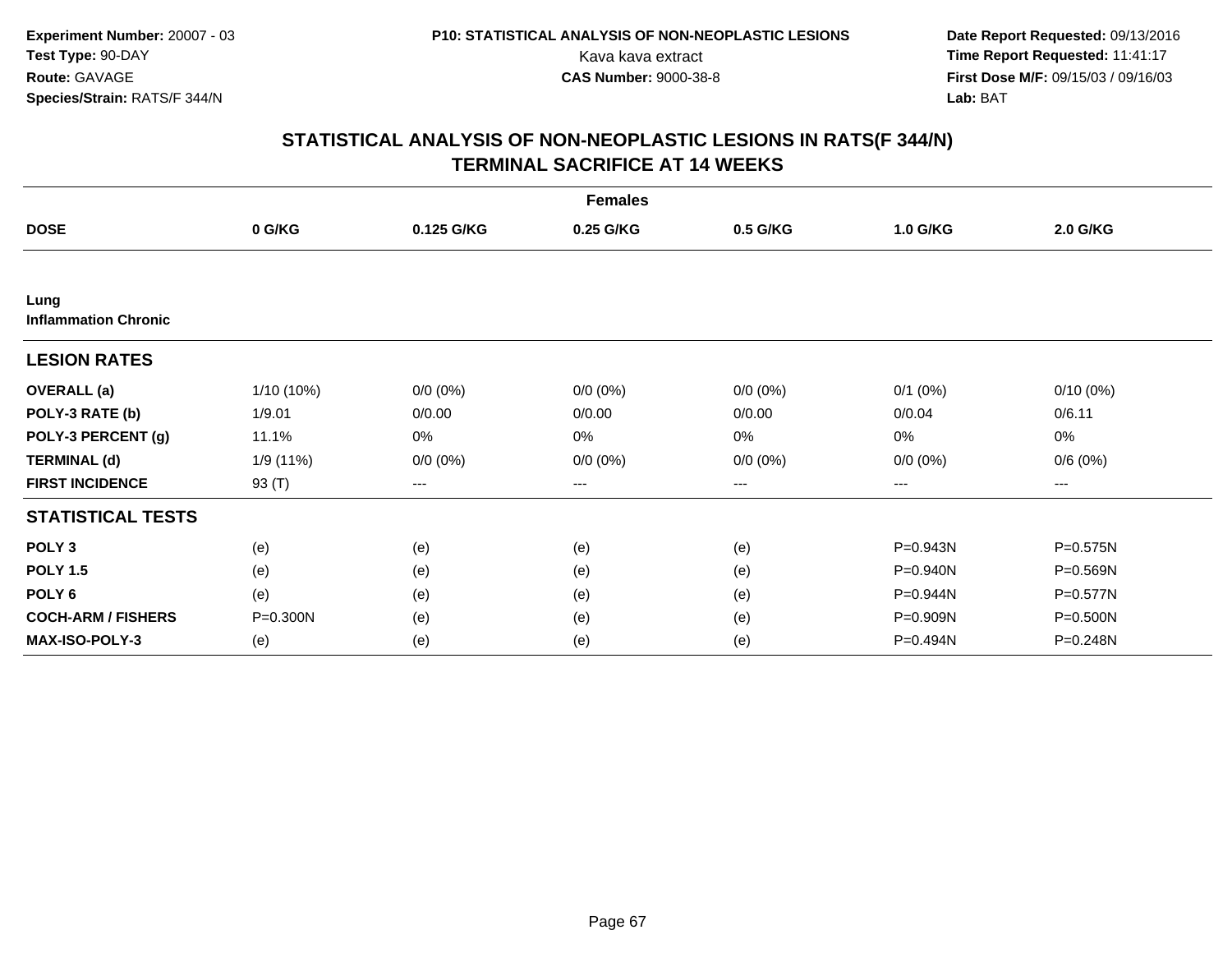|                                           |             |             | <b>Females</b> |             |              |             |  |
|-------------------------------------------|-------------|-------------|----------------|-------------|--------------|-------------|--|
| <b>DOSE</b>                               | 0 G/KG      | 0.125 G/KG  | 0.25 G/KG      | 0.5 G/KG    | 1.0 G/KG     | 2.0 G/KG    |  |
|                                           |             |             |                |             |              |             |  |
| Lung<br><b>Inflammation Granulomatous</b> |             |             |                |             |              |             |  |
| <b>LESION RATES</b>                       |             |             |                |             |              |             |  |
| <b>OVERALL</b> (a)                        | $0/10(0\%)$ | $0/0 (0\%)$ | $0/0 (0\%)$    | $0/0 (0\%)$ | $0/1$ $(0%)$ | $0/10(0\%)$ |  |
| POLY-3 RATE (b)                           | 0/9.01      | 0/0.00      | 0/0.00         | 0/0.00      | 0/0.04       | 0/6.11      |  |
| POLY-3 PERCENT (g)                        | 0%          | 0%          | 0%             | 0%          | 0%           | 0%          |  |
| <b>TERMINAL (d)</b>                       | $0/9(0\%)$  | $0/0 (0\%)$ | $0/0 (0\%)$    | $0/0 (0\%)$ | $0/0 (0\%)$  | 0/6(0%)     |  |
| <b>FIRST INCIDENCE</b>                    | ---         | $--$        | ---            | ---         | ---          | ---         |  |
| <b>STATISTICAL TESTS</b>                  |             |             |                |             |              |             |  |
| POLY <sub>3</sub>                         | (n)         | (n)         | (n)            | (n)         | (n)          | (n)         |  |
| <b>POLY 1.5</b>                           | (n)         | (n)         | (n)            | (n)         | (n)          | (n)         |  |
| POLY <sub>6</sub>                         | (n)         | (n)         | (n)            | (n)         | (n)          | (n)         |  |
| <b>COCH-ARM / FISHERS</b>                 | (n)         | (n)         | (n)            | (n)         | (n)          | (n)         |  |
| <b>MAX-ISO-POLY-3</b>                     | (n)         | (n)         | (n)            | (n)         | (n)          | (n)         |  |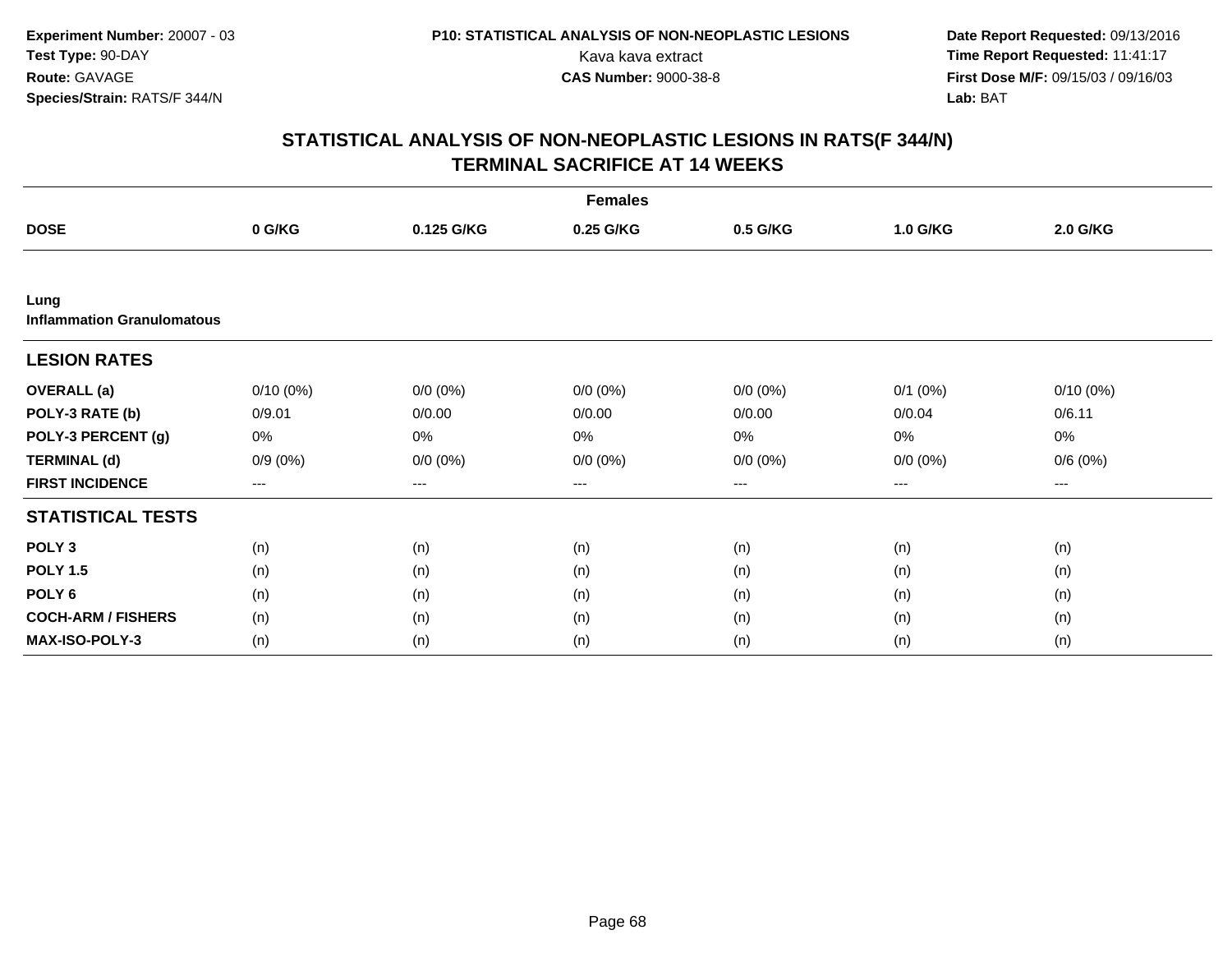|                                         |             |             | <b>Females</b> |                        |              |             |  |
|-----------------------------------------|-------------|-------------|----------------|------------------------|--------------|-------------|--|
| <b>DOSE</b>                             | 0 G/KG      | 0.125 G/KG  | 0.25 G/KG      | 0.5 G/KG               | 1.0 G/KG     | 2.0 G/KG    |  |
|                                         |             |             |                |                        |              |             |  |
| Lung<br><b>Metaplasia Focal Osseous</b> |             |             |                |                        |              |             |  |
| <b>LESION RATES</b>                     |             |             |                |                        |              |             |  |
| <b>OVERALL</b> (a)                      | $0/10(0\%)$ | $0/0 (0\%)$ | $0/0 (0\%)$    | $0/0 (0\%)$            | $0/1$ $(0%)$ | $0/10(0\%)$ |  |
| POLY-3 RATE (b)                         | 0/9.01      | 0/0.00      | 0/0.00         | 0/0.00                 | 0/0.04       | 0/6.11      |  |
| POLY-3 PERCENT (g)                      | 0%          | 0%          | 0%             | 0%                     | $0\%$        | 0%          |  |
| <b>TERMINAL (d)</b>                     | $0/9(0\%)$  | $0/0 (0\%)$ | $0/0 (0\%)$    | $0/0 (0\%)$            | $0/0 (0\%)$  | 0/6(0%)     |  |
| <b>FIRST INCIDENCE</b>                  | $---$       | ---         | ---            | $\qquad \qquad \cdots$ | ---          | ---         |  |
| <b>STATISTICAL TESTS</b>                |             |             |                |                        |              |             |  |
| POLY <sub>3</sub>                       | (n)         | (n)         | (n)            | (n)                    | (n)          | (n)         |  |
| <b>POLY 1.5</b>                         | (n)         | (n)         | (n)            | (n)                    | (n)          | (n)         |  |
| POLY <sub>6</sub>                       | (n)         | (n)         | (n)            | (n)                    | (n)          | (n)         |  |
| <b>COCH-ARM / FISHERS</b>               | (n)         | (n)         | (n)            | (n)                    | (n)          | (n)         |  |
| MAX-ISO-POLY-3                          | (n)         | (n)         | (n)            | (n)                    | (n)          | (n)         |  |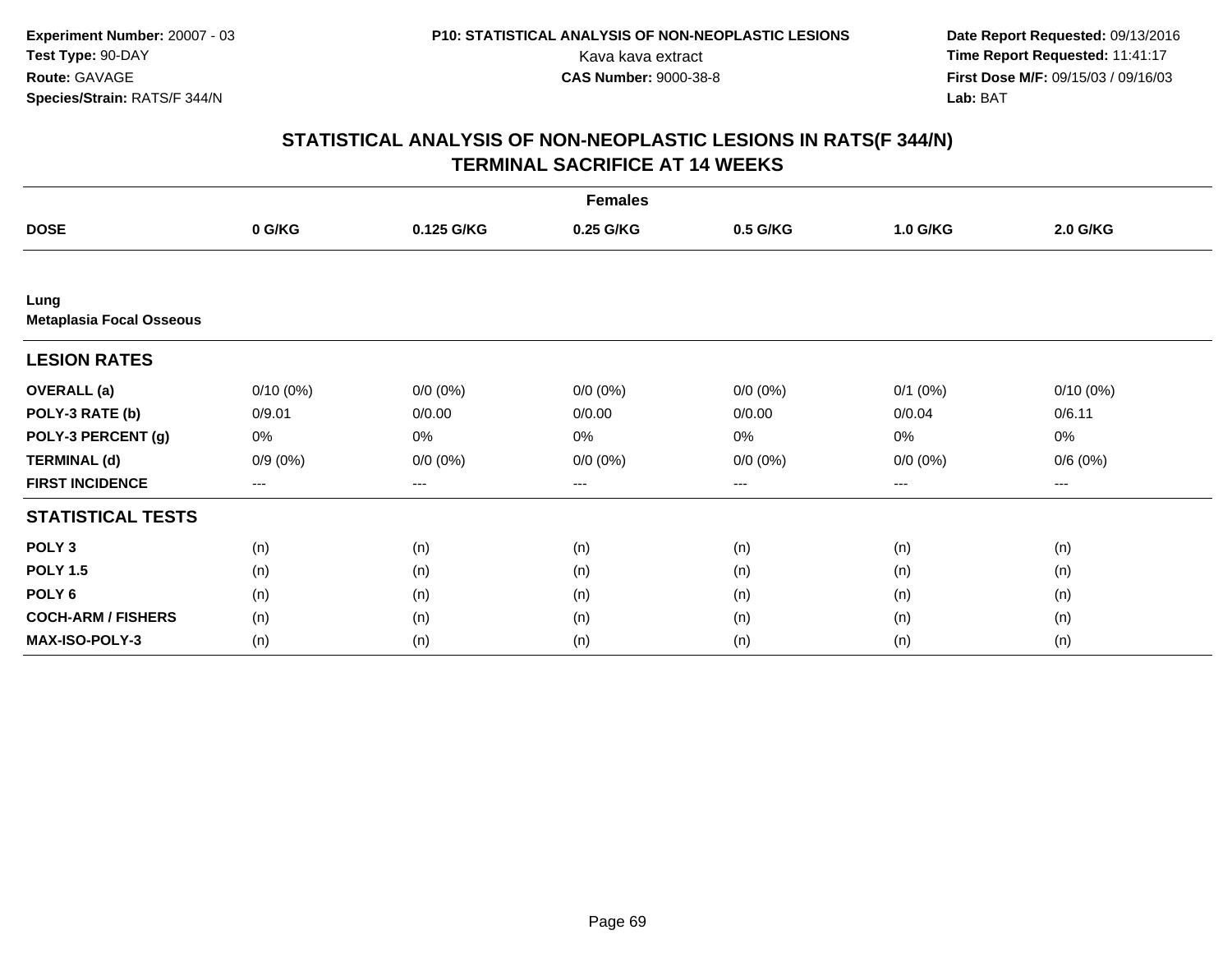|                                   |            |             | <b>Females</b> |             |              |             |
|-----------------------------------|------------|-------------|----------------|-------------|--------------|-------------|
| <b>DOSE</b>                       | 0 G/KG     | 0.125 G/KG  | 0.25 G/KG      | 0.5 G/KG    | 1.0 G/KG     | 2.0 G/KG    |
|                                   |            |             |                |             |              |             |
| Lung<br><b>Metaplasia Osseous</b> |            |             |                |             |              |             |
| <b>LESION RATES</b>               |            |             |                |             |              |             |
| <b>OVERALL</b> (a)                | 1/10 (10%) | $0/0 (0\%)$ | $0/0 (0\%)$    | $0/0 (0\%)$ | $0/1$ $(0%)$ | $0/10(0\%)$ |
| POLY-3 RATE (b)                   | 1/9.01     | 0/0.00      | 0/0.00         | 0/0.00      | 0/0.04       | 0/6.11      |
| POLY-3 PERCENT (g)                | 11.1%      | $0\%$       | 0%             | 0%          | 0%           | $0\%$       |
| <b>TERMINAL (d)</b>               | 1/9 (11%)  | $0/0 (0\%)$ | $0/0 (0\%)$    | $0/0 (0\%)$ | $0/0 (0\%)$  | 0/6(0%)     |
| <b>FIRST INCIDENCE</b>            | 93 (T)     | $--$        | ---            | ---         | ---          | ---         |
| <b>STATISTICAL TESTS</b>          |            |             |                |             |              |             |
| POLY <sub>3</sub>                 | (e)        | (e)         | (e)            | (e)         | P=0.943N     | P=0.575N    |
| <b>POLY 1.5</b>                   | (e)        | (e)         | (e)            | (e)         | P=0.940N     | P=0.569N    |
| POLY <sub>6</sub>                 | (e)        | (e)         | (e)            | (e)         | P=0.944N     | P=0.577N    |
| <b>COCH-ARM / FISHERS</b>         | P=0.300N   | (e)         | (e)            | (e)         | P=0.909N     | P=0.500N    |
| <b>MAX-ISO-POLY-3</b>             | (e)        | (e)         | (e)            | (e)         | P=0.494N     | P=0.248N    |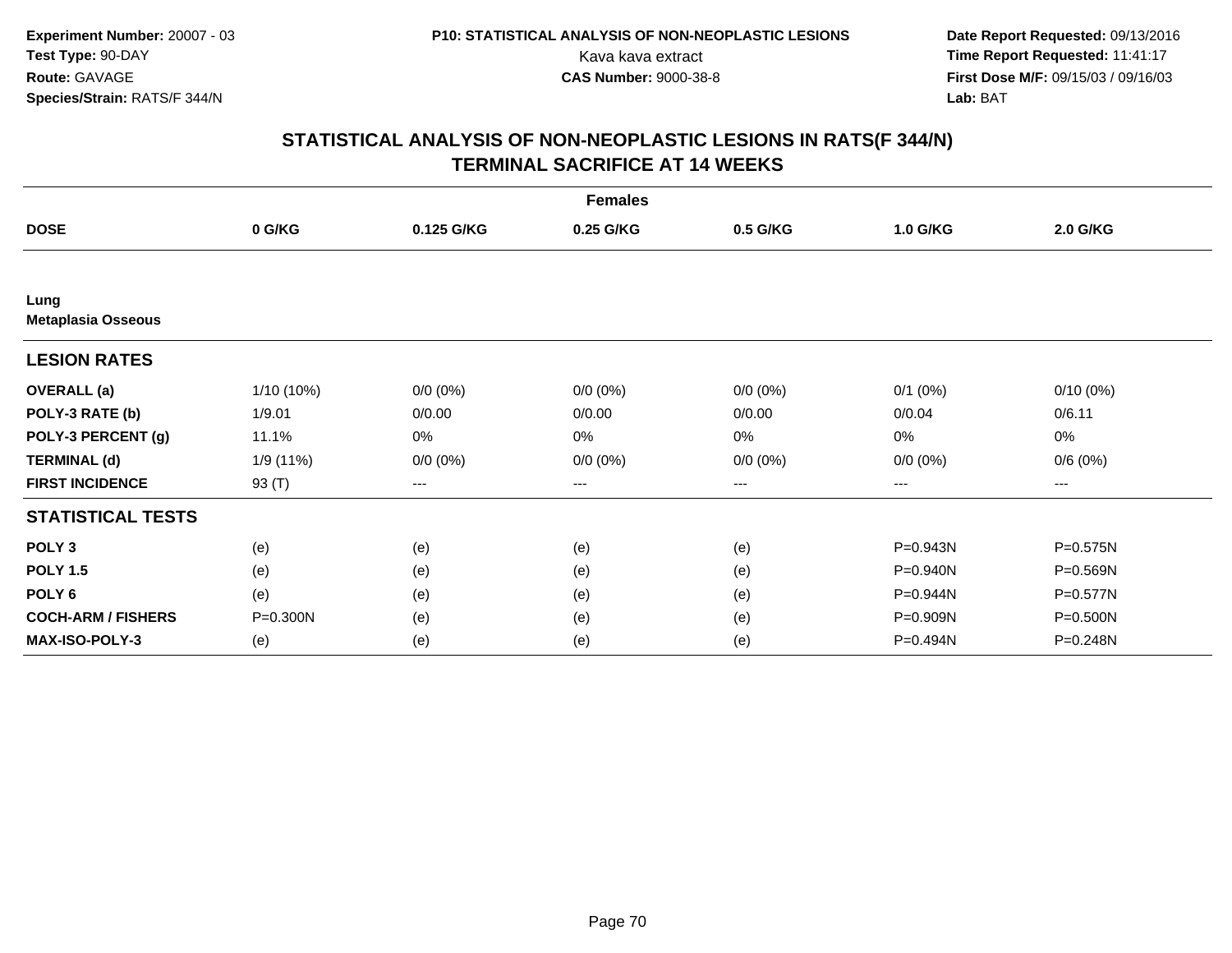|                                                                  |              |             | <b>Females</b> |                   |              |                 |
|------------------------------------------------------------------|--------------|-------------|----------------|-------------------|--------------|-----------------|
| <b>DOSE</b>                                                      | 0 G/KG       | 0.125 G/KG  | 0.25 G/KG      | 0.5 G/KG          | 1.0 G/KG     | <b>2.0 G/KG</b> |
|                                                                  |              |             |                |                   |              |                 |
| <b>Lung: Alveolus</b><br><b>Infiltration Cellular Histiocyte</b> |              |             |                |                   |              |                 |
| <b>LESION RATES</b>                                              |              |             |                |                   |              |                 |
| <b>OVERALL</b> (a)                                               | $1/10(10\%)$ | $0/0 (0\%)$ | $0/0 (0\%)$    | $0/0 (0\%)$       | $0/1$ $(0%)$ | 4/10 (40%)      |
| POLY-3 RATE (b)                                                  | 1/9.01       | 0/0.00      | 0/0.00         | 0/0.00            | 0/0.04       | 4/7.00          |
| POLY-3 PERCENT (g)                                               | 11.1%        | 0%          | 0%             | 0%                | 0%           | 57.1%           |
| <b>TERMINAL (d)</b>                                              | 1/9 (11%)    | $0/0 (0\%)$ | $0/0 (0\%)$    | $0/0 (0\%)$       | $0/0 (0\%)$  | 3/6(50%)        |
| <b>FIRST INCIDENCE</b>                                           | 93 (T)       | ---         | $---$          | $\qquad \qquad -$ | ---          | 44              |
| <b>STATISTICAL TESTS</b>                                         |              |             |                |                   |              |                 |
| POLY <sub>3</sub>                                                | (e)          | (e)         | (e)            | (e)               | P=0.943N     | $P = 0.069$     |
| <b>POLY 1.5</b>                                                  | (e)          | (e)         | (e)            | (e)               | P=0.940N     | $P = 0.068$     |
| POLY <sub>6</sub>                                                | (e)          | (e)         | (e)            | (e)               | P=0.944N     | $P = 0.069$     |
| <b>COCH-ARM / FISHERS</b>                                        | $P = 0.095$  | (e)         | (e)            | (e)               | P=0.909N     | $P = 0.152$     |
| MAX-ISO-POLY-3                                                   | (e)          | (e)         | (e)            | (e)               | P=0.494N     | $P=0.033*$      |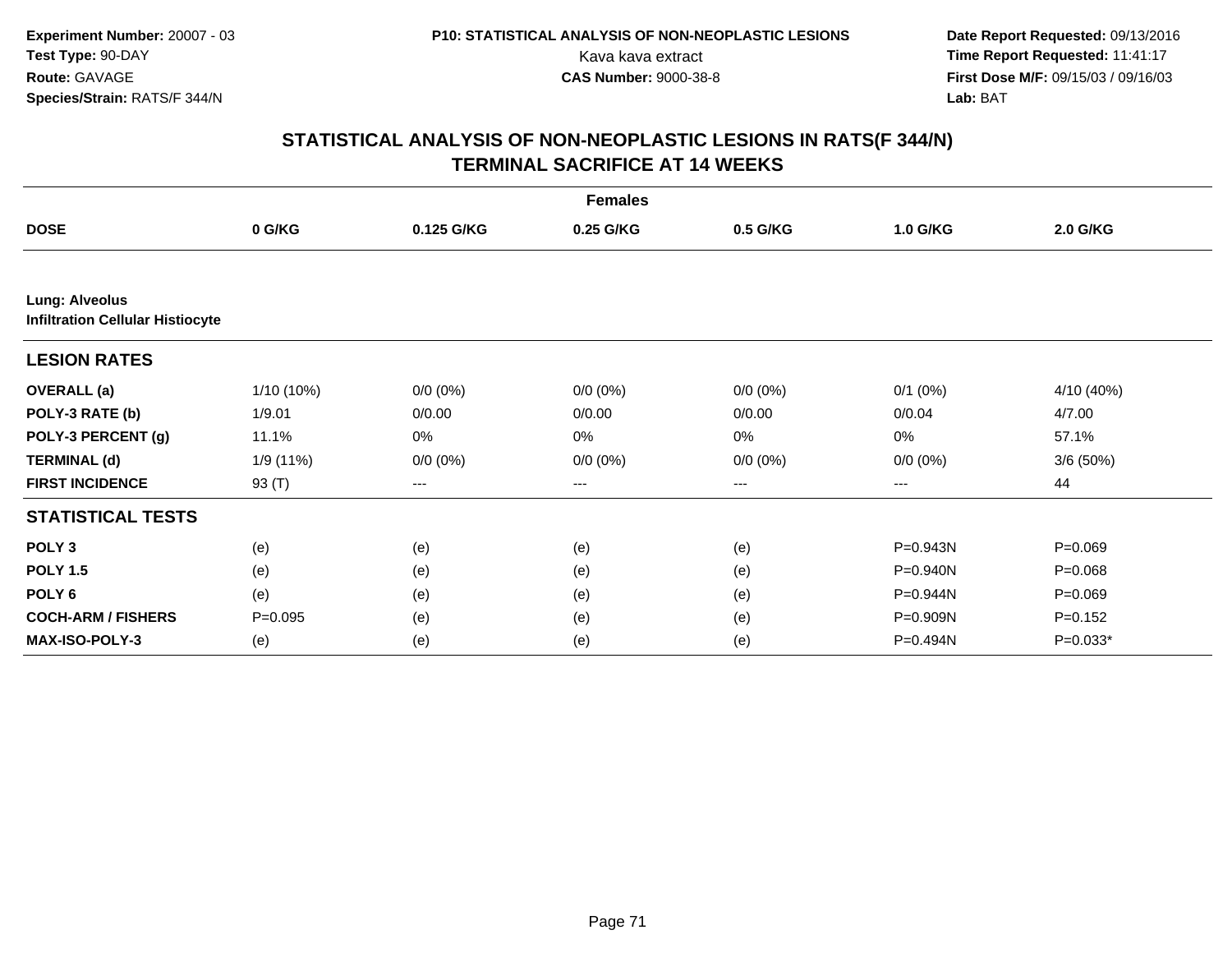|                                                                     |             |             | <b>Females</b>    |             |              |                 |
|---------------------------------------------------------------------|-------------|-------------|-------------------|-------------|--------------|-----------------|
| <b>DOSE</b>                                                         | 0 G/KG      | 0.125 G/KG  | 0.25 G/KG         | 0.5 G/KG    | 1.0 G/KG     | <b>2.0 G/KG</b> |
|                                                                     |             |             |                   |             |              |                 |
| Lung: Interstitium<br><b>Infiltration Cellular Mononuclear Cell</b> |             |             |                   |             |              |                 |
| <b>LESION RATES</b>                                                 |             |             |                   |             |              |                 |
| <b>OVERALL</b> (a)                                                  | 3/10 (30%)  | $0/0 (0\%)$ | $0/0 (0\%)$       | $0/0 (0\%)$ | $1/1$ (100%) | 3/10 (30%)      |
| POLY-3 RATE (b)                                                     | 3/9.01      | 0/0.00      | 0/0.00            | 0/0.00      | 1/1.00       | 3/7.11          |
| POLY-3 PERCENT (g)                                                  | 33.3%       | 0%          | 0%                | 0%          | 100%         | 42.2%           |
| <b>TERMINAL (d)</b>                                                 | 3/9(33%)    | $0/0 (0\%)$ | $0/0 (0\%)$       | $0/0 (0\%)$ | $0/0 (0\%)$  | $2/6$ (33%)     |
| <b>FIRST INCIDENCE</b>                                              | 93 (T)      | ---         | $\qquad \qquad -$ | ---         | 32           | $\overline{a}$  |
| <b>STATISTICAL TESTS</b>                                            |             |             |                   |             |              |                 |
| POLY <sub>3</sub>                                                   | (e)         | (e)         | (e)               | (e)         | $P = 0.412$  | $P = 0.557$     |
| <b>POLY 1.5</b>                                                     | (e)         | (e)         | (e)               | (e)         | $P=0.409$    | $P = 0.570$     |
| POLY <sub>6</sub>                                                   | (e)         | (e)         | (e)               | (e)         | $P=0.412$    | $P = 0.549$     |
| <b>COCH-ARM / FISHERS</b>                                           | $P = 0.594$ | (e)         | (e)               | (e)         | $P = 0.364$  | P=0.686N        |
| MAX-ISO-POLY-3                                                      | (e)         | (e)         | (e)               | (e)         | $P = 0.158$  | $P = 0.375$     |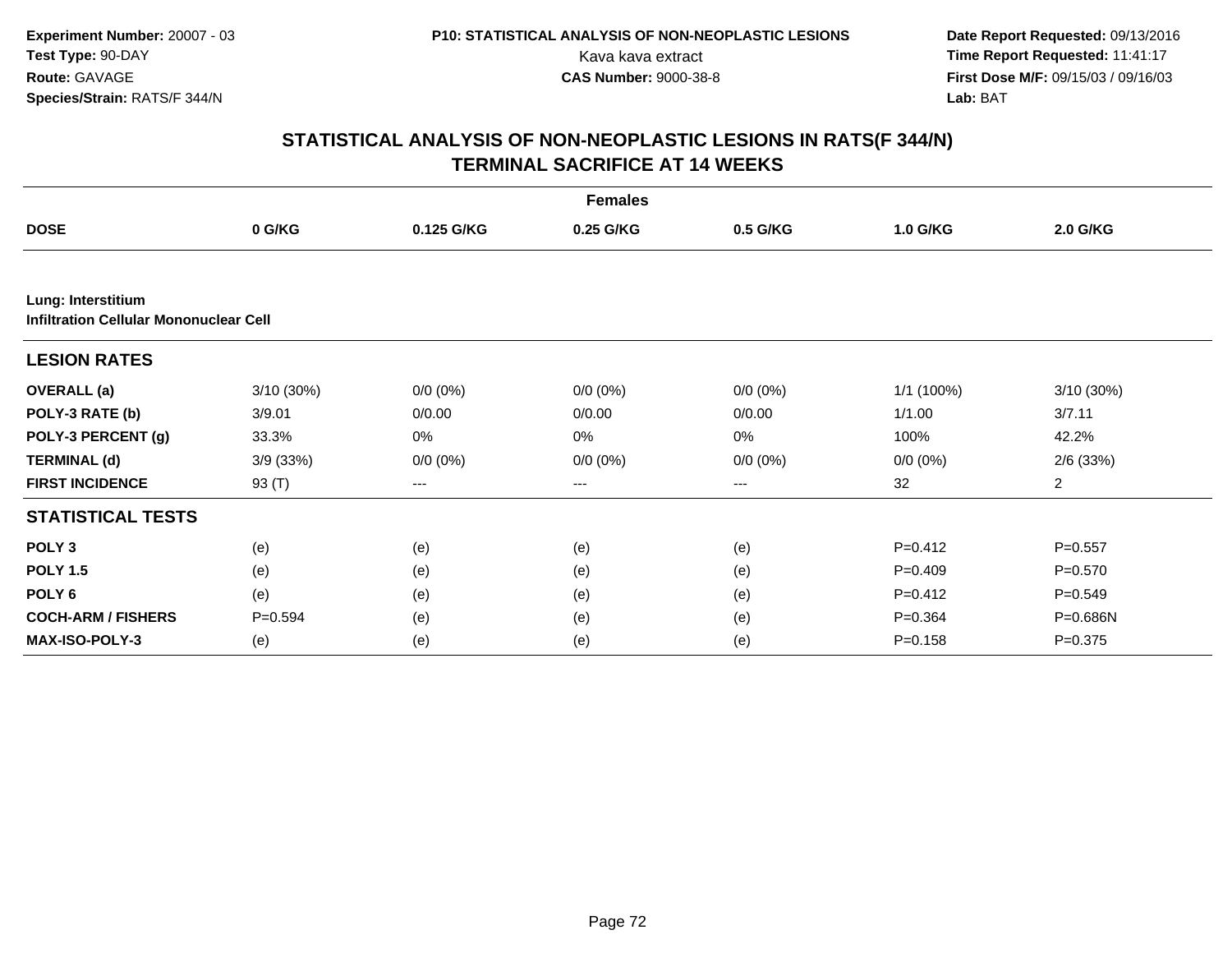|                                                   |             |             | <b>Females</b> |             |             |                 |  |
|---------------------------------------------------|-------------|-------------|----------------|-------------|-------------|-----------------|--|
| <b>DOSE</b>                                       | 0 G/KG      | 0.125 G/KG  | 0.25 G/KG      | 0.5 G/KG    | 1.0 G/KG    | <b>2.0 G/KG</b> |  |
|                                                   |             |             |                |             |             |                 |  |
| Lung: Interstitium<br><b>Inflammation Chronic</b> |             |             |                |             |             |                 |  |
| <b>LESION RATES</b>                               |             |             |                |             |             |                 |  |
| <b>OVERALL</b> (a)                                | $0/10(0\%)$ | $0/0 (0\%)$ | $0/0 (0\%)$    | $0/0 (0\%)$ | $0/1$ (0%)  | $0/10(0\%)$     |  |
| POLY-3 RATE (b)                                   | 0/9.01      | 0/0.00      | 0/0.00         | 0/0.00      | 0/0.04      | 0/6.11          |  |
| POLY-3 PERCENT (g)                                | 0%          | 0%          | 0%             | 0%          | 0%          | 0%              |  |
| <b>TERMINAL (d)</b>                               | $0/9(0\%)$  | $0/0 (0\%)$ | $0/0 (0\%)$    | $0/0 (0\%)$ | $0/0 (0\%)$ | 0/6(0%)         |  |
| <b>FIRST INCIDENCE</b>                            | $---$       | ---         | ---            | $--$        | ---         | $--$            |  |
| <b>STATISTICAL TESTS</b>                          |             |             |                |             |             |                 |  |
| POLY <sub>3</sub>                                 | (n)         | (n)         | (n)            | (n)         | (n)         | (n)             |  |
| <b>POLY 1.5</b>                                   | (n)         | (n)         | (n)            | (n)         | (n)         | (n)             |  |
| POLY <sub>6</sub>                                 | (n)         | (n)         | (n)            | (n)         | (n)         | (n)             |  |
| <b>COCH-ARM / FISHERS</b>                         | (n)         | (n)         | (n)            | (n)         | (n)         | (n)             |  |
| MAX-ISO-POLY-3                                    | (n)         | (n)         | (n)            | (n)         | (n)         | (n)             |  |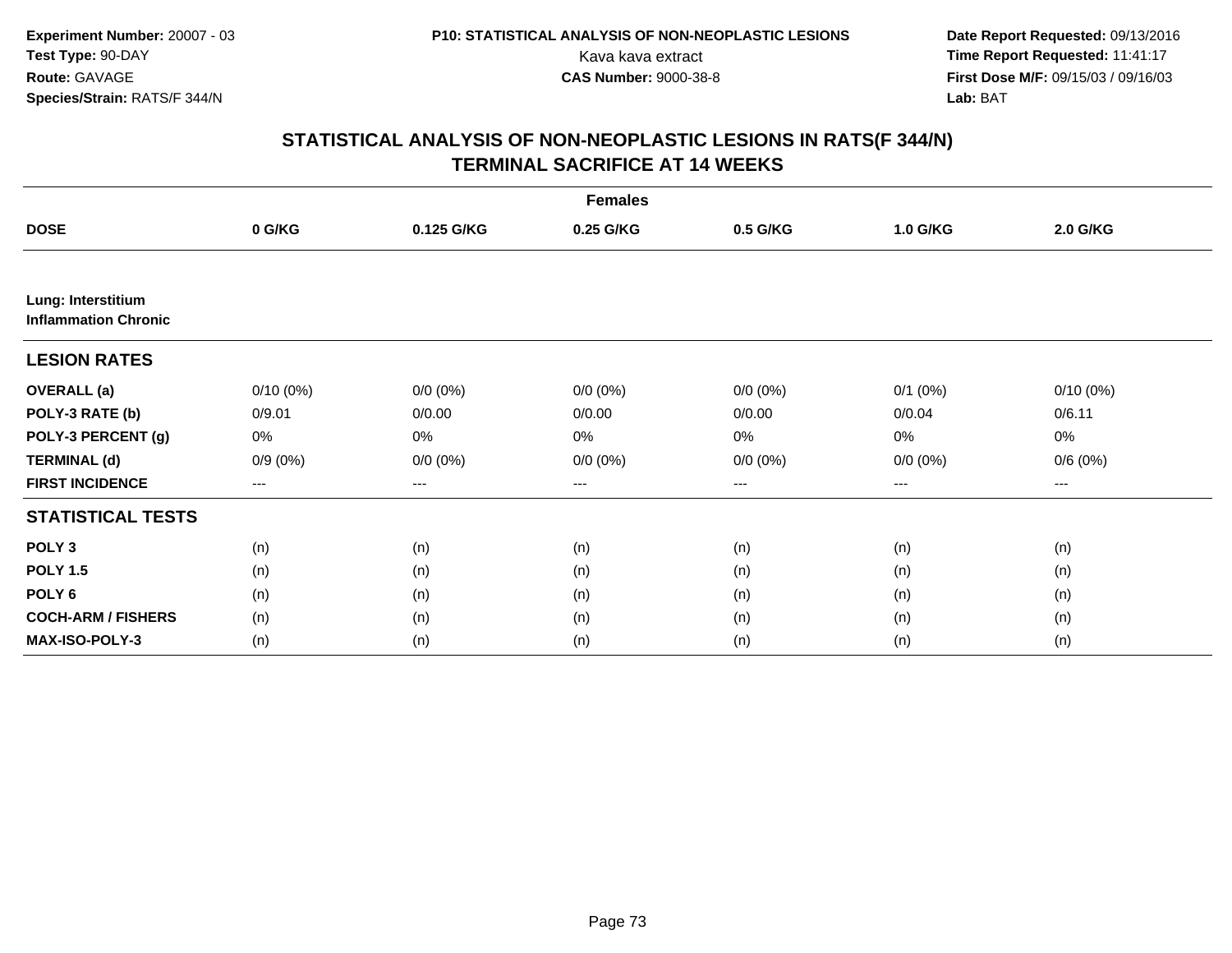|                                           |                        |             | <b>Females</b> |             |             |             |  |
|-------------------------------------------|------------------------|-------------|----------------|-------------|-------------|-------------|--|
| <b>DOSE</b>                               | 0 G/KG                 | 0.125 G/KG  | 0.25 G/KG      | 0.5 G/KG    | 1.0 G/KG    | 2.0 G/KG    |  |
|                                           |                        |             |                |             |             |             |  |
| <b>Mesentery</b><br><b>Necrosis Fatty</b> |                        |             |                |             |             |             |  |
| <b>LESION RATES</b>                       |                        |             |                |             |             |             |  |
| <b>OVERALL</b> (a)                        | $0/1$ $(0%)$           | $0/0 (0\%)$ | $0/0 (0\%)$    | 1/1 (100%)  | $0/0 (0\%)$ | $0/0 (0\%)$ |  |
| POLY-3 RATE (b)                           | 0/1.00                 | 0/0.00      | 0/0.00         | 1/1.00      | 0/0.00      | 0/0.00      |  |
| POLY-3 PERCENT (g)                        | 0%                     | $0\%$       | 0%             | 100%        | $0\%$       | 0%          |  |
| <b>TERMINAL (d)</b>                       | $0/1$ $(0%)$           | $0/0 (0\%)$ | $0/0 (0\%)$    | 1/1 (100%)  | $0/0 (0\%)$ | $0/0 (0\%)$ |  |
| <b>FIRST INCIDENCE</b>                    | $\qquad \qquad \cdots$ | $---$       | ---            | 93 (T)      | ---         | $---$       |  |
| <b>STATISTICAL TESTS</b>                  |                        |             |                |             |             |             |  |
| POLY <sub>3</sub>                         | (e)                    | (e)         | (e)            | (e)         | (e)         | (e)         |  |
| <b>POLY 1.5</b>                           | (e)                    | (e)         | (e)            | (e)         | (e)         | (e)         |  |
| POLY <sub>6</sub>                         | (e)                    | (e)         | (e)            | (e)         | (e)         | (e)         |  |
| <b>COCH-ARM / FISHERS</b>                 | $P = 0.921$            | (e)         | (e)            | $P = 0.500$ | (e)         | (e)         |  |
| MAX-ISO-POLY-3                            | (e)                    | (e)         | (e)            | (e)         | (e)         | (e)         |  |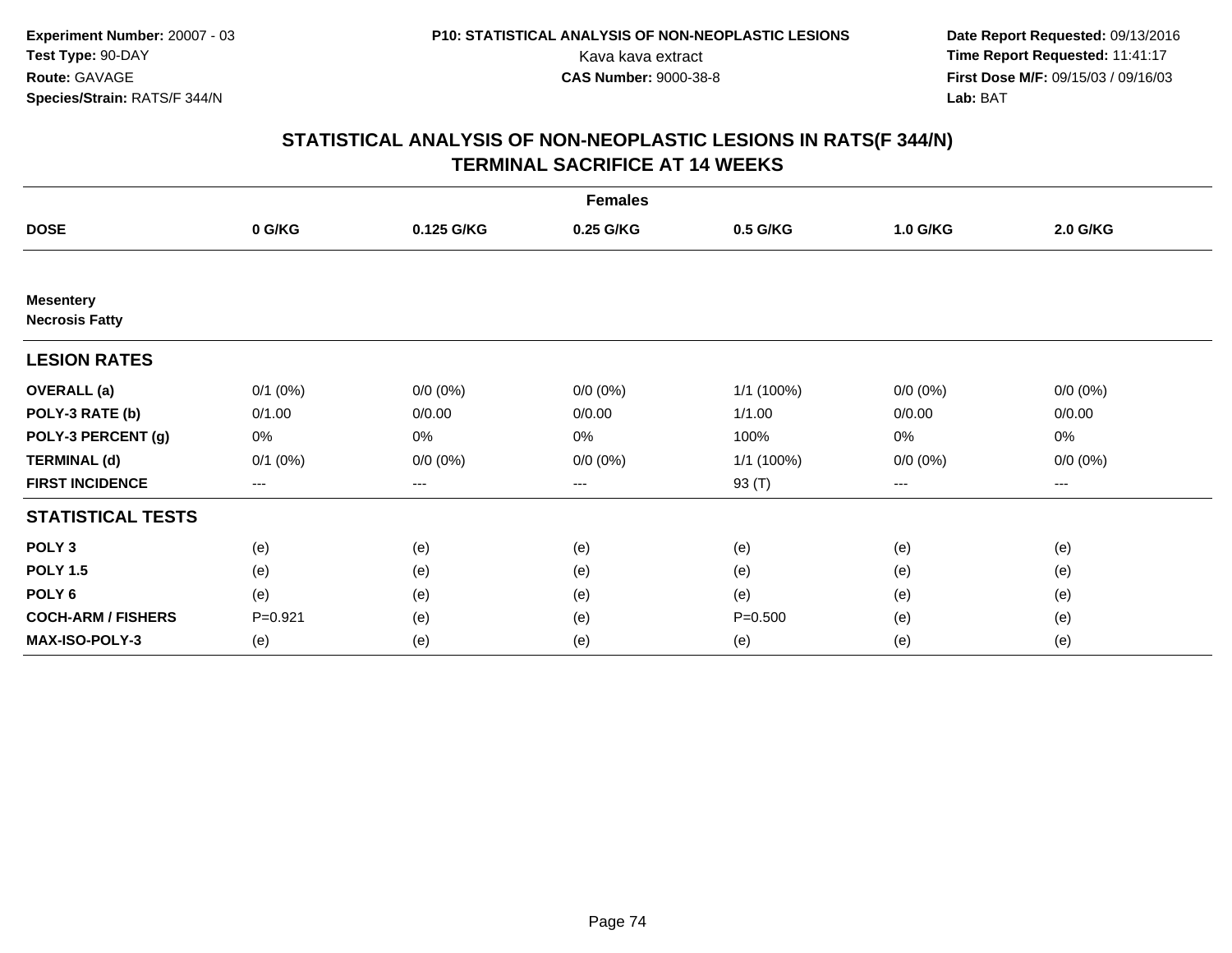|                                           |            |             | <b>Females</b> |                   |             |             |  |
|-------------------------------------------|------------|-------------|----------------|-------------------|-------------|-------------|--|
| <b>DOSE</b>                               | 0 G/KG     | 0.125 G/KG  | 0.25 G/KG      | 0.5 G/KG          | 1.0 G/KG    | 2.0 G/KG    |  |
|                                           |            |             |                |                   |             |             |  |
| <b>Mesentery</b><br><b>Necrosis Focal</b> |            |             |                |                   |             |             |  |
| <b>LESION RATES</b>                       |            |             |                |                   |             |             |  |
| <b>OVERALL</b> (a)                        | 1/1 (100%) | $0/0 (0\%)$ | $0/0 (0\%)$    | $0/1$ $(0%)$      | $0/0 (0\%)$ | $0/0 (0\%)$ |  |
| POLY-3 RATE (b)                           | 1/1.00     | 0/0.00      | 0/0.00         | 0/1.00            | 0/0.00      | 0/0.00      |  |
| POLY-3 PERCENT (g)                        | 100%       | $0\%$       | 0%             | $0\%$             | $0\%$       | 0%          |  |
| <b>TERMINAL (d)</b>                       | 1/1 (100%) | $0/0 (0\%)$ | $0/0 (0\%)$    | $0/1$ $(0%)$      | $0/0 (0\%)$ | $0/0 (0\%)$ |  |
| <b>FIRST INCIDENCE</b>                    | 93 (T)     | $---$       | ---            | $\qquad \qquad -$ | ---         | ---         |  |
| <b>STATISTICAL TESTS</b>                  |            |             |                |                   |             |             |  |
| POLY <sub>3</sub>                         | (e)        | (e)         | (e)            | (e)               | (e)         | (e)         |  |
| <b>POLY 1.5</b>                           | (e)        | (e)         | (e)            | (e)               | (e)         | (e)         |  |
| POLY <sub>6</sub>                         | (e)        | (e)         | (e)            | (e)               | (e)         | (e)         |  |
| <b>COCH-ARM / FISHERS</b>                 | P=0.921N   | (e)         | (e)            | P=0.500N          | (e)         | (e)         |  |
| MAX-ISO-POLY-3                            | (e)        | (e)         | (e)            | (e)               | (e)         | (e)         |  |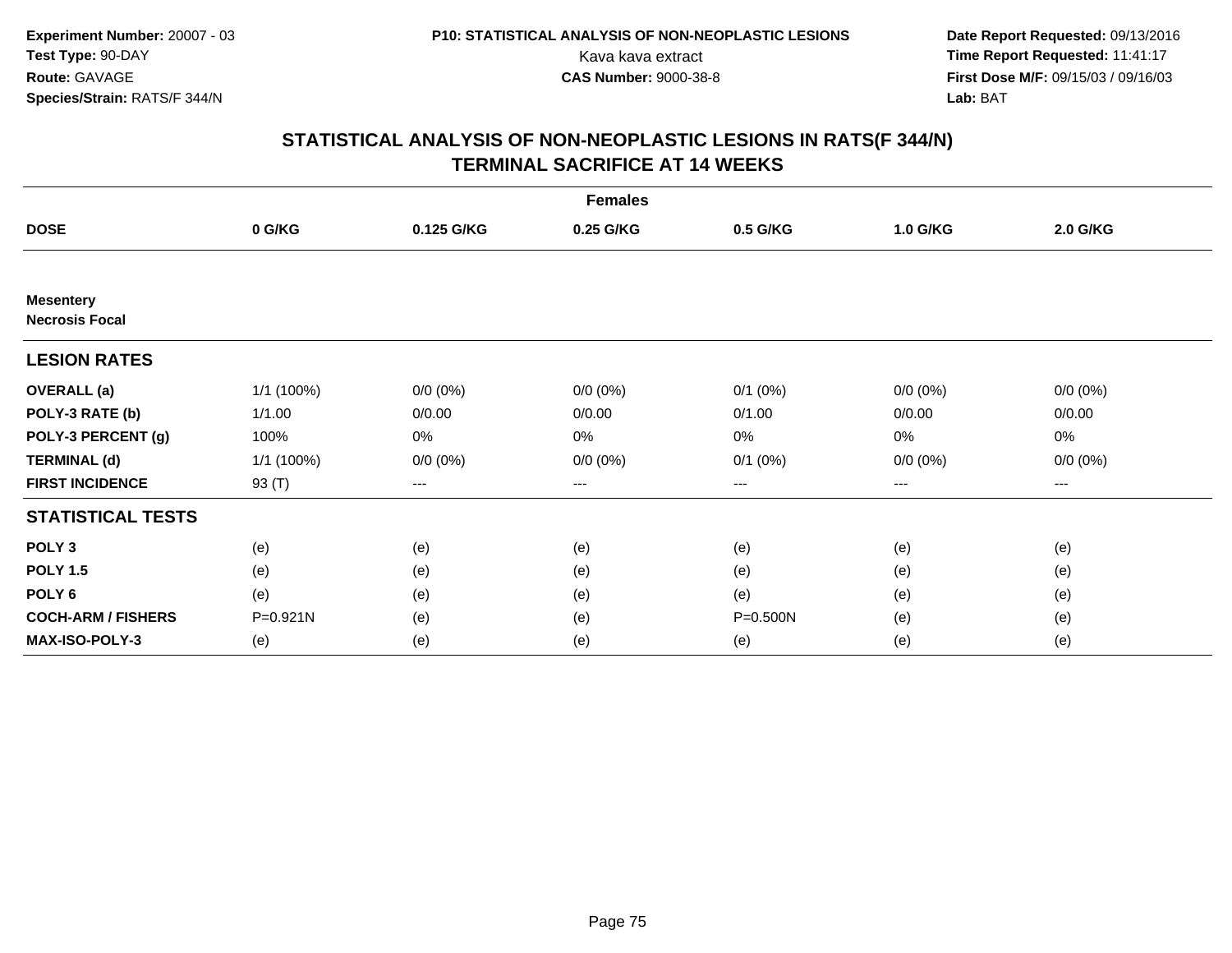|                             |             |             | <b>Females</b> |             |              |             |  |
|-----------------------------|-------------|-------------|----------------|-------------|--------------|-------------|--|
| <b>DOSE</b>                 | 0 G/KG      | 0.125 G/KG  | 0.25 G/KG      | 0.5 G/KG    | 1.0 G/KG     | 2.0 G/KG    |  |
|                             |             |             |                |             |              |             |  |
| <b>Nose</b><br>Inflammation |             |             |                |             |              |             |  |
| <b>LESION RATES</b>         |             |             |                |             |              |             |  |
| <b>OVERALL</b> (a)          | $0/10(0\%)$ | $0/0 (0\%)$ | $0/0 (0\%)$    | $0/0 (0\%)$ | $0/1$ $(0%)$ | $0/10(0\%)$ |  |
| POLY-3 RATE (b)             | 0/9.01      | 0/0.00      | 0/0.00         | 0/0.00      | 0/0.04       | 0/6.11      |  |
| POLY-3 PERCENT (g)          | 0%          | 0%          | 0%             | 0%          | $0\%$        | 0%          |  |
| <b>TERMINAL (d)</b>         | $0/9(0\%)$  | $0/0 (0\%)$ | $0/0 (0\%)$    | $0/0 (0\%)$ | $0/0 (0\%)$  | 0/6(0%)     |  |
| <b>FIRST INCIDENCE</b>      | $--$        | ---         | ---            | $--$        | ---          | ---         |  |
| <b>STATISTICAL TESTS</b>    |             |             |                |             |              |             |  |
| POLY <sub>3</sub>           | (n)         | (n)         | (n)            | (n)         | (n)          | (n)         |  |
| <b>POLY 1.5</b>             | (n)         | (n)         | (n)            | (n)         | (n)          | (n)         |  |
| POLY <sub>6</sub>           | (n)         | (n)         | (n)            | (n)         | (n)          | (n)         |  |
| <b>COCH-ARM / FISHERS</b>   | (n)         | (n)         | (n)            | (n)         | (n)          | (n)         |  |
| <b>MAX-ISO-POLY-3</b>       | (n)         | (n)         | (n)            | (n)         | (n)          | (n)         |  |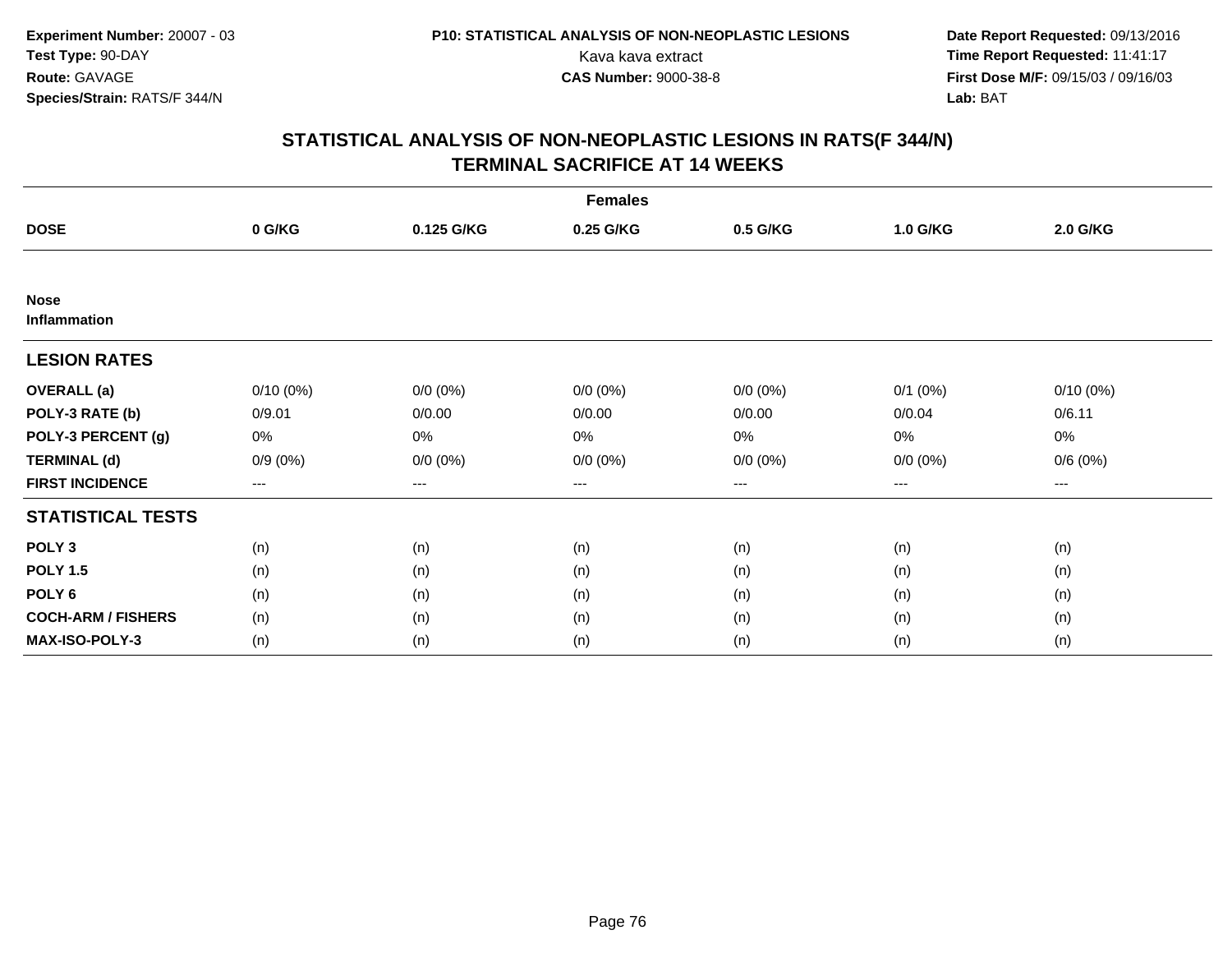|                                          |             |             | <b>Females</b> |                        |              |             |  |
|------------------------------------------|-------------|-------------|----------------|------------------------|--------------|-------------|--|
| <b>DOSE</b>                              | 0 G/KG      | 0.125 G/KG  | 0.25 G/KG      | 0.5 G/KG               | 1.0 G/KG     | 2.0 G/KG    |  |
|                                          |             |             |                |                        |              |             |  |
| <b>Nose</b><br><b>Inflammation Acute</b> |             |             |                |                        |              |             |  |
| <b>LESION RATES</b>                      |             |             |                |                        |              |             |  |
| <b>OVERALL</b> (a)                       | $0/10(0\%)$ | $0/0 (0\%)$ | $0/0 (0\%)$    | $0/0 (0\%)$            | $0/1$ $(0%)$ | $0/10(0\%)$ |  |
| POLY-3 RATE (b)                          | 0/9.01      | 0/0.00      | 0/0.00         | 0/0.00                 | 0/0.04       | 0/6.11      |  |
| POLY-3 PERCENT (g)                       | 0%          | 0%          | 0%             | 0%                     | $0\%$        | 0%          |  |
| <b>TERMINAL (d)</b>                      | $0/9(0\%)$  | $0/0 (0\%)$ | $0/0 (0\%)$    | $0/0 (0\%)$            | $0/0 (0\%)$  | 0/6(0%)     |  |
| <b>FIRST INCIDENCE</b>                   | $--$        | ---         | ---            | $\qquad \qquad \cdots$ | ---          | ---         |  |
| <b>STATISTICAL TESTS</b>                 |             |             |                |                        |              |             |  |
| POLY <sub>3</sub>                        | (n)         | (n)         | (n)            | (n)                    | (n)          | (n)         |  |
| <b>POLY 1.5</b>                          | (n)         | (n)         | (n)            | (n)                    | (n)          | (n)         |  |
| POLY <sub>6</sub>                        | (n)         | (n)         | (n)            | (n)                    | (n)          | (n)         |  |
| <b>COCH-ARM / FISHERS</b>                | (n)         | (n)         | (n)            | (n)                    | (n)          | (n)         |  |
| <b>MAX-ISO-POLY-3</b>                    | (n)         | (n)         | (n)            | (n)                    | (n)          | (n)         |  |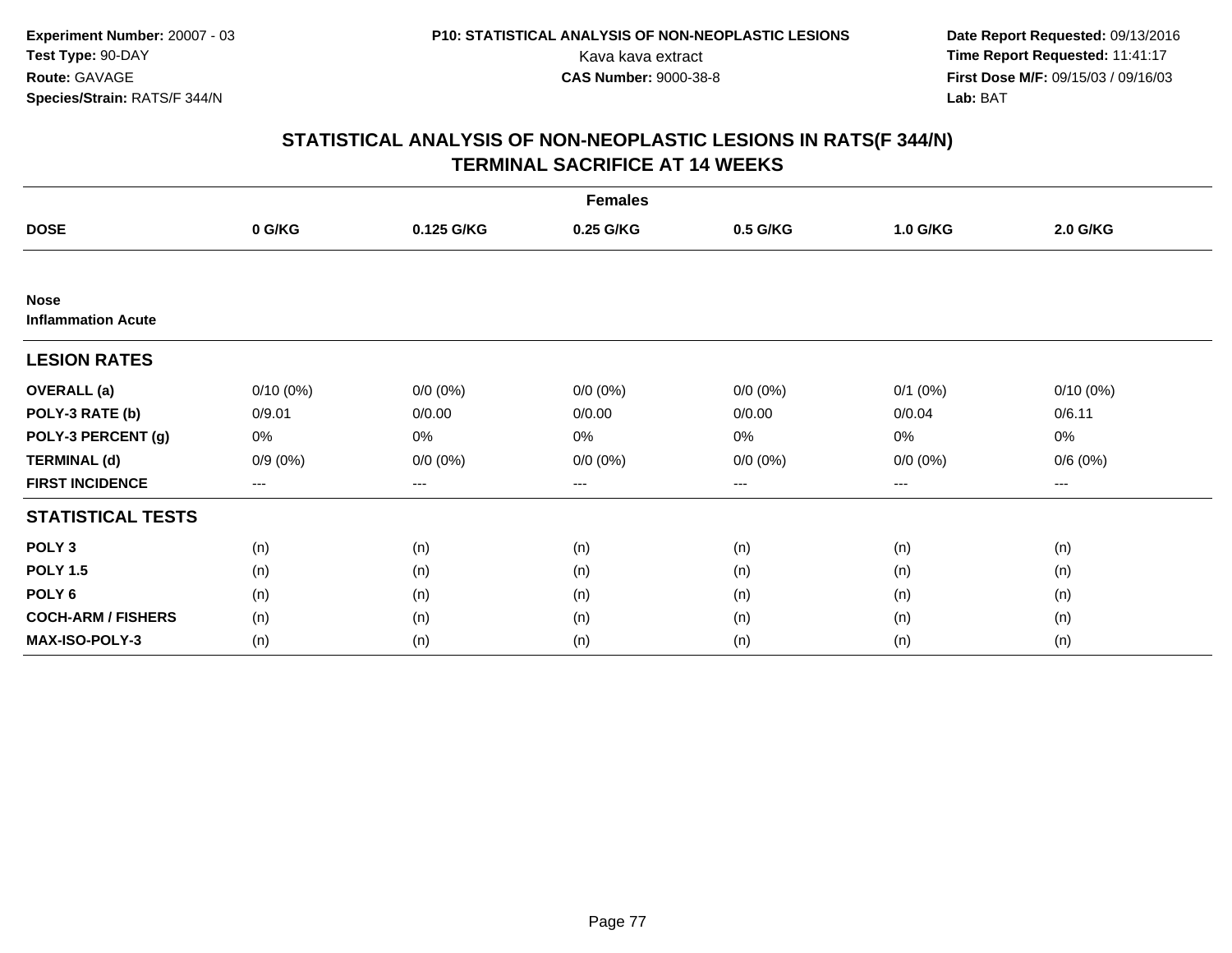|                                                 |             |             | <b>Females</b> |             |              |             |  |
|-------------------------------------------------|-------------|-------------|----------------|-------------|--------------|-------------|--|
| <b>DOSE</b>                                     | 0 G/KG      | 0.125 G/KG  | 0.25 G/KG      | 0.5 G/KG    | 1.0 G/KG     | 2.0 G/KG    |  |
|                                                 |             |             |                |             |              |             |  |
| <b>Nose: Squamous Epithelium</b><br>Hyperplasia |             |             |                |             |              |             |  |
| <b>LESION RATES</b>                             |             |             |                |             |              |             |  |
| <b>OVERALL</b> (a)                              | $0/10(0\%)$ | $0/0 (0\%)$ | $0/0 (0\%)$    | $0/0 (0\%)$ | $0/1$ $(0%)$ | $0/10(0\%)$ |  |
| POLY-3 RATE (b)                                 | 0/9.01      | 0/0.00      | 0/0.00         | 0/0.00      | 0/0.04       | 0/6.11      |  |
| POLY-3 PERCENT (g)                              | 0%          | 0%          | 0%             | 0%          | 0%           | 0%          |  |
| <b>TERMINAL (d)</b>                             | $0/9(0\%)$  | $0/0 (0\%)$ | $0/0 (0\%)$    | $0/0 (0\%)$ | $0/0 (0\%)$  | 0/6(0%)     |  |
| <b>FIRST INCIDENCE</b>                          | ---         | ---         | $--$           | ---         | ---          | ---         |  |
| <b>STATISTICAL TESTS</b>                        |             |             |                |             |              |             |  |
| POLY <sub>3</sub>                               | (n)         | (n)         | (n)            | (n)         | (n)          | (n)         |  |
| <b>POLY 1.5</b>                                 | (n)         | (n)         | (n)            | (n)         | (n)          | (n)         |  |
| POLY <sub>6</sub>                               | (n)         | (n)         | (n)            | (n)         | (n)          | (n)         |  |
| <b>COCH-ARM / FISHERS</b>                       | (n)         | (n)         | (n)            | (n)         | (n)          | (n)         |  |
| MAX-ISO-POLY-3                                  | (n)         | (n)         | (n)            | (n)         | (n)          | (n)         |  |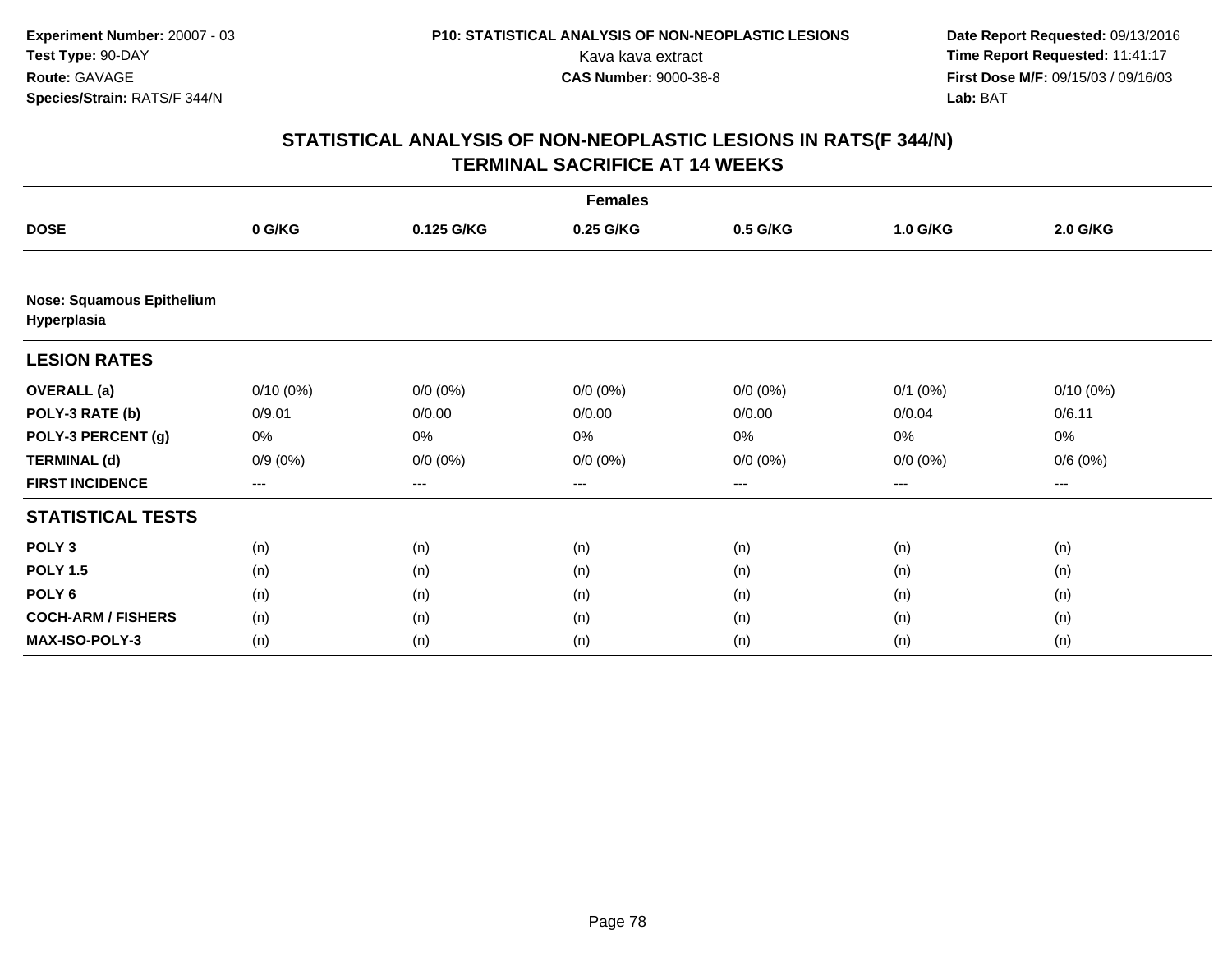|                                           |             |             | <b>Females</b> |                        |              |              |
|-------------------------------------------|-------------|-------------|----------------|------------------------|--------------|--------------|
| <b>DOSE</b>                               | 0 G/KG      | 0.125 G/KG  | 0.25 G/KG      | 0.5 G/KG               | 1.0 G/KG     | 2.0 G/KG     |
|                                           |             |             |                |                        |              |              |
| <b>Pancreas: Acinus</b><br><b>Atrophy</b> |             |             |                |                        |              |              |
| <b>LESION RATES</b>                       |             |             |                |                        |              |              |
| <b>OVERALL</b> (a)                        | $0/10(0\%)$ | $0/0 (0\%)$ | $0/0 (0\%)$    | $0/0 (0\%)$            | $0/1$ $(0%)$ | $1/10(10\%)$ |
| POLY-3 RATE (b)                           | 0/9.01      | 0/0.00      | 0/0.00         | 0/0.00                 | 0/0.04       | 1/7.00       |
| POLY-3 PERCENT (g)                        | 0%          | $0\%$       | 0%             | 0%                     | $0\%$        | 14.3%        |
| <b>TERMINAL (d)</b>                       | $0/9(0\%)$  | $0/0 (0\%)$ | $0/0 (0\%)$    | $0/0 (0\%)$            | $0/0 (0\%)$  | 0/6(0%)      |
| <b>FIRST INCIDENCE</b>                    | $---$       | ---         | ---            | $\qquad \qquad \cdots$ | ---          | 44           |
| <b>STATISTICAL TESTS</b>                  |             |             |                |                        |              |              |
| POLY <sub>3</sub>                         | (e)         | (e)         | (e)            | (e)                    | (e)          | $P = 0.450$  |
| <b>POLY 1.5</b>                           | (e)         | (e)         | (e)            | (e)                    | (e)          | $P=0.449$    |
| POLY <sub>6</sub>                         | (e)         | (e)         | (e)            | (e)                    | (e)          | $P=0.450$    |
| <b>COCH-ARM / FISHERS</b>                 | $P = 0.300$ | (e)         | (e)            | (e)                    | (e)          | $P = 0.500$  |
| <b>MAX-ISO-POLY-3</b>                     | (e)         | (e)         | (e)            | (e)                    | (e)          | $P = 0.155$  |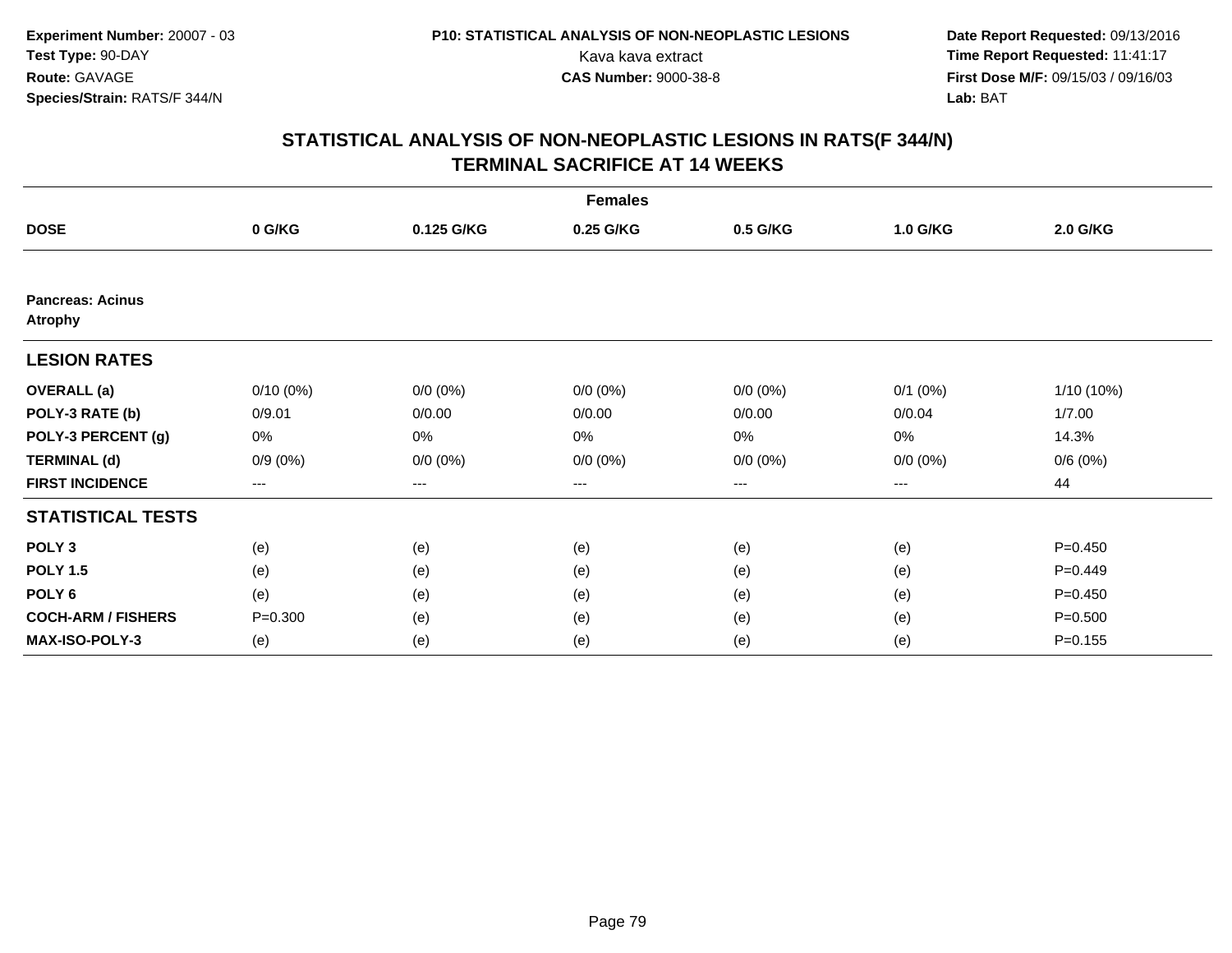|                                                      |             |             | <b>Females</b> |             |              |             |  |
|------------------------------------------------------|-------------|-------------|----------------|-------------|--------------|-------------|--|
| <b>DOSE</b>                                          | 0 G/KG      | 0.125 G/KG  | 0.25 G/KG      | 0.5 G/KG    | 1.0 G/KG     | 2.0 G/KG    |  |
|                                                      |             |             |                |             |              |             |  |
| <b>Pituitary Gland: Pars Distalis</b><br>Hypertrophy |             |             |                |             |              |             |  |
| <b>LESION RATES</b>                                  |             |             |                |             |              |             |  |
| <b>OVERALL</b> (a)                                   | $0/10(0\%)$ | $0/0 (0\%)$ | $0/0 (0\%)$    | $0/0 (0\%)$ | $0/1$ $(0%)$ | $0/10(0\%)$ |  |
| POLY-3 RATE (b)                                      | 0/9.01      | 0/0.00      | 0/0.00         | 0/0.00      | 0/0.04       | 0/6.11      |  |
| POLY-3 PERCENT (g)                                   | 0%          | 0%          | 0%             | 0%          | 0%           | 0%          |  |
| <b>TERMINAL (d)</b>                                  | $0/9(0\%)$  | $0/0 (0\%)$ | $0/0 (0\%)$    | $0/0 (0\%)$ | $0/0 (0\%)$  | 0/6(0%)     |  |
| <b>FIRST INCIDENCE</b>                               | $---$       | $---$       | ---            | $--$        | ---          | ---         |  |
| <b>STATISTICAL TESTS</b>                             |             |             |                |             |              |             |  |
| POLY <sub>3</sub>                                    | (n)         | (n)         | (n)            | (n)         | (n)          | (n)         |  |
| <b>POLY 1.5</b>                                      | (n)         | (n)         | (n)            | (n)         | (n)          | (n)         |  |
| POLY <sub>6</sub>                                    | (n)         | (n)         | (n)            | (n)         | (n)          | (n)         |  |
| <b>COCH-ARM / FISHERS</b>                            | (n)         | (n)         | (n)            | (n)         | (n)          | (n)         |  |
| MAX-ISO-POLY-3                                       | (n)         | (n)         | (n)            | (n)         | (n)          | (n)         |  |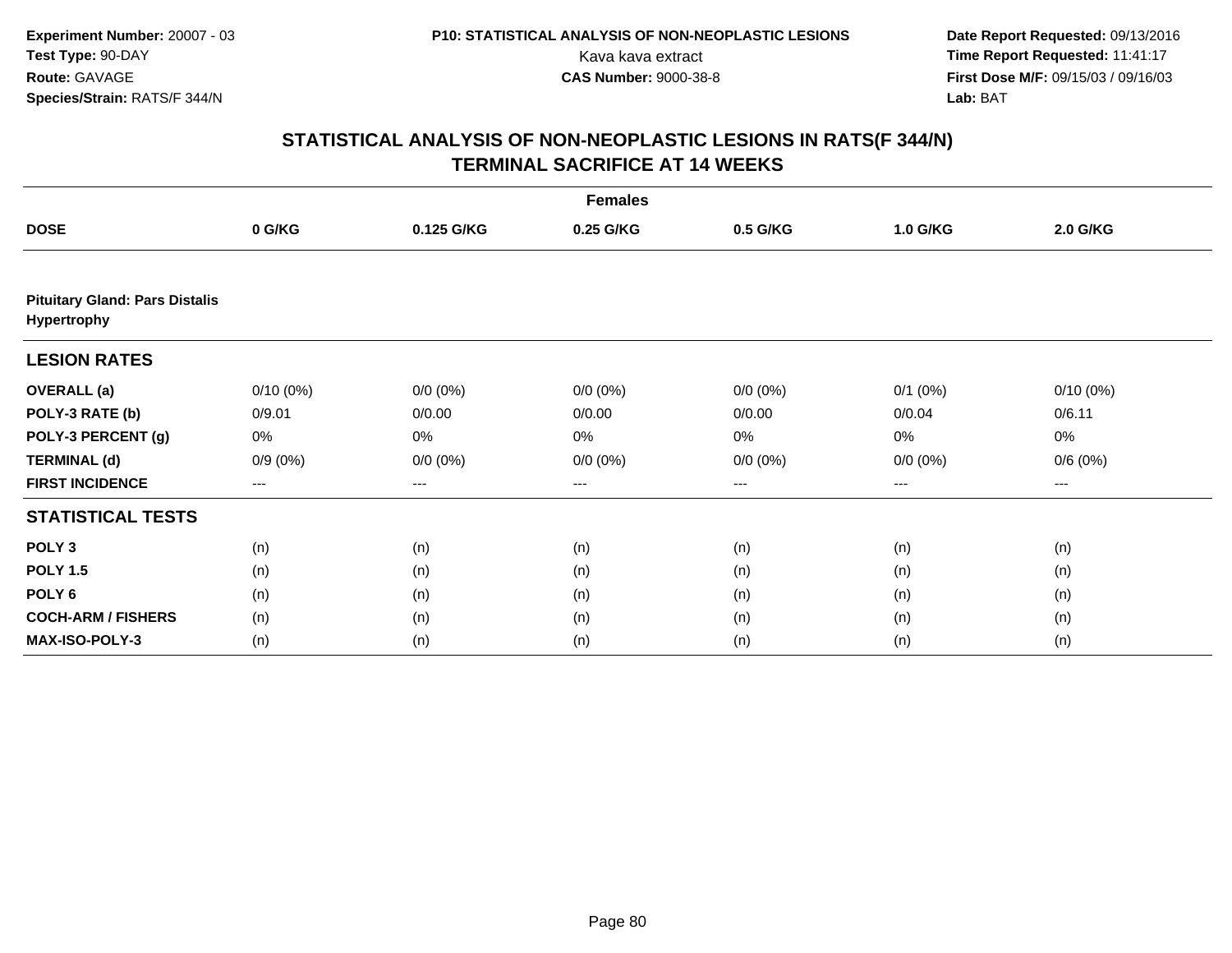|                                 |            |              | <b>Females</b> |              |              |                |
|---------------------------------|------------|--------------|----------------|--------------|--------------|----------------|
| <b>DOSE</b>                     | 0 G/KG     | 0.125 G/KG   | 0.25 G/KG      | 0.5 G/KG     | 1.0 G/KG     | 2.0 G/KG       |
|                                 |            |              |                |              |              |                |
| <b>Spleen</b><br><b>Atrophy</b> |            |              |                |              |              |                |
| <b>LESION RATES</b>             |            |              |                |              |              |                |
| <b>OVERALL</b> (a)              | 1/10 (10%) | $0/10(0\%)$  | $0/10(0\%)$    | $0/10(0\%)$  | $0/10(0\%)$  | 3/10 (30%)     |
| POLY-3 RATE (b)                 | 1/10.00    | 0/10.00      | 0/10.00        | 0/10.00      | 0/9.04       | 3/9.11         |
| POLY-3 PERCENT (g)              | 10%        | 0%           | 0%             | 0%           | 0%           | 33%            |
| <b>TERMINAL (d)</b>             | $0/9(0\%)$ | $0/10(0\%)$  | $0/10(0\%)$    | $0/10(0\%)$  | $0/9(0\%)$   | 0/6(0%)        |
| <b>FIRST INCIDENCE</b>          | 18         | $--$         | ---            | ---          | ---          | $\overline{2}$ |
| <b>STATISTICAL TESTS</b>        |            |              |                |              |              |                |
| POLY <sub>3</sub>               | P=0.008**  | P=0.500N     | P=0.500N       | P=0.500N     | P=0.520N     | $P = 0.255$    |
| <b>POLY 1.5</b>                 | P=0.009**  | $P = 0.500N$ | P=0.500N       | P=0.500N     | P=0.517N     | $P = 0.264$    |
| POLY <sub>6</sub>               | P=0.008**  | $P = 0.500N$ | P=0.500N       | $P = 0.500N$ | $P = 0.521N$ | $P=0.251$      |
| <b>COCH-ARM / FISHERS</b>       | $P=0.014*$ | $P = 0.500N$ | P=0.500N       | P=0.500N     | P=0.500N     | $P = 0.291$    |
| <b>MAX-ISO-POLY-3</b>           | P=0.003**  | P=0.158N     | P=0.158N       | P=0.158N     | P=0.183N     | $P=0.122$      |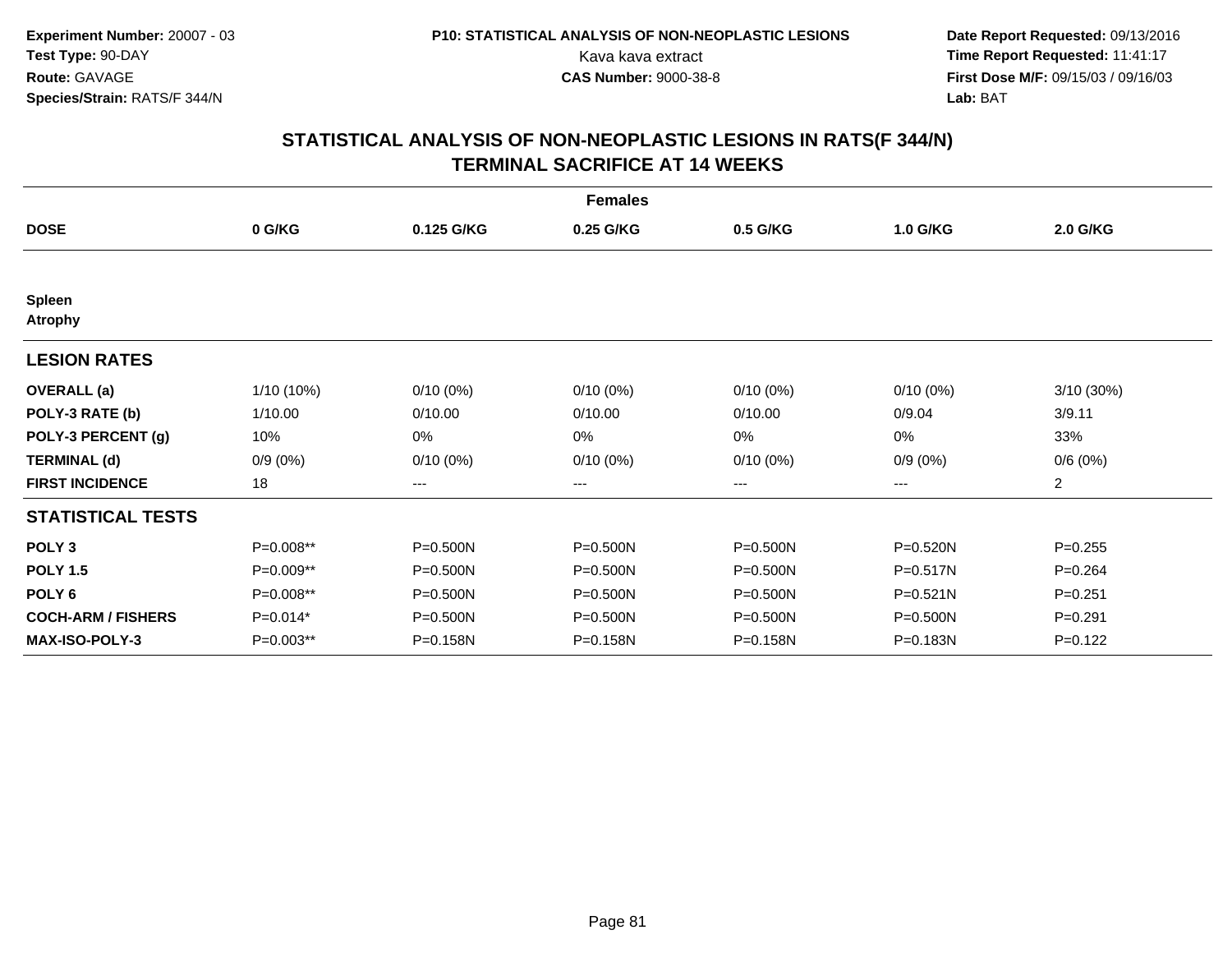|                                                          |                        |             | <b>Females</b> |                   |             |             |  |
|----------------------------------------------------------|------------------------|-------------|----------------|-------------------|-------------|-------------|--|
| <b>DOSE</b>                                              | 0 G/KG                 | 0.125 G/KG  | 0.25 G/KG      | 0.5 G/KG          | 1.0 G/KG    | 2.0 G/KG    |  |
|                                                          |                        |             |                |                   |             |             |  |
| <b>Spleen</b><br><b>Hematopoietic Cell Proliferation</b> |                        |             |                |                   |             |             |  |
| <b>LESION RATES</b>                                      |                        |             |                |                   |             |             |  |
| <b>OVERALL</b> (a)                                       | $0/10(0\%)$            | $0/10(0\%)$ | $0/10(0\%)$    | $0/10(0\%)$       | $0/10(0\%)$ | $0/10(0\%)$ |  |
| POLY-3 RATE (b)                                          | 0/9.01                 | 0/10.00     | 0/10.00        | 0/10.00           | 0/9.04      | 0/6.11      |  |
| POLY-3 PERCENT (g)                                       | 0%                     | 0%          | 0%             | 0%                | $0\%$       | 0%          |  |
| <b>TERMINAL (d)</b>                                      | $0/9(0\%)$             | $0/10(0\%)$ | $0/10(0\%)$    | $0/10(0\%)$       | $0/9(0\%)$  | 0/6(0%)     |  |
| <b>FIRST INCIDENCE</b>                                   | $\qquad \qquad \cdots$ | $---$       | ---            | $\qquad \qquad -$ | $---$       | $---$       |  |
| <b>STATISTICAL TESTS</b>                                 |                        |             |                |                   |             |             |  |
| POLY <sub>3</sub>                                        | (n)                    | (n)         | (n)            | (n)               | (n)         | (n)         |  |
| <b>POLY 1.5</b>                                          | (n)                    | (n)         | (n)            | (n)               | (n)         | (n)         |  |
| POLY <sub>6</sub>                                        | (n)                    | (n)         | (n)            | (n)               | (n)         | (n)         |  |
| <b>COCH-ARM / FISHERS</b>                                | (n)                    | (n)         | (n)            | (n)               | (n)         | (n)         |  |
| <b>MAX-ISO-POLY-3</b>                                    | (n)                    | (n)         | (n)            | (n)               | (n)         | (n)         |  |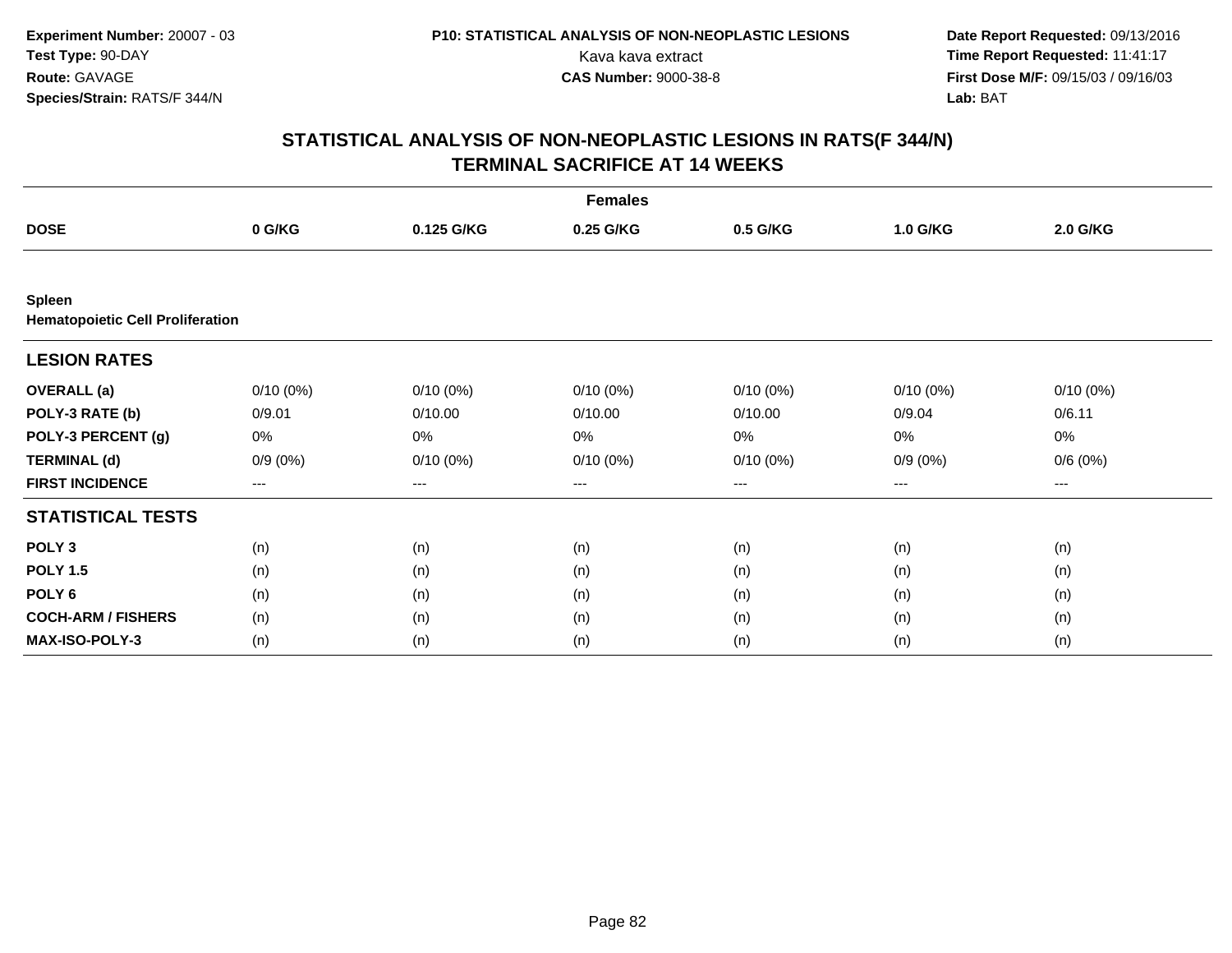|                                             |             |             | <b>Females</b> |                   |              |                 |
|---------------------------------------------|-------------|-------------|----------------|-------------------|--------------|-----------------|
| <b>DOSE</b>                                 | 0 G/KG      | 0.125 G/KG  | 0.25 G/KG      | 0.5 G/KG          | 1.0 G/KG     | <b>2.0 G/KG</b> |
|                                             |             |             |                |                   |              |                 |
| Stomach, Forestomach<br><b>Inflammation</b> |             |             |                |                   |              |                 |
| <b>LESION RATES</b>                         |             |             |                |                   |              |                 |
| <b>OVERALL</b> (a)                          | $0/10(0\%)$ | $0/0 (0\%)$ | $0/0 (0\%)$    | $0/0 (0\%)$       | $0/1$ $(0%)$ | 1/10 (10%)      |
| POLY-3 RATE (b)                             | 0/9.01      | 0/0.00      | 0/0.00         | 0/0.00            | 0/0.04       | 1/6.11          |
| POLY-3 PERCENT (g)                          | 0%          | 0%          | 0%             | 0%                | 0%           | 16.4%           |
| <b>TERMINAL (d)</b>                         | $0/9(0\%)$  | $0/0 (0\%)$ | $0/0 (0\%)$    | $0/0 (0\%)$       | $0/0 (0\%)$  | 1/6 (17%)       |
| <b>FIRST INCIDENCE</b>                      | $---$       | $---$       | ---            | $\qquad \qquad -$ | ---          | 93 (T)          |
| <b>STATISTICAL TESTS</b>                    |             |             |                |                   |              |                 |
| POLY <sub>3</sub>                           | (e)         | (e)         | (e)            | (e)               | (e)          | $P=0.424$       |
| <b>POLY 1.5</b>                             | (e)         | (e)         | (e)            | (e)               | (e)          | $P=0.429$       |
| POLY <sub>6</sub>                           | (e)         | (e)         | (e)            | (e)               | (e)          | $P=0.421$       |
| <b>COCH-ARM / FISHERS</b>                   | $P = 0.300$ | (e)         | (e)            | (e)               | (e)          | $P = 0.500$     |
| MAX-ISO-POLY-3                              | (e)         | (e)         | (e)            | (e)               | (e)          | $P = 0.153$     |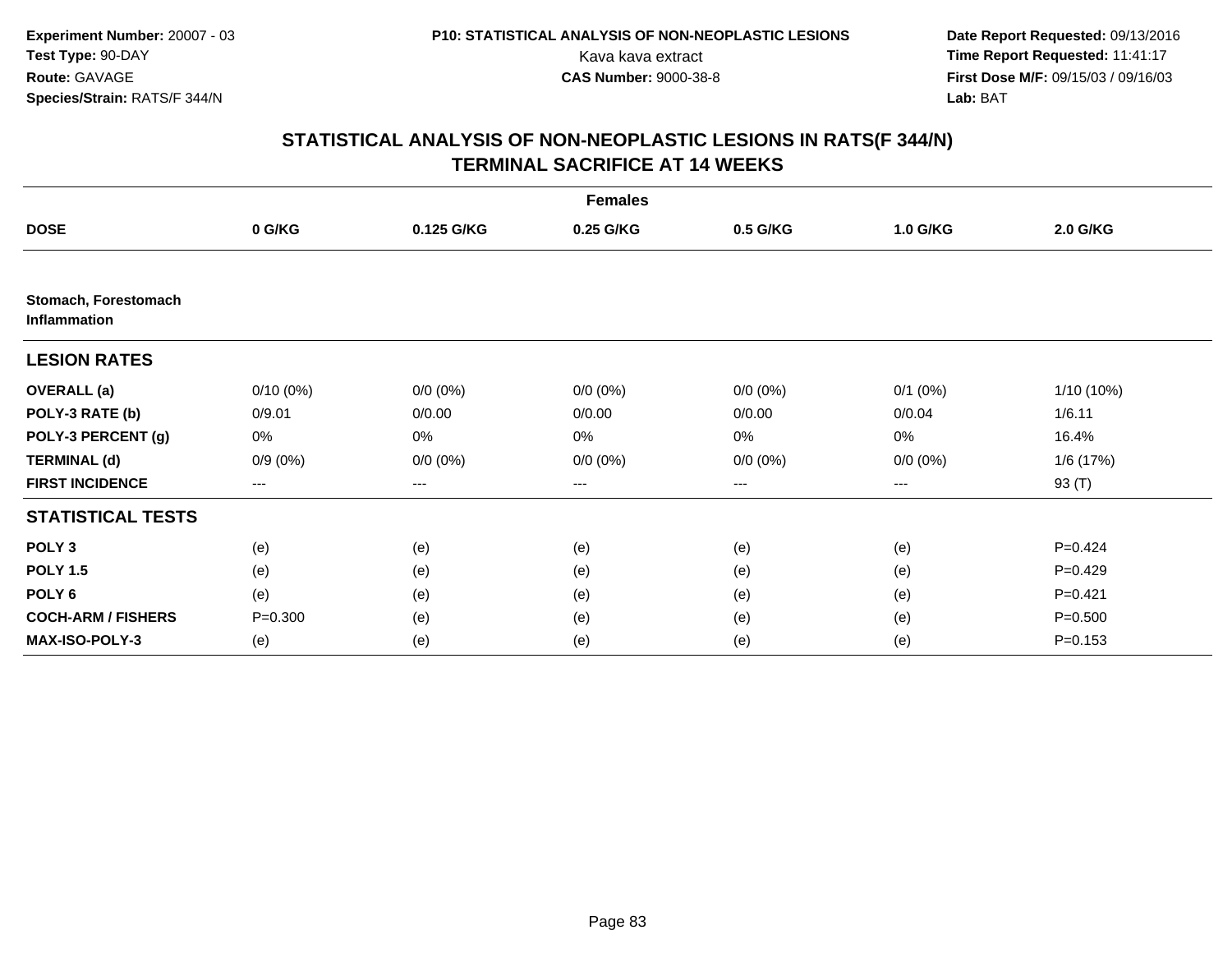|                                               |             |             | <b>Females</b> |             |              |             |
|-----------------------------------------------|-------------|-------------|----------------|-------------|--------------|-------------|
| <b>DOSE</b>                                   | 0 G/KG      | 0.125 G/KG  | 0.25 G/KG      | 0.5 G/KG    | 1.0 G/KG     | 2.0 G/KG    |
|                                               |             |             |                |             |              |             |
| Stomach, Forestomach<br><b>Mineralization</b> |             |             |                |             |              |             |
| <b>LESION RATES</b>                           |             |             |                |             |              |             |
| <b>OVERALL</b> (a)                            | $0/10(0\%)$ | $0/0 (0\%)$ | $0/0 (0\%)$    | $0/0 (0\%)$ | $0/1$ $(0%)$ | 1/10 (10%)  |
| POLY-3 RATE (b)                               | 0/9.01      | 0/0.00      | 0/0.00         | 0/0.00      | 0/0.04       | 1/7.11      |
| POLY-3 PERCENT (g)                            | 0%          | 0%          | 0%             | 0%          | 0%           | 14.1%       |
| <b>TERMINAL (d)</b>                           | $0/9(0\%)$  | $0/0 (0\%)$ | $0/0 (0\%)$    | $0/0 (0\%)$ | $0/0 (0\%)$  | 0/6(0%)     |
| <b>FIRST INCIDENCE</b>                        | ---         | ---         | ---            | $--$        | ---          | 4           |
| <b>STATISTICAL TESTS</b>                      |             |             |                |             |              |             |
| POLY <sub>3</sub>                             | (e)         | (e)         | (e)            | (e)         | (e)          | $P=0.453$   |
| <b>POLY 1.5</b>                               | (e)         | (e)         | (e)            | (e)         | (e)          | $P=0.457$   |
| POLY 6                                        | (e)         | (e)         | (e)            | (e)         | (e)          | $P=0.450$   |
| <b>COCH-ARM / FISHERS</b>                     | $P = 0.300$ | (e)         | (e)            | (e)         | (e)          | $P = 0.500$ |
| <b>MAX-ISO-POLY-3</b>                         | (e)         | (e)         | (e)            | (e)         | (e)          | $P = 0.155$ |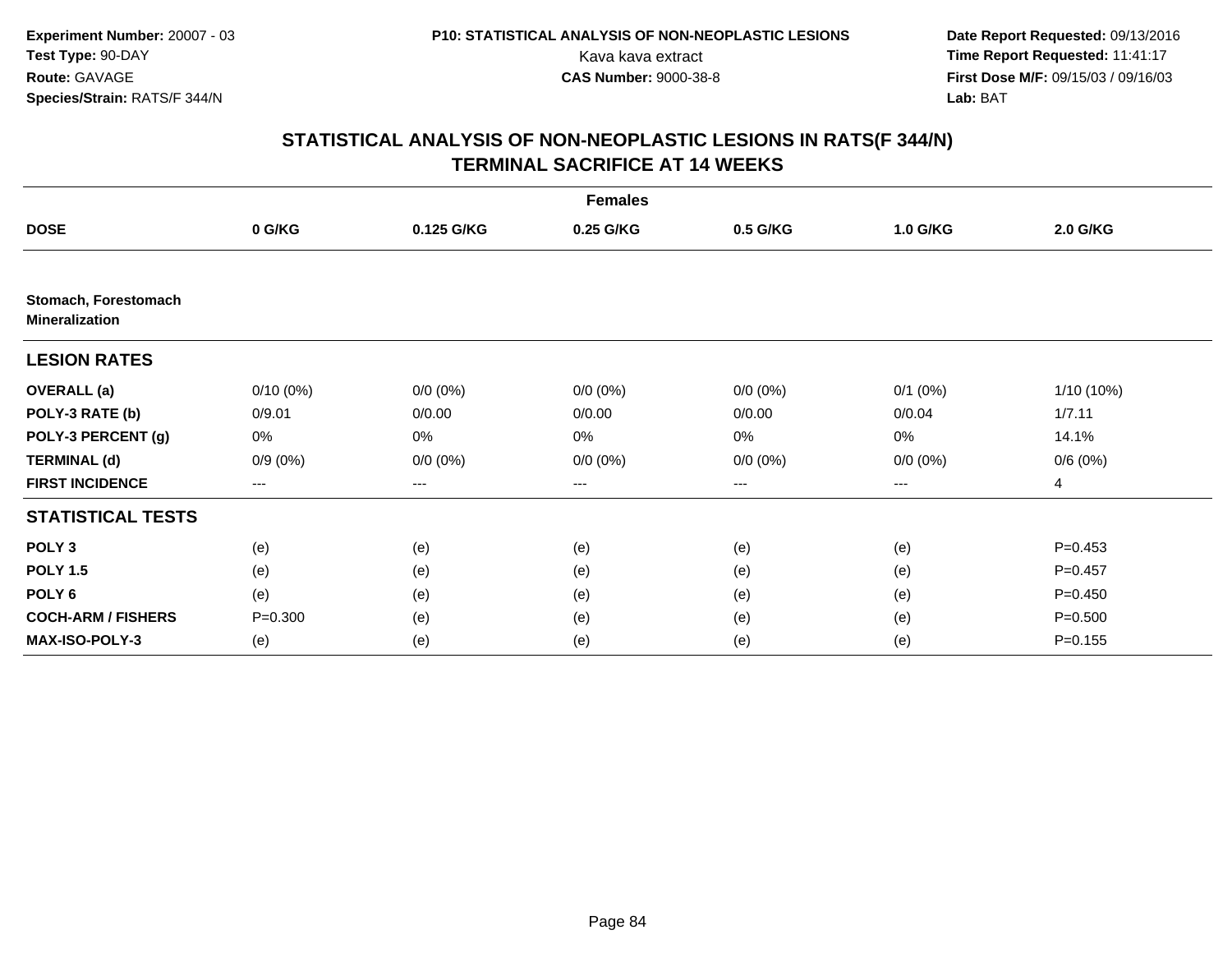| <b>Females</b>                       |             |             |             |             |              |             |
|--------------------------------------|-------------|-------------|-------------|-------------|--------------|-------------|
| <b>DOSE</b>                          | 0 G/KG      | 0.125 G/KG  | 0.25 G/KG   | 0.5 G/KG    | 1.0 G/KG     | 2.0 G/KG    |
|                                      |             |             |             |             |              |             |
| Stomach, Forestomach<br><b>Ulcer</b> |             |             |             |             |              |             |
| <b>LESION RATES</b>                  |             |             |             |             |              |             |
| <b>OVERALL</b> (a)                   | $0/10(0\%)$ | $0/0 (0\%)$ | $0/0 (0\%)$ | $0/0 (0\%)$ | $0/1$ $(0%)$ | 1/10 (10%)  |
| POLY-3 RATE (b)                      | 0/9.01      | 0/0.00      | 0/0.00      | 0/0.00      | 0/0.04       | 1/7.11      |
| POLY-3 PERCENT (g)                   | 0%          | 0%          | 0%          | 0%          | $0\%$        | 14.1%       |
| <b>TERMINAL (d)</b>                  | $0/9(0\%)$  | $0/0 (0\%)$ | $0/0 (0\%)$ | $0/0 (0\%)$ | $0/0 (0\%)$  | 0/6(0%)     |
| <b>FIRST INCIDENCE</b>               | $---$       | ---         | ---         | ---         | ---          | 4           |
| <b>STATISTICAL TESTS</b>             |             |             |             |             |              |             |
| POLY <sub>3</sub>                    | (e)         | (e)         | (e)         | (e)         | (e)          | $P=0.453$   |
| <b>POLY 1.5</b>                      | (e)         | (e)         | (e)         | (e)         | (e)          | $P=0.457$   |
| POLY <sub>6</sub>                    | (e)         | (e)         | (e)         | (e)         | (e)          | $P=0.450$   |
| <b>COCH-ARM / FISHERS</b>            | $P = 0.300$ | (e)         | (e)         | (e)         | (e)          | $P = 0.500$ |
| <b>MAX-ISO-POLY-3</b>                | (e)         | (e)         | (e)         | (e)         | (e)          | $P = 0.155$ |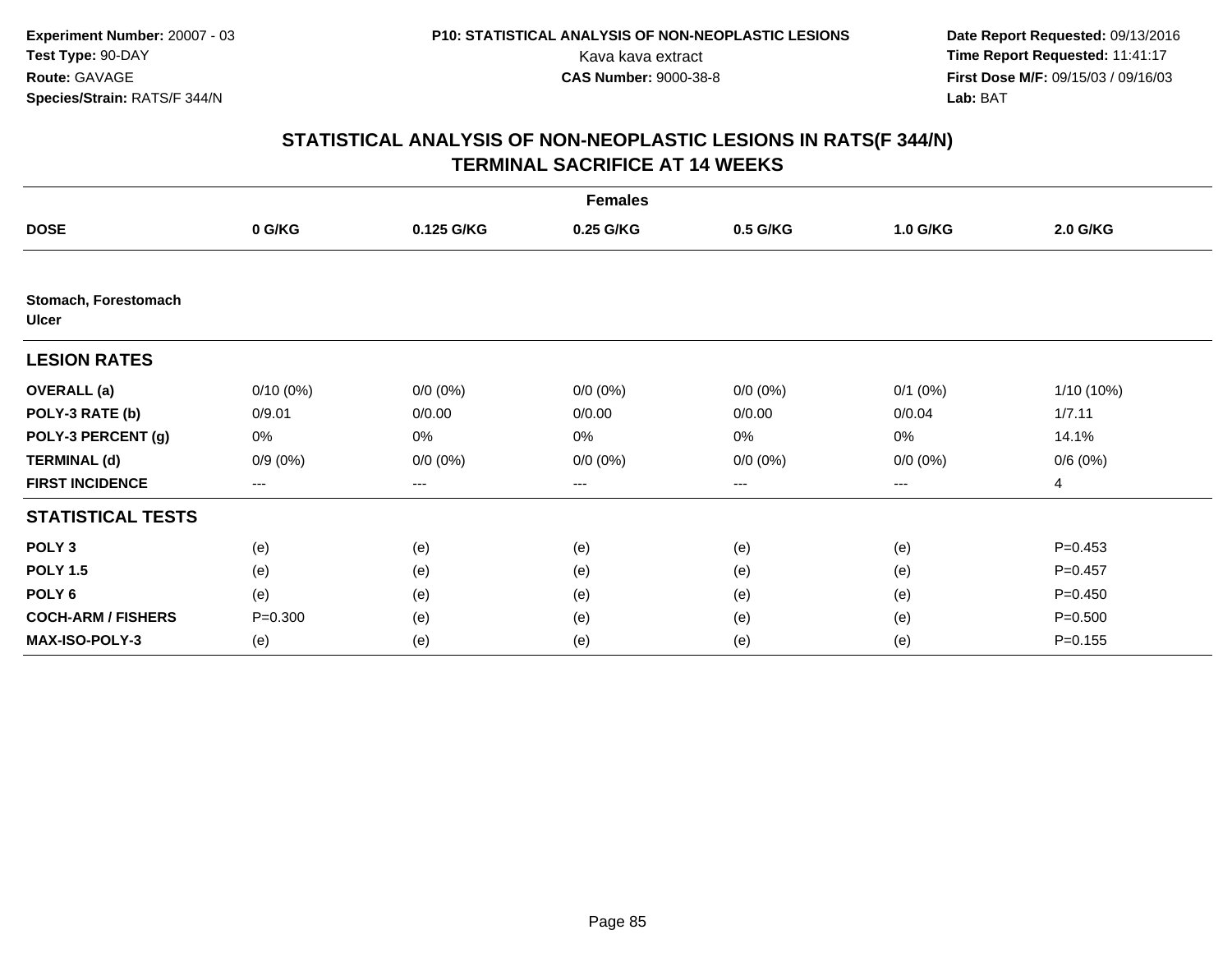| <b>Females</b>                   |            |                        |              |              |              |                |  |
|----------------------------------|------------|------------------------|--------------|--------------|--------------|----------------|--|
| <b>DOSE</b>                      | 0 G/KG     | 0.125 G/KG             | 0.25 G/KG    | 0.5 G/KG     | 1.0 G/KG     | 2.0 G/KG       |  |
|                                  |            |                        |              |              |              |                |  |
| <b>Thymus</b><br><b>Necrosis</b> |            |                        |              |              |              |                |  |
| <b>LESION RATES</b>              |            |                        |              |              |              |                |  |
| <b>OVERALL</b> (a)               | 1/10 (10%) | $0/10(0\%)$            | $0/10(0\%)$  | $0/10(0\%)$  | $0/10(0\%)$  | 3/10 (30%)     |  |
| POLY-3 RATE (b)                  | 1/10.00    | 0/10.00                | 0/10.00      | 0/10.00      | 0/9.04       | 3/9.11         |  |
| POLY-3 PERCENT (g)               | 10%        | 0%                     | 0%           | 0%           | 0%           | 33%            |  |
| <b>TERMINAL (d)</b>              | $0/9(0\%)$ | $0/10(0\%)$            | $0/10(0\%)$  | $0/10(0\%)$  | $0/9(0\%)$   | 0/6(0%)        |  |
| <b>FIRST INCIDENCE</b>           | 18         | $\qquad \qquad \cdots$ | ---          | ---          | ---          | $\overline{2}$ |  |
| <b>STATISTICAL TESTS</b>         |            |                        |              |              |              |                |  |
| POLY <sub>3</sub>                | P=0.008**  | $P = 0.500N$           | P=0.500N     | P=0.500N     | P=0.520N     | $P=0.255$      |  |
| <b>POLY 1.5</b>                  | P=0.009**  | $P = 0.500N$           | P=0.500N     | $P = 0.500N$ | $P = 0.517N$ | $P=0.264$      |  |
| POLY <sub>6</sub>                | P=0.008**  | $P = 0.500N$           | $P = 0.500N$ | $P = 0.500N$ | $P = 0.521N$ | $P=0.251$      |  |
| <b>COCH-ARM / FISHERS</b>        | $P=0.014*$ | $P = 0.500N$           | P=0.500N     | P=0.500N     | P=0.500N     | $P = 0.291$    |  |
| <b>MAX-ISO-POLY-3</b>            | P=0.003**  | P=0.158N               | P=0.158N     | P=0.158N     | P=0.183N     | $P=0.122$      |  |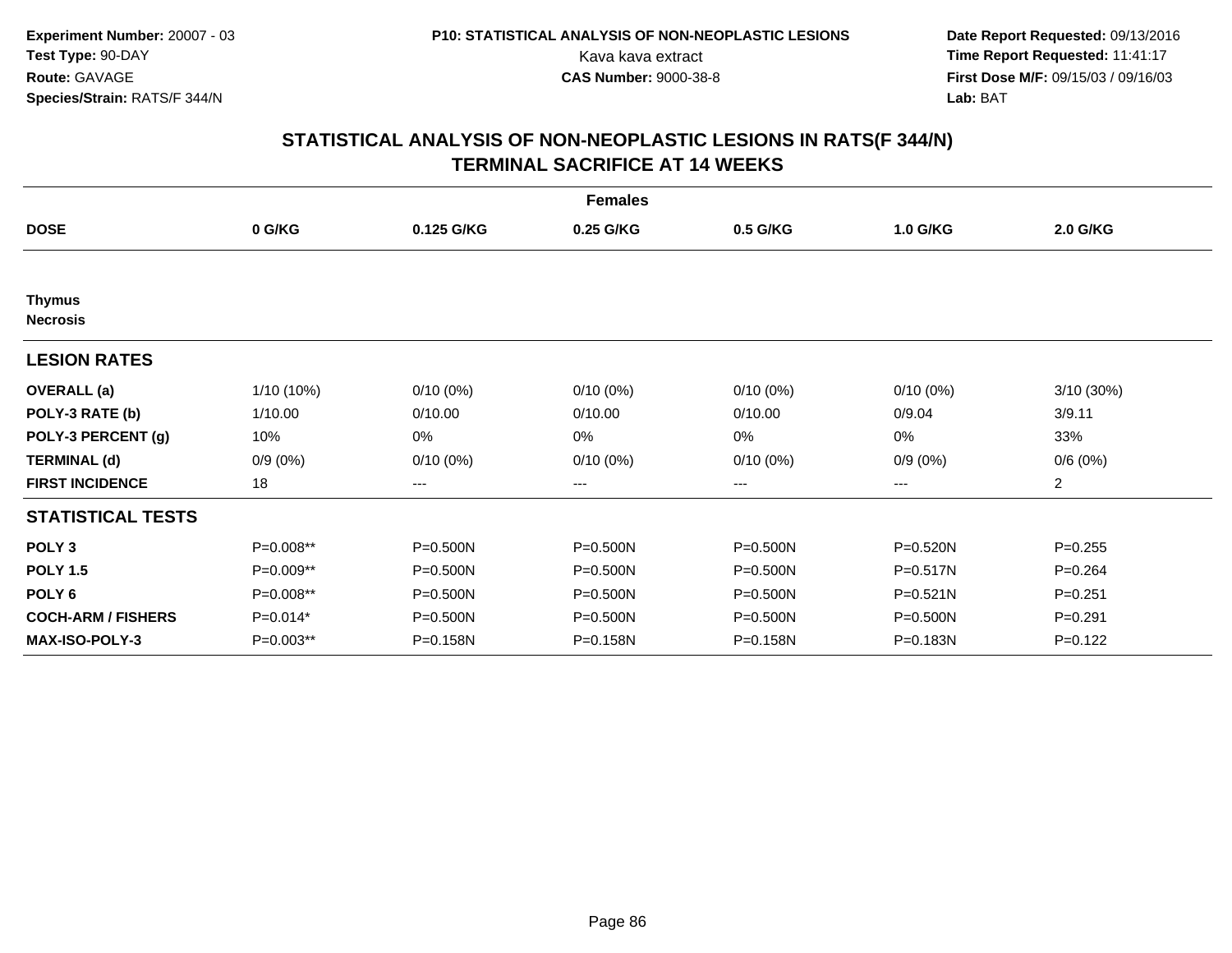| <b>Females</b>               |              |             |             |             |             |          |  |
|------------------------------|--------------|-------------|-------------|-------------|-------------|----------|--|
| <b>DOSE</b>                  | 0 G/KG       | 0.125 G/KG  | 0.25 G/KG   | 0.5 G/KG    | 1.0 G/KG    | 2.0 G/KG |  |
|                              |              |             |             |             |             |          |  |
| <b>Thyroid Gland</b><br>Cyst |              |             |             |             |             |          |  |
| <b>LESION RATES</b>          |              |             |             |             |             |          |  |
| <b>OVERALL</b> (a)           | 2/10 (20%)   | $0/0 (0\%)$ | $0/0 (0\%)$ | $0/0 (0\%)$ | $0/1$ (0%)  | 1/9(11%) |  |
| POLY-3 RATE (b)              | 2/10.00      | 0/0.00      | 0/0.00      | 0/0.00      | 0/0.04      | 1/6.11   |  |
| POLY-3 PERCENT (g)           | 20%          | 0%          | 0%          | 0%          | 0%          | 16.4%    |  |
| <b>TERMINAL (d)</b>          | 1/9 (11%)    | $0/0 (0\%)$ | $0/0 (0\%)$ | $0/0 (0\%)$ | $0/0 (0\%)$ | 1/6(17%) |  |
| <b>FIRST INCIDENCE</b>       | 18           | $--$        | ---         | ---         | ---         | 93 (T)   |  |
| <b>STATISTICAL TESTS</b>     |              |             |             |             |             |          |  |
| POLY <sub>3</sub>            | (e)          | (e)         | (e)         | (e)         | P=0.879N    | P=0.667N |  |
| <b>POLY 1.5</b>              | (e)          | (e)         | (e)         | (e)         | P=0.867N    | P=0.656N |  |
| POLY <sub>6</sub>            | (e)          | (e)         | (e)         | (e)         | P=0.882N    | P=0.672N |  |
| <b>COCH-ARM / FISHERS</b>    | $P = 0.411N$ | (e)         | (e)         | (e)         | P=0.818N    | P=0.542N |  |
| <b>MAX-ISO-POLY-3</b>        | (e)          | (e)         | (e)         | (e)         | P=0.493N    | P=0.443N |  |